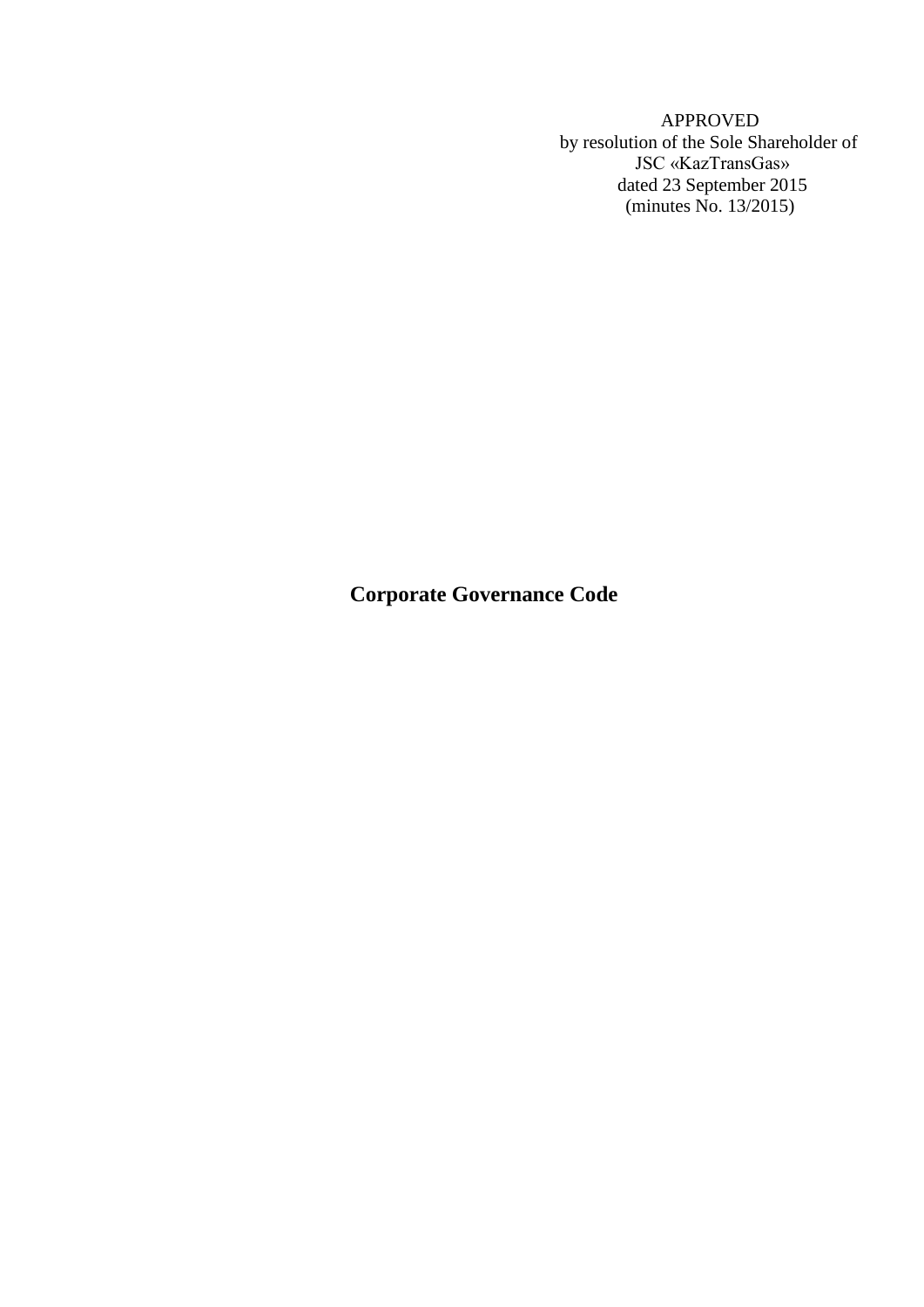**CONTENTS** 

**Intriduction** 

Section 1. Principles of Corporate Governance

Chapter 1. Government as the Shareholder of the Fund

Chapter 2. Interaction between the Fund and Organizations. The role of the Fund as a National Holding Company

Chapter 3. Sustainable Development

Chapter 4. Shareholders' (participants') rights and fair treatment of all shareholders (participants)

Chapter 5. Effectiveness of the Board of Directors and Executive Body

Chapter 6. Risk management, internal control and audit

Chapter 7. Transparency

Section 2. Annotations to the Principles of Corporate Governance

Chapter 1. Government as the Shareholder of the Fund

Chapter 2. Interaction between the Fund and Organizations. The role of the Fund as a National Holding Company

Chapter 3. Sustainable Development

Chapter 4. Shareholders' (participants') rights and fair treatment of all shareholders (participants)

Chapter 5. Effectiveness of the Board of Directors and Executive Body

Chapter 6. Risk management, internal control and audit

Chapter 7. Transparency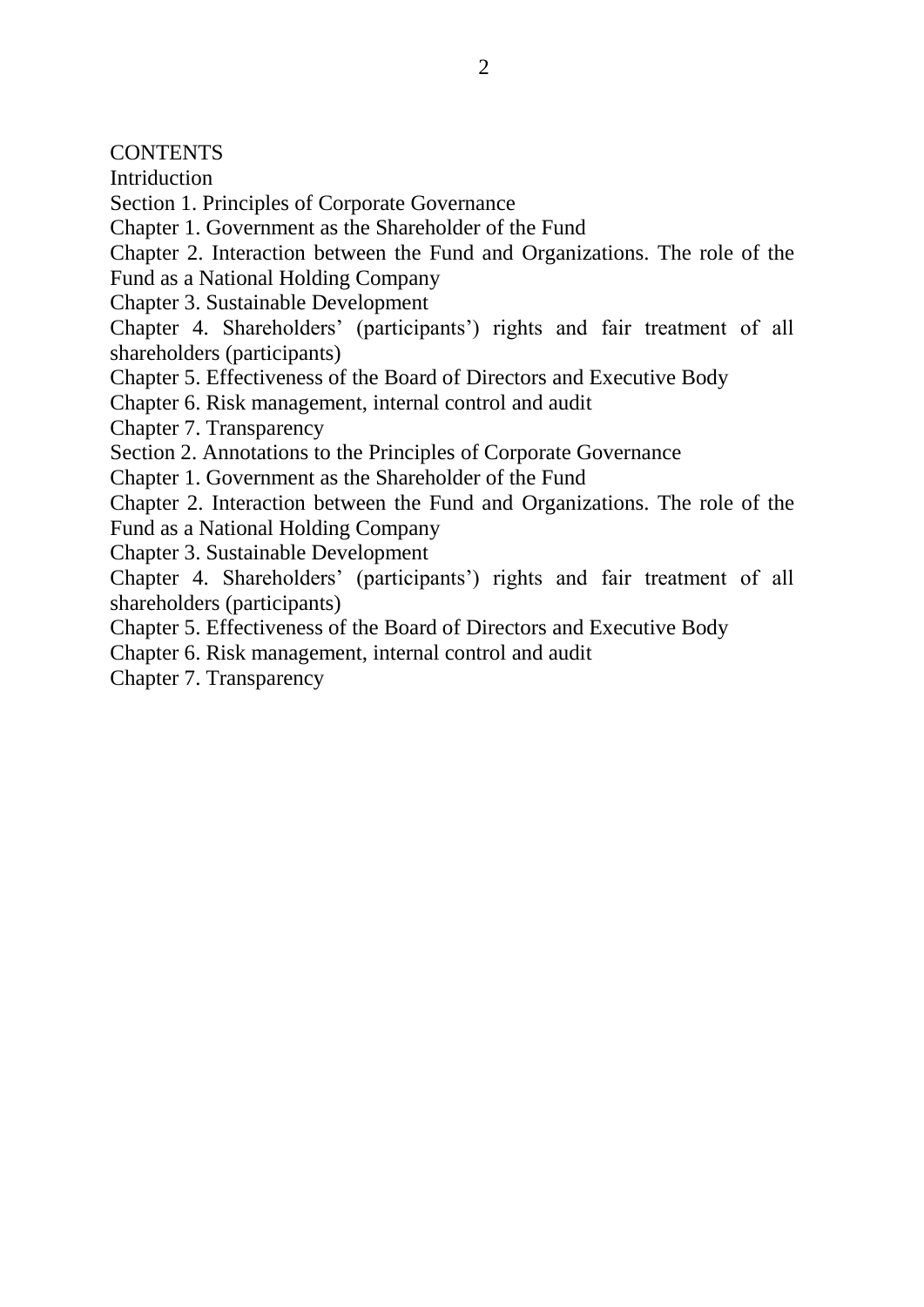### **Introduction**

1. Scope of the Code applies to the Joint Stock Company "Sovereign Wealth Fund "Samruk-Kazyna" (hereinafter – the Fund) and the organizations in which the Fund directly or indirectly owns more than fifty percent of voting shares (interests) (hereinafter - Organizations). For Organizations that have other shareholders (participants) it is recommended to approve the current Code at the Annual General Meeting of shareholders (participants). Holding companies must ensure the implementation of the current Code in their group.

2. The objectives of the current Code are improvement of corporate governance of the Fund and Organizations, provision of the transparency in the governance, confirmation of the commitment of the Fund and Organizations to follow the standards of good corporate governance. The Code consists of two parts: the Basic Principles and Annotations - the rules and clarifications for the implementation of the basic principles.

3. The current Code has been developed in accordance with laws of the Republic of Kazakhstan, internal documents of the Fund, and by taking into account the growing practices of corporate governance in Kazakhstan and in the World, Transformation Program of the Fund approved by the decision of the Board of Directors of the Fund (Minutes #113 dated September 17, 2014). The provisions of the current Code shall be applied with the specifications provided by the laws of the Republic of Kazakhstan.

4. Legal entities in the legal form of a limited liability company must comply with the provisions of the current Code to the extent not different to the Law of the Republic of Kazakhstan "On Limited Liability Companies and Additional Liability Companies."

5. The first two sections of this Code are specific and describe the features of the Fund Management, interaction between the Fund and the Government of the Republic of Kazakhstan and the corporate governance of the Fund and Organizations. Subsequent sections of the Code are applied in the Fund and Organizations with the specifications described in the first two chapters, as well as provided by laws of the Republic of Kazakhstan.

6. The Fund and the Organizations must comply with principles of the current Code. If there is a case of non-compliance with the basic principles, the Organizations indicate in its annual report an explanation of the reasons for noncompliance with each of the principles. The Board of Directors by particular reasons might conclude that certain provisions of this Code are non-applicable or impossible to complete. If a non-conforming with provision of this Code has duration of more than six months, the Organization must notify the Fund and give a corresponding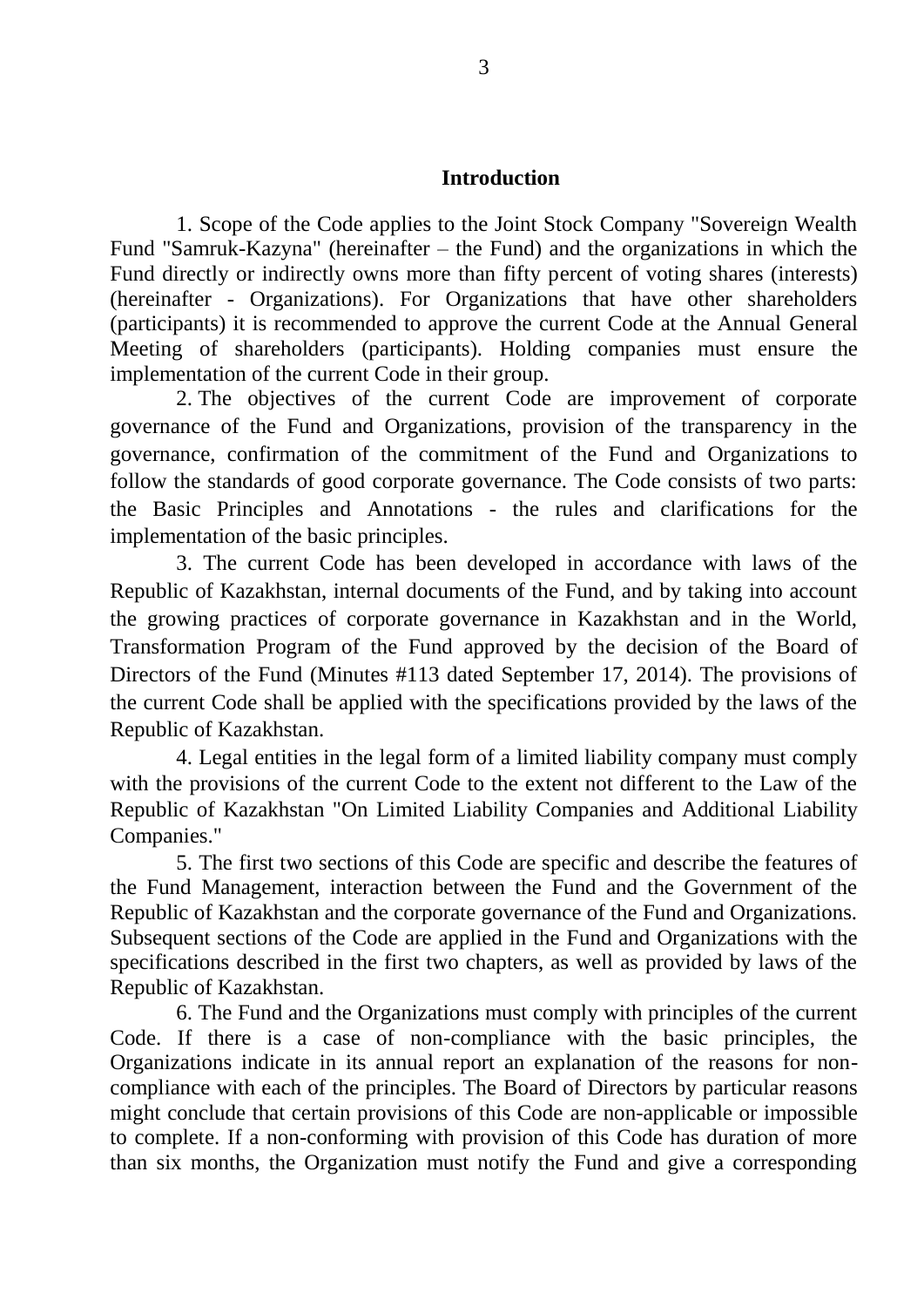explanation. The Boards of Directors of the Fund and the Organizations, respectively, shall each be responsible for controlling the execution by the Fund and the Organizations of this Code. Corporate Secretaries will provide monitoring and consultations for the Boards of Directors and the Executive Bodies of the Fund and Organizations on proper compliance with the provisions of Code and prepare annually the report on compliance/non-compliance of its principles and provisions. Then this report is submitted for consideration of the appropriate Committees of the Board of Directors and approval of Board of Directors and is included in the annual report of the Fund or Organization.

7. The requirement for mandatory disclosure in the annual report of the Fund and Organization of information about the facts and reasons for non-compliance with the provisions of this Code, as well as the publication of reports on Sustainable development will come into effect from 1 January 2017.

8. Documents and processes of the Fund and Organizations must be actualized in accordance with the provisions of this Code.

9. Failure to comply with the provisions of current Code should be carefully considered at the meetings of the appropriate Committee and Boards of Directors with appropriate decision-making that aimed at further improvement of the corporate governance in the Fund and Organizations.

10. In addition, the Fund will introduce the Corporate Governance Diagnostic Methodology, by which the compliance of the corporate governance practices of the Fund and Organizations with the provisions of Code will be assessed. The provisions of this Code are subject to revision to reflect changes in the laws of the Republic of Kazakhstan, Kazakhstani and international practices, corporate governance standards.

11. The Corporate Secretaries of the Fund and Organizations will provide further guidance in regard to the provisions of this Code and its application.

12. The following basic terms are applied in this Code:

1) Shareholder (Participant) **–** is an individual that who owns the shares (interest) of the Organization;

2) Official – Member of the Board of Directors, its executive body or person performing the functions of the sole executive body;

3) Stakeholders – natural persons, legal entities, group of natural persons or entities that affect or may be affected by the activities of the Fund and/or the Organization, its products or services, and related actions by virtue of the laws, signed agreements (contracts) or indirectly (indirectly). This definition does not apply to all those who may be familiar with the Fund and the Organization or have an opinion to express about them. The main representatives of the stakeholders are the shareholders, employees, customers, suppliers, government agencies, subsidiaries, bond holders, creditors, investors, non-governmental organizations, the residents of the regions at which the Fund or Organizations carry out their activity;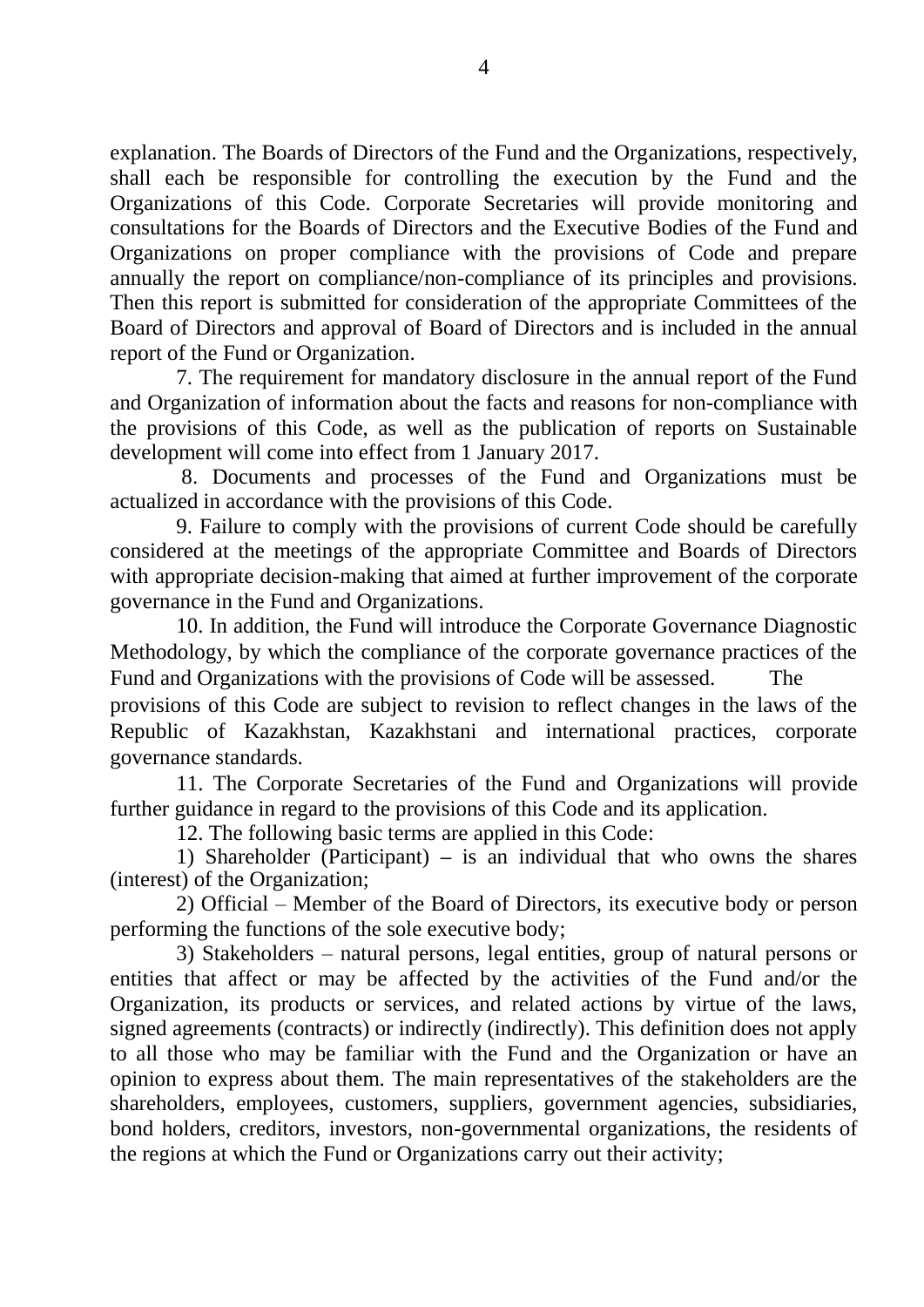4) Companies **-** national companies and other legal entities, more than fifty percent of the voting shares (interests) of which are directly owned by the Fund;

5) Corporate events – events that have a significant impact on the activities of a joint-stock company, affecting the interests of the shareholders and investors of a joint-stock company as defined in Article 79 of the Law of the Republic of Kazakhstan "On Joint Stock Companies";

6) Corporate conflict **-** disagreement or dispute between: shareholders and Fund's or Organizations' authorities; or authorities of the Fund or Organizations; members of the Boards of Directors and Executive Boards, Head of Internal Audit Service, Corporate secretary;

7) Kep Performance Indicators (hereinafter – KPI) – key performance indicators (indexes) characterizing the level of the performance of the Fund or the Organization which allow an assessment to be made of the effectiveness of their activities as a whole, as well as of the senior officials of the Fund or the Organization. The KPI normally has a quantitative value, approved as part of the Development Plan of the Fund or Organization and corresponding to the results of their operations for the planned and reporting periods;

8) Independent Director **–** member of the Board of Directors which has sufficient expertise and autonomy to make independent and objective decisions that are free from the influence of individual shareholders, Executive body and other Stakeholders. The requirements for independent directors are established in accordance with the Law of the Republic of Kazakhstan "On Joint Stock Companies" and are fixed in the Charter of the Fund or the Organization;

9) General Meeting of Shareholders (Participants) – the supreme body of the Organization. The arrangement and procedure for the conduct of the General Meeting of shareholders are determined by the laws of the Republic of Kazakhstan, the Charter of the Organization and are described in Section 4 hereof.;

10) Ombudsman **–** an individual which is appointed by the Fund's Board of Directors and which role is to advise workers of the Fund and Organizations whose referred to him, and to assist in the resolution of labor disputes, conflicts, problematic social and labor issues, as well as issues of compliance with the principles of business ethics by workers of the Fund and Organizations;

11) Organizations **–** entities, more than fifty percent of the voting shares (interests) of which are directly or indirectly owned by the Fund on the basis of ownership or trust management;

12) Partners **–** suppliers and sub-contractors, partners in joint projects;

13) Development Plan **–** a document defining the main activities and key performance indicators of the Fund or Organization for a period of five years, which is approved by the Board of Directors;

14) Government **–** Government of the Republic of Kazakhstan, the sole shareholder of the Fund;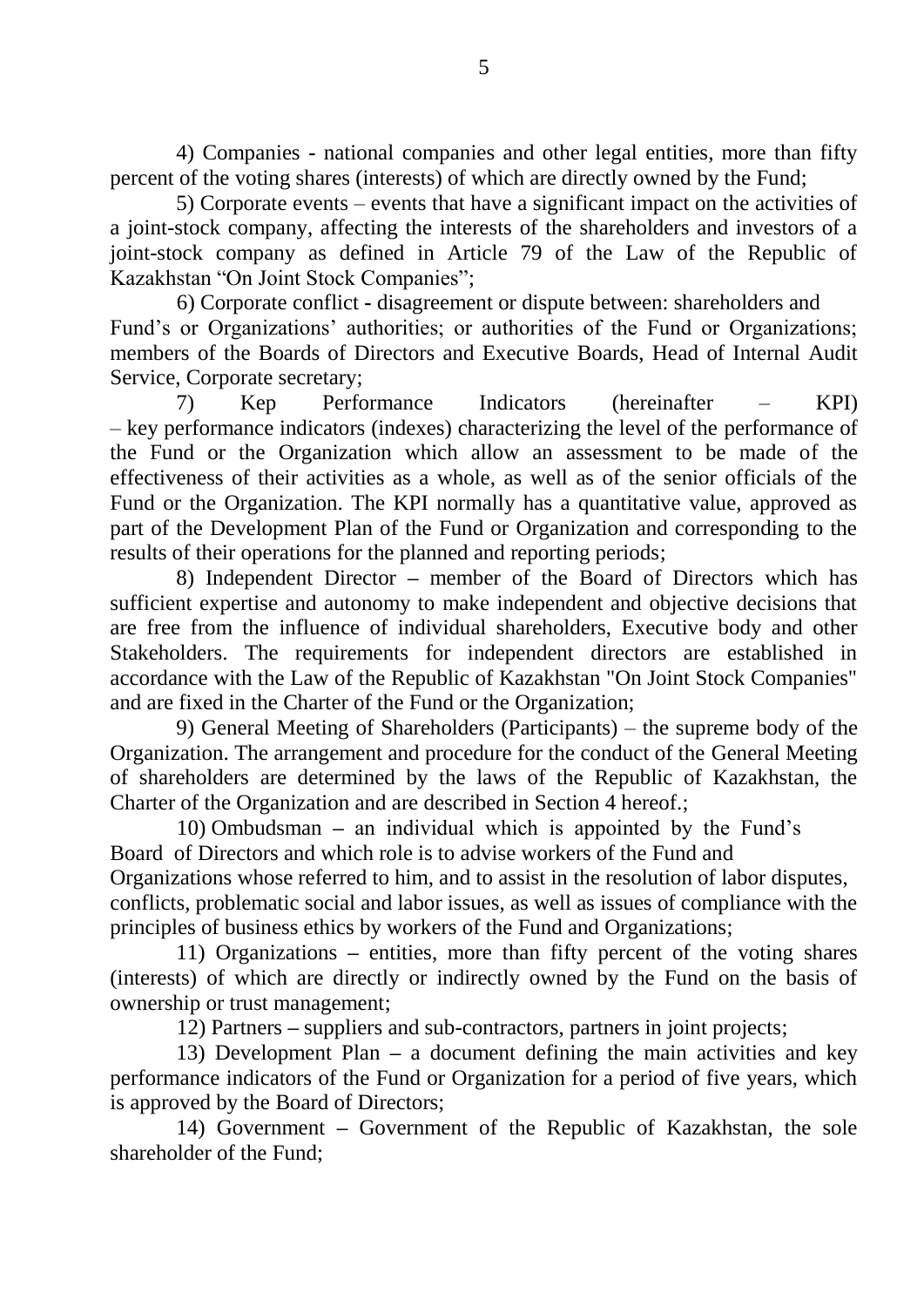15) Sustainable development - development in which the Fund and Organizations manage the influence of their activities on the environment, economy, society and make decisions based on the best interests of Stakeholders;

16) Fund **–** Joint Stock Company "Sovereign Wealth Fund "Samruk-Kazyna";

17) Holding company **-** a Company which directly or indirectly owns shares (interests) in other organizations, and having the opportunity to directly and (or) indirectly weigh with decisions of such Organizations.

### **Section 1. Principles of Corporate Governance**

### **Chapter 1. Government as the Shareholder of the Fund**

1. The Government of the Republic of Kazakhstan (hereinafter, the Government) delineates its powers as the sole shareholder of the Fund and the powers related to government regulation. The Government manages the Fund in order to enhance the national welfare of the Republic of Kazakhstan through growth in the long-term cost (value) of the Fund and Organizations and efficient assets management of the Fund and Organizations.

2. The Government of the Republic of Kazakhstan is the Sole Shareholder of the Fund.

The main strategic objective of the Fund and Organizations is the growth of long-term value and Sustainable development of the Fund and Organizations that is reflected in the Development Strategy of the Fund and the Companies. All decisions and actions must conform to the Development Strategy.

The optimal assets structure must be designed in the Fund and Companies. The Fund and the Companies should seek to simplify as much as possible the structure of their assets and their organizational and legal forms.

Organizations perform their activities within their core (main) activity. Implementation of new activities is permitted, if there is no competition in this market or participation of the Fund and Organizations will contribute to the development of small and medium-sized businesses.

It is recommended to have and keep the controlling share (interest) in the Organizations of the Fund.

3. The Government is involved in the management of the Fund and Organizations solely by the exercise of powers of the sole shareholder of the Fund, provided by the Law "On Sovereign Wealth Fund" and the Charter of the Fund and representation on the Board of Directors of the Fund. The basic principles and issues of the Government and the Fund cooperation are regulated by the Agreement on Cooperation between the Government of the Republic of Kazakhstan and the Fund, approved by the Decree of the Government of the Republic of Kazakhstan # 1599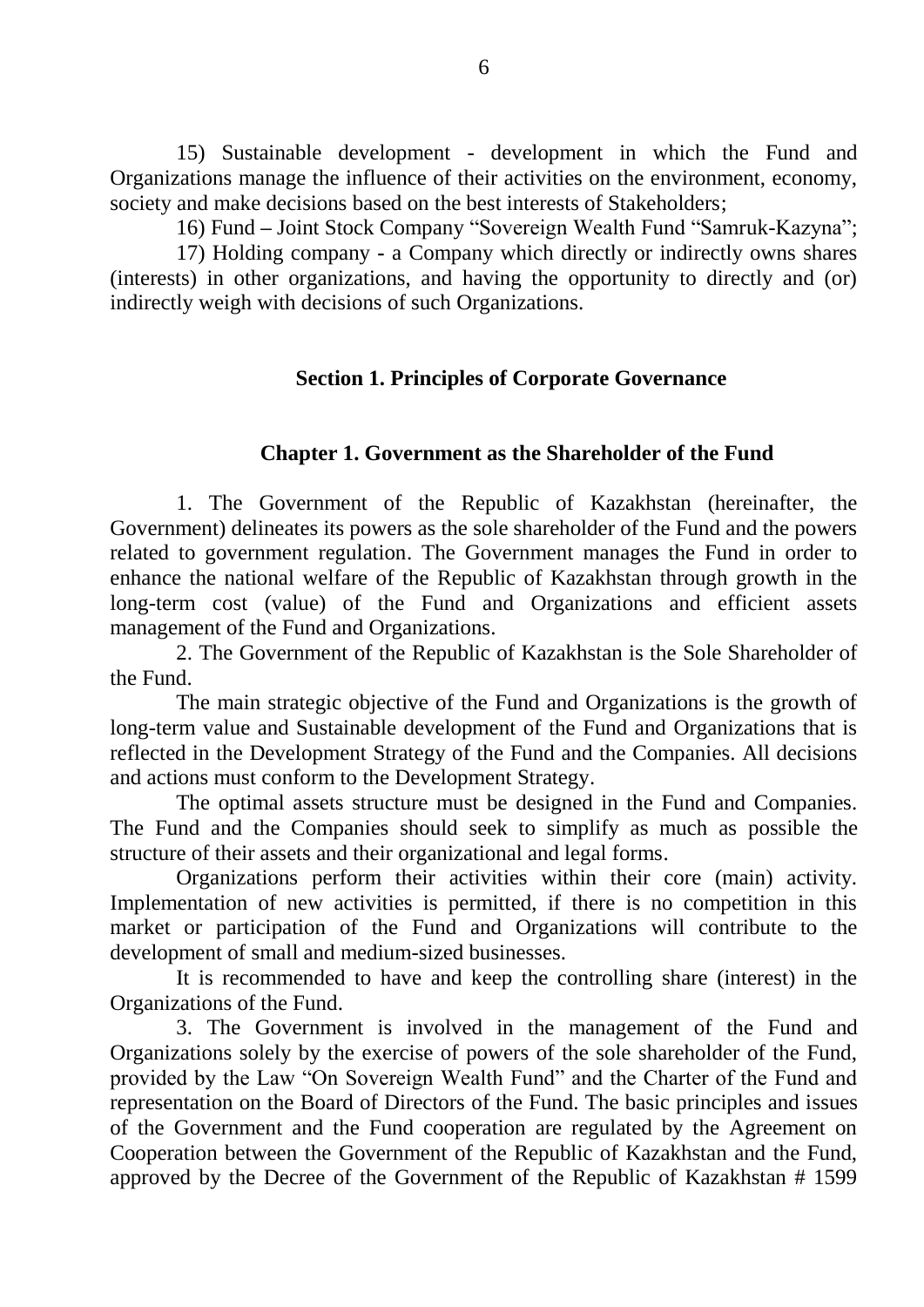dated December 14, 2012 (hereinafter, the Agreement on Cooperation). With regard to the Government as a Shareholder, the principles of Section 4 "The rights of shareholders (participants) and the fair treatment of shareholders (participants)" of this Code are applied in part of not contradicting to the Law of Republic of Kazakhstan "On Sovereign Wealth Fund".

4. In order to help secure the sustainable socio-economic development of the country, implementation of the sustainability of the economy and protection against unfavorable external factors, management issues of the Fund are considered at the meetings of the Management Council of the Fund of the Republic of Kazakhstan (hereafter – Management Council), that is chaired by the President of Republic of Kazakhstan. The Management Council operates under Regulation approved by the Decree of the President of the Republic of Kazakhstan #1116 dated December 6, 2010.

5. The Government provides to the Fund and Organizations the full operating self-sufficiency and does not allow interference by the Government and government agencies the in the operational (current) activities of the Fund and Organizations, except for cases provided by laws, acts and orders of President of the Republic of Kazakhstan.

The Fund's Management Board and Chief Executive officer (CEO) of the Fund, authorities of the Organizations are fully autonomous and independent at decision-making and implementation of any action within their competence.

6. Relations (interaction) between Government and the Fund, Organizations shall be made solely through the Board of Directors of the Fund in accordance with the principles of appropriate corporate governance. The role and functions of the Chairman of the Board of Directors and Chief Executive Officer (CEO) of the Fund are clearly delineated and enshrined in the documents of the Fund.

Composition and competence of the Board of Directors of the Fund is determined in accordance with the Law of the Republic of Kazakhstan "On Sovereign Wealth Fund". The Board of Directors is formed from the members of the Government, CEO of the Fund, independent directors and other persons. The quantitative composition of the Fund is determined by the Charter of the Fund, at that the number of independent directors should be at least two-fifths of total numbers of members of the Board of Directors. With respect to the members of the Board of Directors, including the independent directors, the requirements of section 5 "Effectiveness of the Board and the Executive Body" of this Code are accepted in the part not contradicting to the Law of the Republic of Kazakhstan "On Sovereign Wealth Fund" and the charter of the Fund.

The Chairman of the Board of Directors of the Fund is the Prime Minister of the Republic of Kazakhstan ex officio.

Members of the Fund's Board of Directors who are public servants do not receive a separate remuneration for membership on the Board of Directors and its committees.

Members of the Government and other public servants (representatives of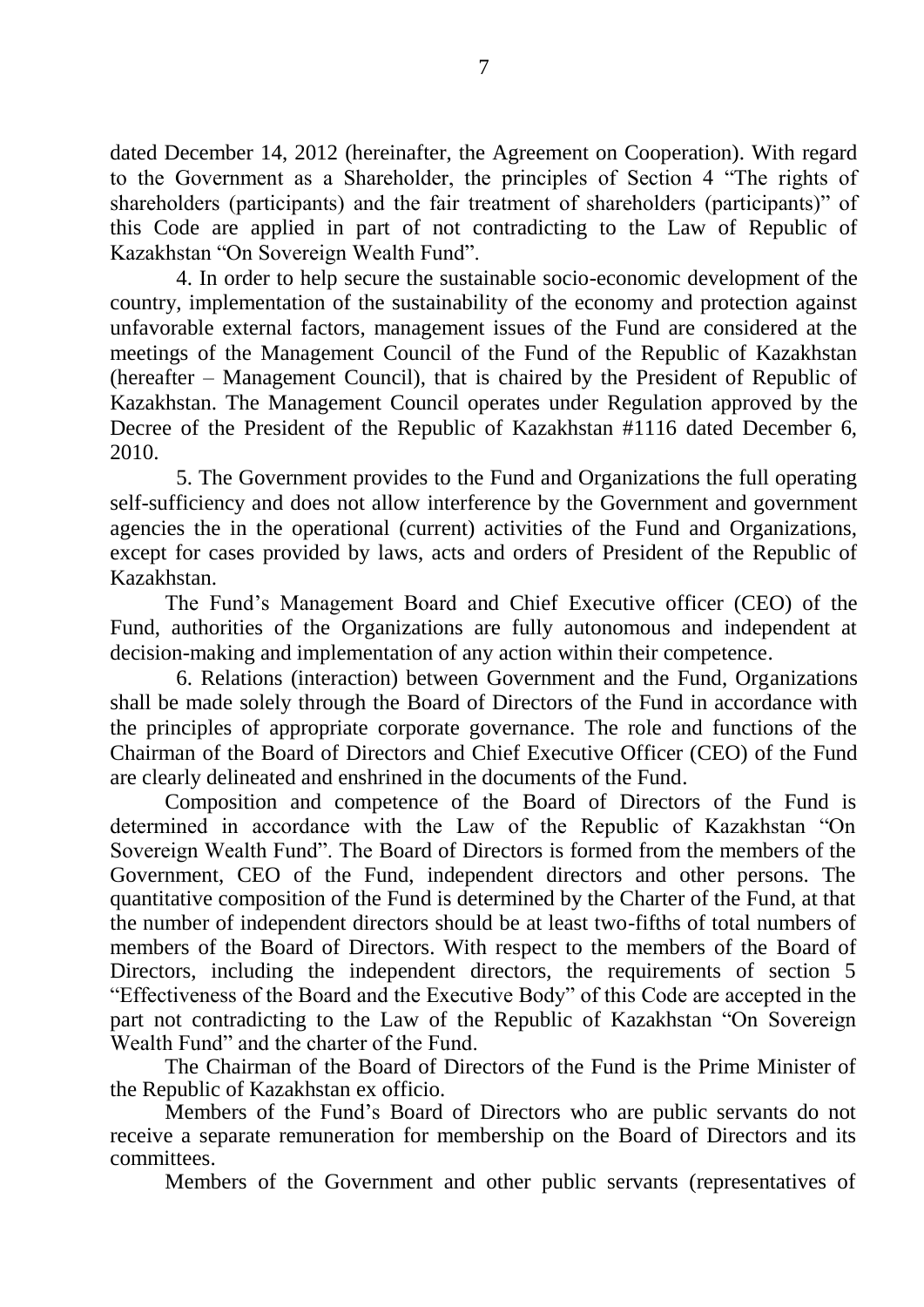government agencies) are not included in the Boards of Directors of the Organizations.

The Board of Directors of the Fund shall be elected by the Government as the shareholder. The Boards of Directors of Organizations are elected by the General Meeting of Shareholders (the Sole Shareholder) of Organizations.

Chairman of the Board of Directors cannot be simultaneously the CEO of the Fund.

The Board of Directors considers the questions about the Fund and the Organizations within its competence according to the charter of the Fund, as well as pre-deal with all matters of competence of the Government as the sole shareholder.

7. The Fund discloses all necessary information on the Fund's activities to the Government as the shareholder and Board of Directors of the Fund according to the Law of the Republic of Kazakhstan "On Joint Stock Companies", the Charter of the Fund, Agreement on Cooperation, and ensures transparency of performance of the Fund and Organizations.

8. Investment activity of the Fund or Organization is constructed on market principles, in accordance with the Development strategy of the Fund or Organization and oriented to growth of the value and optimal assets structure. Distribution of net income to the Government as the Sole Shareholder has made in the form of dividends on the basis of formalized and transparent dividend policy.

Cases of implementation by the Fund or Organization of low-profit and socially significant projects should be disclosed in the annual report of the Fund or Organization by identifying the sources of funding for such projects.

9. The Fund's Board of Directors, Management Board, committees of the Board of Directors, Corporate Secretary and Internal Audit Service (hereafter – the IAS) carry out their activities in accordance with the principles of Section 5 "The Effectiveness of the Board of Directors and the Executive Body" and Section 6 "Risk management, internal control and audit" in part that is not contradicting to the Law of the Republic of Kazakhstan "On Sovereign Wealth Fund".

10. For more in-depth and high-quality work on the issues the following committees are established under the Fund's Board of Directors: Audit Committee, Nomination and Remuneration Committee, Specialized Committee. Other committees can be created at the discretion of the Fund's Board of Directors.

The Fund's Board of Directors shall decide on the establishment of committees, define their personal and quantitative size, the chairpersons, the term of office, as well as the function and operation.

The committee consists of members of the Board of Directors of the Fund and experts who have the necessary professional knowledge to work in a particular committee.

The Fund's or Organization's Audit Committee is composed solely of independent directors. In the case of attracting of qualified expert by the committee, this person should not have the right to vote. The decisions on attraction of expert are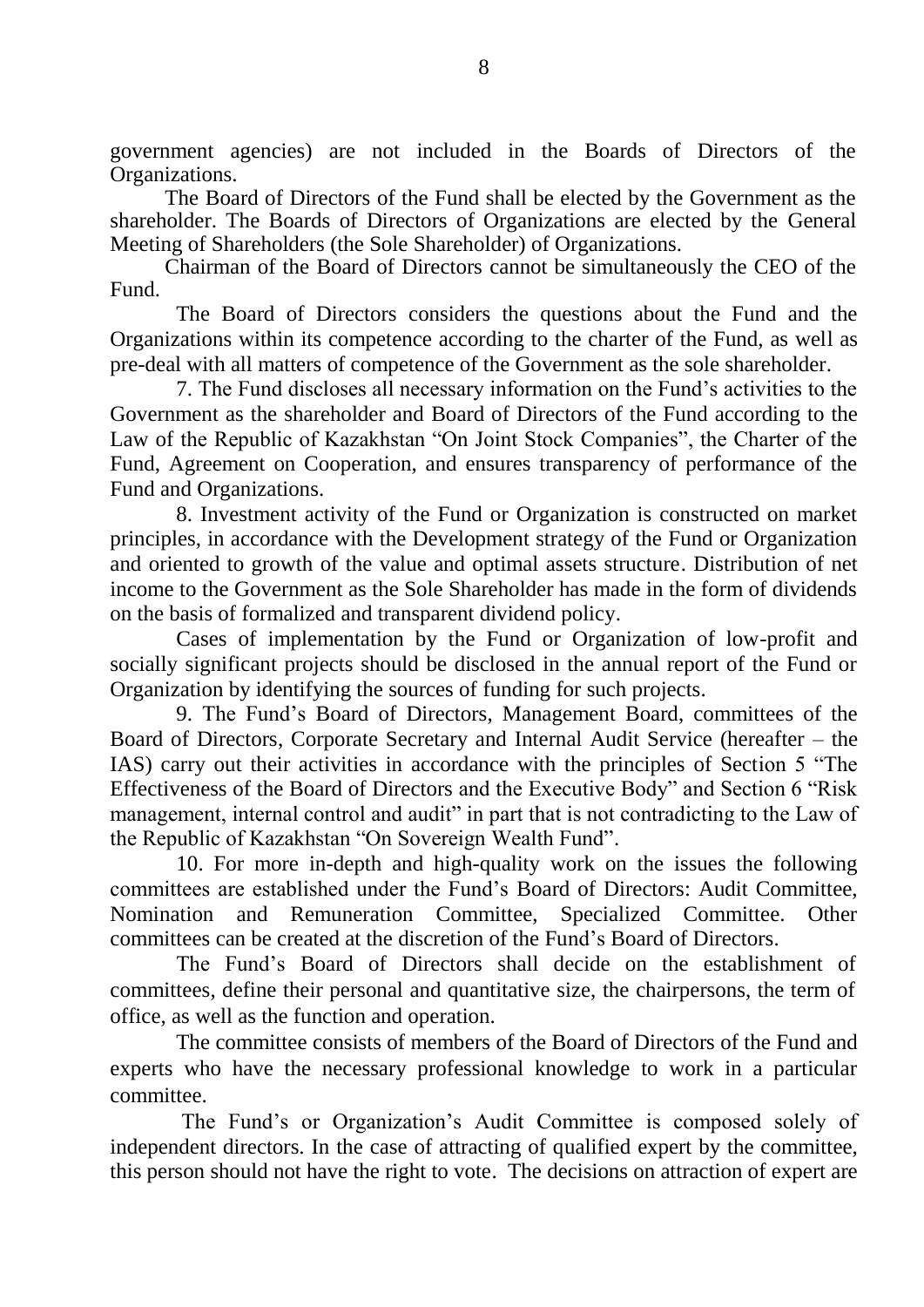made by the Audit Committee itself and the appointment should be subject to annual review to confirm performance and independence. The Fund's Specialized Committee provides a comprehensive and objective analysis of the impact of activities of the Organizations, which are in the group of the Fund's companies, on the development of the economy or particular sector of the economy in accordance with Law of the Republic Of Kazakhstan "On Sovereign Wealth Fund". The permanent member of the Specialized Committee, an expert with the voting right, is the representative of the Accounts Committee for control over execution of the Republican budget.

Control over the usage by the Fund and Organization of allocated to them funds of the national budget, the National Fund of the Republic of Kazakhstan for compliance with the financial and economic feasibility, evaluation of the effectiveness of budget investments, are the responsibility of the Accounts Committee for control over execution of the republican budget.

The other committees of the Fund's Board of Directors are composed of a majority of independent directors.

11. The Corporate Secretary is appointed in the Fund. The Board of Directors decides on the appointment of the Corporate Secretary, determines the term of office, functions and work procedure. The main duties of the Corporate Secretary include facilitating timely and high quality corporate decision-making by the Board of Directors, the Sole Shareholder, acting as advisor to the members of Board of Directors on all matters related to their activities and application of provisions of this Code, as well as monitoring the implementation of this Code and contributing to the improvement of corporate governance in the Fund and Organizations.

12. The IAS is created at the Fund. The Board of Directors of the Fund determines the numerical composition of the IAS, terms of office, appoints and dismisses the Head of the IAS, determines the order of IAS operations, the size and terms of remuneration, bonuses of IAS's employees, as well as the budget of the IAS.

The IAS is directly accountable to the Board of Directors of the Fund and independent from the Executive Body of the Fund.

Key responsibilities of the IAS are include assessment of the quality of the internal control and risk management system of the Fund and bringing to the attention of the Board of Directors the information on the adequacy and effectiveness of this system. The main objective of the IAS is to promote the improvement of the performance of the Fund.

13. The collegial Executive Body is created in the Fund in the form of the Management Board. The Management Board is accountable to the Board of Directors and carries out its activities within the competencies defined by the Charter of the Fund. The Board of Directors of the Fund monitors the efficiency of the Fund's Management Board's activities, including implementation of the decisions of the Sole Shareholder and Board of Directors of the Fund.

The Government as the shareholder appoints and early terminates the powers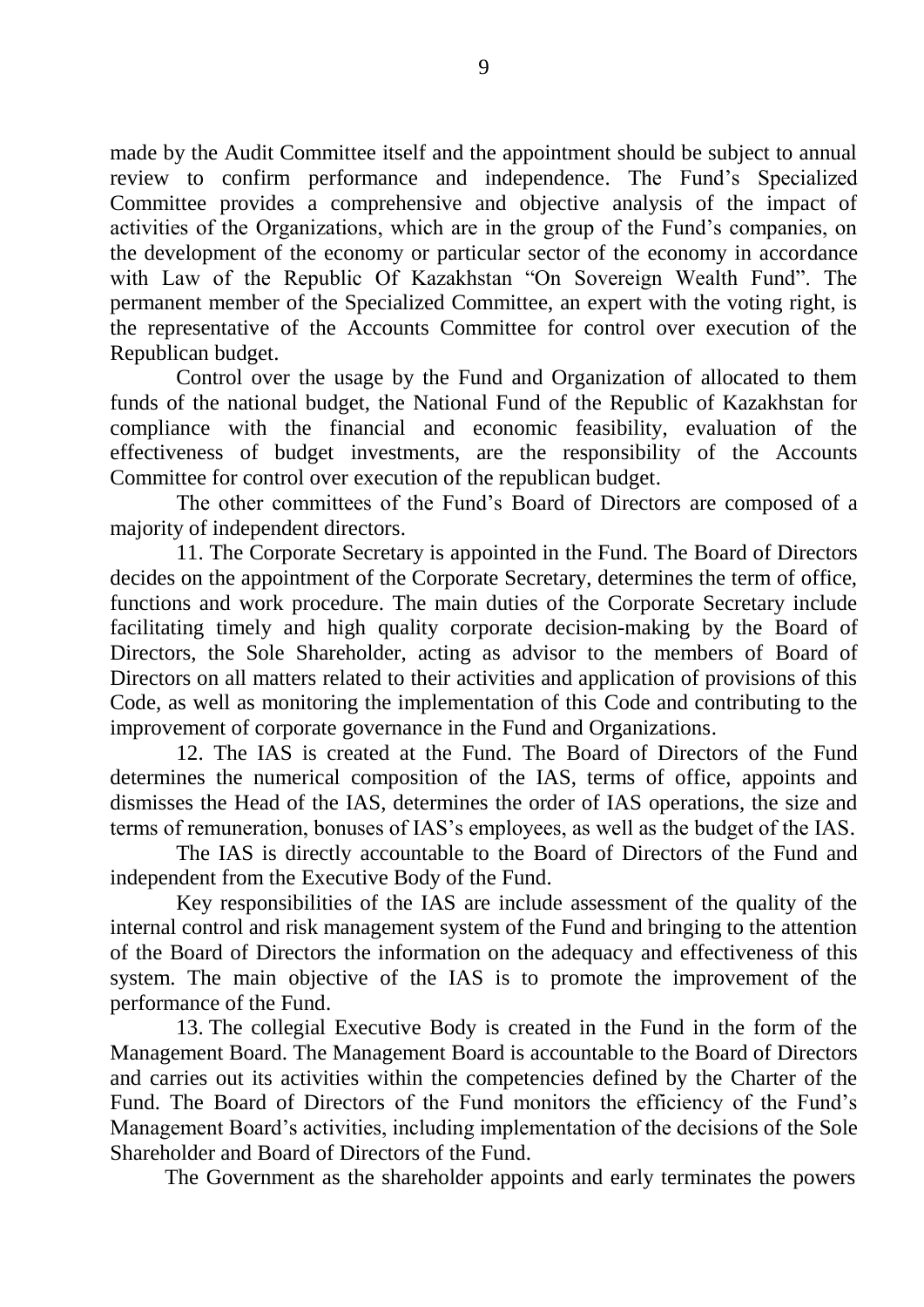of the CEO of the Fund. Members of the Management Board are elected by the Board of Directors of the Fund. CEO submits proposals on candidates for election to the Management Board of the Fund to the Board of Directors of the Fund.

14. The Fund and Organizations are committed to the maintenance of highest ethical standards and to the implementation of appropriate procedures to ensure the continued application of these standards by all employees and partners of the Funds and Organizations.

Notifications on possible infringement should be sent directly to the IAS or to the Board of Directors of the Fund or Organization. Executive body and all of its structural units of the Fund and the Organization, including security, should not prevent the transmission of notifications of alleged violations to the IAS and the Board of Directors.

15. The Ombudsman is appointed in order to comply with the principles of business ethics and optimal regulation of social and labor disputes arising in the Fund and Organizations.

A candidate for the position of Ombudsman should have an impeccable reputation, high authority and have the ability in making impartial decisions.

The Ombudsman is appointed by the Board of Directors of the Fund and shall be re-elected every two years. The role of the Ombudsman is to advise employees who referred to him, participants of labor disputes and conflict. The Ombudsman assists them in developing a mutually constructive and workable solution based on compliance with the laws of the Republic of Kazakhstan (including confidentiality, if necessary), in solving the problem of social and labor questions of workers and the Fund and Organizations, as well as in complying with the principles of business ethics by employees of the Fund and Organizations.

The Ombudsman shall submit to the relevant authorities and an official of the Fund and/or the organizations identified problematic issues, which are systemic in nature and require appropriate solutions (integrated measures), puts forward constructive suggestions for their solution.

The Ombudsman at least once a year submits a report following the results of work to the Nomination and Remuneration Committee and the Audit Committee of the Board of Directors of the Fund, which evaluate the results of its activities.

The Board of Directors of the Fund assesses the performance of the Ombudsman and makes a decision on the extension or termination of office of the incumbent Ombudsman.

Place of work, working conditions of the Ombudsman are determined by the decision of the Fund's Management Board.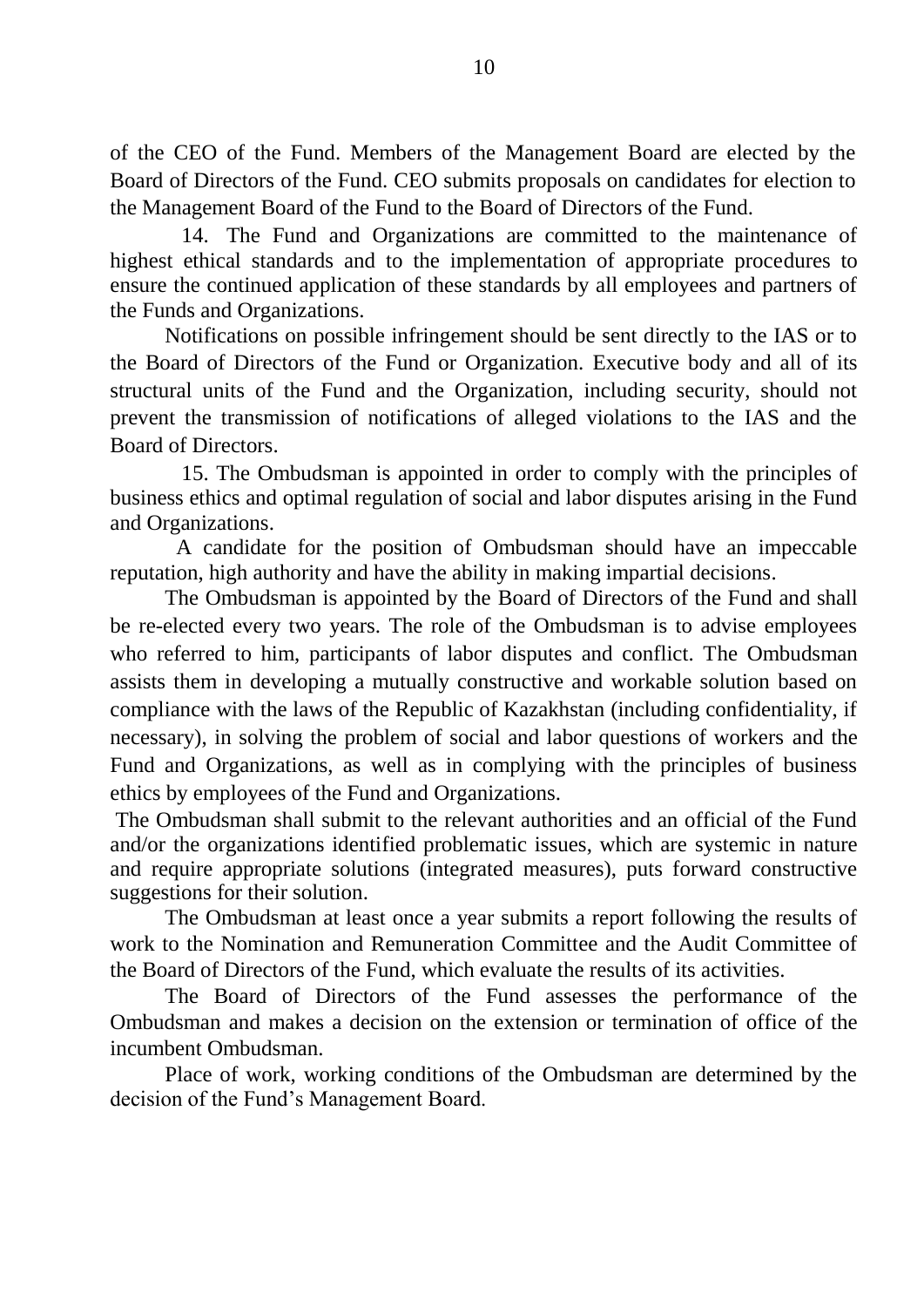## **Chapter 2. Interaction between the Fund and Organizations. The role of the Fund as a National Holding Company.**

1. The corporate governance system in the Fund and Organizations provides due governance and control over the operations of the Fund and Organizations and ensure growth of the long-term value and Sustainable development. The Fund as a national managing holding plays the role of a strategic holding in respect to its Companies. The efficiency, operability and transparence should be the basis for the corporate governance.

2. Corporate governance system is a set of processes, which provides control and monitoring of the activities of the Fund and Organizations as well as the system of relationship between the Executive Body, Board of Directors, shareholders and stakeholders. Competence of authorities and decision-making procedures should be clearly defined and enshrined in the Charter.

2.1. 3. The Fund is involved in management of Companies by implementing the functions of the Shareholder (Participant), as well as through the Board of Directors, in accordance with the procedure defined in Charters of the Companies and this Code.

The Fund annually directs to the Chairman of the Board of Directors and representatives of the Fund in Board of Directors of the Company the expectations of the shareholder for the coming financial year.

The Fund in the format of the General Meeting of Shareholders shall meet with the members of the Board of Directors of the Companies, all voting shares of which are owned by the Fund.

The Boards of Directors of the Companies have full autonomy in decisionmaking within their competence, established by the Charters of Companies.

The position of the Fund on certain issues is brought through the representatives of the Fund in the Board of Directors of the Company.

According to the Law of the Republic of Kazakhstan "On Sovereign Wealth Fund" in the Company's Charter, all the voting shares of which are owned by the Fund, the matters within the exclusive competence of the General Meeting of Shareholders and the Board of Directors in accordance with the Law "On Joint Stock Companies", can be attributed to the competence of the Board of Directors and the Executive Body of such a company, respectively. In such cases, the authority that has transferred competences to the inferior authority shall monitor the implementation of the delegated competences.

4. Fund based on discussions with the Companies forms a uniform policies for the Companies, approves methodological guidelines and corporate standards for the Organizations.

The decision to use corporate standards in the field of internal audit and internal control system that are approved by the Fund in the Organization will be accepted by the Board of Directors of the Organization, while assuring compliance of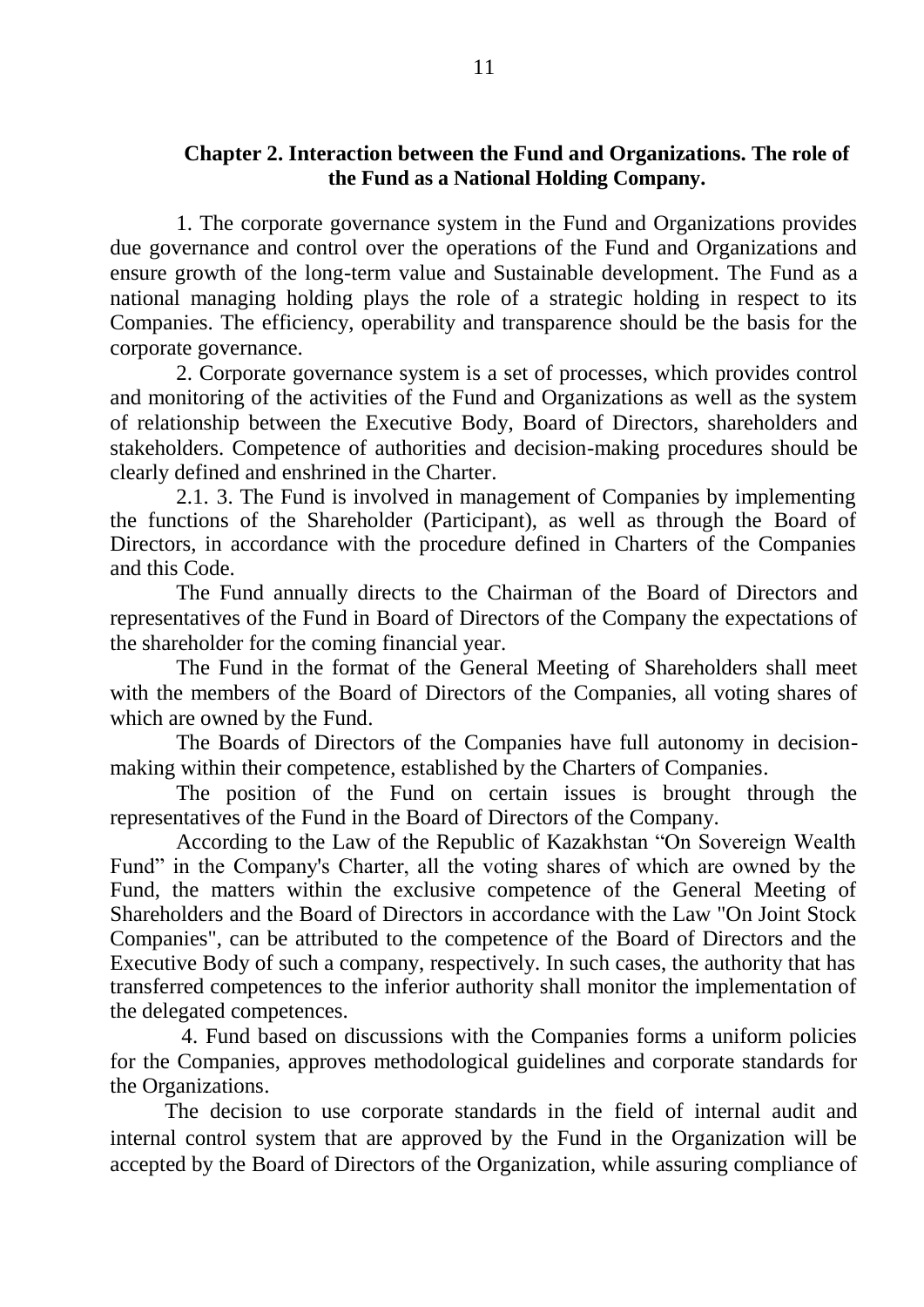these standards with the specifics of the Organizations.

5. The Executive Body of the Fund and the Executive Body of the company shall cooperate in collaboration to ensure that the Development Plans of the Companies which are forwarded to the Company's Board of Directors for final approval are challenging and realistic and that they are in compliance with the Fund's Strategy and Development plan.

The Executive Body of the Fund will maintain a regular dialogue with the Executive Body of the Company on strategy and Sustainable development issues. However, the Executive Body of the Fund will not interfere with operational (current) issues of the Company, which are the responsibility of the Executive Body of the Company, unless there are cases resulting to the unfulfilled KPIs set out in the Development Plan.

6. Distribution of net income to the Fund as the Shareholder is provided in dividends, on the basis of a formalized and transparent dividend policy.

7. The governance of Organizations is implemented by the authorities of the Organizations in accordance with the competences and procedures specified in the Charter of the Organizations. This principle also applies to Organizations with several shareholders (participants).

8. The Fund, Organizations and their officials shall be responsible for the growth of long-term value and the Sustainable development of the Fund and the Organizations, respectively, and for the decisions and actions/omissions taken in the order established by the laws of the Republic of Kazakhstan and internal documents.

The key element of performance evaluation of the Fund, the Organizations and Executive Body is the KPI system. The Fund, through its representatives on the Board of Directors submits to the Companies its expectations, in terms of KPI. The list and targets of KPIs of the Company are approved by the Board of Directors of the Company.

In order to achieve the KPIs, the Companies shall develop appropriate Development Plans.

The achievement of KPIs of the Fund and Organizations is assessed annually by comparison with approved Development plan. This assessment has the impact on the remuneration to the CEO and members of Executive Body, taken into account in their re-election and may be the basis for their early removal.

9. The Board of Directors of the Holding company must ensure the effectiveness of governance, the growth of long-term value and Sustainable development in all legal entities within its group. Results of effective management in the group of Holding Company must be an increase of operational efficiency, improvement of reporting, improved standards of corporate culture and ethics, greater openness and transparency, risk reduction, proper system of internal control.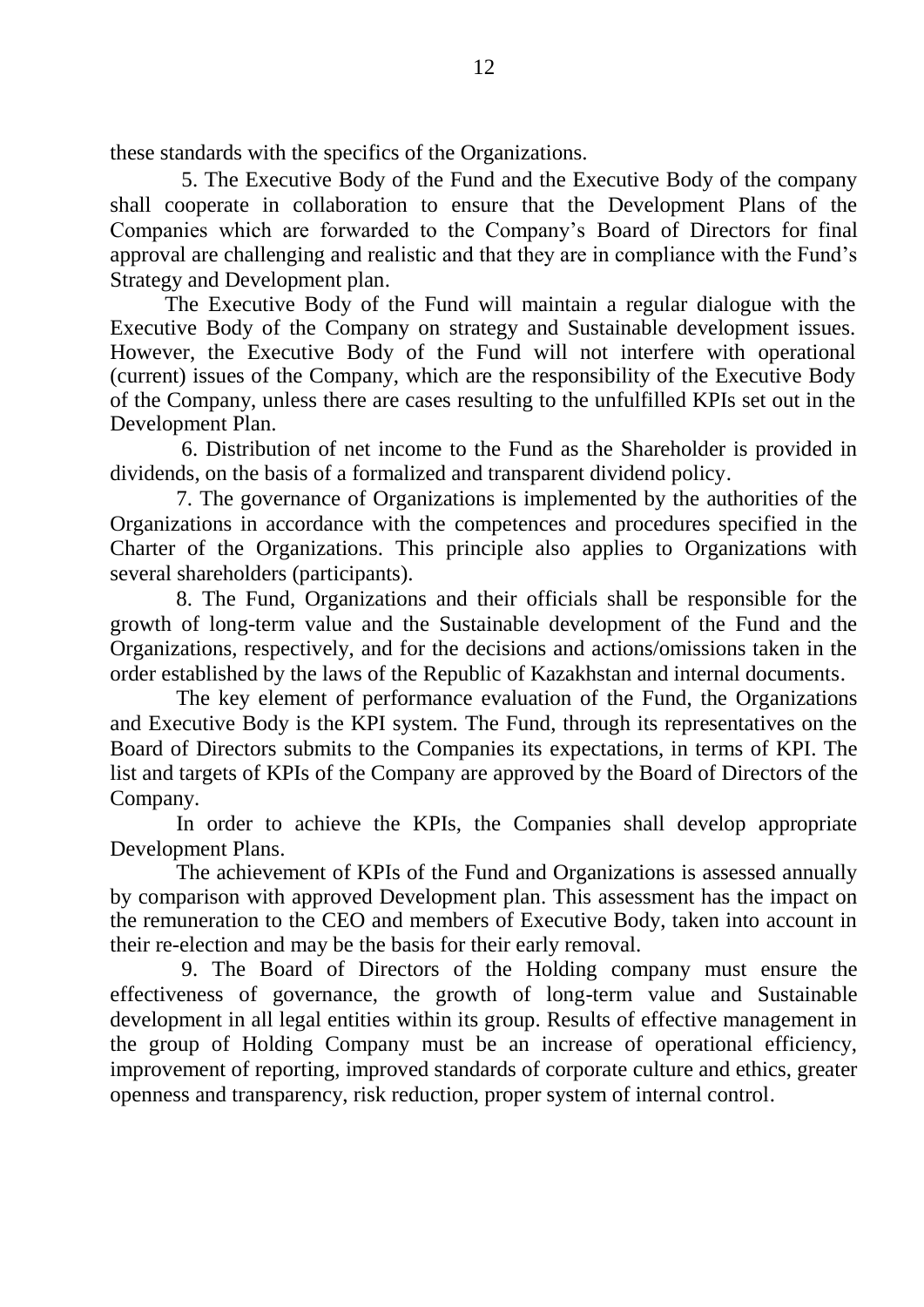### **Chapter 3. Sustainable Development**

1. The Fund and the Organizations recognize the importance of their impact on the economy, environment and society, and, while seeking to growth of the longterm value, should ensure their sustainable development in the long run, by observing a balance of the interests of stakeholders. This principle of responsible, thoughtful and rational interaction with stakeholders will contribute to the successful development of the Fund and Organizations.

"Sustainable development" is the development that meets the needs of the present generation without compromising the ability of future generations to meet their own needs (Report of the World Commission on Environment and Development "Our common future", August 4, 1987).

"We are not afraid of changes that are taking place in the World under the influence of a prolonged global crisis. We are ready for them. Now our task - keeping everything we have achieved over the years of independence, to continue sustainable development in the XXI Century". (from Address of the President of the Republic of Kazakhstan Mr. Nursultan Nazarbayev to the People of Kazakhstan "Strategy "Kazakhstan – 2050", December 12, 2012.

2. The Fund and Organizations should aim at the growth of the long-term value while ensuring their Sustainable Development and observing a balance of the Stakeholders' interests. The activities in the field of Sustainable Development should correspond to the best international practice.

3. The Fund and Organizations should ensure the consistency of their economic, environmental and social goals for Sustainable Development in the long term, which includes, inter alia, the growth of long-term value for shareholders and investors. Sustainable development of the Fund and Organizations covers the following three fields: economic, environmental and social.

The economic component should direct the activities of the Fund and the Organization for the growth of long-term value, ensuring the interests of shareholders and investors, increase in efficiency, increase in investment in the development of more advanced technologies, increasing productivity.

The environmental component should ensure minimization of impact on biological and physical natural systems, the optimal use of scarce resources, the use of eco-friendly, energy and material-saving technologies, creation of environmentally friendly products, minimization, recycling and disposal of waste.

The social component of Sustainable development is focused on the principles of social responsibility, which inter alia include: ensuring the safety and preservation of the health of employees, fare remuneration and respect of the employees' rights, staff development, the implementation of social programs for staff, creating new jobs, sponsorship and charity, ecological and educational actions.

The Fund and Organizations should conduct a review of its activities and the risks for these three aspects and strive to avoid or reduce the negative impact of its performance on the Stakeholders.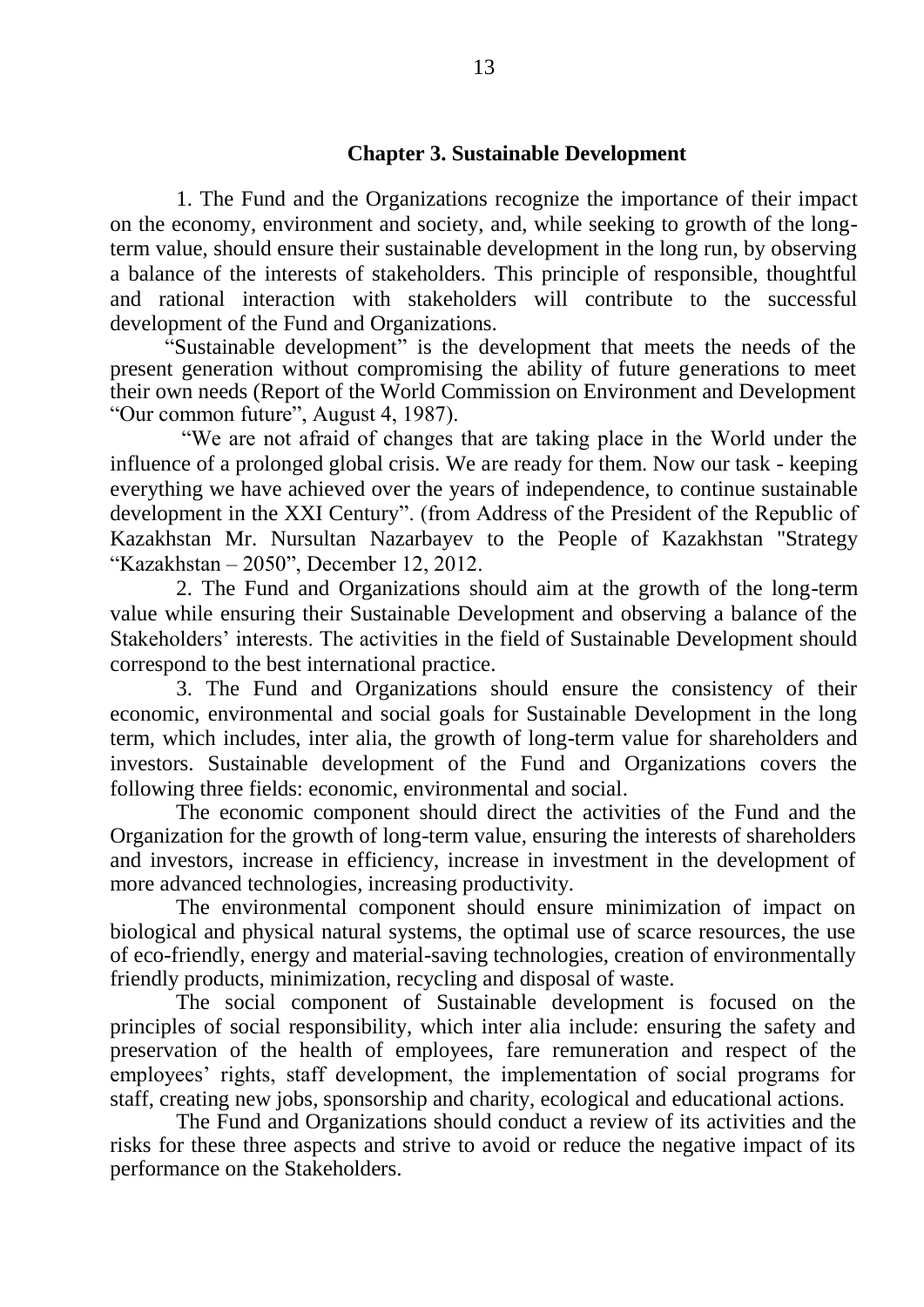4. Principles in area of Sustainable development are flowing: openness, accountability, transparency, ethics, respect of Stakeholders' interest, justice, observance of human rights, intolerance to corruption, the inadmissibility of conflict of interests, personal example.

5. The Fund and Organizations should design the management system in the field of Sustainable development, which includes but is not limited to, the following elements:

1) commitment to the principles of Sustainable development at the level of the Board of Directors, the Executive Body and employees;

2) analysis of the internal and external situation on three components (economic, environmental and social issues);

3) identification of risks in the field of sustainable development in social, economic and environmental spheres;

4) building the maps of stakeholders;

5) defining the objectives and KPIs in the field of Sustainable development, the development of an action plan and identification of responsible persons;

6) the integration of Sustainable development into key processes, including risk management, planning, human resources management, investment, accounting, operations, and others, as well as development strategy and decision-making processes;

7) advanced training of officials and employees in the field of Sustainable development;

8) regular monitoring and evaluation of activities in the field of Sustainable development, assessment of the achievement of objectives and KPIs, the adoption of corrective measures, the introduction of a continuous improvement culture.

The Board of Directors and the Executive Body of the Fund and Organizations should ensure the formation of a proper system in the field of Sustainable development and its implementation.

All employees and officials at all levels contribute to Sustainable development.

Holding companies are responsible for implementing the principles of Sustainable development in the whole group.

6. The Fund and Companies annually publish report on Sustainable development in order to provide the clarity and transparency of their operations for stakeholders with a view to ensuring the protection of information that constitutes a business, commercial or any other legally protected secrets. The report on Sustainable development is approved by the Board of Directors.

7. The Fund and Organizations should strive to encourage and facilitate the application of the principles of Sustainable development by Business partners.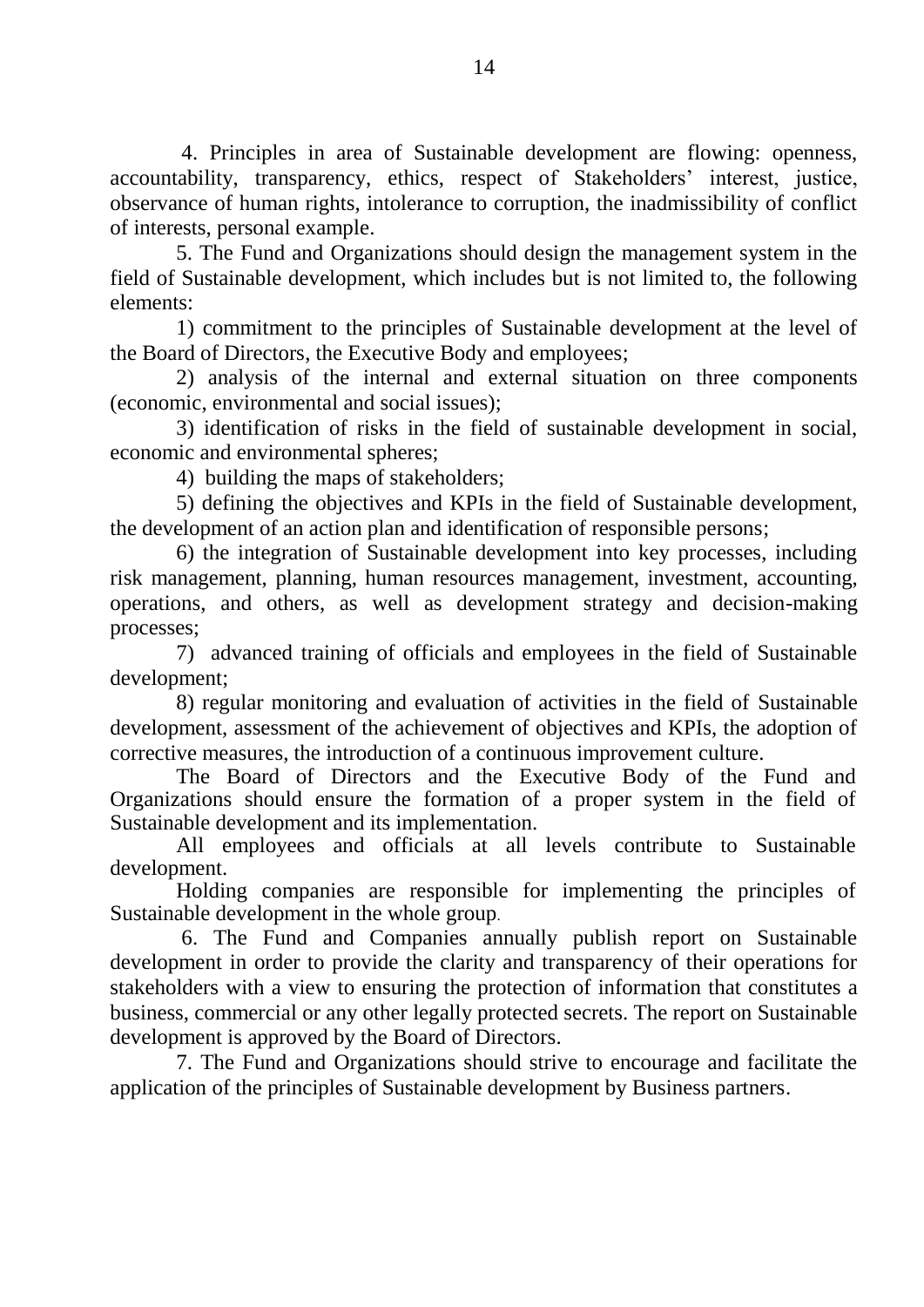## **Chapter 4. Shareholders' (participants') rights and fair treatment of all shareholders (participants)**

1. Observance of the rights of Shareholders (Participants) is a fundamental condition for attracting investment to the Fund and Organizations. The Organization should ensure the rights of Shareholders (Participants). In the presence of several Shareholders (Participants) in the Organization, all shareholders shall be equally treated.

2. Rights, responsibilities and competence of the Shareholders (Participants) are determined by the law and the constituent documents and are written in them. Shareholder (Participants) rights include, but are not limited to timely update sufficient for decision-making in the order established by the laws of the Republic of Kazakhstan, charter and internal documents of the Organization in the field of information disclosure; participation at the General Meeting of Shareholders (participants) and voting on matters within competence; participation in determination of the composition and terms of office of the Board of Directors (Supervisory Board and Executive Body), the election of its members and early dissolution, as well as determining the amount and terms of remuneration; receiving dividends in the amounts and dates to be determined by the General Meeting of Shareholders (Participants) on the basis of the clear and transparent dividend policy.

3. In case of presence of several Shareholders (Participants) in the Organization, including minority Shareholders (Participants), the corporate governance system must ensure fair treatment of all Shareholders (Participants) and full realization of their rights, which also should be reflected in the Charter of the Organization.

# **Chapter 5. Effectiveness of the Board of Directors and Executive Body**

1. The Board of Directors is the governing body accountable to the General Meetings of shareholders which provides strategic managing of the Organization and supervision of the Executive Body. The Board of Directors ensures implementation of all provisions of this Code.

Executive body is accountable to the Board of Directors, it manages the daily operations of the Organization and ensure its compliance with the strategy, development plans and decisions made by the General Meeting of Shareholders and the Board of Directors.

The Board of Directors and the Executive Body shall interact in collaboration and act for the benefit of the Organization and make decisions based on the principles of sustainable development and fair treatment to all shareholders.

The Board of Directors and the Executive Body shall ensure the growth of long-term value and sustainable development of the Fund or Organization.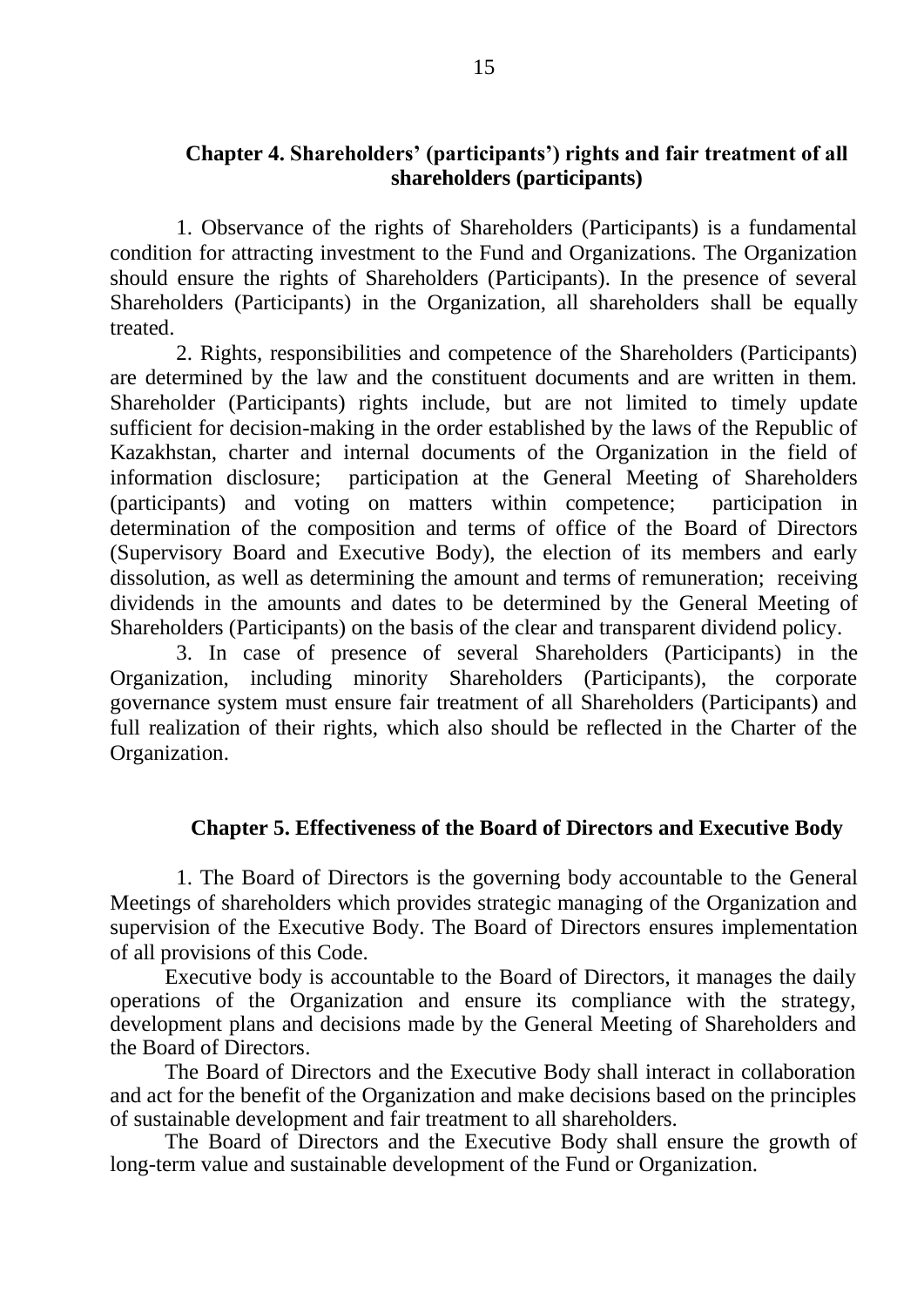2. The Board of Directors shall have an authority, which is sufficient for governance of the Organization and controlling the activities of the Executive Body. The Board of Directors carries out its functions under the Charter and pays special attention to the following issues:

1) definition of the development strategies (directions and results);

2) setting and monitoring of KPIs (key performance indicators) of the Development plan;

3) organization and supervision of the effective functioning of the system of risk management and internal control;

4) approval and monitoring of the effective implementation of major investment projects and other key strategic projects within the competency of the Board of Directors;

5) election, remuneration, succession planning and control over supervision of the activities of CEO and members of the Executive Body;

6) corporate governance and ethics;

7) compliance with the provisions of this Code in the Organization and corporate standards of the Fund in the field of business ethics (Business Ethics Code).

3. Members of the Board of Directors shall properly achieve their duties and ensure growth of the long-term value and Sustainable Development of the Organization. The Board of Directors of Organization is accountable to shareholders. This accountability is implemented through General Meetings of shareholders.

4. The Board of Directors and its committees should have a balance of skills, experience and knowledge to ensure independent, objective and effective decisions in the interests of the Organization and with regard to equitable treatment of all shareholders and principles of the Sustainable Development.

5. It is necessary to provide a variety of experience, personal characteristics and gender composition in the composition of the Board of Directors. The Board of Directors shall consist of independent directors, in an amount sufficient to ensure the independence of decision-making and fair treatment of all shareholders. Recommended number of independent directors on the Board of Directors of the Company is up to fifty percent of the total number of Board members.

6. The General Meeting of Shareholders shall elect the members of the Board of Directors on the basis of clear and transparent procedures taking into account competencies, skills, achievements, reputation and professional experience of the candidates. The re-election of individual members of the Board of Directors or its whole composition for the new term, their contribution to the effectiveness of the Board of Directors of the Organization is taken into account.

In the Companies, all the voting shares of which are owned by the Fund, there are the following features of the process of election of members of the Board of Directors: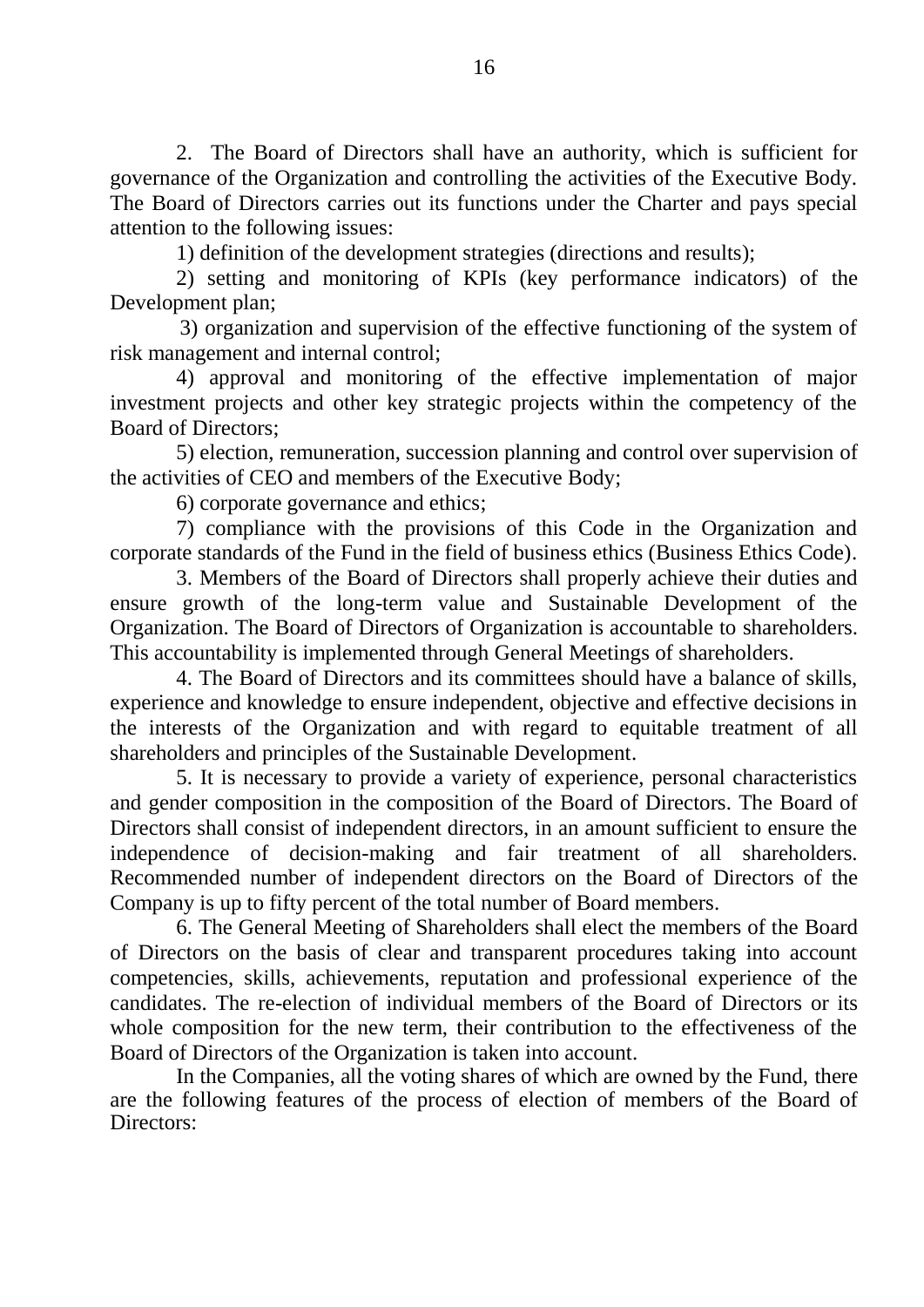1) Chairman of the Board of Directors is elected by the decision of the Sole shareholder. If the Fund's representative is elected as the Chairman, the Board of Directors elects the Senior Independent Director among independent directors;

2) the process of search and selection of candidates for the Board of Directors is carried out by the Fund jointly with the Chairman of the Board of Directors and the Chairman of the Nomination and Remuneration Committee of the Board of Directors of the Company.

In Organizations with several numbers of shareholders, election procedure of Board members and Chairman shall be determined according to the Law of the Republic of Kazakhstan "On Joint Stock Companies" and the Charter of the Organization. These organizations are recommended to involve Nomination and Remuneration Committee of the Board of the Organization into determination of the composition, required skills and competencies needed for the Board and candidates for the Director's position.

No participation of members of the Government, public officials in the Board of Directors of the Organization is allowed.

The term of office of the Board of Directors members coincides with the term of office of whole Board of Directors and shall expire at the time of the decision by the General Meeting of shareholders to elect the new Board of Directors.

Members of the Board of Directors are elected for the period of up to 3 years thereafter, subject to satisfactory performance, may be re-elected for another period of up to 3 years.

Any period of election to the Board of Directors for a period of more than 6 years in a row (for example, two 3-year term) shall be subject to special consideration in view of the necessary update of the qualitative composition of the Board of Directors.

Independent director cannot be elected to the Board of Directors for a period of more than 9 years. In exceptional cases, the election for more than 9 years is allowed, the election of independent director to the Board of Directors shall take place each year with a detailed explanation of the need to elect a member of the Board of Directors and the influence of this factor on the independence of the decision.

No person shall be involved into decision making related to his (her) own nomination, election and reelection.

7. The Board of Directors approves the induction program for newly elected members of the Board of Directors and a professional development program for each member of the Board of Directors. Corporate Secretary shall ensure the implementation of this program.

8. Chairman of the Board of Directors is responsible for overall management of the Board of Directors, ensuring the full and effective performance of its activities and in establishing a constructive dialogue with members of the Board of Directors, shareholders and the Executive Body.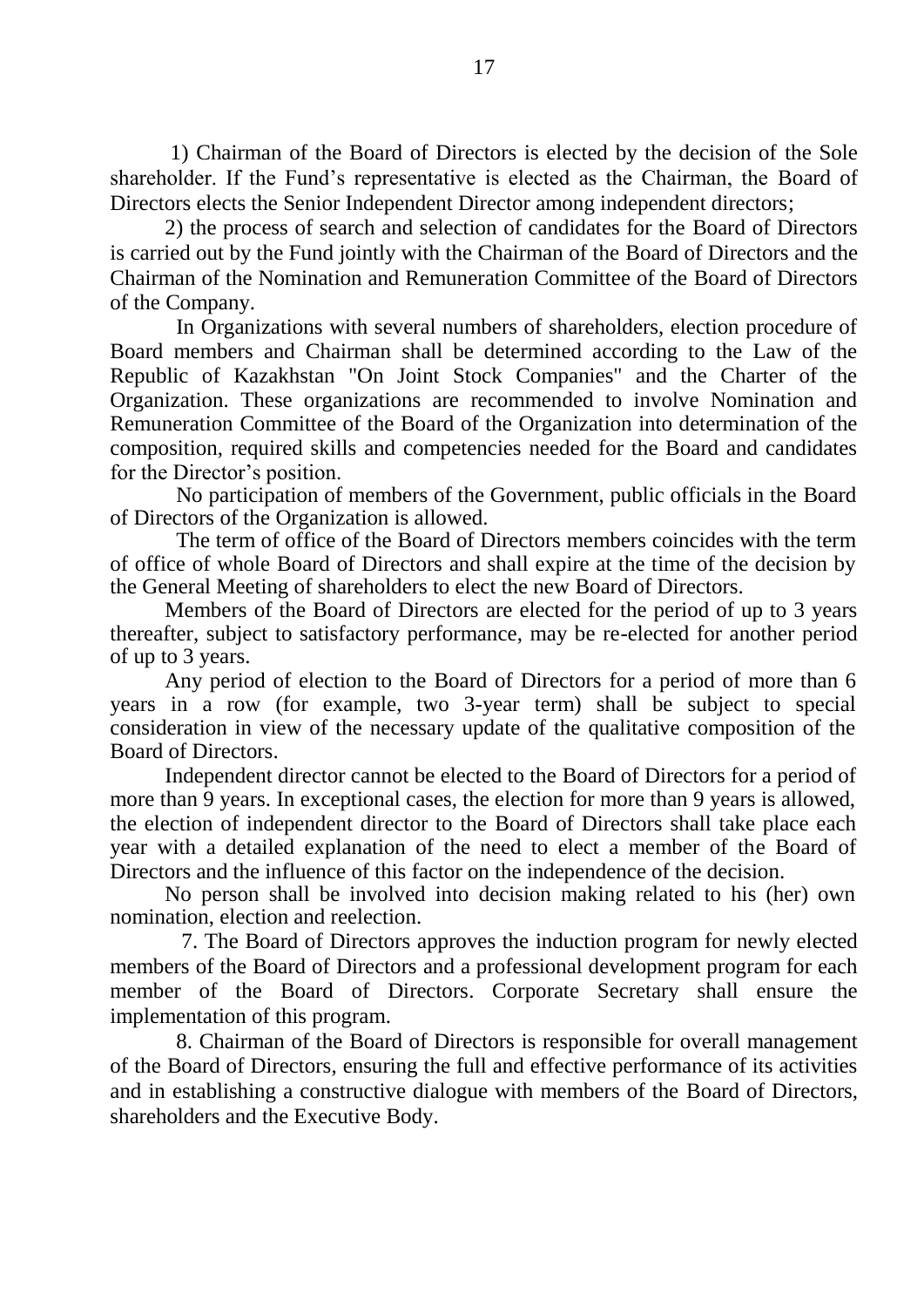9. The role and functions of the Chairman of the Board of Directors and CEO of the Executive Body shall be clearly separated and fixed in the Charter of the Organization, Regulations of the Board of Directors and Executive body.

10. The level of remuneration of Board of Directors members should be sufficient to attract, retain and motivate each member of the Board of Directors at the level required for the successful management of the Fund and the Organization. The establishment of the remuneration for member of the Board of Directors should be made in accordance with the methodology developed by the Fund. Additionally the expected positive effect to the Organization of participation in the Board of Directors of particular member should be taken into account. In Organizations with several shareholders the relevant rules of the remuneration of members of the Board of Directors are developed based on the methodology of the Fund and approved by the General Meeting of Shareholders. The Nomination and Remuneration Committee submits its proposals related to size of the remuneration of candidates for independent directors.

No person shall be involved into decision making related to his (her) own remuneration.

11. Committees of the Board of Directors promote deep and careful consideration of matters within the competence of the Board of Directors and increase in the quality of made decisions, in particular in areas such as audit, risk management, proper and effective application of the Rules of procurement of goods, works and services of the Fund and the Organization, appointment and remuneration of members of the Board of Directors and the Executive Body, Sustainable development, including security and safety of work and the environment. The existence of committees shall not relieve the Board of Directors from liability for the decisions taken within the competence of the Board of Directors.

12. The preparation and conduction of meetings of the Board of Directors should promote maximum effectiveness of its activities. In order to perform their duties, members of the Board of Directors shall have access to the complete, relevant and timely information.

The Board of Directors meets regularly to perform its functions effectively. Board of Directors meeting are held in accordance with the work plan approved before the beginning of the calendar year. Meetings of the Board of Directors and its committees are carried out in person and in absentia voting, the number of meetings with voting in absentia should be minimized. Consideration and adoption of decisions of important and strategic character are made only at meetings of the Board of Directors in person voting. In special cases, a combination of both forms of the meeting of the Board of Directors and its committees might be possible.

Meetings of the Board of Directors and its Committees are duly minted by the Corporate Secretary with the results of descussions and decision specified.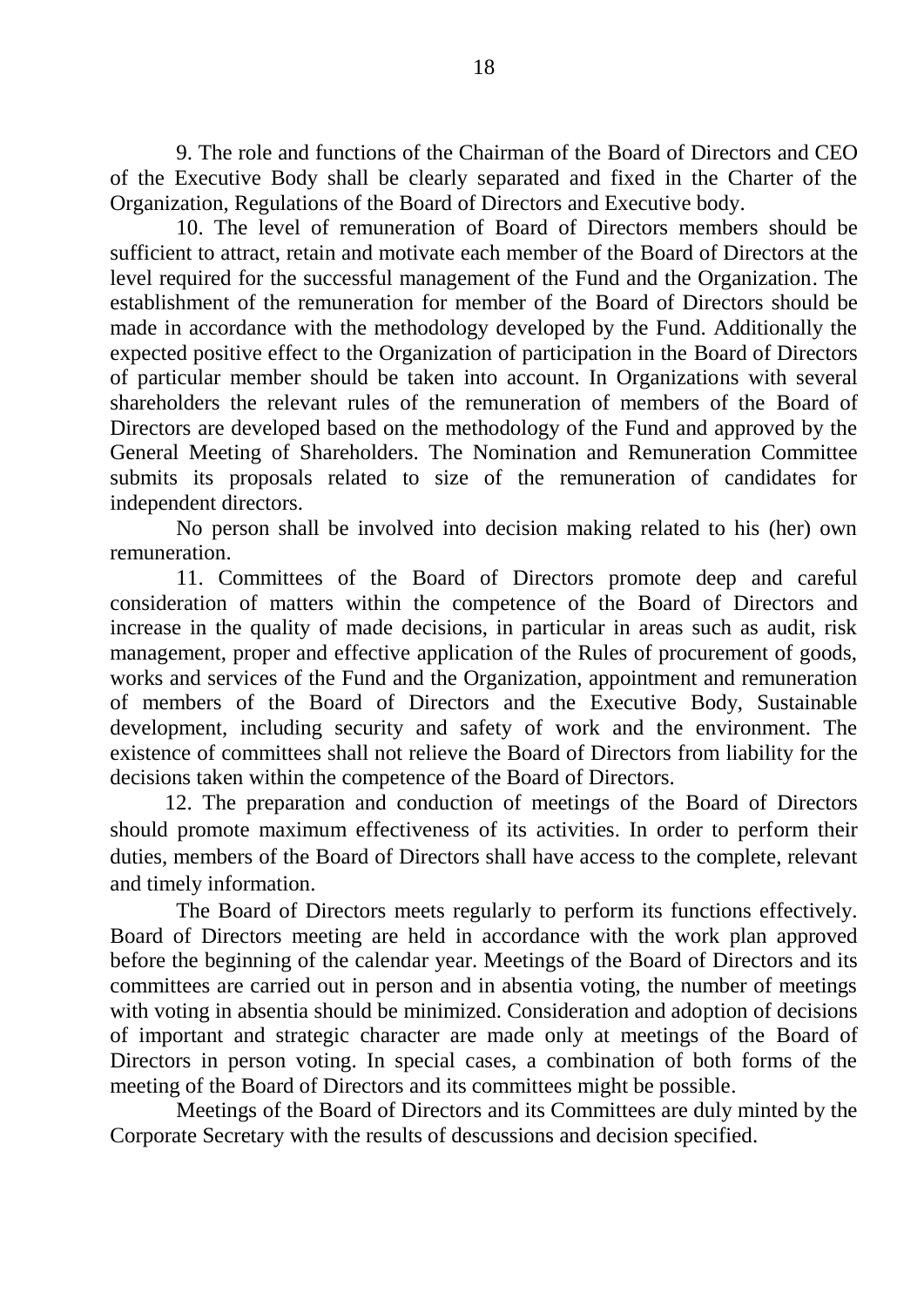13. The Board of Directors, committees and members of the Board of Directors shall be assessed on an annual basis, as part of a structured and approved process that is approved by the Board of Directors of the Organization. This process should follow the methodology of the Fund. At the same time, at least once in every three years, assessment is carried out by involving an independent professional organization.

14. Assessment should identify the contribution of the Board of Directors and each of its members in the growth of long-term value and sustainable development of Organizations, as well as to identify trends and recommend measures for improvement. The assessment results are taken into account in the re-election or termination of office of the members of the Board of Directors.

15. For the efficient organization of the Board of Directors' operations and the interaction of the Board of Directors, Executive Body with the shareholders, the Board of Directors appoints the Corporate Secretary.

The Board of Directors decides on the appointment of the Corporate Secretary, determines the term of office, functions and procedures of operations, the size of the salary and terms of remuneration, shall decide on the establishment of the service (the secretariat) and Corporate Secretary, determines the budget of this service. The Corporate Secretary is accountable to the Board of Directors of the Fund and independent of the Executive Body of the Fund. The main duties of the Corporate Secretary include assistance in a timely and quality corporate decision-making by the Board of Directors, the Sole Shareholder, acting as advisor to the Board of Directors on all matters of their activities and application of the provisions of this Code, as well as monitoring of the implementation of this Code and participation in improving corporate governance in Funds and Organizations. The Corporate Secretary also prepares a report on compliance with the principles and provisions of this Code, which should be included in the annual report of the Fund. This report must contain the list of principles and provisions of this Code, which are not observed with corresponding explanations provided.

16. The collegial Executive Body is established in the Companies, in other Organization, and in case of creation of the Company - a joint venture Executive Body may be collegial or individual body, at the discretion of the sole shareholders (participants). The CEO and members of the Executive Body should have high professional and personal characteristics, and have an impeccable reputation and follow high ethical standards.

17. Executive body is accountable to the Board of Directors and supervises the daily activities of the Organization. It is responsible for implementation of the strategy, development plan and the decisions taken by the Board of Directors and the General Meeting of shareholders.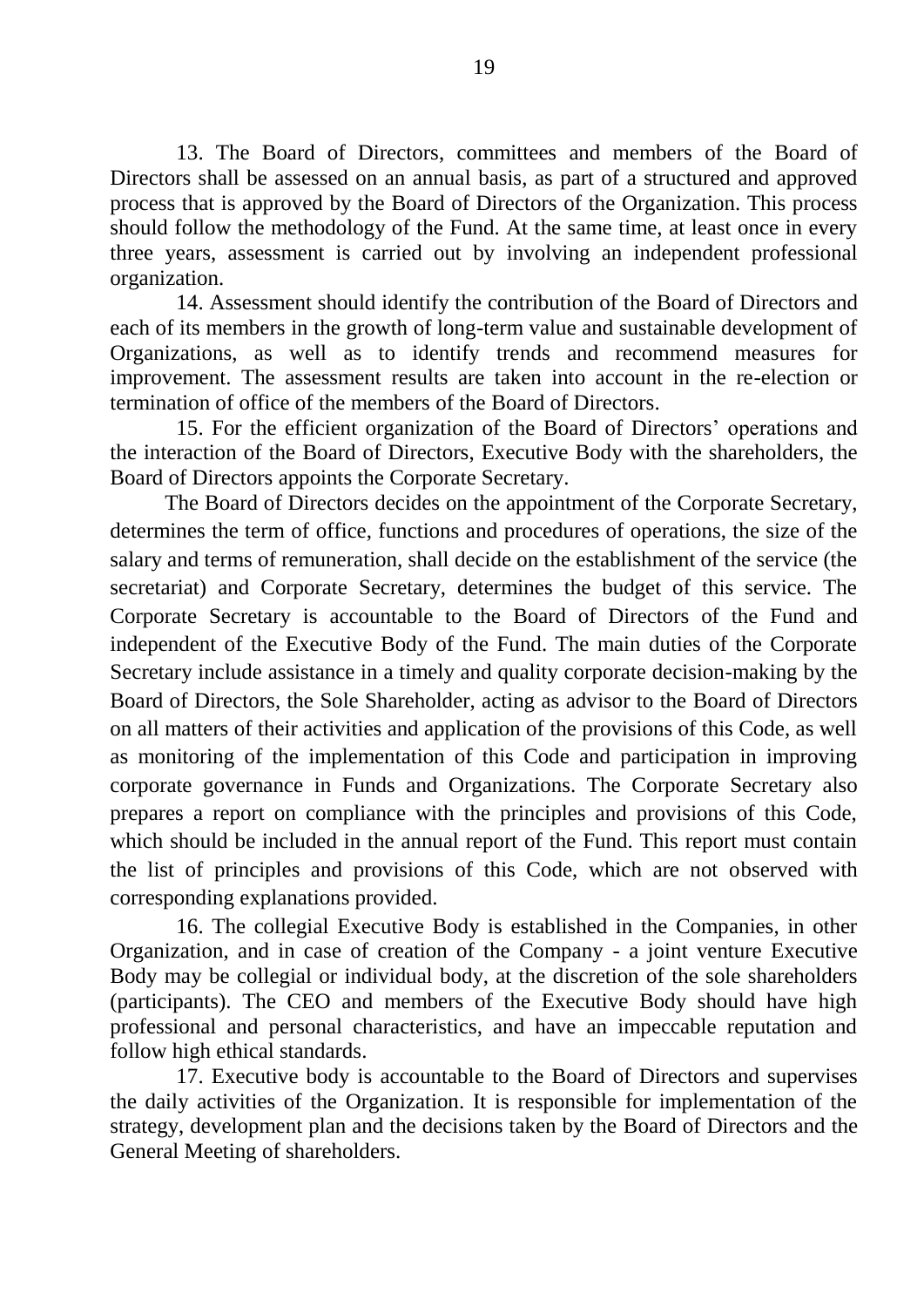18. The Board of Directors elects the CEO and members of the Executive Body, defines the terms of office, the size of the salary, the terms of their remuneration. The Nomination and Remuneration Committee of the Board of Directors of the Organization plays a key role in the search and selection of candidates for the Executive Body, the determination of their remuneration.

The CEO of the Executive Body makes suggestions on candidates for election to the collegial Executive Body to the consideration of the nomination and remuneration of the Board of Directors. In case of rejection by the Board ofDirectors of the candidate proposed by the CEO of the Executive Body for the same vacant position in the Executive Body for the second time, the right to make proposals for candidates for the vacant positions goes to the Board of Directors.

In the Companies' 100% of shares (interest) of which are owned by the Fund, the candidacy for the post of the CEO of the Executive Body shall be previously agreed by the Board of Directors of the Fund.

The Board of Directors may at any time terminate the powers of the CEO and members of the Executive Body.

It is recommended to elect the CEO and members of the Executive body for the period of up to three years. The terms of office of the CEO and members of the Executive Body coincide with the term of office of the Executive Body as a whole.

19. The Candidature for the CEO of the Company is agreed with the President or the Administration of the President of the Republic of Kazakhstan, in case of inclusion of the Company in the relevant list, approved by the Decree of the President of the Republic of Kazakhstan.

In this case, the company has the following search and the election procedure of the CEO of the Executive Body:

1) Nomination and Remuneration Committee of the Board of Directors determines the requirements for the competence and skills of the candidates for the post of CEO of Executive Body, recruiting ways (either by themselves or with the assistance of the recruiting organization);

2) Nomination and Remuneration Committee of the Board of Directors carries out the recruitment and selection of candidates, conducts interviews and makes a ranked shortlist of candidates;

3) Fund's Management Board agrees on the candidacy of the CEO of the Executive Body and shall send with the ranked list of candidates of the Nomination and Remuneration Committee of the Board of Directors of the Fund;

4) Nomination and Remuneration Committee of the Board of Directors considers and directs candidacy from the ranked list of candidates signed by the Chairman of the Board of Directors of the Fund (the Prime Minister of the Republic of Kazakhstan) to the President of the Republic of Kazakhstan;

5) Approved by the President of the Republic of Kazakhstan or by the Head of the Presidential Administration of the Republic of Kazakhstan, the candidate shall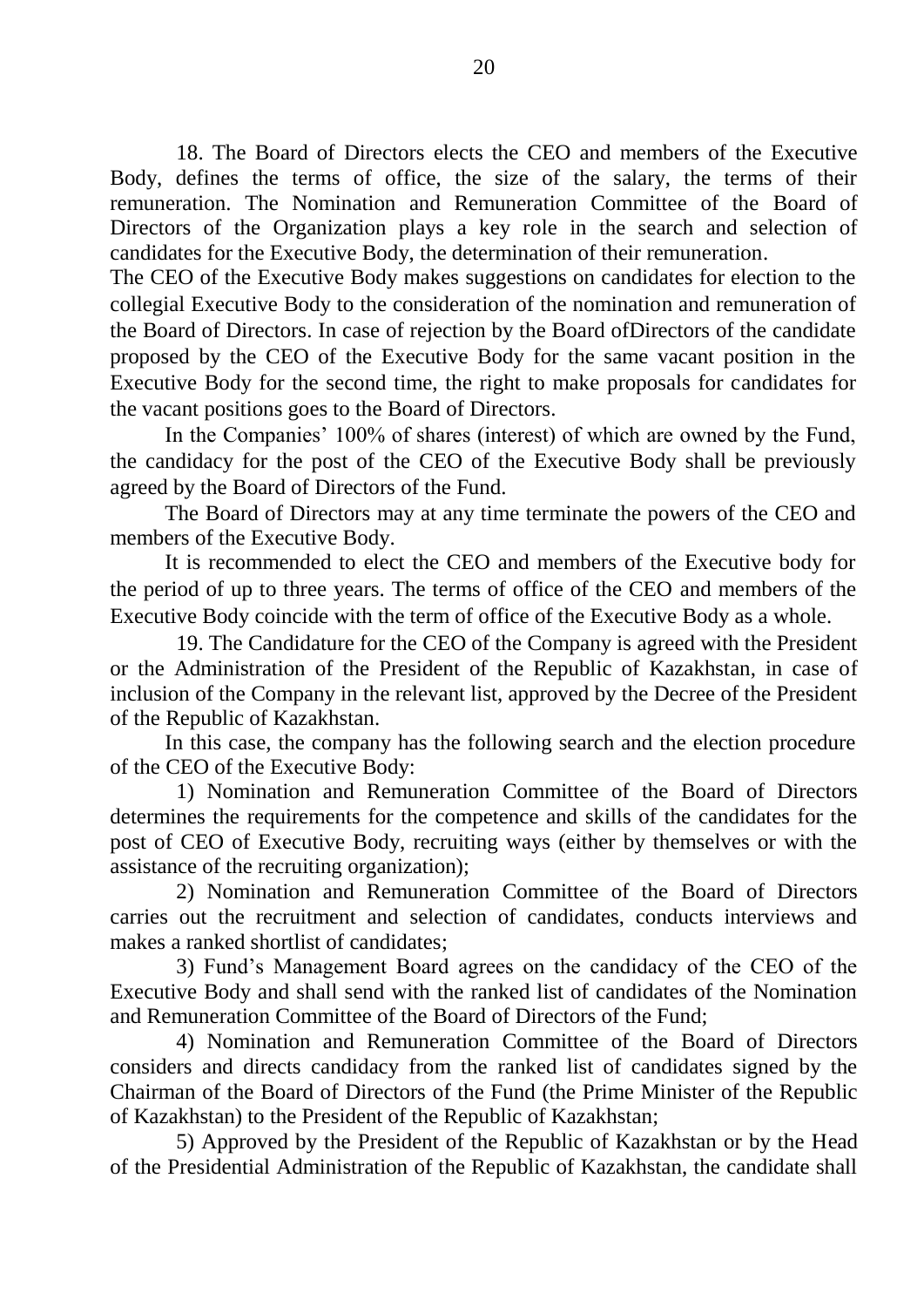be appointed by the Board of Directors of the Company as the CEO of the Executive Body of the Company.

20. The CEO and members of the Executive Body are assessed by the Board of Directors. The main assessment criterion is the achievement of KPIs.

Motivational KPIs of the CEO and members of the Executive Body are approved by the Board of Directors.

The CEO makes suggestions regarding motivational KPIs of the Executive Body for consideration of the Board of Directors.

The assessment results affect the amount of remuneration, promotion, reelection (appointment) or early termination of powers.

21. In the cases of violations of the Business Ethics Code by the members of the Executive Body, the CEO of the Executive Body shall notify the Board of **Directors** 

Member of the Executive Body who committed violations of norms of the Business Ethics Code cannot be a member of the Executive body of any other Organization.

22. In the event of a corporate conflict, participants are seeking for ways to resolve them through negotiations, in order to ensure effective protection of the interests of Organizations and Stakeholders.

The effectiveness of the prevention and settlement of corporate conflicts involves, above all, the maximum complete and fastest identification of such conflicts and clear coordination of all authorities of the Organization.

Corporate conflicts with the assistance of the Corporate Secretary shall be considered by Chairman of Board of Directors of the Organization. In cases that involve the Chairman of the Board of Directors in the corporate conflicts, such cases are considered by the Nominating and Remuneration Committee.

## **Chapter 6. Risk management, internal control and audit.**

1. The efficiently functioning system of risk management and internal control should be established in the Fund and Organizations. The system should be aimed at assurance of reasonable trust in achievement of strategic and operating objectives by the Fund and Organizations. The system should represent a set of organizational policies, procedures, norms of conduct and actions, methods and mechanisms of management that are established by the Board of Directors and the Executive board of the Fund and Organizations, to ensure:

1) optimal balance between growth of the company's value, profitability and related risks;

2) efficiency of financial and economic activity and achievement of financial sustainability of the company;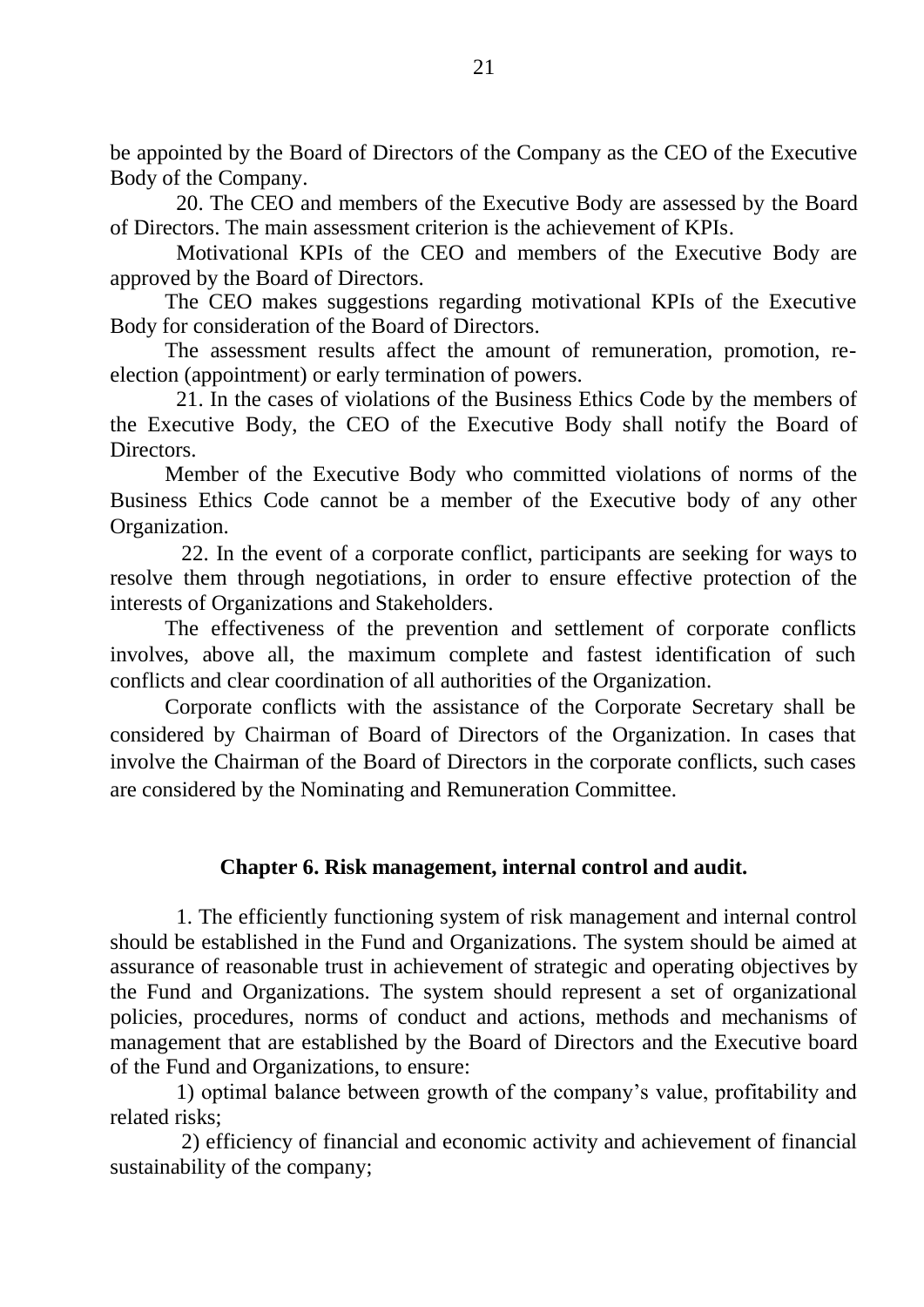3) soundness of assets and effective use of Company' resources;

4) completeness, reliability and accuracy of financial and managerial reporting;

5) compliance with the requirements of legislation of the Republic of Kazakhstan and internal documents;

6) appropriate internal controls to ensure the prevention of fraud and to provide effective support for business processes and performance analysis.

The Board of Directors and the Executive Body should ensure the implementation of appropriate risk management culture in the Fund and Organizations. Implementation and operation of risk management and internal control system in the Fund and the Organization must have a clear regulatory framework based on best practices (COSO) and methodology (policy) of the Fund.

2. The Board of Directors of the Fund and Organizations must define the principles and approaches to the organization of the risk management and internal control system based on the tasks of this system and taking into account best practices, work and methodology of the Fund in the field of risk management and internal control.

3. The Executive Bodies of the Fund and Organizations should ensure the development and support of the effective function of the risk management and internal control system. The risk management process should be integrated with the planning processes (strategy and development plans, the annual budget) and operation's evaluation of the Organization (management accounting).

Each official of the Fund or Organization ensures appropriate consideration of risks in decision making.

Executive Body of the Fund or Organization should ensure implementation of risk management procedures by employees, who have appropriate qualifications and experience.

4. The system of risk management and internal control of the Fund and the Organizations must be based on a strong culture – led by the Executive body - of risk management that provides mandatory procedures for the identification, assessment and monitoring of all significant risks, and takes timely and appropriate measures to reduce the risks that may affect the achievement of strategic objectives, implementation of operational targets, and the company's reputation.

The procedures on risk management must ensure fast response to the new risks, their clear identification and determination of risk owners. In case of any unforeseen changes in the competitive or economic environment of the Fund and Organizations, an urgent reassessment of the risk map and its compliance with risk appetite should be done.

5. The Fund and Organizations should develop, approve, formalize and document control procedures in three key areas: operating activities, preparation of financial statements and compliance with laws of the Republic of Kazakhstan and internal documents.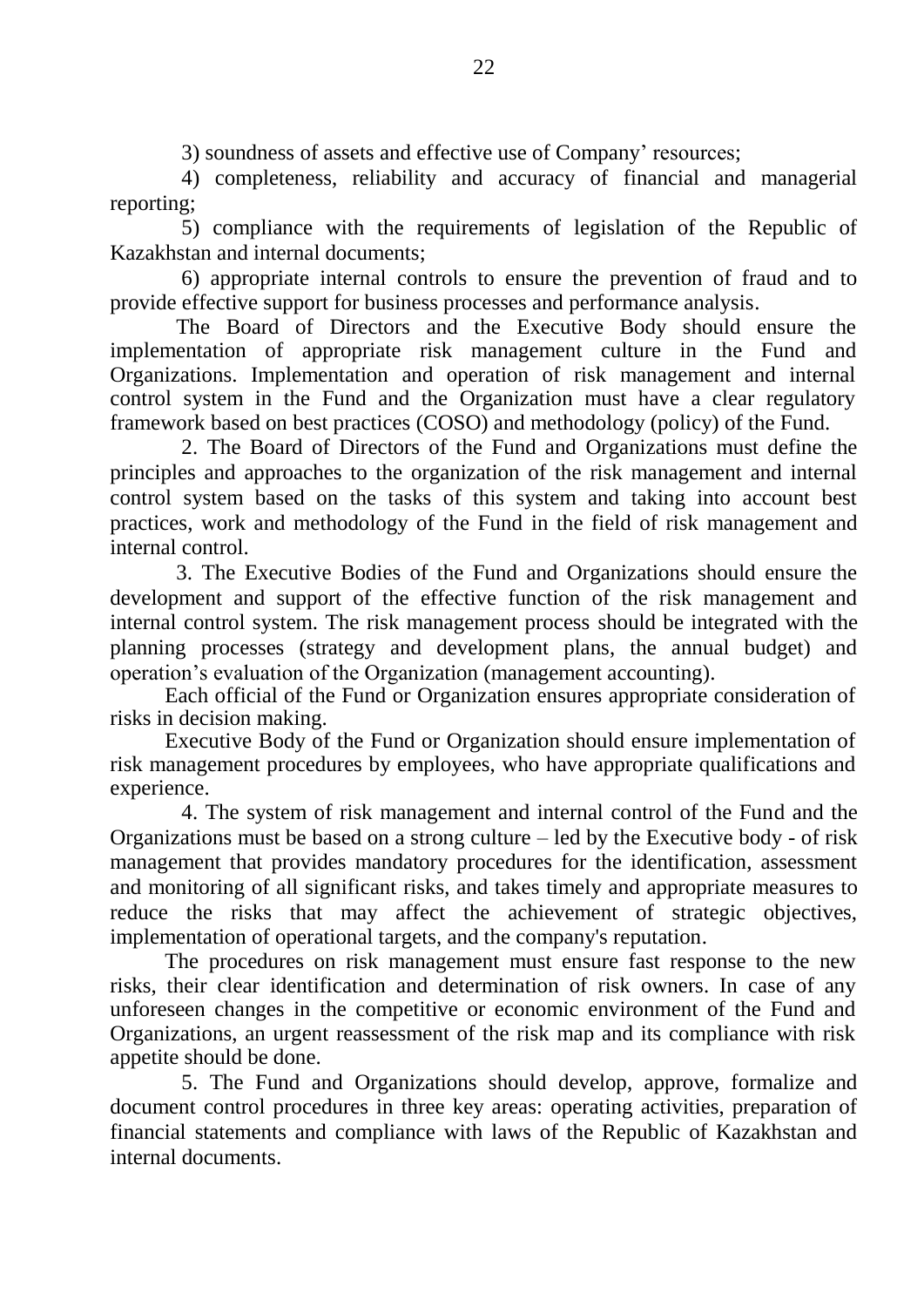6. Transparent principles and approaches in the field of risk management and internal control, the practice of training employees and officials about the risk management system, as well as the process of documentation and timely communication of necessary information to officials should be established in the Fund and Organizations.

7. The Board of Directors of the Fund and Organizations are required to take relevant actions in order to ensure that existing risk management and internal control system complies with principles and approaches to its arrangement defined by the Board of Directors and works effectively. Risks reports should be received and fully discussed by the Board of Directors at least once in the quarter.

8. The IAS must be established in the Fund and Organizations for a systematic independent evaluation of the reliability and effectiveness of risk management and internal control system as well as corporate governance practices.

9. The internal audit in the Fund and Organizations should be carried out by establishment of a separate structural unit of the IAS (in the limited liability partnerships, the internal audit function may be assigned to the Audit Commission/auditor, accountable to the Supervisory Board, in the absence of other mechanisms. At that, the purpose, functions and tasks of the Audit Commission/Auditor, the order of its interaction with the bodies of the Organization should be consider the principles set out in this Code in relation to the internal audit service). The goals, authority and responsibility of the IAS, qualification requirements (requirements for the professionalism of internal auditors) must be defined in the internal document of company (the Regulation on the IAS). Regulation on the IAS must be developed and approved in accordance with International professional standards of internal audit and corporate standards of the Fund in internal audit. The responsibility of the Organization's Board of Directors is to insure full compliance of the Regulation on the IAS with the specific business needs of Organizations.

10. In order to ensure the independence and objectivity of the internal audit, the IAS should be organizationally and functionally subordinated to the Board of Directors. The Board of Directors makes decisions on approval of action plans and strategies of the IAS, IAS budget, determines the IAS composition, size and terms of salary payments, remuneration of its staff.

11. The Head of the IAS should develop internal documents regulating activities of the unit based on corporate standards of the Fund in the field of internal audit and ensures their review and approval by the Audit Committee and the Board of Directors.

12. The Internal Audit Service operates on the basis of a risk-oriented annual audit plan approved by the Board of Directors. The results of the audit reports and key detection should be quarterly submitted to the Board of Directors.

13. In carrying out its activities, IAS should assess the effectiveness of the internal control and risk management systems, assess corporate governance with the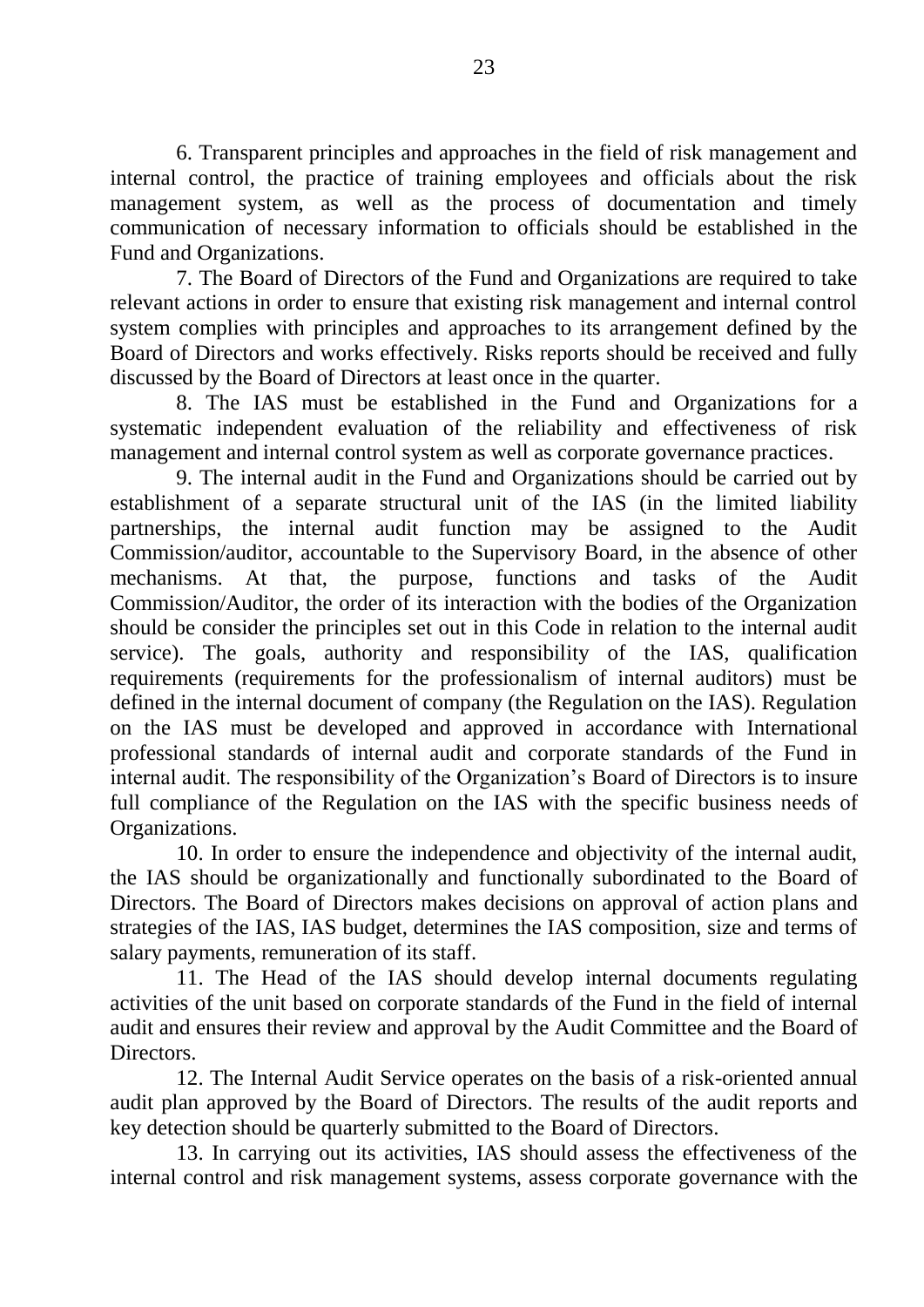use of common standards of activities in the area of internal audit and corporate standards and recommendations of the Fund in the field of evaluation of corporate governance, effectiveness of internal control and risk management.

14. The Head of the IAS must develop and maintain the warranty and quality assurance program that covers all activities of the internal audit and provides the obligation to carry out internal and external evaluation of the IAS performance.

Evaluation of the effectiveness of the IAS, its Head and staff is carried out by the Board of Directors on basis of the consideration of IAS's reports, observance of terms of an annual audit plan and reporting, conformance evaluation of reports to the standards and IAS internal regulatory documents.

### **Chapter 7. Transparency**

1. In order to observe interests of the Stakeholders, the Fund and the Organizations timely and fairly disclose information on all important aspects of its activities, including the financial state, results of operations, ownership and management structure.

2. The Fund and Organizations shall timely disclose information prescribed by law of the Republic of Kazakhstan and internal documents. Internal documents determining the principles and approaches to disclose and protection of the information as well as a list of information to be disclosed to the Stakeholders should be approved in the Fund and Organizations. The Fund and Organizations determine the order of assignment of information to the categories of access, terms of storage and use of information, including the group of people who has a free access to information of commercial and official secret and take measures to protect its confidentiality.

3. The Fund, Company and Organizations shares or interest bearing obligations of which are listed at a recognized Stock Exchange should post on its Website on a timely basis audited annual financial statements, prepared in compliance with IFRS, and also financial statements prepared in accordance with IFRS for the first quarter, for six months and the first nine months of the reporting period. In addition to primary forms of the financial statements, it is encouraged to disclose additional information about the financial condition of the Fund, Companies and Organizations, shares or interest bearing obligations of which are listed at the Stock Exchange.

4. The Fund and the Organizations should carry out the audit of the financial statements on annual basis through attraction of the independent and qualified auditor which, as a third-party person, provides objective assurance to the Stakeholders about authenticity of the financial statement and its compliance with IFRS. Norms in part of audited statements are applied, if an audit of annual financial statement is prescribed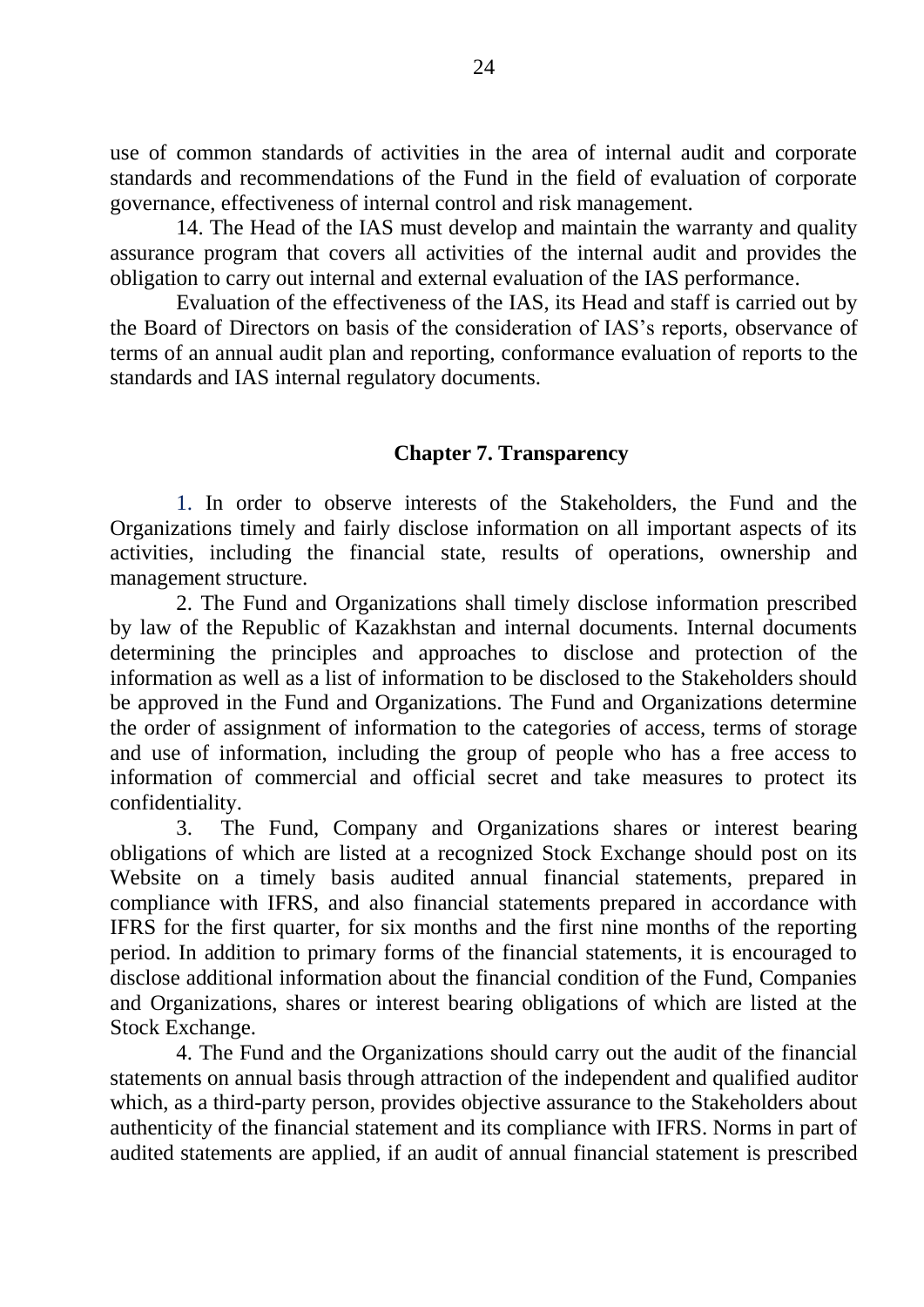by the legislation of the Republic of Kazakhstan and/or internal documents of the Organization.

5. The Fund, Companies and Organizations shares or interest bearing obligations of which are listed at the Stock Exchange should prepare an annual report in compliance with the provisions of this Code and best practice of information disclosure. The annual report is approved by the Board of Directors.

6. Website should be well structured, easy for navigation and contain information that is necessary for Stakeholders to understand the activities of the Fund and Organizations.

## **Section 2. Annotations to the Principles of Corporate Governance**

### **Chapter 1. Government as the Shareholder of the Fund**

1. The Government delineates the powers as the sole shareholder and the powers related to government regulation. The Government manages the Fund in order to enhance the national welfare of the Republic of Kazakhstan through growth in the long-term cost (value) of the Fund and Organizations and efficient assets management of the Fund and Organizations.

2. The Government of the Republic of Kazakhstan is the Sole Shareholder of the Fund.

The main strategic objective of the Fund and Organizations is the growth of long-term value and Sustainable development of the Fund and Organizations that is reflected in the Development Strategy of the Fund and the Companies. All decisions and actions must conform to the Development Strategy.

The optimal assets structure must be designed in the Fund and Companies. The Fund and the Companies should seek to simplify as much as possible the structure of their assets and their organizational and legal forms.

Organizations perform their activity within their core (main) activities. Implementation of new activities is permitted, if there is no competition in this market, or participation of the Fund and Organizations will contribute to the development of small and medium-sized businesses.

It is recommended to have and keep the controlling share (interest) in the Organizations of the Fund.

Authorities, officials and employees of the Fund and Organizations must act and make decisions in accordance with the Development Strategy and the Charter. The Development Strategy is a long-term document that defines the vision, mission, goals, objectives and key performance indicators for a decade. Companies on the basis of the Fund's Development Strategy approve the development strategy for a decade.

The Development strategy of the Holding company should include the tasks,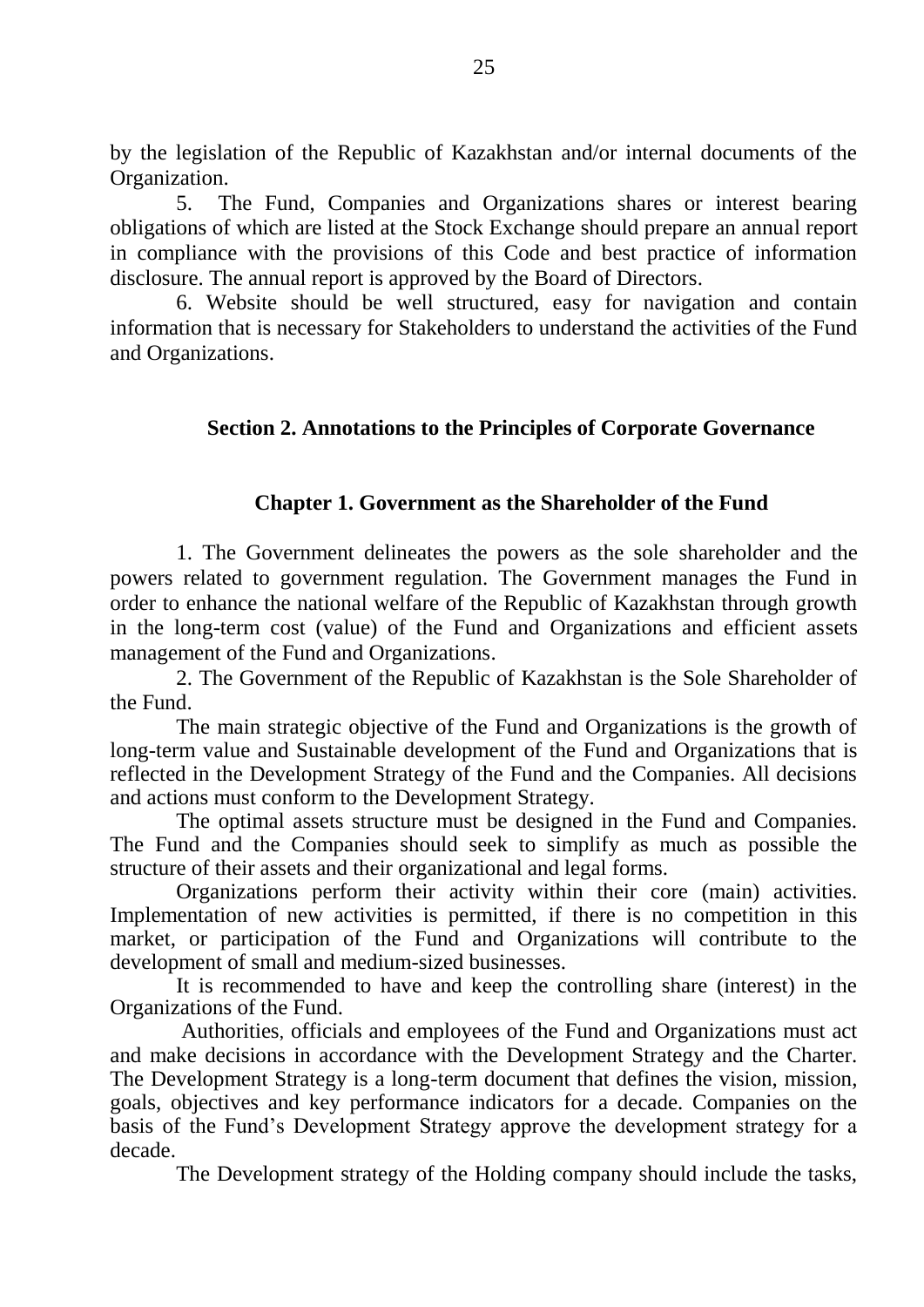objectives and areas of development of Organizations of its group. In the Organizations of the holding group, shares of which are listed on the Stock Exchanges, as well as the Organizations of the groups that are created in the form of joint ventures, individual Development Strategies can be approved. These Organizations in the process of developing the Development Strategies should be guided by the provisions of the Charters of Organizations and through consultations with other shareholders (participants).

Under the Development Strategy, the Board of Directors determines the longterm goals that meet the following criteria: to be specific, measurable, achievable, and relevant, with the established deadlines of achievement. The assessment of the achievement of the strategic objectives is determined by the long-term key performance indicators KPIs. It is recommended that individual aspects of operations (such as: investment, innovation, information technologies, human resources management) are included in the Development Strategy.

In the process of developing and monitoring the implementation of the strategy, the Board of Directors and the Executive Body shall conduct strategy sessions at which issues of the main activities of the company, the challenges, the problematic issues, risks and corrective actions are discussed.

In the development of the strategy, the consultations with key stakeholders are held, in particular, major shareholders, key business partners, government stakeholders.

The strategy should include goals, objectives and performance indicators in terms of sustainable development.

Issues related to the development and implementation of the strategy should be considered solely on the in-person -meetings of the Board of Directors at the frequency determined by the Board of Directors but at least once a year. The Board of Directors should implement a system for early detection and timely response to changes in the situation of the internal and external markets, force majeure.

Development plans are based on the strategic goals and objectives identified in the development strategy.

It is recommended to provide the optimal asset structure for the Fund's Organizations. The parent company can be established in the form of a joint stock company in the Holding company. Other organizations are recommended to be established in the form of limited liability partnerships. In the Organizations that have been already established in the form of a joint stock company, it is recommended to consider the possibility of reorganization in the form of a limited liability company with account of economic, legal and other aspects and interests of the Fund Group.

When creating new Organizations, the preferred the legal form is a limited liability partnership. Creation of new Organizations in the form of a joint stock company is allowed in exceptional cases, such as planned in the future transfer of the Organization's shares to the Stock Exchange Market.

When creating the Organization in the form of a limited liability partnership, participants decide independently on the need of creation of the Supervisory Boards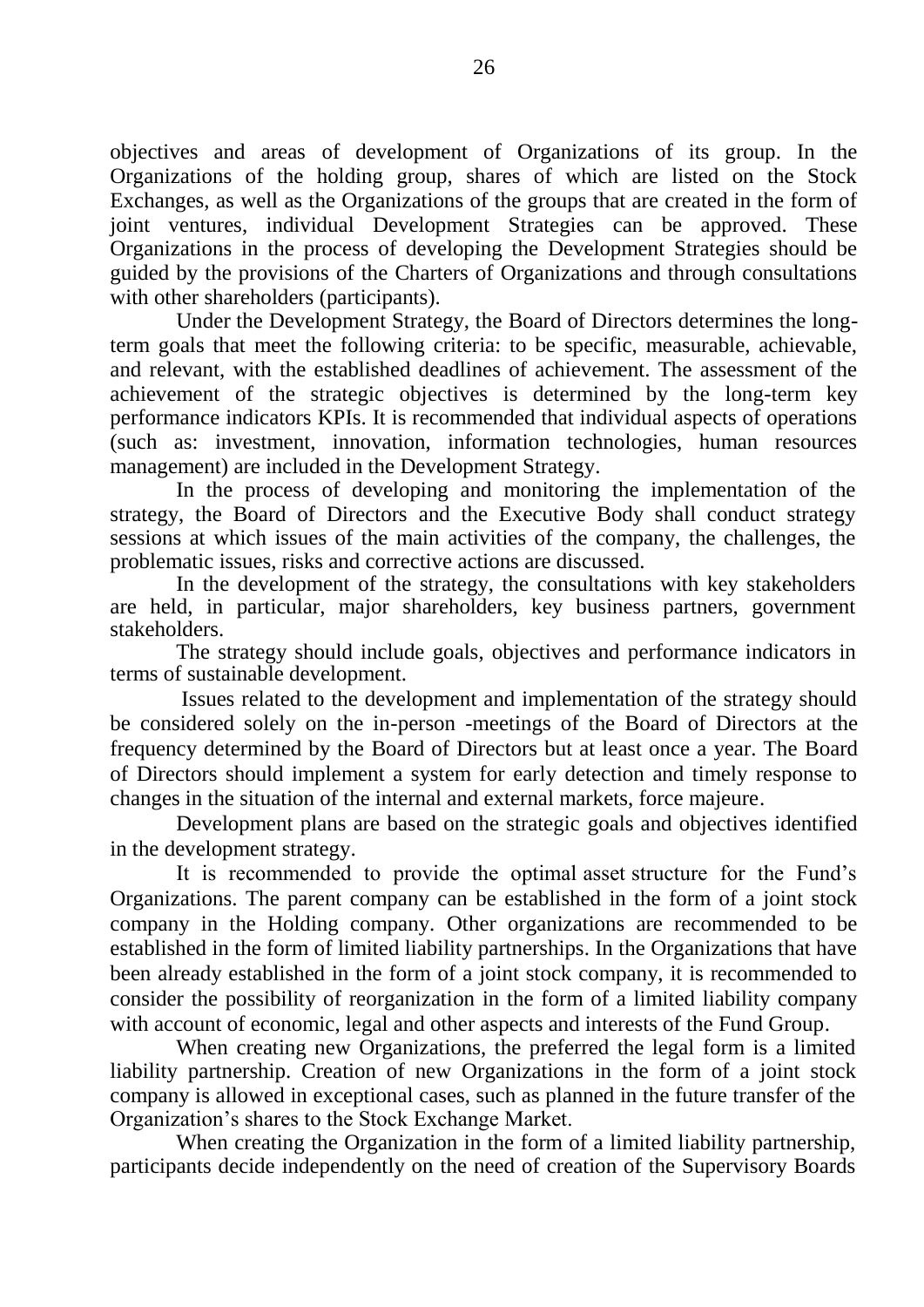and the feasibility of the election to its composition of independent members depending on the scope and specifics of the newly established organization.

2. In case of acquisition of new assets and/or sale of shares (interest) of Organizations, Organization is recommended to maintain the control stock (interest). At that, for the Organizations which core activity is the portfolio investment, with a given investment horizon, it is allowed to acquire the minority shares (interest) and selling the whole package of shares (interest).

3. The Government is involved in the management of the Fund and Organizations solely by the exercise of powers of the sole shareholder of the Fund, provided by the Law "On Sovereign Wealth Fund" and the Charter of the Fund, and representation in the Board of Directors of the Fund. The basic principles and issues of interaction between the Government and the Fund are regulated by the Agreement on Cooperation. With regard to the Government as a shareholder, the principles of section 4 "The rights of shareholders (participants) and the fair treatment of all shareholders (participants)" of this Code apply in part of not contradicting to the Law of Kazakhstan "On Sovereign Wealth Fund".

4. In order to help secure the sustainable socio-economic development of the country, implementation of the sustainability of the economy and protection against unfavorable external factors management issues of the Fund are considered at the meeting of the Management Council of the Fund of the Republic of Kazakhstan (hereafter – Management Council), that is charred by the President of Republic of Kazakhstan. The Management Council operates under Regulation approved by the Decree of the President of the Republic of Kazakhstan #1116 dated December 6, 2010.

Chairman of the Management Council is the First President of the Republic of Kazakhstan – the Leader of Nation. The Management Council composition and its Regulation shall be approved by the Decree of the President of the Republic of Kazakhstan.

The Management Council hears the issues of the operations of the Fund and Organizations and performs the following functions in accordance with the Regulation on the Management Council:

1) development of proposals to improve the competitiveness and efficiency of the Fund;

2) approval of the Development Strategy of the Fund;

3) consideration and development of proposals for the Fund's participation in governmental programs for diversification and modernization of Kazakhstani economy;

4) development of proposals for the priority sectors of the economy in which the Fund performs its activity.

5. The Government provides to the Fund and Organizations the full operating self-sufficiency and does not allow interference by the Government and government agencies in the operational (current) activities of the Fund and Organizations, except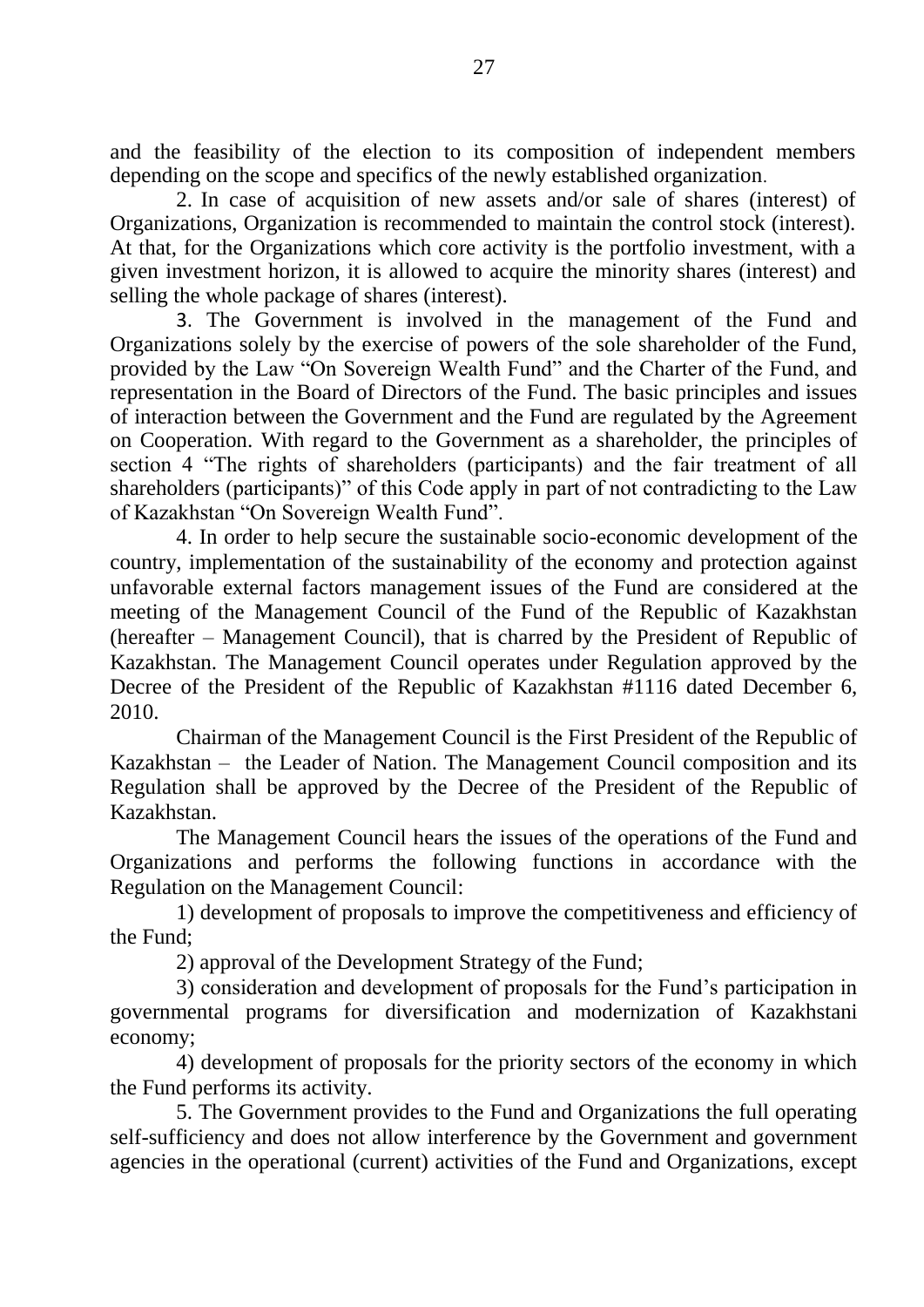for cases provided by the laws, acts and orders of President of the Republic of Kazakhstan.

The Fund's Management Board and Chief Executive officer (CEO) of the Fund, authorities of the Organizations are fully autonomous and independent at decision-making and implementation of any action within their competence.

In case of interference of government agencies with the operational (current) activity of the Fund and Organizations not provided by the laws of the Republic of Kazakhstan, Organizations should immediately inform the Fund on such circumstances.

The Fund regularly brings such information to the Board of Directors, which if required submits proposals on prevention of such cases for consideration of the Government as the sole shareholder.

In the case of the establishment in the drafts government policy documents, action plans and regulations of the targets, activities and/or other regulations that affect the operations of the Fund and/or Organizations, such drafts shall be sent by the government agency - the developer to obtain the written position of the Fund, as foreseen in the Regulation of the Government Republic of Kazakhstan, which is attached to the draft at submission to the Government.

When creating the advisory bodies or working groups by the Government (Prime Minister) or governmental bodies, to address issues relating to the activities of the Fund and/or Organizations, the representatives of the Fund and/or Organizations shall be included in the working group upon agreement with the Fund.

6. Relations (interaction) between the Government and the Fund, Organizations shall be made solely through the Board of Directors in accordance with the principles of appropriate corporate governance. The role and functions of the Chairman of the Board of Directors and the CEO of the Fund are clearly delineated and enshrined in the documents of the Fund.

Composition and competence of the Board of Directors of the Fund is determined in accordance with the Law of the Republic of Kazakhstan "On Sovereign Wealth Fund". The Board of Directors is formed from the members of the Government, the CEO of the Fund, independent directors and other persons. The quantitative composition of the Fund is determined by the Charter of the Fund, at that, the number of independent directors should be at least two-fifths of total numbers of members of the Board of Directors. With respect to the members of the Board of Directors, including the independent directors, the requirements of section 5 "Effectiveness of the Board and the Executive Body" of this Code apply in the part not contradicting to the Law of the Republic of Kazakhstan "On Sovereign Wealth Fund" and the charter of the Fund.

The Chairman of the Board of Directors of the Fund is the Prime Minister of the Republic of Kazakhstan ex officio.

Members of the Fund's Board of Directors who are public servants do not receive a separate remuneration for membership on the Board of Directors and its committees.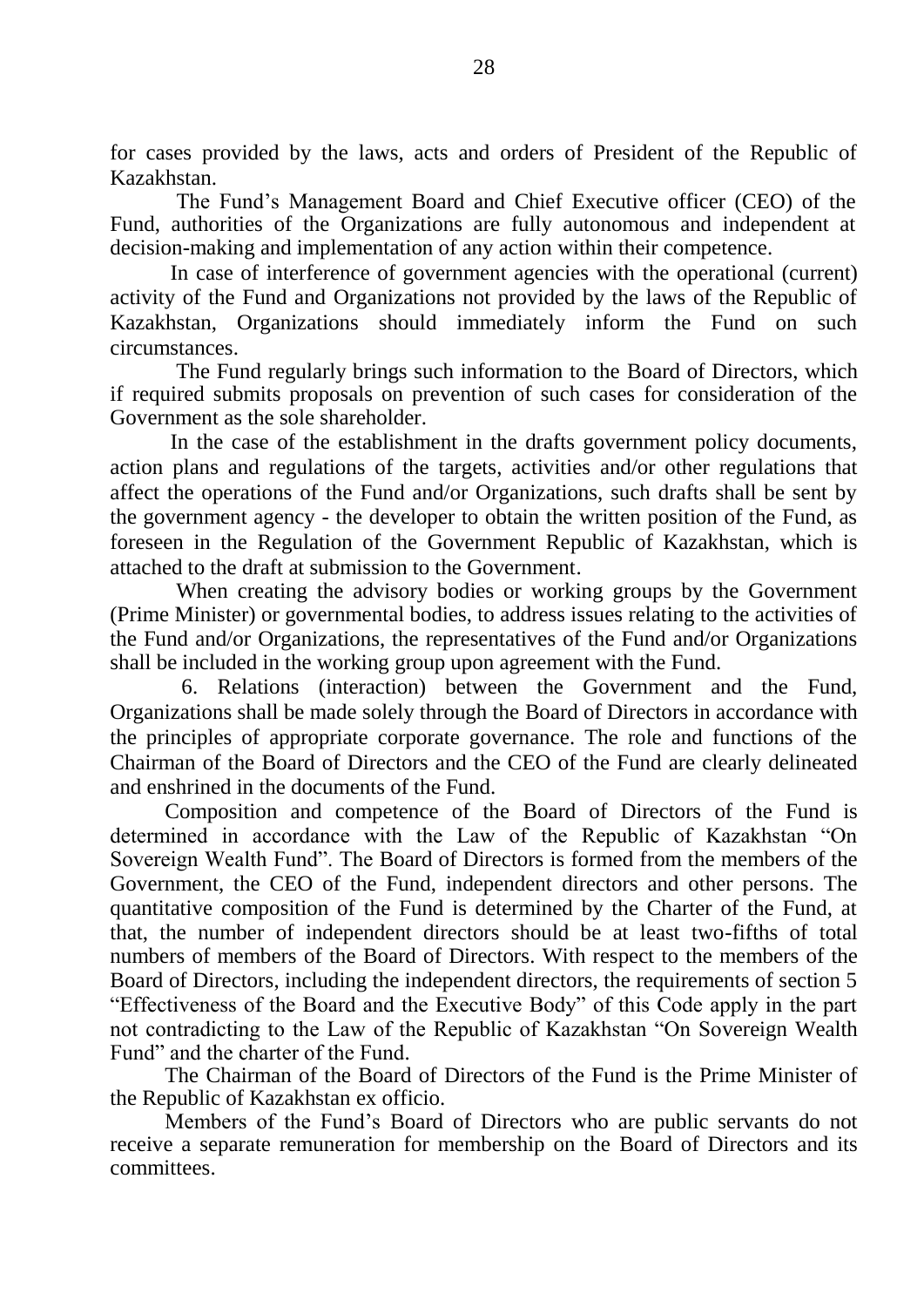Members of the Government and other public servants (representatives of governmental agencies) are not included in the Boards of Directors of the Organizations.

The Board of Directors of the Fund shall be elected by the Government as the shareholder. The Boards of Directors of Organizations are elected by the General Meeting of Shareholders (the Sole Shareholder) of Organizations.

The Chairman of the Board of Directors cannot be simultaneously the CEO of the Fund.

The Board of Directors considers the issues about the Fund and the Organizations within its competence according to the Charter of the Fund, as well as pre-deal with all matters of competence of the Government as the sole shareholder.

1.6. 7. The Fund discloses all necessary information on the Fund's activities to the Government as the shareholder and Board of Directors of the Fund according to the Law of the Republic of Kazakhstan "On Joint Stock Companies", the Charter of the Fund, Agreement on Cooperation, and ensures transparency of performance of the Fund and Organizations.

The Government can organize Hearings of Organizations on the results of their activities, solely through invitation of their representatives to the meeting of the Fund's Board of Directors.

The Management Board of the Fund at least once in a quarter reports by submission for consideration of the Board of Directors of the consolidated results of operations of the Fund with the organizations, fifty and more percent of the voting shares (interest) of which are owned by the Fund on the right of ownership or trust management. List of information provided to the Fund's Board of Directors is governed by the Agreement on Cooperation, the Regulation "On the Board of Directors of the Fund", the internal documents of the Fund and in accordance with the decisions of the Board of Directors of the Fund.

Reporting shall be provided to the governmental agencies by the Fund, if it is expressly stipulated by the laws of the Republic of Kazakhstan, Acts of the President of the Republic of Kazakhstan, the Government and/or Rules of placement of the reporting required by government agencies at the Fund's web-site, the list, forms and frequency of placement of the reporting, approved by the Government

8. Investment activity of the Fund or Organization is constructed on market principles, in accordance with the Development strategy of the Fund or Organization and oriented to growth of the value and optimal assets structure.

Distribution of net income to the Government as the Sole Shareholder is made in the form of dividends on the basis of formalized and transparent dividend policy.

Cases of implementation of low-profit and socially significant projects should be disclosed in the annual report of the Fund and Organizations by identifying the sources of funding for such projects.

The investment activities of the Fund and Organizations must be implemented as part of the Development Strategy. Unified approaches of investment activities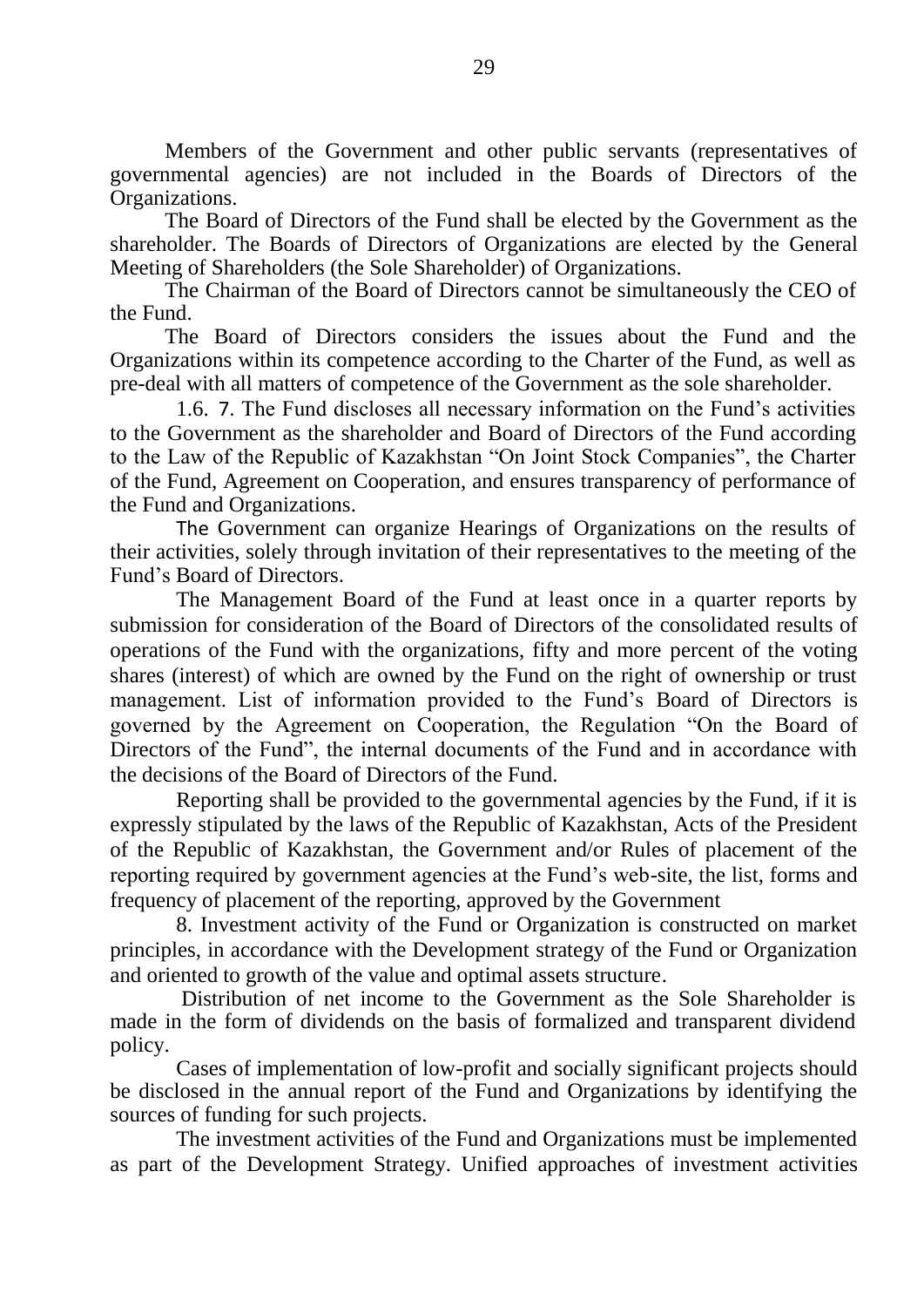organization are determined in internal documents of the Fund that regulate issues of investment activities.

1.8. 9. The Fund's Board of Directors, Management Board, committees of the Board of Directors, Corporate Secretary and the IAS carry out their activities in accordance with the principles of Section 5 "The Effectiveness of the Board of Directors and the Executive Body" and Section 6 "Risk management, internal control and audit" in part that is not contradicting to the Law of the Republic of Kazakhstan "On Sovereign Wealth Fund".

10. For more in-depth and high-quality work on the issues, the following committees under the Fund's Board of Directors are established: Audit Committee, Nomination and Remuneration Committee, Specialized Committee, other committees can be created at the discretion of the Fund's Board of Directors.

The Fund's Board of Directors shall decide on the establishment of committees, define their personal and quantitative size, the chairpersons, the term of office, as well as the function and operation procedure.

The committees consist of members of the Board of Directors of the Fund and experts who have the necessary professional knowledge to work in a particular committee.

The Fund's or Organization's Audit Committee is composed solely of independent directors. In case of attracting the qualified expert by the committee, this person should not have the right to vote. The decision on attraction the expert is made by the Audit Committee itself and the appointment should be subject to annual review to confirm performance and independence. The Fund's Specialized Committee provides a comprehensive and objective analysis of the impact of activities of the Organizations, included in the the Fund Group, on the development of the economy or particular sector of the economy in accordance with Law of the Republic Of Kazakhstan "On Sovereign Wealth Fund". The permanent member of the Specialized Committee - an expert with the voting right is the representative of the Accounts Committee for control over execution of the Republican budget.

Control over the usage by the Fund and Organization of allocated to them funds of the national budget, the National Fund of the Republic of Kazakhstan for compliance with the financial and economic feasibility, evaluation of the effectiveness of budget investments, are the responsibility of the Accounts Committee for Control over Execution of the Republican Budget.

The other committees of the Fund's Board of Directors are composed of a majority of independent directors.

The Specialized committee carries out its work in accordance with the regulations approved by the Board of Directors of the Fund that is developed in accordance with the Law of the Republic of Kazakhstan "On Sovereign Wealth Fund" and the Charter of the Fund.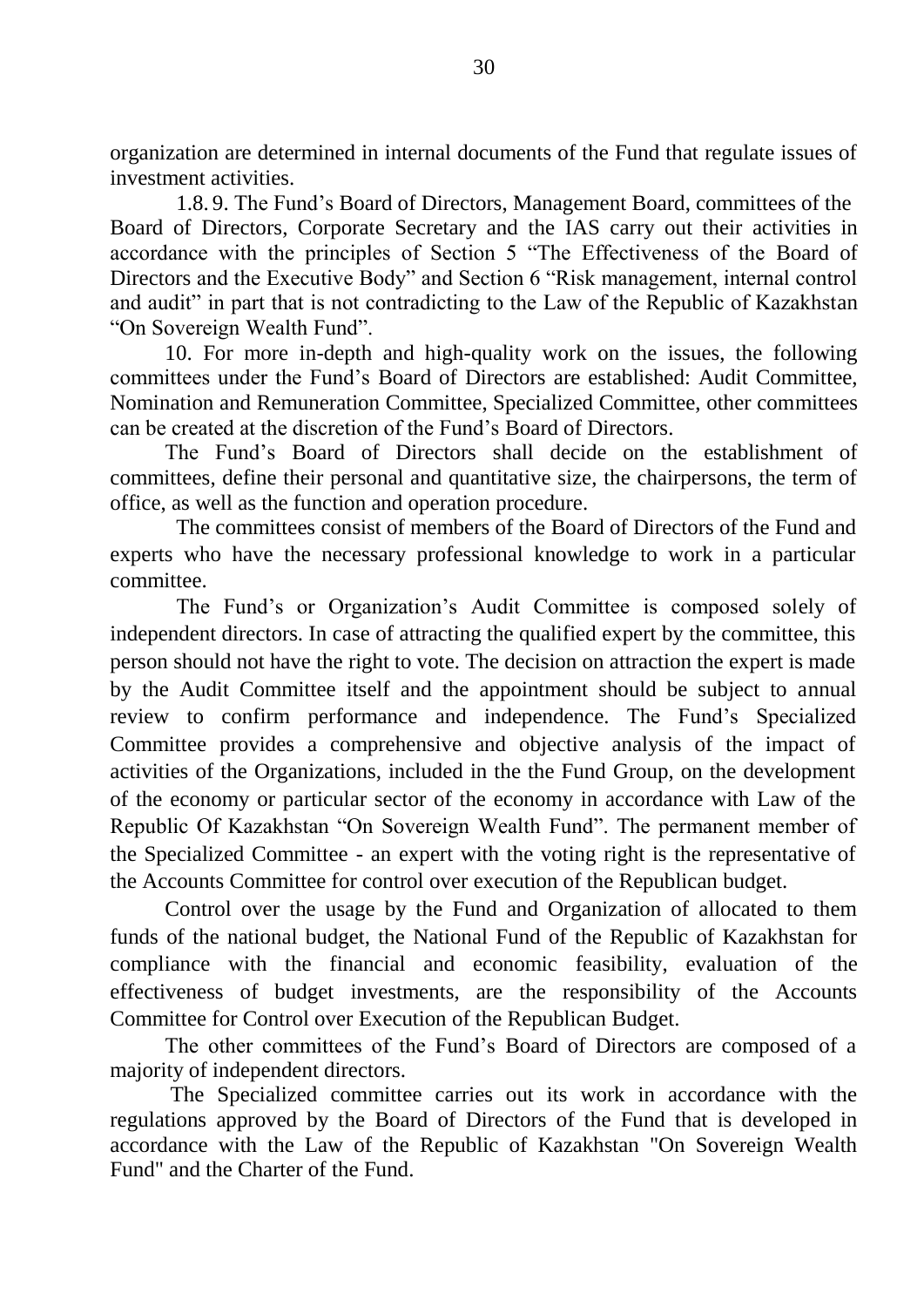Determination of the composition, term of office of specialized committees, election of the Chairman and members, as well as early termination of their powers is the competence of the Board of Directors of the Fund. Chairman of the specialized committees shall be elected from among the members of the Board of Directors of the Fund. Chairman of the Board of the Fund cannot be the Chairman of the Committee. The specialized committees of the Fund shall have the following functions:

1) consider the proposals of the Accounts Committee for analysis of organizations included in the Fund Group, with further provision of the issues in the prescribed manner to the Board of Directors of the Fund;

2) conducts research and provides a comprehensive assessment of the financial and economic activities of organizations of the Fund Group;

3) provides results of the analysis to the Board of Directors of the Fund and the Accounts Committee.

11. The Corporate Secretary is appointed in the Fund. The Board of Directors decides on the appointment of the Corporate Secretary, determines the term of office, functions and work procedure. The main duties of the Corporate Secretary include facilitating timely and high quality corporate decision-making by the Board of Directors, the Sole Shareholder, acting as an advisor to the members of the Board of Directors on all matters related to their activities and application of provisions of this Code, as well as monitoring of the implementation of this Code and contributing to the improvement of corporate governance in the Fund and Organizations.

12. The IAS is created in the Fund. The Board of Directors of the Fund determines the numerical composition of the IAS, terms of office, appoints and dismisses the Head of the IAS, determines the order of IAS operations, the size and terms of remuneration, bonuses of IAS's employees, as well as the IAS budget.

IAS is directly accountable to the Board of Directors of the Fund and independent from the Executive Body of the Fund..

Key responsibilities of the IAS are include assessment of the quality of the internal control and risk management system of the Fund and bringing to the attention of the Board of Directors the information on the adequacy and effectiveness of this system. The main objective of the IAS is to promote the improvement of the performance of the Fund.

13. The collegial Executive Body is created in the Fund in the form of the Management Board. The Management Board is accountable to the Board and carries out its activities within the competencies defined by the Charter of the Fund. The Board of Directors of the Fund monitors the efficiency of the Fund's Management Board's activities, including implementation of the decisions of the Sole Shareholder and Board of Directors of the Fund.

The Government as the shareholder appoints and early terminates the powers of the CEO of the Fund. Members of the Management Board are elected by the Board of Directors of the Fund. Proposals on candidates for election to the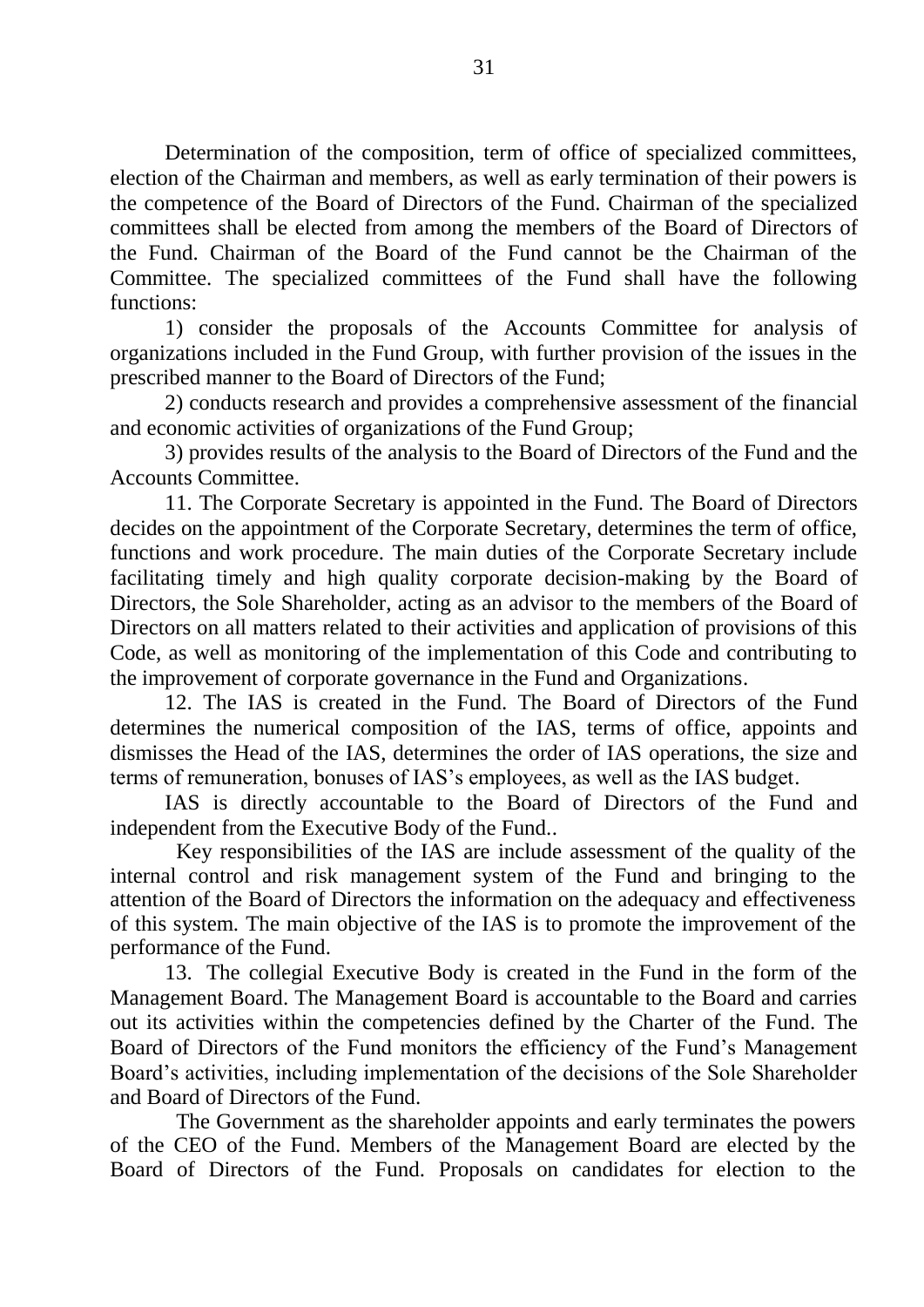Management Board of the Fund are submitted by the CEO to the Board of Directors of the Fund.

14. The Fund and Organizations are committed to the maintenance of highest ethical standards and to the implementation of appropriate procedures to ensure the continued application of these standards by all employees and partners of the Funds and Organizations.

Notifications on possible infringement should be sent directly to the IAS or the Board of Directors of the Fund or Organization. Executive body and all its structural units of the Fund and the Organization, including security, should not prevent the transmission of notifications of alleged violations to the IAS and the Board of Directors.

The Fund develops standards of business ethics, the standards of Ombudsman's activities, effective system of notification of the alleged violation. The Board of Directors of the Fund and Organizations ensure the implementation of these standards and their observation. All officials and employees of the Fund and the Organizations must sign a statement confirming their familiarization with the Code of Business Ethics and regularly reaffirm their knowledge of the Code. Training of officials and employees that is aimed at understanding of the Code of Business ethics, the role of the Ombudsman and the availability of the "whistleblowing" system should be organized on a regular basis in the Fund and Organizations.

15. The Ombudsman is appointed in order to comply with the principles of business ethics and optimal regulation of social and labor disputes arising in the Fund and Organizations.

A candidate for the position of Ombudsman should have an impeccable reputation, high authority and have the ability in making impartial decisions.

The Ombudsman is appointed by the Board of Directors of the Fund and shall be re-elected every two years. The role of the Ombudsman is to advise employees who referred to him, participants of labor disputes and conflict. The Ombudsman assists them in developing a mutually constructive and workable solution based on compliance with the law of the Republic of Kazakhstan (including confidentiality if necessary), in solving the problem of social and labor questions of workers and the Fund and Organizations, as well as in complying with the principles of business ethics by employees of the Fund and Organizations.

The Ombudsman shall submit to the relevant authorities and to an officials of the Fund and/or the organizations the revealed problematic issues, which are systemic in nature and require appropriate solutions (integrated measures), puts forward constructive suggestions for their solution.

The Ombudsman at least once a year submits a report on the results of the work to the Nomination and Remuneration Committee and the Audit Committee of the Board of Directors of the Fund, which evaluate the results of its activities.

The Board of Directors of the Fund evaluates performance of the Ombudsman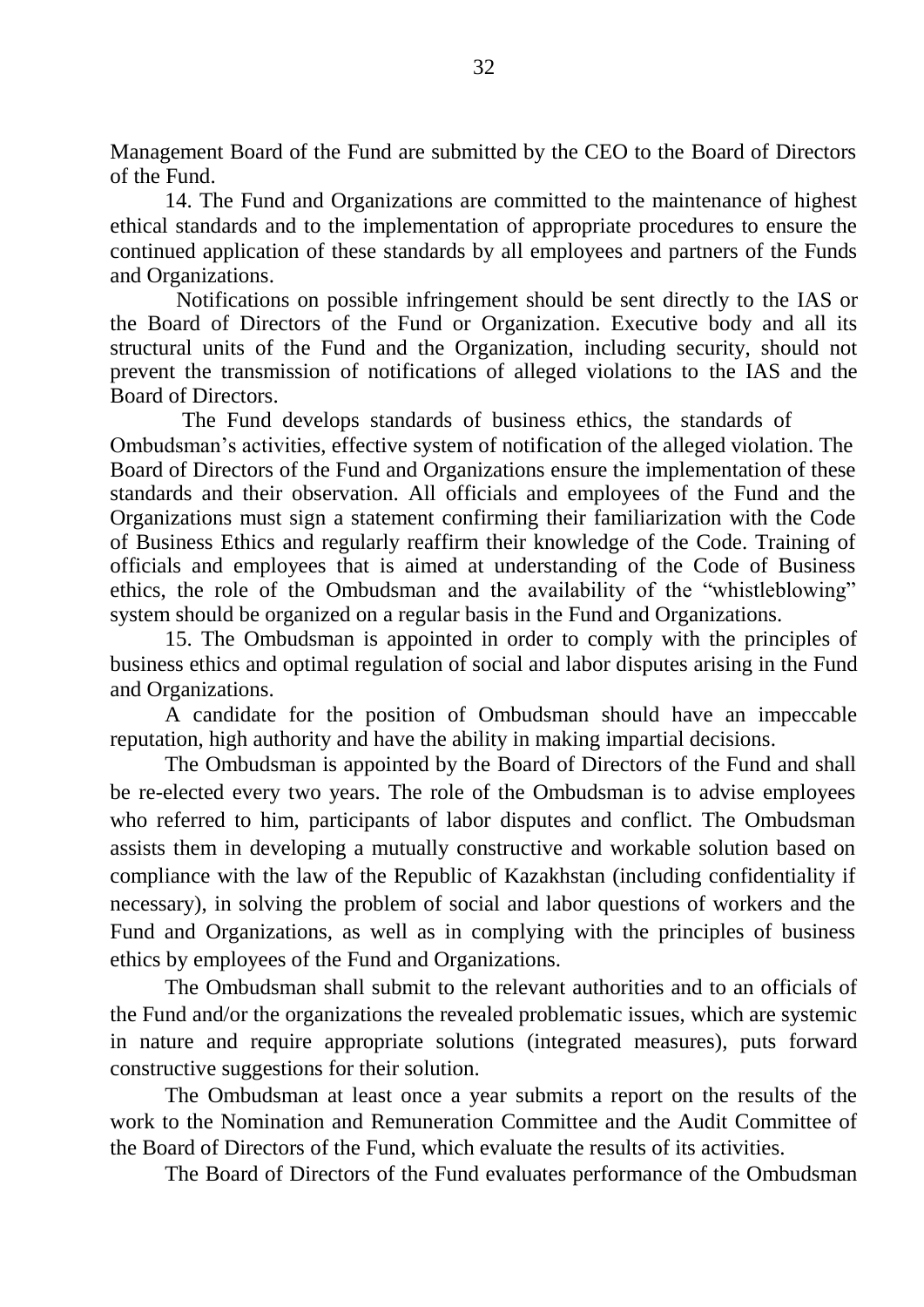and makes a decision on the extension or termination of office of the incumbent Ombudsman.

Place of work, working conditions of the Ombudsman are determined by the decision of the Fund's Management Board.

# **Chapter 2. Interaction between the Fund and Organizations. The role of the Fund as a National Holding Company.**

1. The corporate governance system in the Fund and Organizations provides due governance and control over the operations of the Fund and Organizations and ensure growth of the long-term value and Sustainable development. The Fund as a national managing holding plays the role of a strategic holding in respect to its Companies. The efficiency, operability and transparence should be the basis for the corporate governance.

2. Corporate governance system is a set of processes which provides control and monitoring of the activities of the Fund and Organizations, as well as the system of relationship between the Executive Body, Board of Directors, shareholders and stakeholders. Competence of authorities and decision-making procedures should be clearly defined and enshrined in the Charter.

Corporate governance system stipulates relationships between:

1) Shareholders (participants);

- 2) Board of Directors (Supervisory Board);
- 3) Executive Body;

4) Stakeholders;

5) other bodies defined according to the Charter.

The Corporate governance system also must provide:

1) compliance with the hierarchy of consideration of issues and decisionmaking procedures;

2) clear delineation of powers and responsibility between the authorities, officials and employees;

3) timely and qualified decision-making by the bodies of the Fund and Organizations;

4) the efficiency of processes in the activities of the Fund and Organizations;

5) compliance with the Law, this Code and the internal documents of the Fund and Organizations.

The regulations on the bodies and structural units, as well as job descriptions for the respective positions must be approved in the Fund and Organizations. Compliance with these documents provides consistency and sequence of corporate governance processes.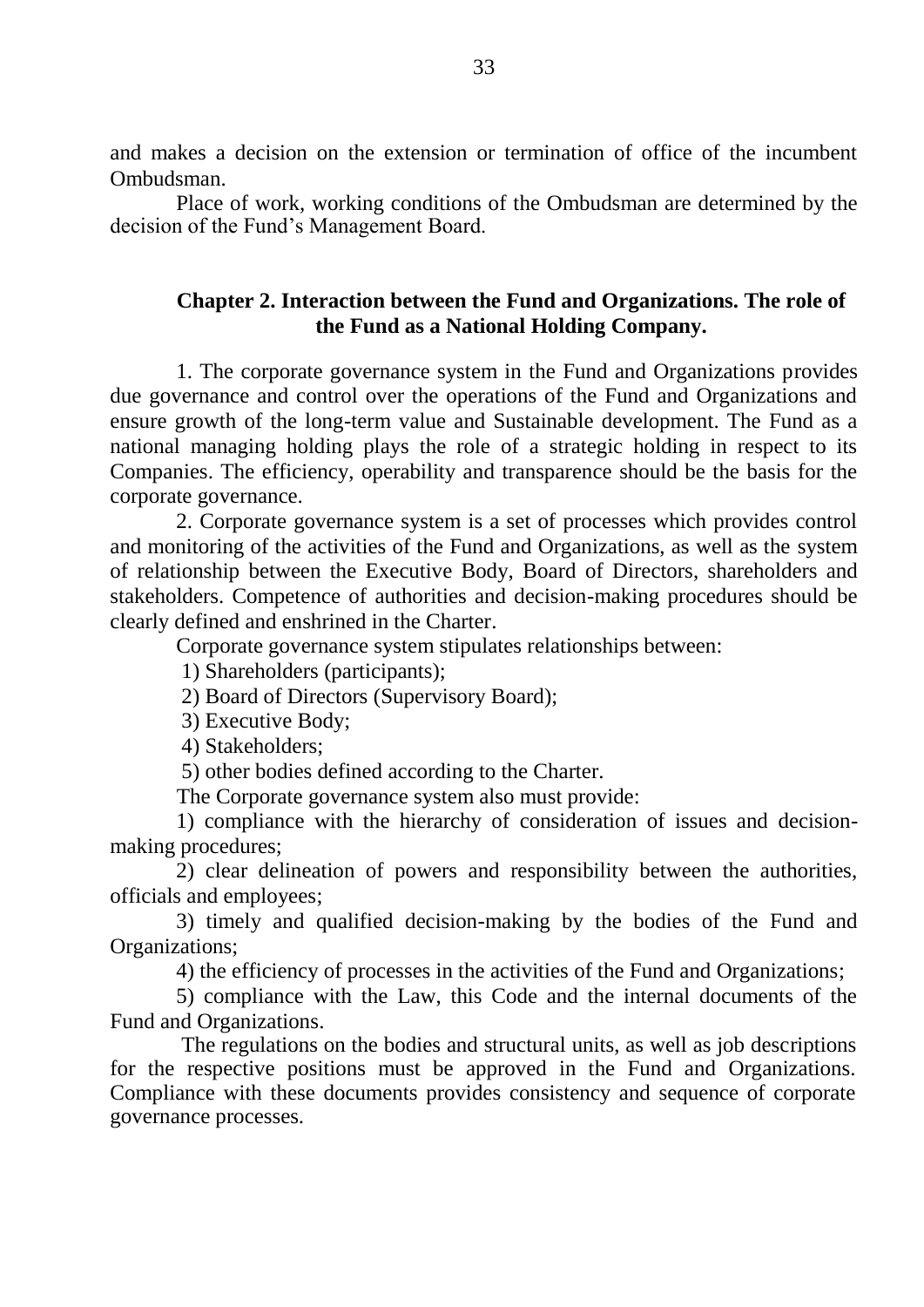3. The Fund interacts in management of Companies by implementing the functions of the shareholder/participant, as well as through the Board of Directors, in accordance with the procedure defined in Charters of the Companies and this Code.

The Fund annually directs to the Chairman of the Board of Directors and representatives of the Fund in Board of Directors of the Company the expectations of the shareholder for the coming financial year.

The Fund in the General Meeting of Shareholders shall meet with the members of the Board of Directors of the Companies all voting shares of which are owned by the Fund.

The Boards of Directors of the Companies have full autonomy in decisionmaking within their competence, established by the Charter of Companies.

The position of the Fund on certain issues is brought through the representatives of the Fund at the Board of Directors of the Company.

 According to the Law of the Republic of Kazakhstan "On Sovereign Wealth Fund" in the Company's Charter, all the voting shares of which are owned by the Fund, the matters within the exclusive competence of the General Meeting of shareholders and the Board of Directors, in accordance with the Law "On Joint Stock Companies", can be attributed to the competence of the Board of Directors and the Executive Body of such a company, respectively. In such cases, the authority that has transferred competences to the inferior authority shall monitor the implementation of the delegated competences**.**

Operations of the Fund on management of Organizations shall be performed in compliance with the Laws of the Republic of Kazakhstan "On Joint Stock Companies, "On Sovereign Wealth Fund" and internal documents regulating management of subsidiary and affiliated organizations.

4. Fund based on discussions with the Companies forms uniform policies for the Companies, approves methodological guidelines and corporate standards for the Organizations.

The decision to use corporate standards in the field of internal audit and internal control system that are approved by the Fund in the Organization will be accepted by the Board of Directors of the Organization considering the compliance of these standards with the specifics of the Organizations.

The Fund shall create a unified policy for the Company, approve methodological recommendations and corporate standards for Organizations in accordance with the law "On Sovereign Wealth Fund". Such areas include issues of human resources, information technology, investment, innovation, risk management, corporate governance, planning, economics and finance and others. Holding companies can approve uniform policies for their group in areas not covered by the Fund's standards or complementary/implemented policies and corporate standards of the Fund.

5. The Executive bodies of the Fund and the Executive bodies of the Company shall cooperate in collaboration to ensure that the Development Plans of the Companies which are forwarded to the Company Board of Directors for final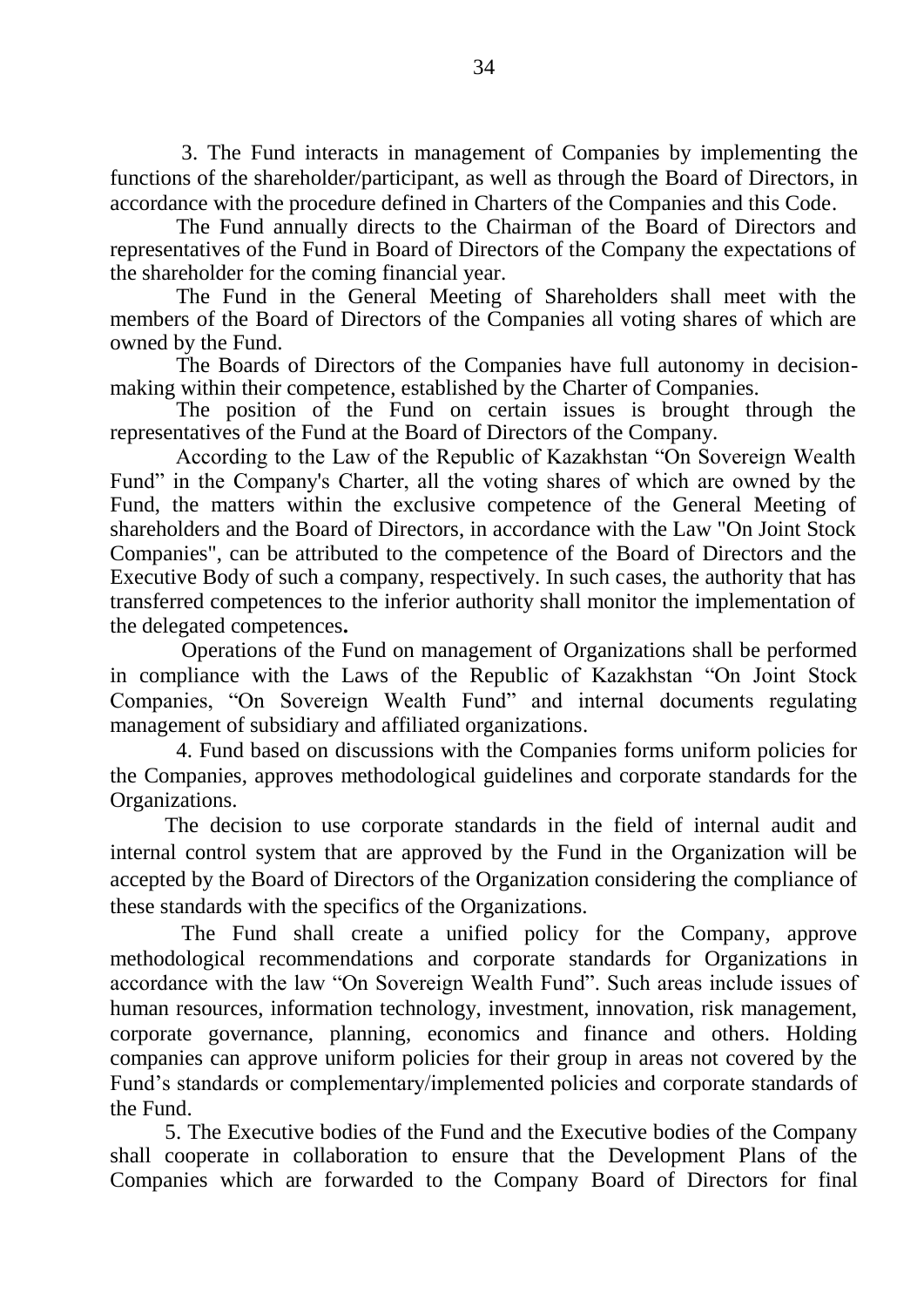approval are challenging and realistic and that they are in compliance with the Fund's Strategy and Development Plan.

The Executive body of the Fund shall maintain a regular dialogue with the Executive body of the Company on strategy and sustainable development issues. However, the Fund will not interfere with operational (current) issues, which are the responsibility of the Executive body of the Company, unless there are cases resulting to the unfulfilled KPIs set out in the Development Plan.

6. Distribution of net income to the Fund as the Sole Shareholder is in the form of dividends on the basis of a formalized and transparent dividend policy.

7. The governance of Organizations is implemented by the authorities of the Organizations in accordance with the competences and procedures specified by the Charter of the Organizations. This principle also applies to Organizations with several shareholders (participants).

2.5. 8. The Fund, Organizations and their officials shall be responsible for the growth of long-term value and the Sustainable development of the Fund and the Organizations, and respectively for the decisions and actions/omissions taken, according to the procedure established by the law of the Republic of Kazakhstan and internal documents.

The key element of performance evaluation of the Fund, the Organizations and Executive Body is the KPI system. The Fund, through its representatives on the Board of Directors submits to the Companies its expectations, in terms of KPI. The KPI list and targets of the Company are approved by the Board of Directors of the Company.

In order to achieve KPIs, the Companies shall develop appropriate Development Plans.

The achievement of KPIs of the Fund and Organizations is assessed annually by comparison with the approved Development plan. This assessment has the impact on the remuneration of the CEO and members of the Executive Body, taken into account in their re-election and may be the basis for their early removal.

In order to assess the achievement of goals and objectives set out in the development strategy, the KPI are established for Companies through the following processes:

1) the Fund provides to its representatives in the Boards of Directors its expectations on KPIs of the Company for a planned period which will be proposed for consideration of the Board of Directors of the Company;

2) following consideration and discussion, the Board of Directors of the Company approves the list and target KPI values that are communicated to the Executive Body of the Company for the development of relevant Development Plans;

3) in order to achieve KPIs, the Company elaborates the development plan for a five year period in the manner specified in relevant documents of the Fund;

4) the draft Development Plan of the Company after approval by the Executive Body of the Company is entered into the information system of the Fund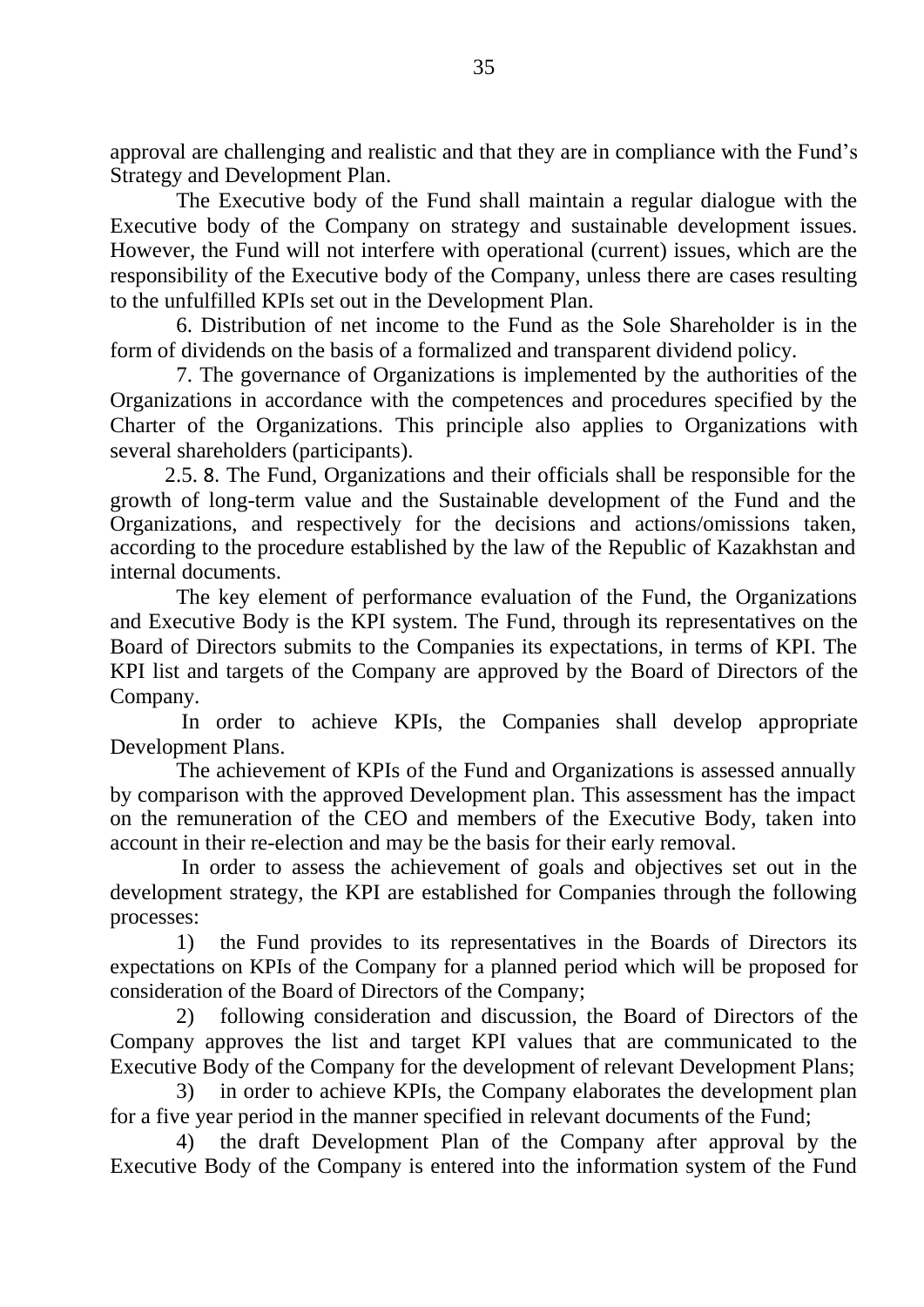for the planning, monitoring and evaluation of activities and submitted for consideration and approval of the Board of Directors;

5) Development Plan of the Company is approved by the Board of Directors of the Company, and the approved version of the Development Plan is also entered in the information system of the Fund for the planning, monitoring and evaluation activities.

Adjustment of Development plans of the Company after their initial approval may be done in the order defined by the corresponding documents of the Fund. The draft Development Plan of the Company and draft adjustments of the approved Development Plan are not agreed by the Fund.

The Executive Body of the Company monitors the implementation of the Development Plan and KPIs of the Company. The results of monitoring and reporting on the performance of the Development plan shall be entered in the information system of the Fund for the planning, monitoring and evaluation activities in the order determined by the relevant documents of the Fund.

9. The Board of Directors of the Holding company must ensure the effectiveness of governance, the growth of long-term value and sustainable development in all legal entities within its group. Results of effective management in the group of the Holding Company must be an increase of operational efficiency, improvement of reporting, improved standards of corporate culture and ethics, greater openness and transparency, risk reduction, proper system of internal control.

Holding companies should implement, maintain a functioning state and continually improve the management system in the group.

The Board of Directors of the Holding company is the body responsible to the shareholders for the effective management and operation of the entire group and making decisions related to the management of the group.

The corporate governance system in the Holding company must provide:

1) a clear system of control in the group, delineation of powers and decisionmaking process, absence of overlapping of functions and processes;

2) uniform standards, policies and processes, including the definition of the common approaches to planning, monitoring and control, performance evaluation and implementation of corrective actions;

3) access to high quality information on the activities of the group;

4) adequate risk management of the group;

5) ensuring compliance with the requirements established by law of the Republic of Kazakhstan and the documents of the Fund and the Holding Company;

6) coordination of cooperation with stakeholders.

Other possible mechanisms for the group management by the Holding company include the centralization of certain supporting functions (planning, treasury, accounting, information technology, legal support, internal audit and other).

Holding company should ensure a balance between control established by the Holding company in the group, and granting of autonomy in operational decision-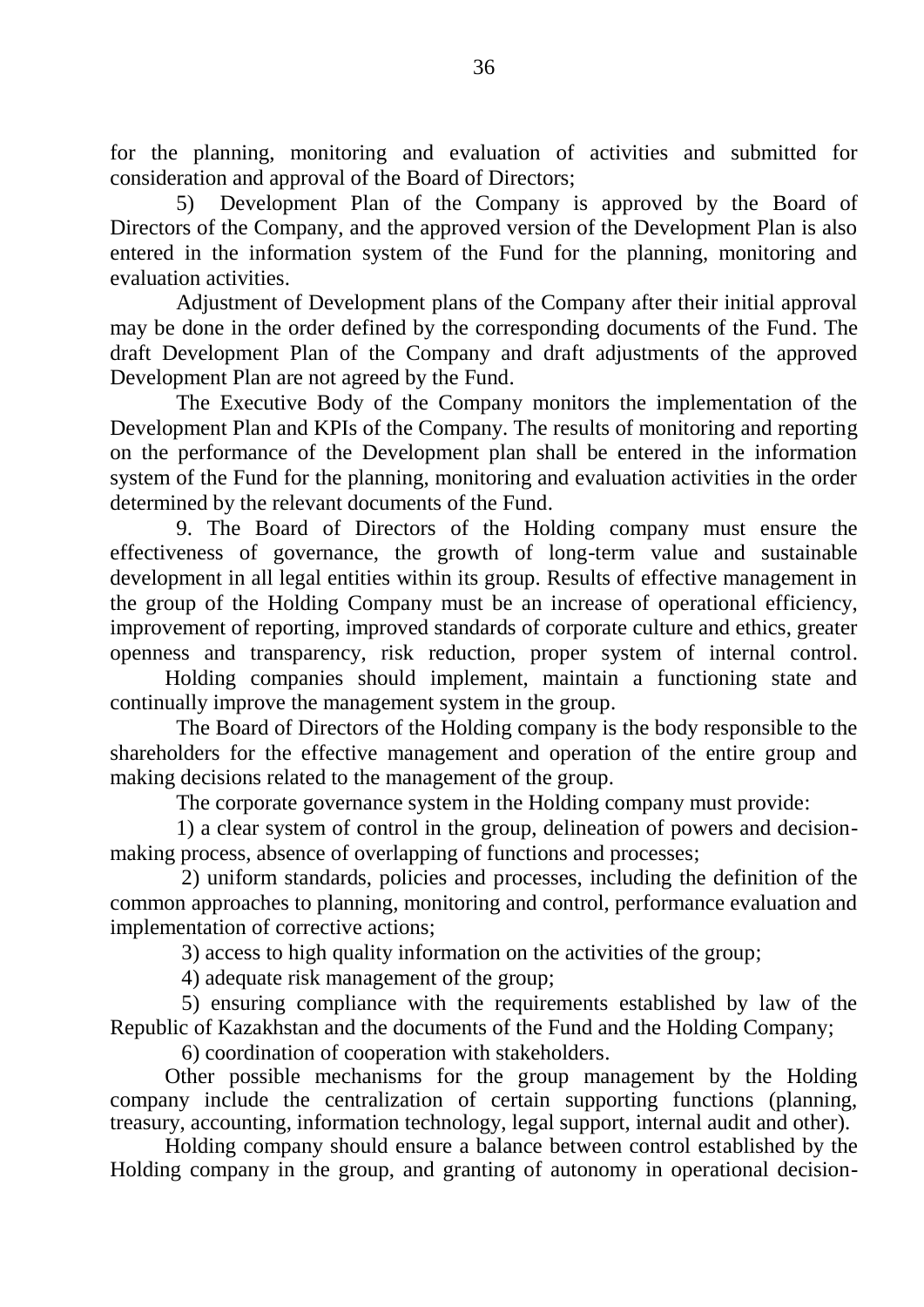making to the Organizations in order to carry out their activities.

The corporate governance system and decision-making process in the Holding Company should be clearly established and regulated in the Charter and documents in the Holding Company and the Organizations within its group.

## **Chapter 3. Sustainable Development**

1. The Fund and the Organizations recognize the importance of their impact on the economy, environment and society, and, while seeking to growth of the longterm value, should ensure their sustainable development in the long run, by observing a balance of the interests of stakeholders. This principle of responsible, thoughtful and rational interaction with stakeholders will contribute to the successful development of the Fund and Organizations.

"Sustainable development" is the development that meets the needs of the present generation without compromising the ability of future generations to meet their own needs (Report of the World Commission on Environment and Development "Our common future", August 4, 1987).

"We are not afraid of changes that are taking place in the World under the influence of a prolonged global crisis. We are ready for them. Now our task - keeping everything we have achieved over the years of independence, to continue sustainable development in the XXI Century". (from Address of the President of the Republic of Kazakhstan Mr. Nursultan Nazarbayev to the People of Kazakhstan "Strategy "Kazakhstan – 2050", December 12, 2012.

2. The Fund and Organizations should aim at the growth of the long-term value while ensuring their Sustainable Development and observing a balance of the Stakeholders' interests. The activities in the field of Sustainable Development should correspond to the best international practice.

The Fund and Organizations in course of their activities have an impact on or are affected by stakeholders.

Stakeholders may have both positive and negative impact on the activities of the Fund and Organizations, namely impact on value growth, sustainable development, reputation and image, and creation or reduction of risks. The Fund and Organizations are required to pay significant attention to the proper interaction with Stakeholders.

The Fund and Organizations in determining stakeholders and interaction with them are recommended to use international standards of definition and interaction with Stakeholders (AA 1000 Accountability Principles Standard 2008; AA 1000 Stakeholder Engagement Standard 2011; ISO 26000 Guidance on Social Responsibility; GRI (Global Reporting Initiative) and others).

The list of Stakeholders includes, but not limited to: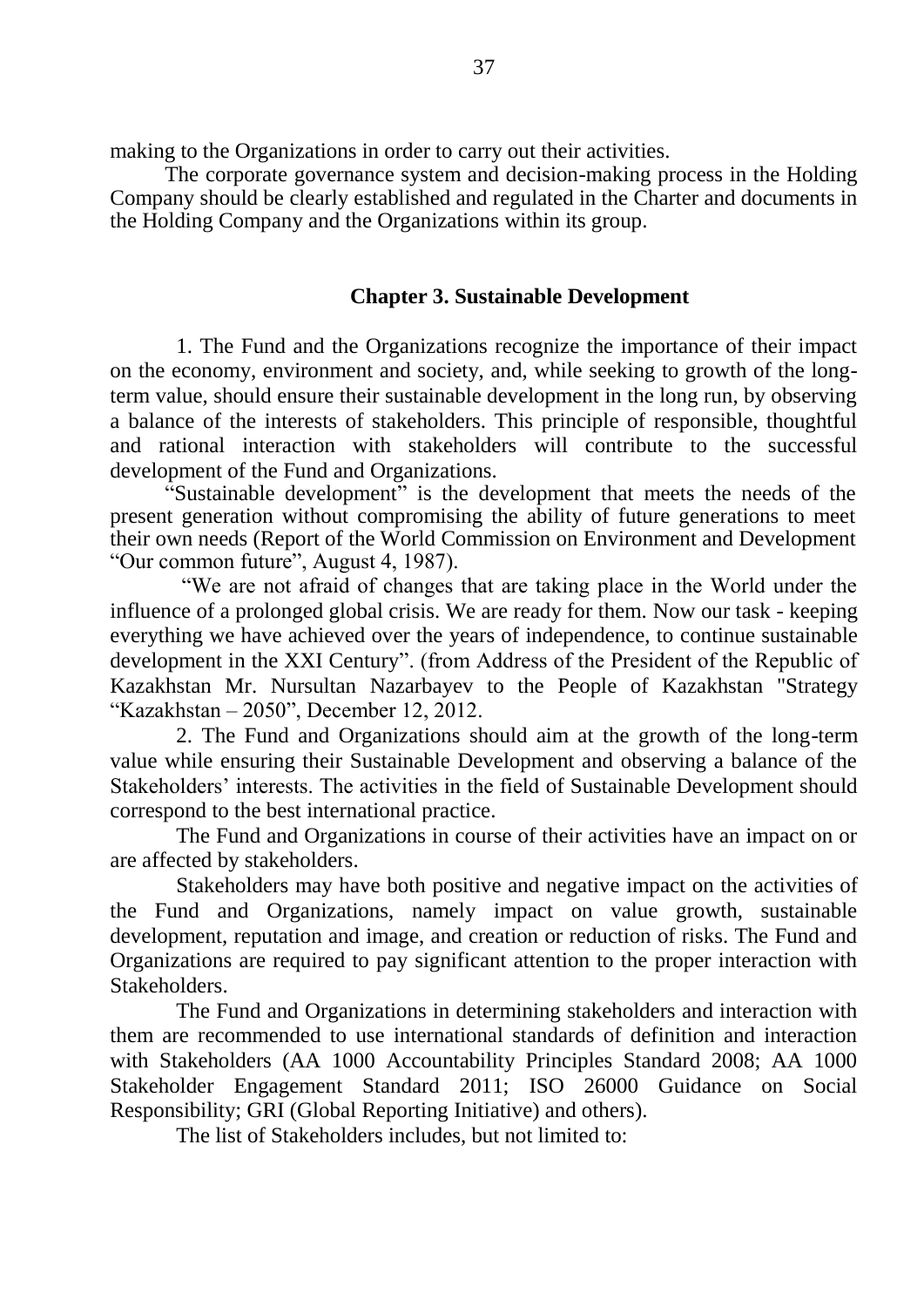| <b>Stakeholders</b>              | <b>Contribution, impact</b>     | <b>Expectations, interest</b> |  |
|----------------------------------|---------------------------------|-------------------------------|--|
|                                  |                                 |                               |  |
| including<br>Investors,          | Financial resources (equity)    | Proitability<br>of            |  |
| shareholders, regulated banks    | capital, borrowed funds)        | investments,<br>timely        |  |
|                                  |                                 | payment of dividends,         |  |
|                                  |                                 | principal and interest.       |  |
| Employees, officials             | Human resources, loyalty        | High<br>salary,<br>good       |  |
|                                  |                                 | labor<br>conditions,          |  |
|                                  |                                 | professional                  |  |
|                                  |                                 | development                   |  |
| Trade unions                     | Promoting social stability,     | of<br>Observance              |  |
|                                  | regulating lobor relations      | employees' rights, giid       |  |
|                                  | and conflicts resolution        | labor conditions              |  |
| Clients                          | Financial<br>by<br>resources    | High-quality,<br>safe         |  |
|                                  | procurement of products         | products and servies at       |  |
|                                  | (goods and services) of the     | affordable price              |  |
|                                  | Organization                    |                               |  |
| Suppliers                        | Supply of resources (goods,     | Reliable<br>market,           |  |
|                                  | works and services) to add      | customer's<br>constant        |  |
|                                  | value                           | creditworthiness              |  |
| communities,<br>Local            | Support<br>places<br>of<br>in   | Creation of new jobs,         |  |
| population<br>places<br>in<br>of | activity;                       | development of the            |  |
| activity, public organizations   | Loyalty<br>of<br>and<br>support | region                        |  |
|                                  | local authorities;              |                               |  |
|                                  | Favourable attitude;            |                               |  |
|                                  | cooperation                     |                               |  |
| bodies,<br>Government,<br>state  | State regulation                | Taxes, solving social         |  |
| Parliament                       |                                 | problems                      |  |

The Fund and Organizations should strive to engage in constructive dialogue, long-term cooperation and build relationships with stakeholders.

Fund and Organizations compose a map of Stakeholders, taking into account the risks and ranging, depending on the degree of their impact (direct or indirect), liabilities, situation (paying special attention to the high risk areas), influence, different (diverse) perspectives.

The Holding Companies must have the consolidated map of stakeholders for their group and make the appropriate plan for interaction with such parties.

Methods of interaction with stakeholders include, but are not limited to the following forms (AA 1000 Stakeholder Engagement Standard 2011):

| <b>Interaction level</b>               | <b>Interaction methods</b> |
|----------------------------------------|----------------------------|
| Consultations:                         | Questionnaires;            |
| Bilateral interaction; Stakeholders to | Group focus;               |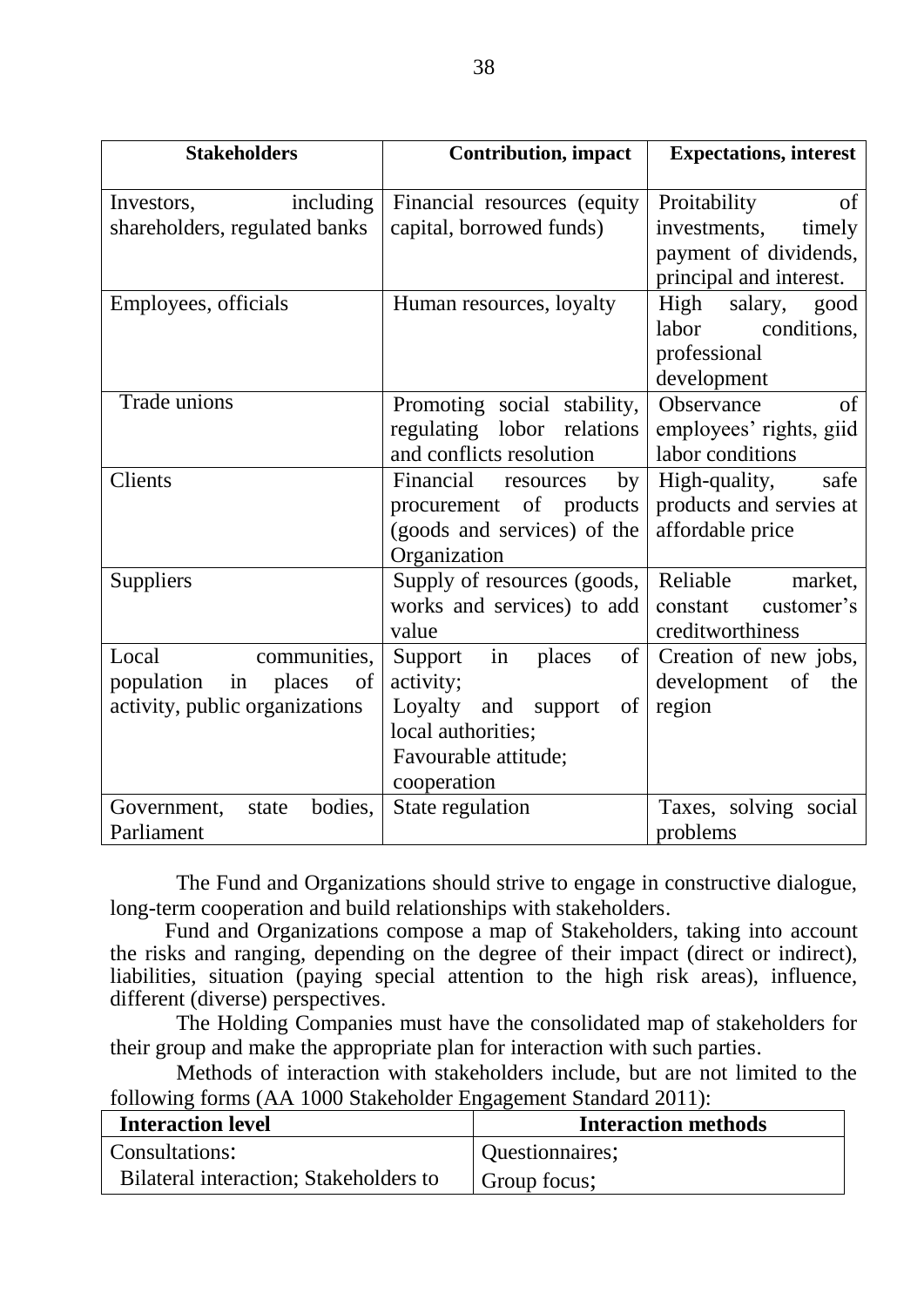| answer                                                | Meetings with Stakeholders;            |  |
|-------------------------------------------------------|----------------------------------------|--|
| questions of the Fund and                             | Public meetings;                       |  |
| Organizations                                         | Seminars;                              |  |
|                                                       | Providing feedback by means of         |  |
|                                                       | communication;                         |  |
|                                                       | Advisory councils                      |  |
| <b>Negotiations</b>                                   | Collective talks based on social       |  |
|                                                       | partnership                            |  |
| Involvement                                           | Multilateral forums;                   |  |
| Bilateral and multilateral cooperation;               | Advisory panels;                       |  |
| building of knowledge and experience                  | Consensus process;                     |  |
| from all parties, Stakeholders<br>and                 | Joint decision making;                 |  |
| organizations operate independently                   | Focus groups;                          |  |
|                                                       | Feedback schemes                       |  |
| Cooperation                                           | Joint projects;                        |  |
| Bilateral and multilateral cooperation;               | Joint ventures;                        |  |
| building of knowledge and experience,<br>Partnership; |                                        |  |
| taking decisions and measures                         | Joint initiatives of Stakeholders      |  |
| Delegating powers                                     | Integration of interaction issues with |  |
| Stakeholders (if applicable) participate              | Stakeholders in<br>the<br>management,  |  |
| in Management                                         | strategy and operations                |  |

3. The Fund and Organizations should ensure the consistency of their economic, environmental and social goals for Sustainable Development in the long term which includes, inter alia, the establishment and growth of long-term value for shareholders and investors. Sustainable development of the Fund and Organizations covers the following fields: economic, environmental and social

The economic component should direct the activities of the Fund and the Organization for the growth of long-term value, ensuring the interests of shareholders and investors, increase in efficiency, increase in investment in the development of more advanced technologies, increasing productivity.

The environmental component should ensure minimization of impact on biological and physical natural systems, the optimal use of scarce resources, the use of eco-friendly, energy and material-saving technologies, creation of environmentally friendly products, minimization, recycling and disposal of waste.

The social component of Sustainable development is focused on the principles of social responsibility, which inter alia include: ensuring the safety and preservation of the health of employees, fare remuneration and respect of the employees' rights, staff development, the implementation of social programs for staff, creating new jobs, sponsorship and charity, ecological and educational actions.

The Fund and Organizations should conduct a review of its activities and the risks for these three aspects and strive to avoid or reduce the negative impact of its performance on the Stakeholders.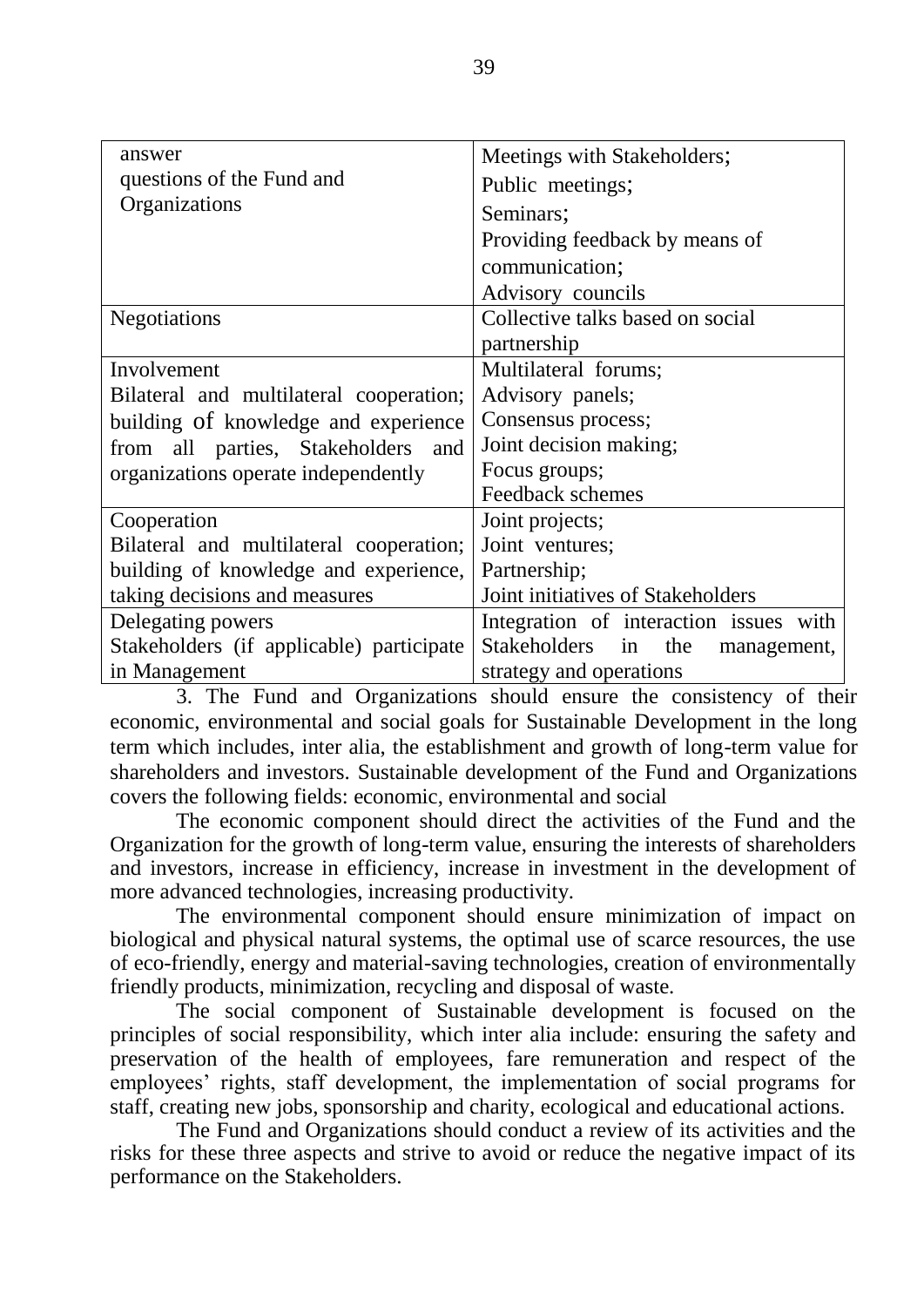GRI 4 International Standards provide the following classification of categories and aspects of sustainable developmen:

| <b>Category</b>      | <b>Aspects</b>                                                      |  |  |
|----------------------|---------------------------------------------------------------------|--|--|
| <b>Economic</b>      | Economic performance                                                |  |  |
|                      | Market presence                                                     |  |  |
|                      | Indirect economic impact                                            |  |  |
|                      | Procurement practices                                               |  |  |
| <b>Environmental</b> | Materials                                                           |  |  |
|                      | Energy                                                              |  |  |
|                      | Water                                                               |  |  |
|                      | Biodiversity                                                        |  |  |
|                      | Emissions                                                           |  |  |
|                      | <b>Effluents</b> and waste                                          |  |  |
|                      | Products and services                                               |  |  |
|                      | Meeting the requirements                                            |  |  |
|                      | Transport                                                           |  |  |
|                      | General information                                                 |  |  |
|                      | Environmental assessment of suppliers                               |  |  |
|                      | Complaint mechanisms for environmental problems                     |  |  |
| <b>Social</b>        | Labor practice and decent work includes, inter alia, employment,    |  |  |
|                      | health and safety in the workplace, training and education, the     |  |  |
|                      | relationship of employees and management, diversity and equal       |  |  |
|                      | opportunities, equal remuneration for men and women, the            |  |  |
|                      | assessment of labor practices of suppliers, complaints              |  |  |
|                      | mechanisms on labor practices                                       |  |  |
|                      | rights, include, inter alia, investment,<br>Human<br>non-           |  |  |
|                      | discrimination, freedom of association and collective talks, child  |  |  |
|                      | labor, forced or compulsory labor, security practices, the rights   |  |  |
|                      | indigenous and small-numbered people, evaluation,<br>of             |  |  |
|                      | assessment of compliance of human rights by the suppliers,          |  |  |
|                      | complaints mechanisms for human rights violations                   |  |  |
|                      | Society, includes, inter alia, local communities, anti-corruption,  |  |  |
|                      | public policy, not hindering competition, eligibility, assessment   |  |  |
|                      | of the impact of suppliers on society, complaint mechanisms of      |  |  |
|                      | the effect on society                                               |  |  |
|                      | Product liability includes, inter alia, health and consumer safety, |  |  |
|                      | labeling of products and services, marketing communications,        |  |  |
|                      | customer privacy, compliance with requirements                      |  |  |

4. Principles in area of Sustainable development are flowing: openness, accountability, transparency, ethics, respect of Stakeholders' interest, justice,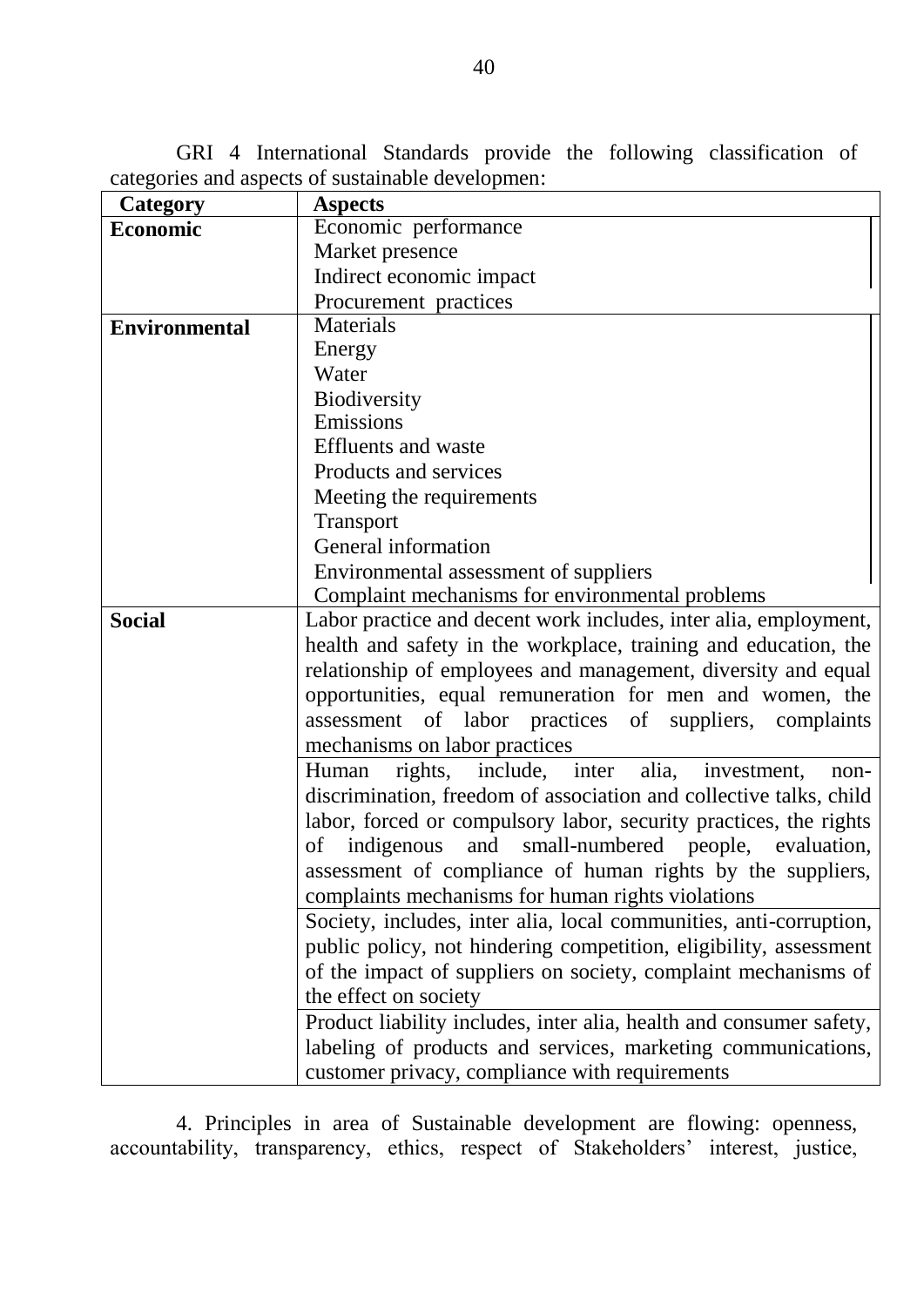observance of human rights, intolerance to corruption, the inadmissibility of conflict of interests, personal example.

Description of principles:

1) Openness – we are open to contacts, discussions and a dialogue. We are looking to build long-term cooperation with stakeholders, based on mutual interests, respect of the rights and the balance between the interests of the Fund, Organization and stakeholders;

2) Accountability **–** we are aware of our responsibility for the impact on the economy, environment and society; We are aware of our responsibility in front of the shareholders and investors for the growth of long-term value and sustainable development of the Fund and Organizations in the long run; we are striving to minimize negative impact on the environment through careful use of resources (including energy, raw materials, and water), the progressive reduction of emissions, waste, and the introduction of high-performance, energy and resource saving technologies; we pay taxes and other fees stipulated by law to the Government budget; we keep and create jobs as part of our strategy of development and opportunities; we are seeking to promote development of the area, in which we operate within the framework of our strategy and within the limits of available financial resources; we carefully and prudently make decisions and perform actions at every level, from the level of the senior officials to the level of ordinary employees; we strive to introduce innovation technologies that are aimed at careful and responsible use of resources and increasing productivity; our products, goods and services must comply with the standards of health and safety of consumers, established by the law and standards of good quality; we appreciate our clients;

3) Transparency **–** our decisions and actions should be clear and transparent to stakeholders. We timely disclose information provided by the law and our documents, taking into consideration the norms for the protection of confidential information;

4) Ethical behavior - the basis for our decisions and actions are our values such as respect, honesty, openness, teamwork and trust, trustworthiness and fairness;

5) Respect **–** we respect the rights and interests of the Stakeholders, which arise from the law, singed contracts, or implied within business relations.

6) Justice **-** our decisions and actions are consistent with the law of the Republic of Kazakhstan and the decisions of the authorities of the Organizations;

7) Respect of human rights - We respect and promote respect of human rights enshrined in the Constitution of the Republic of Kazakhstan and international documents such as the Universal Declaration of Human Rights; we categorically reject and prohibit the use of child labor; our employees are our main value and main resource. The level of their professionalism and security impacts directly on the results of our activity and the value created for investors. Therefore, we are striving to attract on open and transparent basis the professional candidates from the labor market and educate our employees based on the principle of meritocracy; ensure the security and safety of our employees; conduct sanatory programs and provide social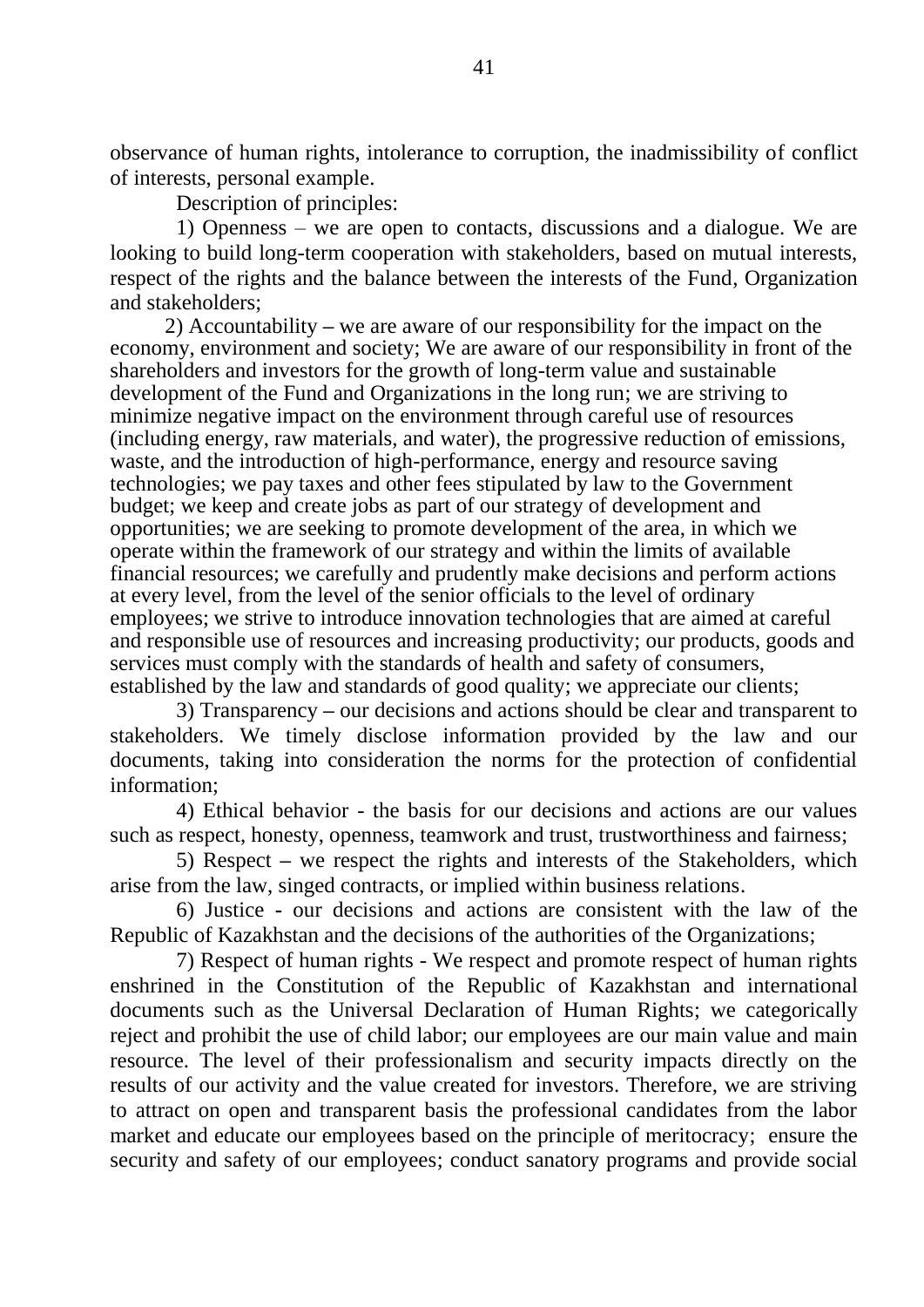support to employees; establish an effective system of motivation and development of employees; develop the corporate culture;

8) Intolerance to corruption **–** corruption destroys the value created by our organizations for our shareholders, investors, other Stakeholders, and by society as a whole; we declare intolerance to the corruption in all its manifestations in collaboration with all Stakeholders. Officials and employees involved in corruption affairs are to be dismissed and brought to justice in accordance with the laws; internal control system in the Fund and the Organization should include measures aimed at non-admission, prevention and detection of corruption offenses;

the Organizations should develop a dialogue with Stakeholders to increase their awareness in the fight against corruption;

9) Inadmissibility of conflict of interests **-** serious violations related to the conflicts of interests, could damage the reputation of the Fund and Organizations and undermine their credibility with shareholders and other Stakeholders; personal interests of the executive or employee shall not affect the impartial performance of their official duties, functional liabilities; in relationship with Partners, the Fund and Organizations by relying on the establishment and preservation of fiduciary relationship in which the parties are obliged to act with respect to each other with maximum possible honesty, integrity, fair and loyal, taking actions to prevent, detect and eliminate conflicts of interest;

10) Personal example **–** each of us every day in our actions, behavior and decision-making contributes to introduction of these principles; the employees and officials who occupying managerial positions by their personal example should motivate the introduction of principles of Sustainable development.

5. The Fund and Organizations should design the management system in the field of Sustainable development, which includes but is not limited to, the following elements:

1) commitment to the principles of Sustainable development at the level of the Board of Directors, the Executive Body and employees;

2) analysis of the internal and external situation on three components (economic, environmental and social issues);

3) identification of risks in the field of sustainable development in social, economic and environmental spheres;

4) building the maps of stakeholders;

5) defining the objectives and KPIs in the field of Sustainable development, the development of an action plan and identification of responsible persons;

6) the integration of Sustainable development into key processes, including risk management, planning, human resources management, investment, accounting, operations, and others, as well as development strategy and decision-making processes;

7) advanced training of officials and employees in the field of Sustainable development;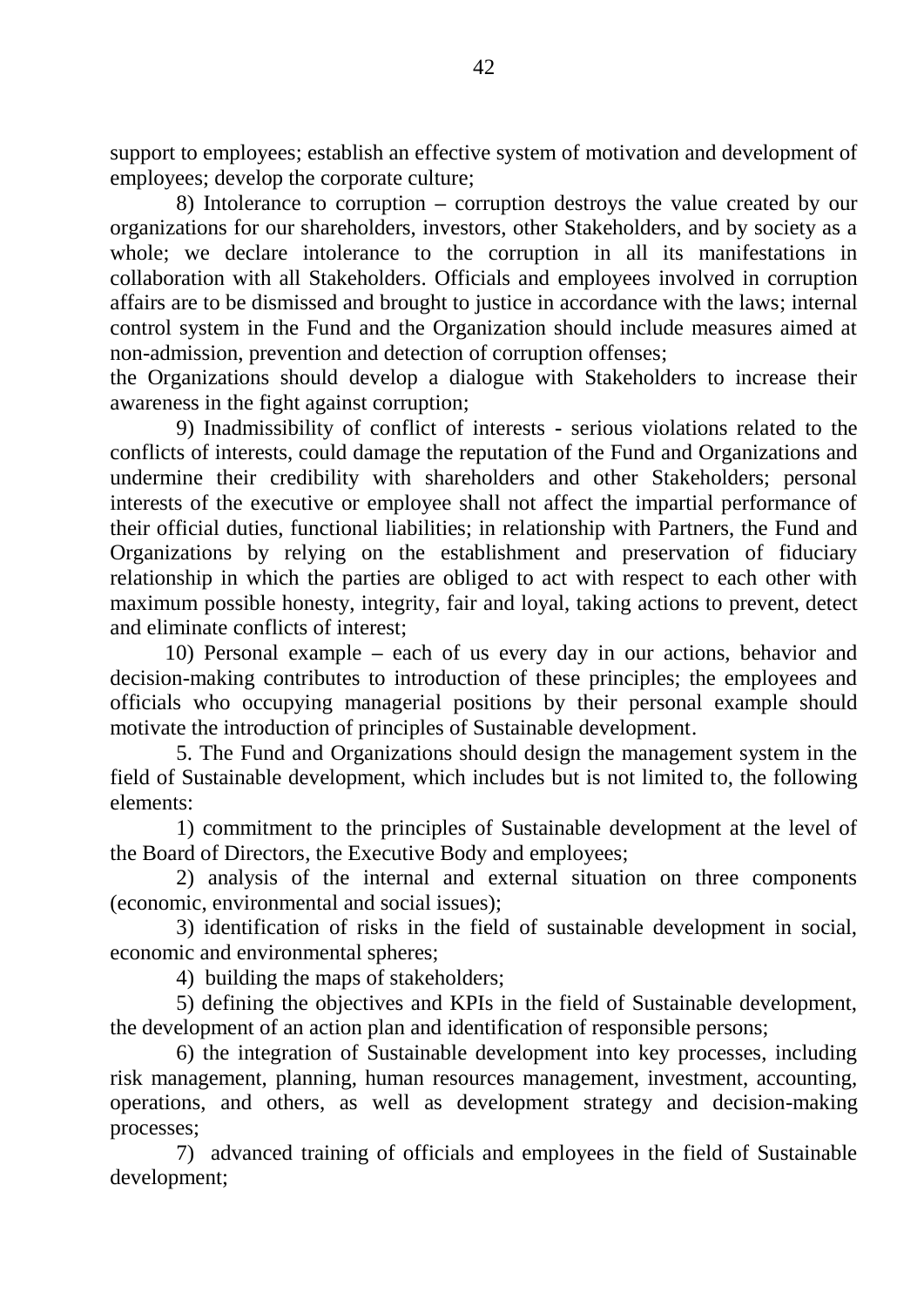8) regular monitoring and evaluation of activities in the field of Sustainable development, assessment of the achievement of objectives and KPIs, the adoption of corrective measures, the introduction of a continuous improvement culture.

The Board of Directors and the Executive Body of the Fund and Organizations should ensure the formation of a proper system in the field of Sustainable development and its implementation.

All employees and officials at all levels contribute to Sustainable development.

Holding companies are responsible for implementing the principles of Sustainable development in the whole group.

The Fund and Organizations develop action plans in area of Sustainable Development through:

1) careful, thorough and thoughtful analysis of the current situation on the three main areas - economic, environmental and social, in conducting this analysis the accuracy, timeliness and quality of information play a key role;

2) identification of the risks in the area of Sustainable Development; risks are distributed in compliance with the three areas of the Sustainable development, can also affect related areas and cover other risks. In order to determine risks, the analysis of internal and external factors of impact on the Fund and Organizations is conducted;

3) determination of Stakeholders and their impact on activities;

4) determination of the objectives, as well as possible targets, measures on improvement of the activities of the Organization on three components, the responsible persons, resources required and deadlines;

5) regular monitoring and evaluation of the implementation of the objectives, activities for achievement of targets;

- 6) systematic and meaningful engagement with Stakeholders, receiving feedback;
- 7) implementation of the generated plan;
- 8) continuous monitoring and regular reporting;

9) review and assessment of the plan efficiency, summarizing, and taking corrective and enhancement measures.

When developing an action plan in the area of Sustainable Development, it is recommended to take into account international declarations and standards (OECD Guidelines for Multinational Enterprises, UN Guiding Principles on Business and Human Rights, ISO 26 000 Guidance on Social Responsibility, IFC Sustainability Framework; the Declaration on environment and development, adopted by UN Conference in Rio de Janeiro, June 3-14, 1992; UN Global Compact Principles; and others).

Sustainable development should be integrated in:

1) management system;

2) development strategy;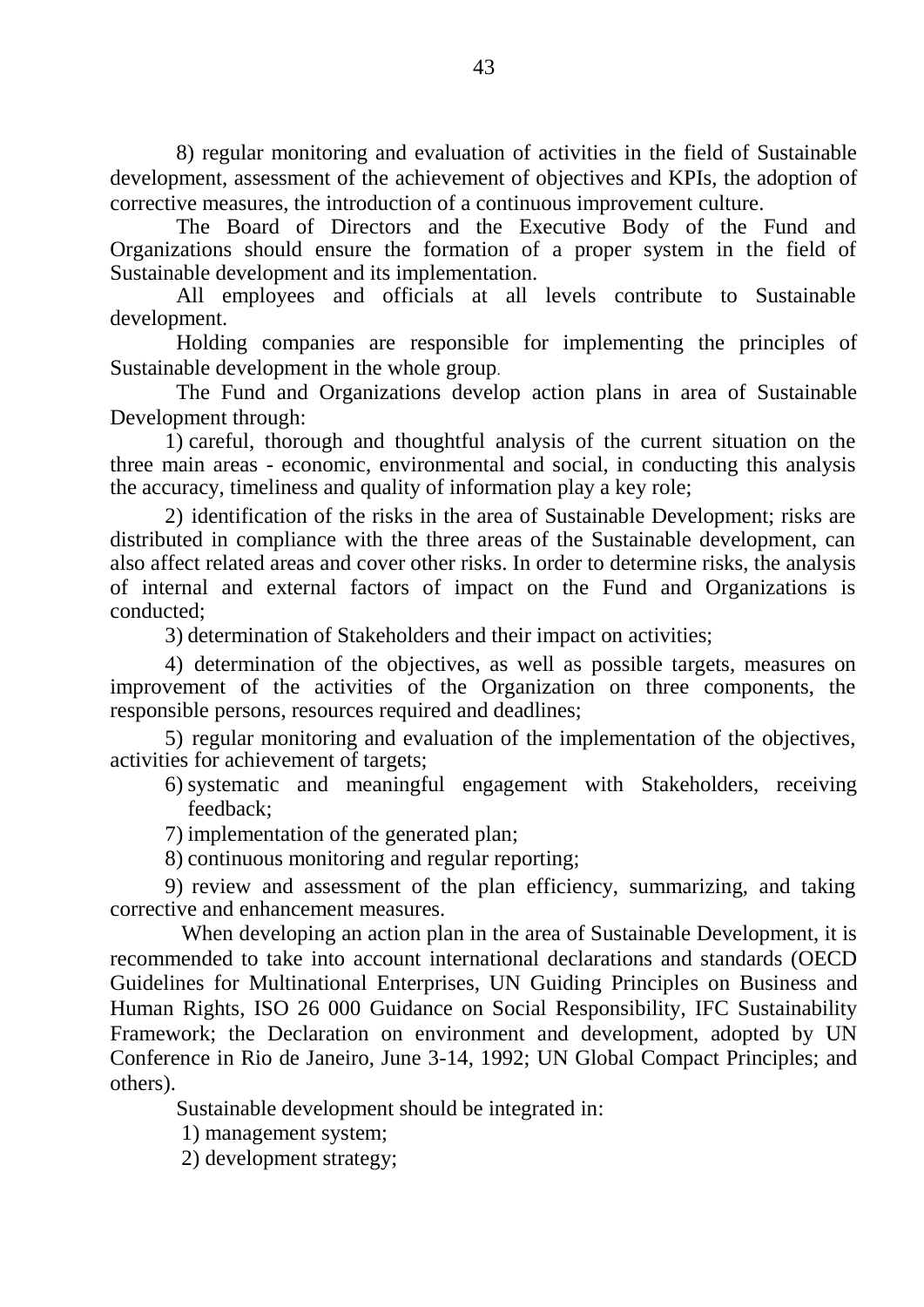3) key processes, including risk management, planning (long-term (strategy), medium-term (5-year development plan) and short-term (annual budget) periods), accountability, risk management, HR management, investments, operational activities and other as well as in the decision-making process at all levels - from bodies (General Meeting of shareholders (the Sole Shareholder), Board of Directors, Executive Body), to ordinary employees.

Roles, competences, responsibility of each management body and all the employees for the implementation of the principles of sustainable development should be clearly defined and enshrined in the management system in the area of sustainable development.

The Board of Directors provides strategic guidance and monitors the implementation of sustainable development. The Executive Body develops an appropriate action plan and submits it for consideration to Board of Directors.

For thorough preparation of Sustainable Development issues, it is recommended to establish the Committee or to delegat to the competence of any acting Committee under the Board of Directors, and arrangement of Sustainable Development issues. For example, it can be the Health, Safety and Environment Committee.

Audit Committee shall monitor the risks in the area of Sustainable development, the quality of non-financial information and reporting.

The Executive Body performs proper realization and implementation of the principles, policies, standards and action plan in the Fund and the Organization. For this purpose, it is required to nominate an employee at the management position, who would be responsible for the initiation, coordination and implementation of activities in the area of sustainable development.

All employees, each at its own level, introduce the principles and activities in the area of sustainable development through personal conduct and compliance with relevant policies and standards.

Special educating and training programs in the field of sustainable development should be implemented in the Fund and Organizations. Training should become a permanent feature in the implementation of sustainable development. Officials of the Fund and Organizations should strive to engage employees based on understanding and commitment to the principles of Sustainable development, cultural change and behavior in the performance and execution of responsibilities.

Benefits from introduction of the principles of Sustainable development include:

1) attracting investments - in the world practice, while assessing the investment attractiveness, the investors consider efficiency in Sustainable Development:

2) increasing management efficiency and minimizing non-financial risks - the integration of environmental and social considerations in the decision-making process allows extending planning horizons and considering more diverse range of risks and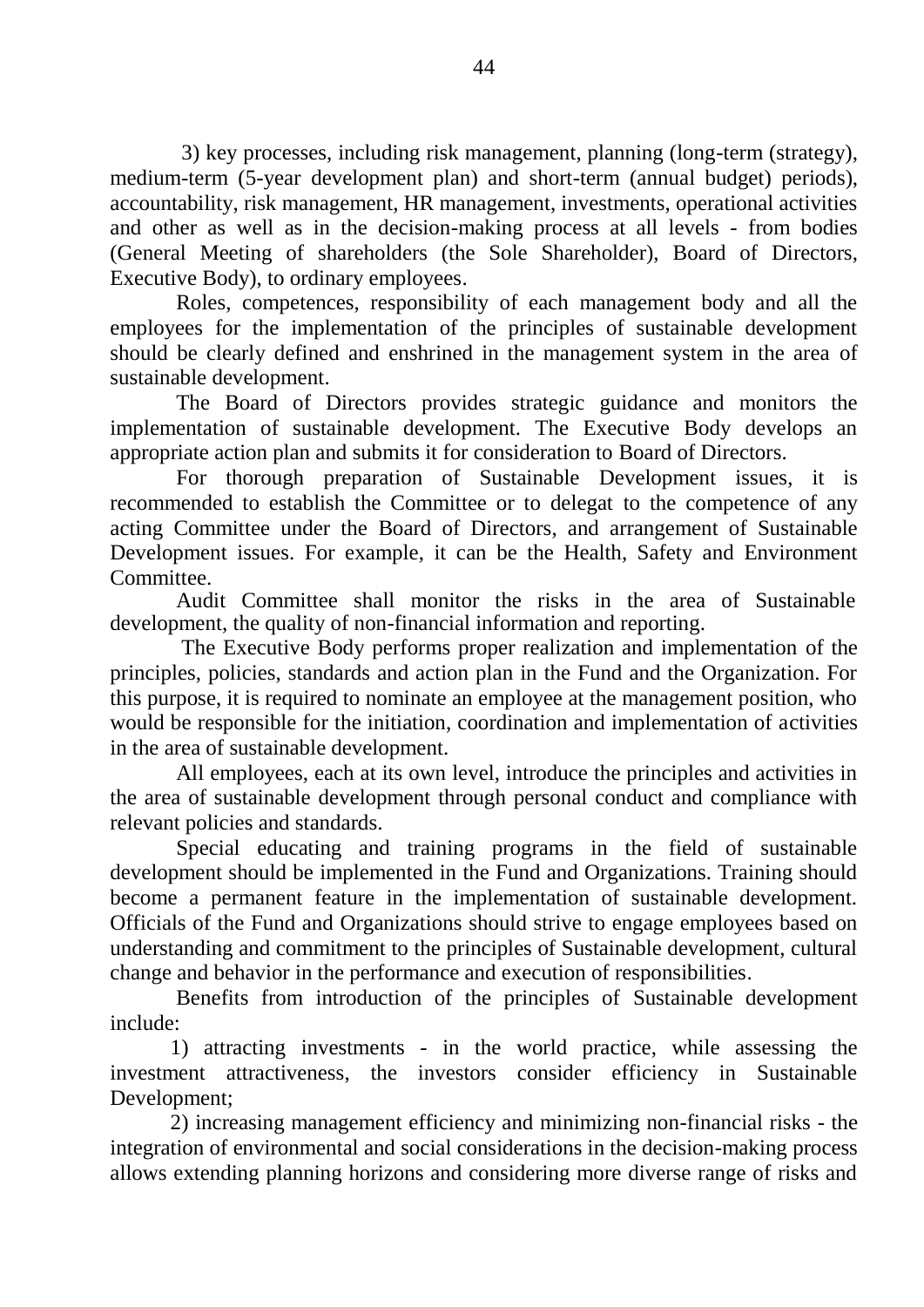opportunities that creates the preconditions for the sustainable long-term business development;

3) increasing efficiency - introduction of high-performance and resource efficient technologies enables to create innovative products and services while increasing its competitiveness and efficiency;

4) strengthening a reputation - improvement of the corporate image is the most evident result of the activities of the organization in the area of sustainable development that adds value to the brand and creates a credit of trust, as well as have a positive effect on the quality of cooperation with business partners;

5) increasing the loyalty on the part of internal and external Stakeholders creating attractive working conditions, opportunities for professional growth and career development enables to attract and retain prospective qualified specialists; building up an effective dialogue with Stakeholders helps to build a positive environment around the activities of the Fund and Organizations that contributes to the increased efficiency of its business through the understanding and support of customers, shareholders, investors, public authorities, local communities and nongovernmental organizations.

6. The Fund and Companies annually publish report on Sustainable development in order to provide the clarity and transparency of their operations for stakeholders with a view to ensuring the protection of information that constitutes a business, commercial or any other legally protected secrets. The report on Sustainable development is approved by the Board of Directors.

The Fund and Organizations provide the clarity and transparency of their activities for Stakeholders.

Methods of information disclosure to the Stakeholders may be the meetings with Stakeholders, the use of media (publications, interviews), Internet, feedback that is provided by means of communication, advisory committees and councils, answers to requests and others.

The Fund, Companies and Organizations shares of which are listed at the Stock Exchange, annually develop and publish reports on sustainable development with a view to ensuring the protection of information that constitutes business, commercial or any other legally protected secrets.

Reporting on sustainable development is the public presentation of the results of the activities in the area of economic, social and environmental activity aspects management, as well as effects on the interests of Stakeholders.

Information on sustainable development could be provided in the form of a separate report or be a part of an integrated report. It is permitted to Holding Companies to prepare a unified consolidated report for Organizations of its group.

In preparing reporting on the Sustainable development in the form of an integrated report, it should reflect: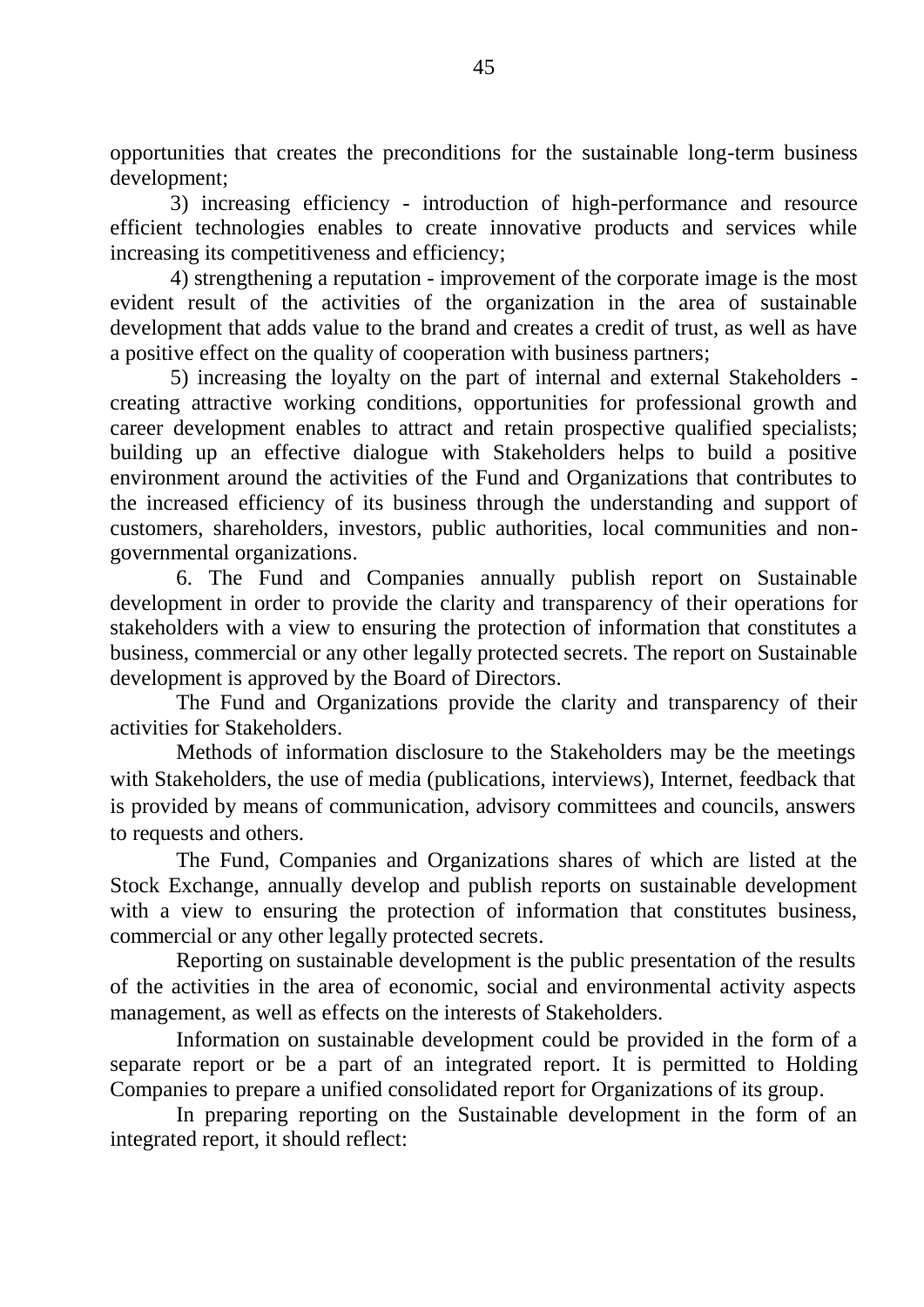1) material financial economic and operational results on core types of activities, as well as its economic, environmental and social impact;

2) approaches to managing the social, economic and environmental areas of activity;

3) strategy and plans for the short, medium and long term perspectives.

In preparing reporting on Sustainable development, it is recommended to be guided by generally accepted standards: International Integrated Reporting Standards (IIRC), Guide for reporting in the area of Sustainable development Global Reporting Initiative (GRI), Standards of series AA1000 Institute of Social and Ethical Accountability.

Reporting on Sustainable development is approved by the Board of Directors and brought to the attention of Stakeholders by posting on the corporate Website and/or delivering it in hard copy.

In order to bring the policy of Sustainable development to the attention of Stakeholders, the Website of the Fund and Organizations is recommended to contain a separate section devoted to this field of activity.

7. The Fund and Organizations should strive to encourage and facilitate the application of the principles of Sustainable development by Business partners.

The Fund and Organizations should take steps to adopt and comply with the principles of Sustainable Development in their relations with Partners.

The Fund and Organizations should discuss the inclusion and compliance with the principles and standards of Sustainable development in the relevant contracts (agreements, treaties) with Partners. It is recommended to take comprehensive actions with Partners to implement the principles and standards of Sustainable development.

If the Fund and the Organization identifies the risks associated with the negative impact on the economy, environment and society, provided by Partners, the Fund and Organizations should take actions aimed at ceasing or preventing such effects

In case of failure to take or improper performance by the Partner of the principles and standards of Sustainable development, the level of importance of this Partner for the Fund and the Organization should be taken into account, and if there are any actions of influence and the possibility of replacing of this Partner.

## **Chapter 4. Shareholders' (participants') rights and fair treatment of all shareholders (participants)**

1. Observance of the rights of Shareholders (Participants) is a fundamental condition for attracting investment to the Fund and Organizations. The Organization should ensure the rights of Shareholders (Participants). In the presence of several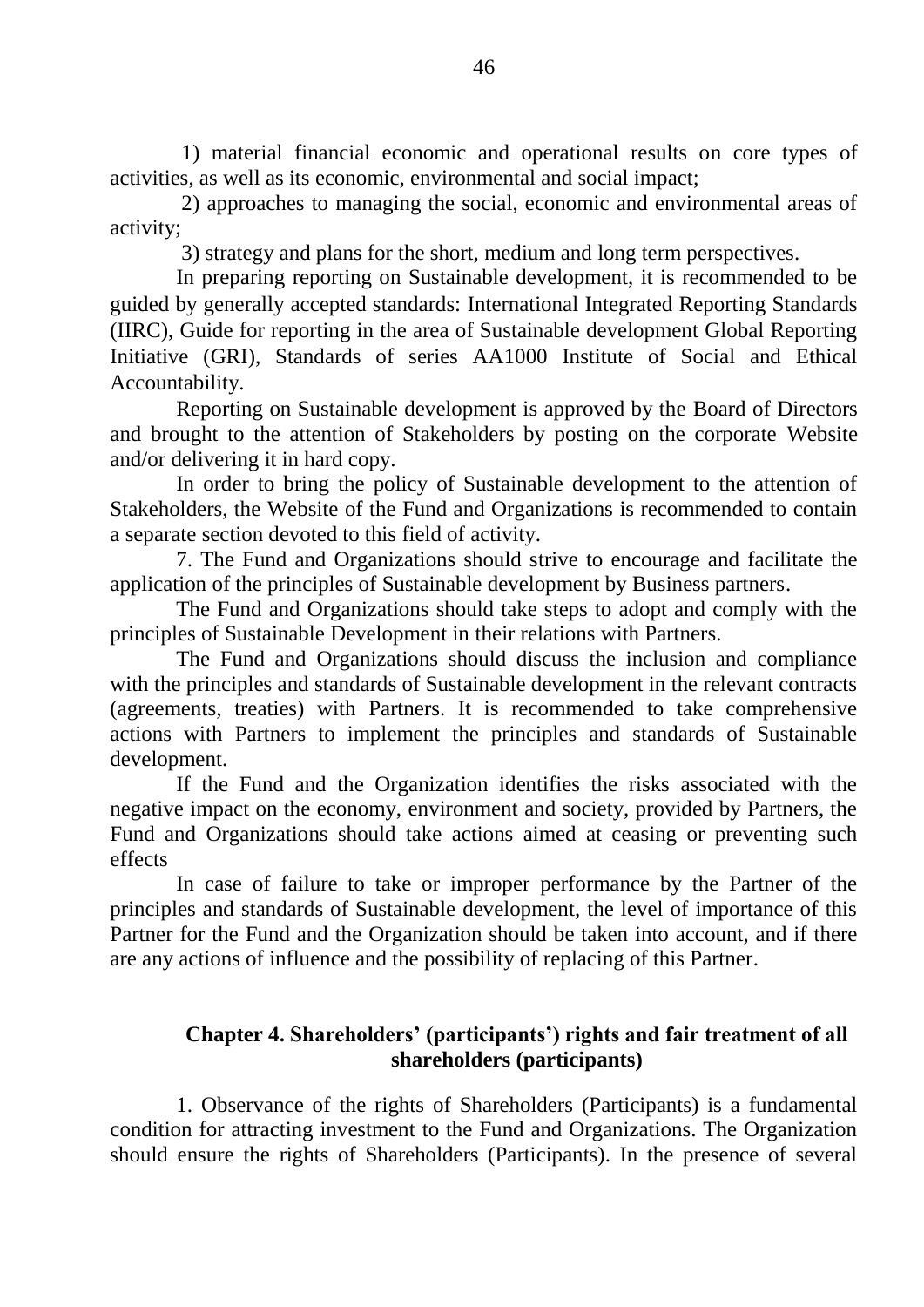Shareholders (Participants) in the Organization, all shareholders shall be equally treated.

2. Rights, responsibilities and competence of the Shareholders (Participants) are determined by the law and the constituent documents and are written in them. Shareholder (Participants) rights include, but are not limited to timely update sufficient for decision-making in the order established by the laws of the Republic of Kazakhstan, charter and internal documents of the Organization in the field of information disclosure; participation at the General Meeting of Shareholders (participants) and voting on matters within competence; participation in determination of the composition and terms of office of the Board of Directors (Supervisory Board and Executive Body), the election of its members and early dissolution, as well as determining the amount and terms of remuneration; receiving dividends in the amounts and dates to be determined by the General Meeting of Shareholders (Participants) on the basis of the clear and transparent dividend policy.

Shareholder (Participant) must have an access to the information about the Organization, necessary for the appropriate decision-making, taking into account the requirements of confidentiality and disclosure of the Organization's information.

1. Disclosure of the information on Organization's activities must contribute to taking an informed decision about participation in the share capital of the Organization on the part of investors or retirement from the composition of Shareholders (Participants) of the Organization.

The Organization informs its Shareholders (Participants) about its activities affecting the interests of Shareholders (Participants) in the manner prescribed by the laws of the Republic of Kazakhstan, Charter and other internal documents of the Organization. The procedure and channels of information disclosure to the Shareholders must be identified in the information policy or other document regulating the issues of the information disclosure about the Organization. The Organizations the shares of which are listed at the Stock Exchange, disclose the information additionally in accordance with the Listing Rules.

The list of information disclosed to the Shareholders (Participants) is given in Article 79 of the Law "On Joint Stock Companies", the laws of the Republic of Kazakhstan "On Business Partnerships", "On Limited Liability Companies And Additional Liability Companies", in the constituent documents and internal documents of the legal entity and in Section "Transparency" of this Code.

Shareholders (Participants) and investors receive information about the activity of the Organization through:

1) the annual report, including the Board of Directors' Report and the audited annual financial statements (provisions of this item in part of the audited financial statements are applied, if the audit of the annual financial statements is provided by the law of the Republic of Kazakhstan and/or internal documents of the Organization);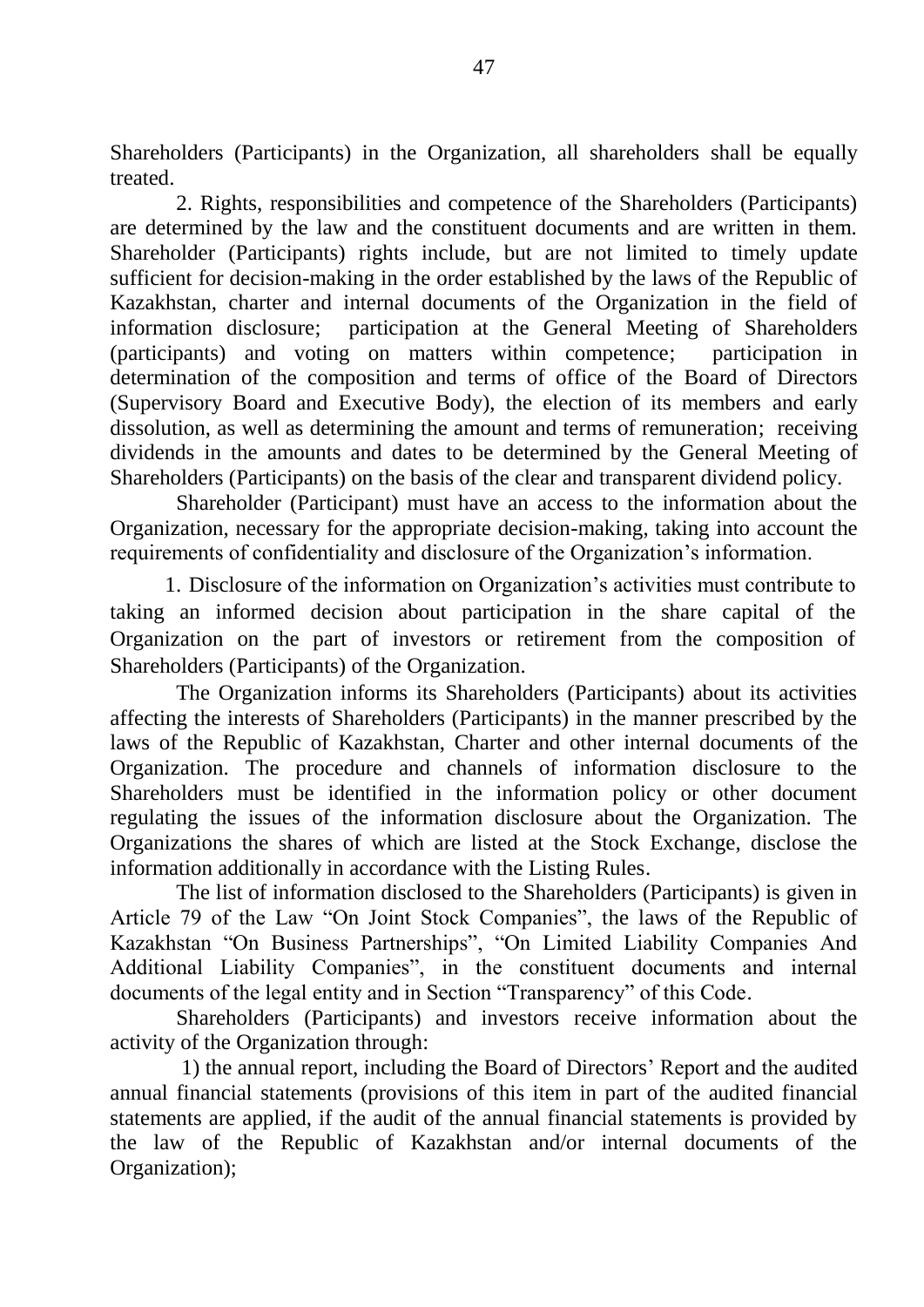2) web-site of the Organization comprising a section for Shareholders (Participants) and investors, reflecting the relevant information about the Organization's operations;

3) possibility to obtain information and documents by sending inquiries to the Organization in the order established by the law of the Republic of Kazakhstan, constituent and internal documents of the Organization;

4) press releases and other informational materials distributed by the Organization;

5) briefings conducted by the Organization;

6) other ways according to the internal documents of the Organization.

Upon the request of the Shareholder (Participant), the Organization provides copies of documents specified by the law of the Republic of Kazakhstan, subject to the restrictions on disclosure of official, commercial or other protected by the law secret/information, which are defined in the Law of the Republic of Kazakhstan and internal documents of the Organization. The fee charged by the Organization for providing copies of documents is determined by the Organization and cannot exceed the cost of their production and if necessary delivery to the Shareholder (Participant).

The Shareholder (Participant) has the right to address to the Organization with written request about its activities and to receive reasonable responses within 30 (thirty) calendar days from the date of receipt of the request to the Organization or another term specified by the Charter, internal document of the Organization.

Upon the request of the Shareholder (Participant), the Organization shall be liable to provide the copies of requested documents, in the order allowed by Article 80 of the Law of the Republic of Kazakhstan "On Joint-Stock Companies".

Shareholders (Participants) implement their rights to participate in management of the Organization through the General Meetings of shareholders (participants). The General Meetings are divided into annual and extraordinary.

In the Organizations with the Sole Shareholder (Participant), the General Meeting is not held. Decisions on the issues referred in compliance with the legislation of the Republic of Kazakhstan and the Charter of the Organization to the competence of the General Meetings are taken by such shareholder at his sole discretion and subject to registration in writing.

The Sole Shareholder (Participant) holds meetings with the Board of Directors and the Executive Body (Supervisory Board and/or Executive Body) (hereinafter – Hearing of the Board of Directors) for summarizing activities and decision-making on matters within its competence. The Sole Shareholder (Participant) may also hold regular meetings with the Chairman of the Board of Directors (Supervisory Board and/or Executive Body) to discuss the Organization's activities within its competence.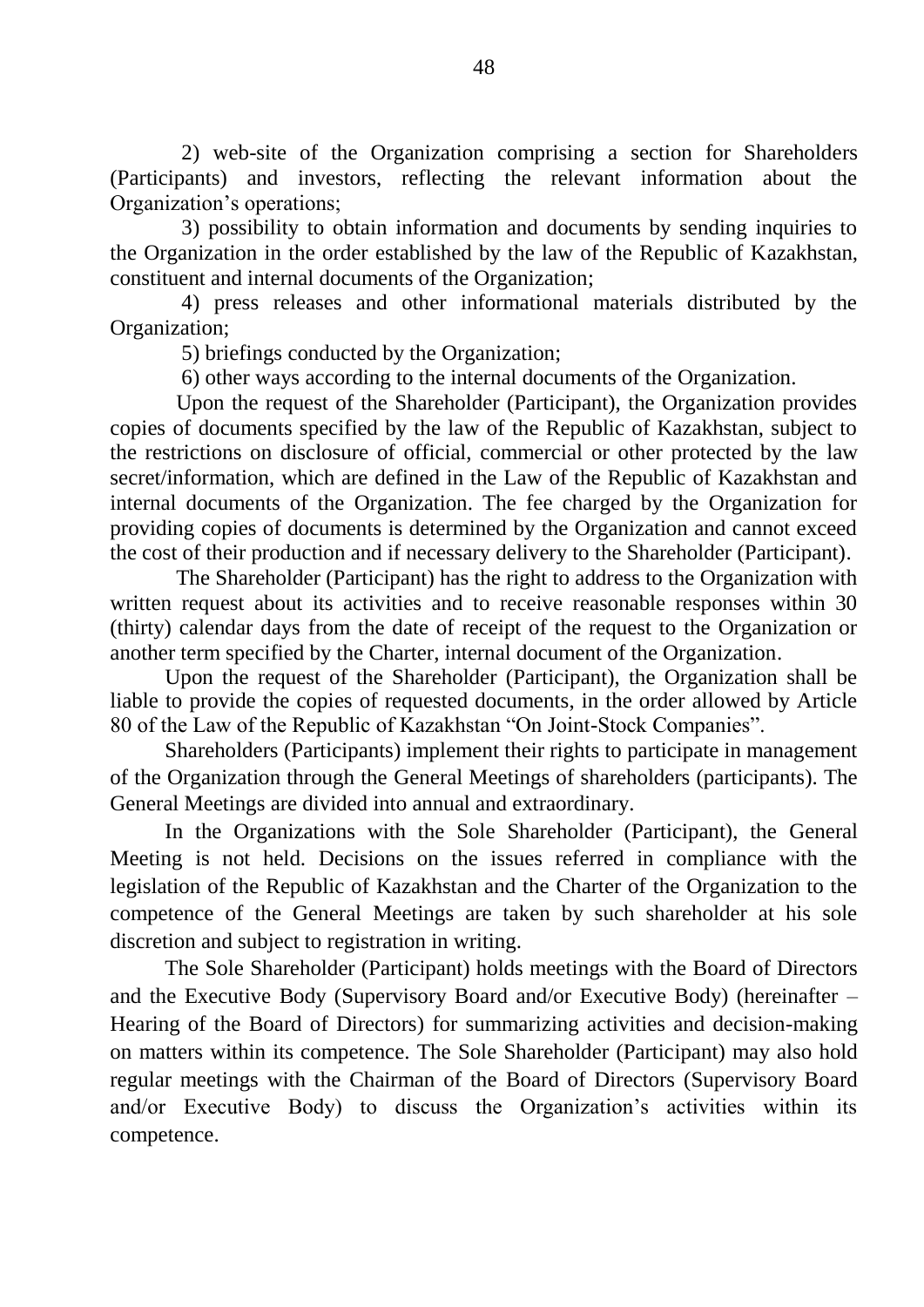The procedure of the General Meetings is determined in accordance with the Law "On Joint Stock Companies" (Law of the RK "On Partnerships with Limited and Additional Liability"), the Charter and other internal documents of the Organization regulating the internal activities of the Organization, or by a decision of the General Meetings of the Shareholders (Participants). The date and time of the General Meetings of shareholders should ensure that the meeting is attended by the greatest number of persons entitled to participate in it or all persons in relation to the issues requiring the unanimous decision-making.

The process of considering and adopting amendments to the operations and management of the Organization at the General Meeting of Shareholders (Participants) is made by providing the materials to substantiate such changes. The simplest and non-burdensome procedures for obtaining or learning these materials should be provided.

The information and materials provided to Shareholders (Participants) prior to the General Meetings of Shareholders/Hearings of the Board of Directors and the procedure of their presentation must ensure the fullest possible understanding of the essence of the issues discussed with comprehensive list of clearly formed issues to be discussed, the risks associated with taking (rejection) the decision, the answers to issues of interest, and the opportunity to take informed decisions on the agenda items.

In the case of inclusion in the agenda of the General Meeting of Shareholders (Participants) of the issue on election of members of the Board of Directors, the full information about the candidates for these positions shall be provided in accordance with the requirements of the law, the Charter and internal documents of the Organization. The issues on the agenda should be clear and exclude the possibility of a different interpretation. The agenda shall exclude the issues with the wording "miscellaneous", "other", "different", etc. should be excluded. At the General Meeting of Shareholders (Participants), the organization shall provide a separate decision for each individual issue. Rights of shareholders such as to make proposals on the agenda of the General Meeting of Shareholders (Participants), as well as to demand convening of an extraordinary General Meeting of Shareholders (Participants), should be easy to implement with their clear justification

The necessary organizational and technical conditions ensuring the opportunity for shareholders/participants to ask questions on the agenda and materials should be created during the preparation for the General Meetings/ Hearings of the Board of Directors. The powers of officials, the Corporate Secretary (or person performing his/her functions) and employees of the Organization on interaction with Shareholders (Participants) and investors as well as the procedure for providing responses on their inquiries should be clearly assigned in the Organization.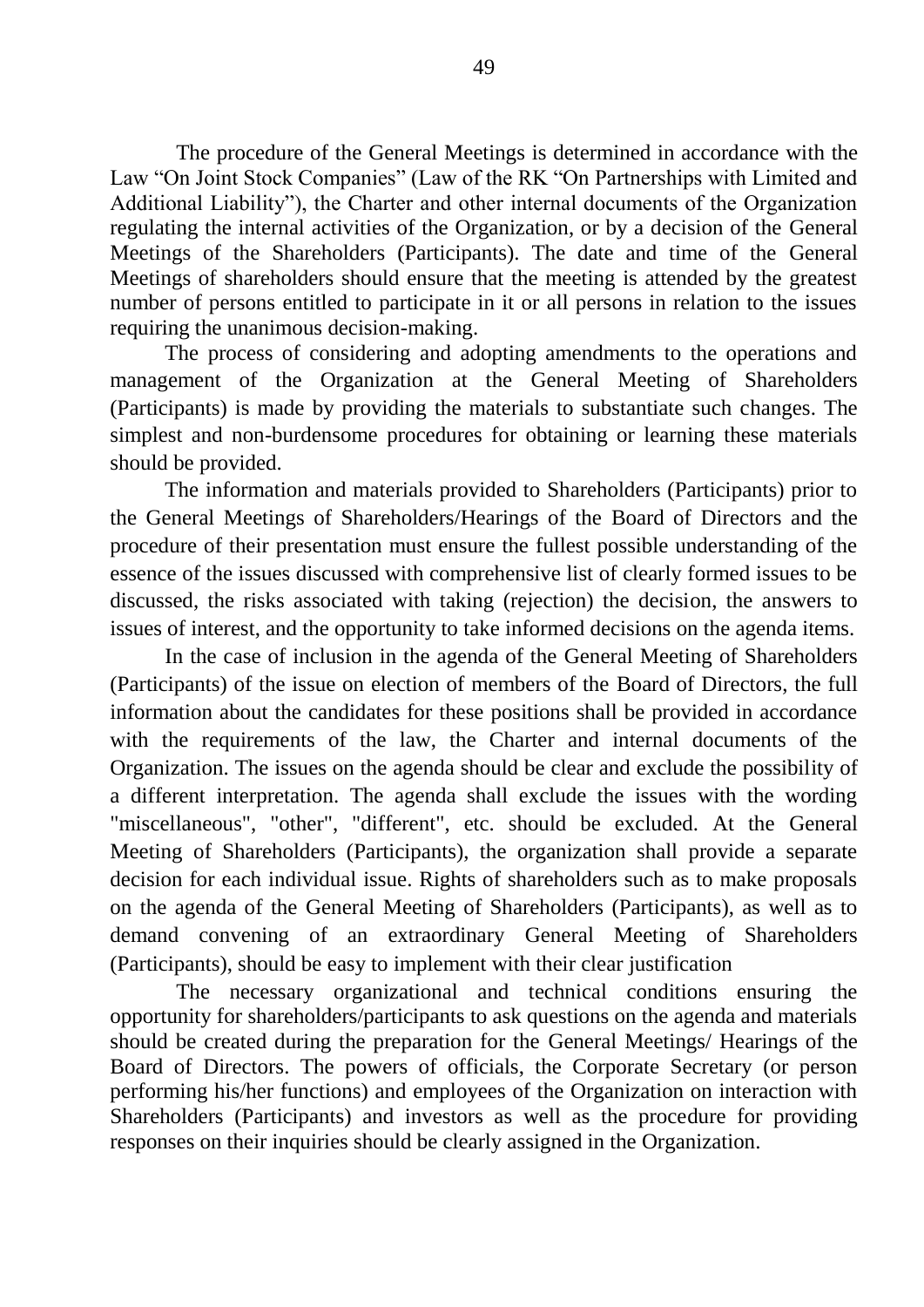The Corporate Secretary (or a person performing his/her functions) monitors incoming issues from Shareholders (Participants) and provides answers in terms of procedures for the General Meetings of the Shareholders (Participants), clarifies provisions of the legislation of the Republic of Kazakhstan and documents of the Organization in terms of participation and voting at the General Meetings of the Shareholders (Participants), as well as on other issues, if defined in the Organization's internal documents.

The Companies the shares of which are listed at the Stock Exchange are recommended to set up special departments on work with investors, to communicate with investors, to ensure timely and quality provision of answers to issues of the shareholders.

The methods of informing about the General Meetings of the Shareholders (Participants) must ensure timely notification of all Shareholders (Participants) in compliance with law of the Republic of Kazakhstan. If required, the notification is duplicated, and different notification methods are used, including the corporate website of the Organization. In order to provide information simultaneously to all Shareholders (Participants) on the Organization's activities to ensure fair treatment, the Shareholders (Participants) determine the mass media.

Informational materials distributed before the General Meetings of the Shareholders (Participants) should be systematized according to the agenda.

The information disclosure requirements should not impose undue administrative burden or unnecessary expenses on the Organization

The related materials on the agenda of the General Meetings of the Shareholders (Participants) and, given the confidentiality protection, should be posted on the Organization's website indicating contact information of the persons responsible for communicating with Shareholders (Participants) and investors (phone, e-mail).

The process of voting at the General Meeting of the Shareholders (Participants) should be simplest and convenient for the Shareholder (Participant) using all possible methods of voting taking into consideration the provisions of the Charter of the Organization.

The procedure of the General Meeting of the Shareholder (Participant) provides equal opportunity to all Shareholders (Participants) in exercising rights to participate in the General Meeting. The Shareholder (Participant) may vote at the General Meeting that is held in the in-present manner, personally or impersonal presence (by power of attorney issued by the Shareholder (Participant) to its representative). The power of attorney is not required to participate at the General Meeting of the Shareholders (Participants), and voting on the issues for the person who has the right to act without the power of attorney on behalf of the shareholder or represent its interests, in compliance with the laws of the Republic of Kazakhstan, or the contract.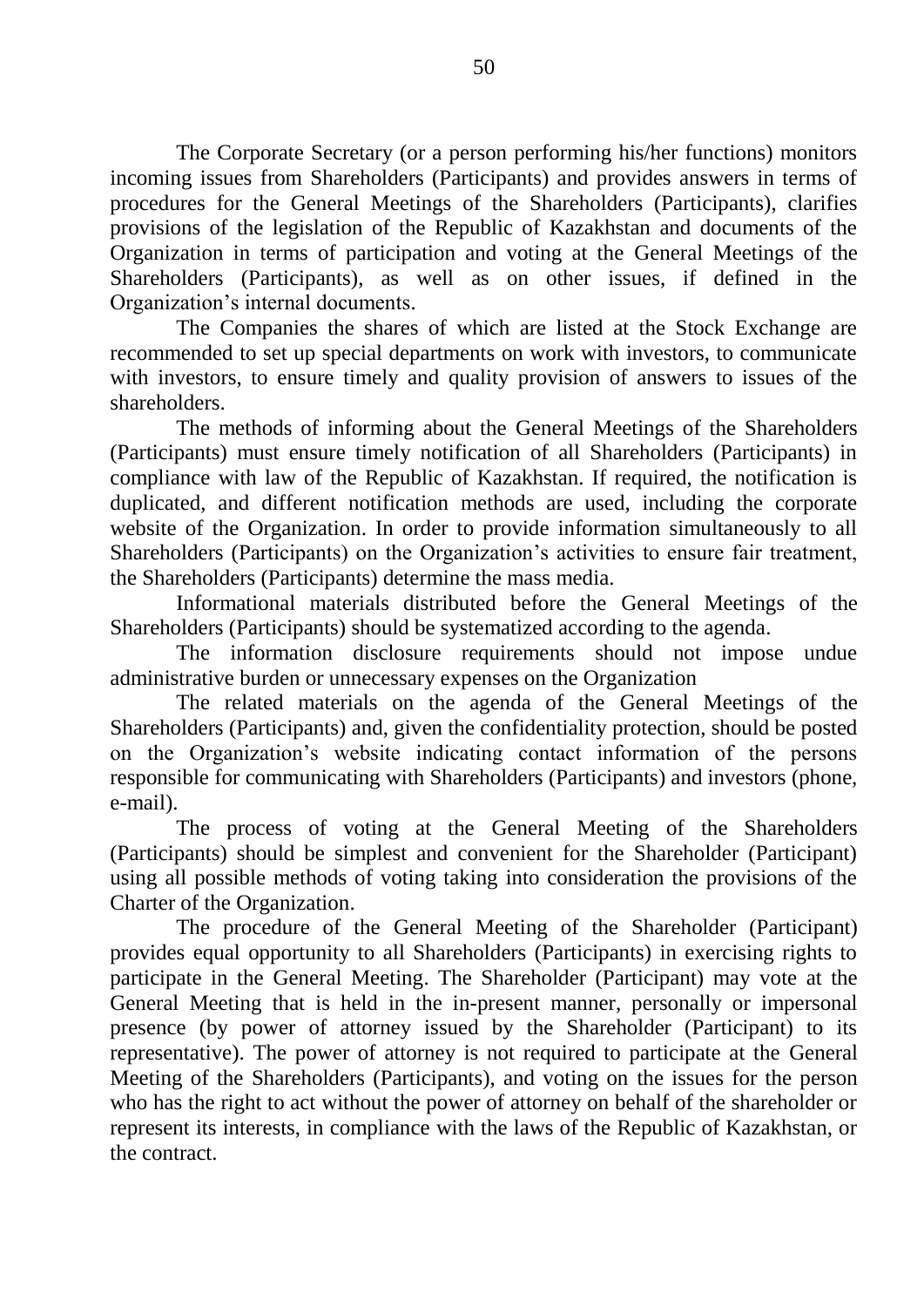The Organization must develop the Regulations of the General Meeting of the Shareholders (Participants), which should define the procedure of the General Meetings of the Shareholders (Participants), providing for adequate discussion of the agenda items and decision-making, speech of officials and etc.

The significance of the General Meeting of Shareholders (Participants) of the Organization suggests mandatory participation (in case of invitations) of all officials involved in the management of the Organization.

Registration time should be sufficient to ensure registration of all shareholders (or their representatives), the shareholders with no registration are not counted in the quorum and may not participate in the voting.

The procedure for collecting and counting the votes should be simple and transparent; the shareholders have to be sure to exclude the possibility of a distortion of the voting results. The organization shall ensure that the voices were recorded and filed properly.

The Chairman of the General Meeting of the Shareholders (Participants) should aim to ensure that Shareholders (Participants) received answers to all the important issues directly at the General Meeting. If the complexity of the issues prevents from answering them immediately, the person(s) to which they are addressed shall provide written answers to the issues as soon as possible after the conclusion of the General Meeting of the Shareholders (Participants)..

In case of acquisition of shares (interest) in the Organizations by institutional investors in order to provide stability and sustainability of Organizations, the institutional investors as the authorized persons should disclose their policy of corporate governance and regulation to perform investment activities by them, including existing decision-making procedures in the investor's company

The institutional investors as the authorized persons should report on how they solve significant conflicts of interest that may affect the property rights in the implementation of their investment.

The institutional investor means a legal entity that attracts funds for investment in compliance with the law of the Republic of Kazakhstan, for example, large financial institutions, accumulating surplus funds of the population, companies or enterprises for further investment in various financial instruments (insurance and pension funds, investment companies)

The Organization must have transparent procedure for the election and the establishment of remuneration of the Board of Directors (Supervisory Board and/or Executive Body) approved by the General Meeting of the Shareholders (Sole Shareholder/Participant (Sole Participant). The election of the composition of the Board of Directors (Supervisory Board and/or Executive Body) (Supervisory Board and/or Executive Body) is performed in the order determined by the law of the Republic of Kazakhstan, the Charter and internal documents of the Organization and this Code.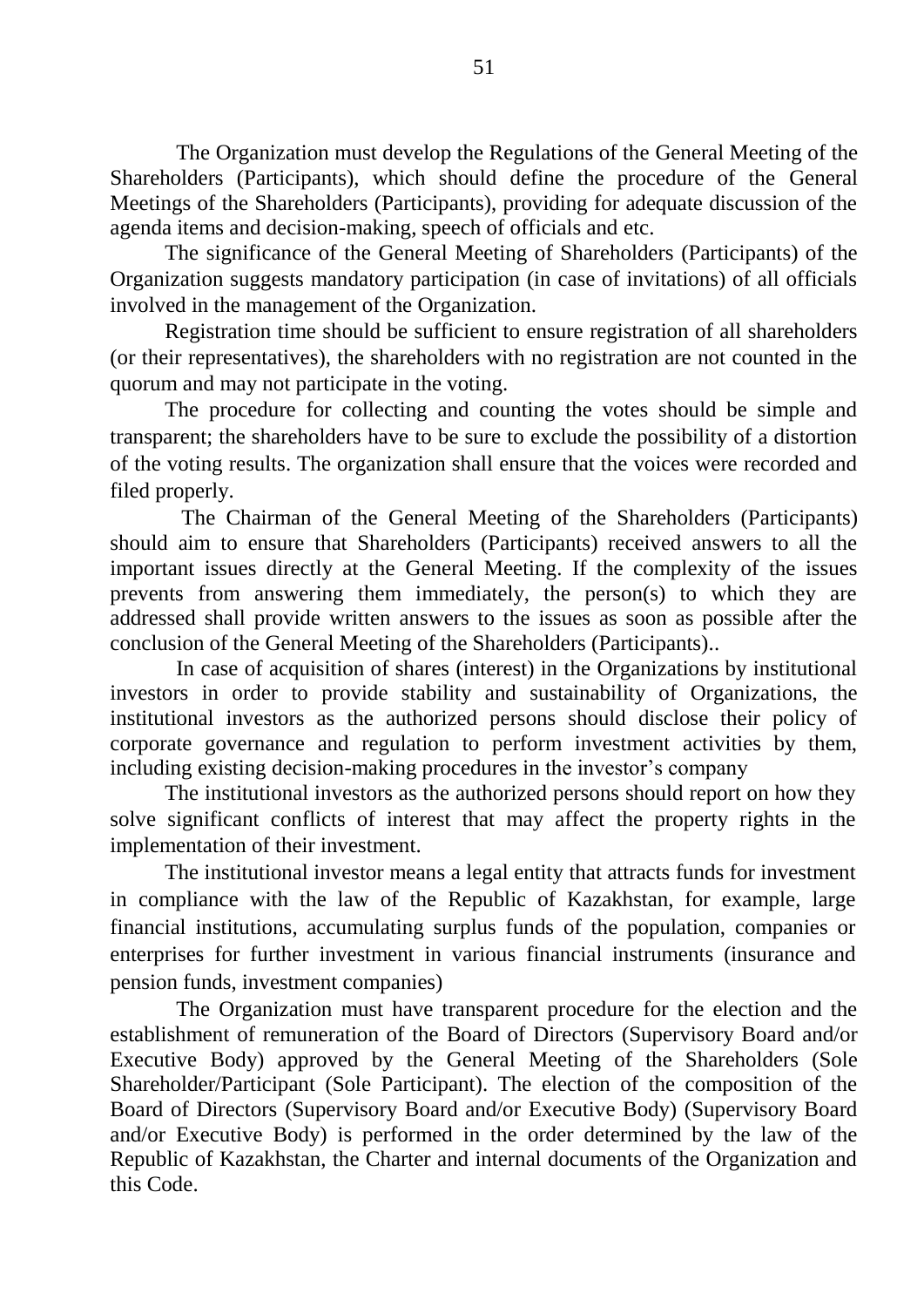The issues of election, re-election, composition, term of office, termination of powers, size and terms of remuneration and assessment of Directors are regulated by Section 5 of this Code.

The clear and transparent mechanism for determining the amount and payment of dividends must be defined for the purpose of effective distribution of profits in the Organization.

Shareholders (Participants) should have the access to the information about the conditions and order for payment of dividends and reliable information on the financial state of the Organization in payment of dividends. In this case, the dividend policy must be approved at the General Meeting of Shareholders (Sole Shareholder)/Participants (Sole Participant) providing the access to all the Shareholders /Participants. The Holding company should have the unified dividend policy developed taking into account the specific presence of the group with several Shareholders/Participants in the organizations. Organizations with several Shareholders/Participants may adopt another dividend policy approved at General Meeting of Shareholders (Participants).

Distribution of net profit and dividend payment by the Companies, more than fifty percent of shares (interest) of which is owned by the Fund on the right of property or trust management, is performed in compliance with the dividend policy of the Fund.

The dividend policy defines the principles by which the Board of Directors (Supervisory Board and/or Executive Body) is guided in the preparation of proposals to the Shareholders (participants) concerning the distribution of net income of the Organization for the last financial year. The dividend policy is based on the following principles:

1) safeguarding interests of Shareholders (Participants);

2) increasing long-term value of the Organization;

3) ensuring the financial stability of the Organization;

4) providing financing of the Organization, including the funding of investment projects implemented at the expense of the Organization;

5) transparency of the mechanism for determining the amount of dividends;

6) balance of short-term (revenue) and long-term (development of the Organization) interests of Shareholders (Participants).

The calculation of the size of dividends shall be based on the amount of the Organization's net profit as reported in the audited annual financial statements of the Organization prepared in compliance with the laws of the Republic of Kazakhstan on Accounting and Financial Statements and international financial reporting standards. In case of payment of dividends on ordinary shares following the quarter or semester or the distribution of retained earnings of last years and in specific cases, the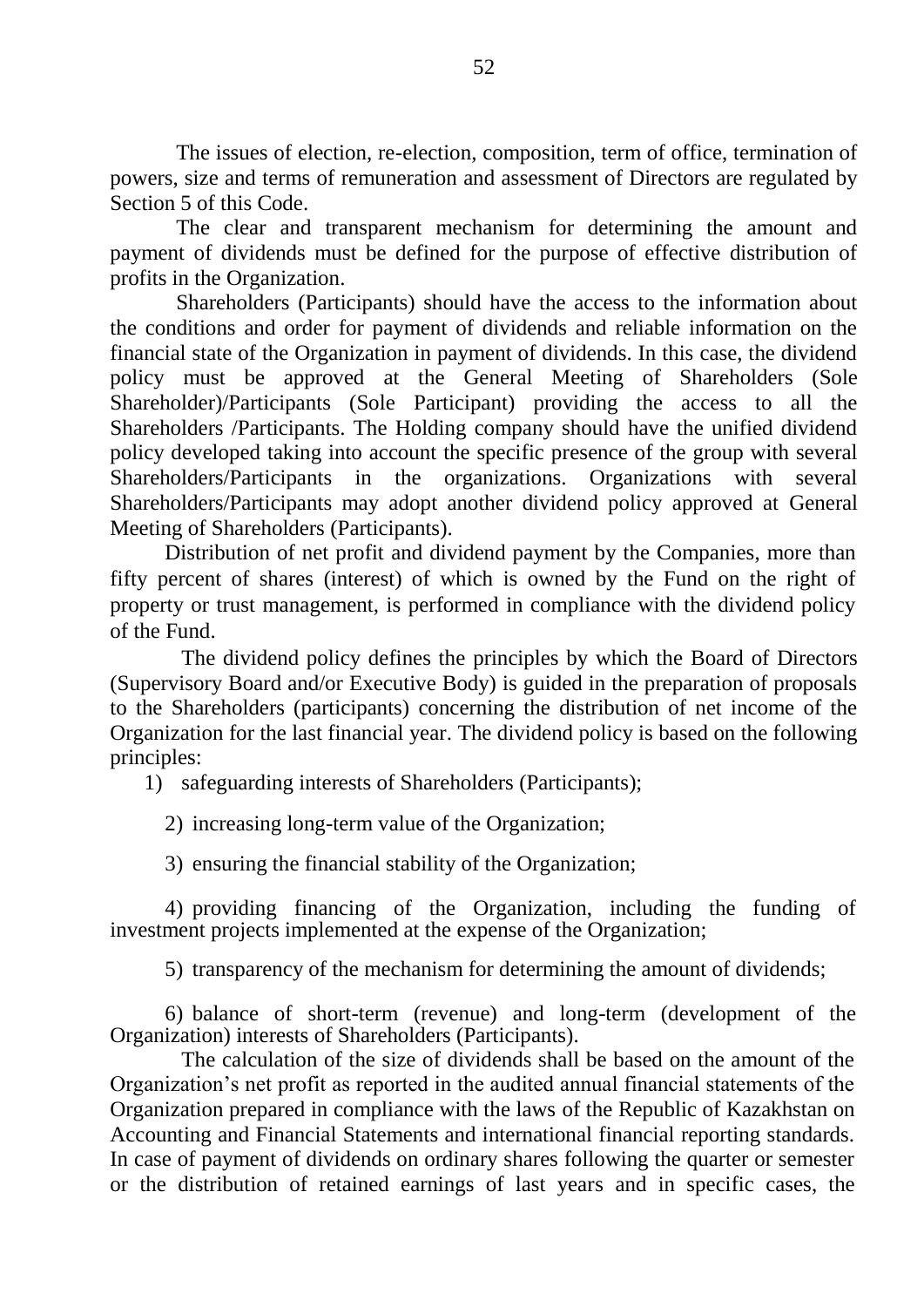dividends may be determined at the General Meeting of Shareholders (the Sole Shareholder) in special circumstances, when considering the issue of approval of profit distribution for the relevant periods.

To take a decision on payment of dividends, the Board of Directors (Supervisory Board or Executive Body) submits proposals on the distribution of net profit of the Organization for the expired financial year and the size of dividend for the year per ordinary share of the Organization for consideration of the General Meeting of the Shareholders (the Sole Shareholder/Participant (the Sole Participant).

Dividends shall be paid on the date established by the decision of the General Meeting of Shareholders (the Sole Shareholder/Participant (the Sole Participant).

3. In case of presence of several Shareholders (Participants) in the Organization, including minority Shareholders (Participants), the corporate governance system must ensure fair treatment of all Shareholders (Participants) and full realization of their rights, which also should be reflected in the Charter of the Organization.

Ensuring equal and fair treatment to all Shareholders (Participants) affects the reputation of the Organization, its investment attractiveness and promotes the Organization's value.

The order and procedures of General Meetings of Shareholders / Participants should provide for equal treatment to all Shareholders (Participants). The corporate procedures must not unreasonably complicate or burden with costs the voting process.

Should the Organization have a shareholder who owns fifty percent or more of the voting shares (interests) or who has the right to determine the decisions by virtue of agreements concluded with the Organization and/or other Shareholders (Participants), redistribution of finance in favor of such shareholder (Participant) must be performed by dividend payment. If there are any other mechanisms of redistribution of funds of the Organization to the Shareholder (Participant), who owns fifty percent or more of the voting shares (interests), they must be enshrined in the documents of the Organization and disclosed to all Shareholders

The Organization must disclose information of any forms and conditions for cooperation, agreements, partnership with the Government and public authorities to the Shareholders (Participants) and investors.

## **Chapter 5. Effectiveness of the Board of Directors and Executive Body**

1. The Board of Directors is the governing body accountable to the General Meetings of shareholders which provides strategic managing of the Organization and supervision of the Executive Body. The Board of Directors ensures implementation of all provisions of this Code.

Executive body is accountable to the Board of Directors, it manages the daily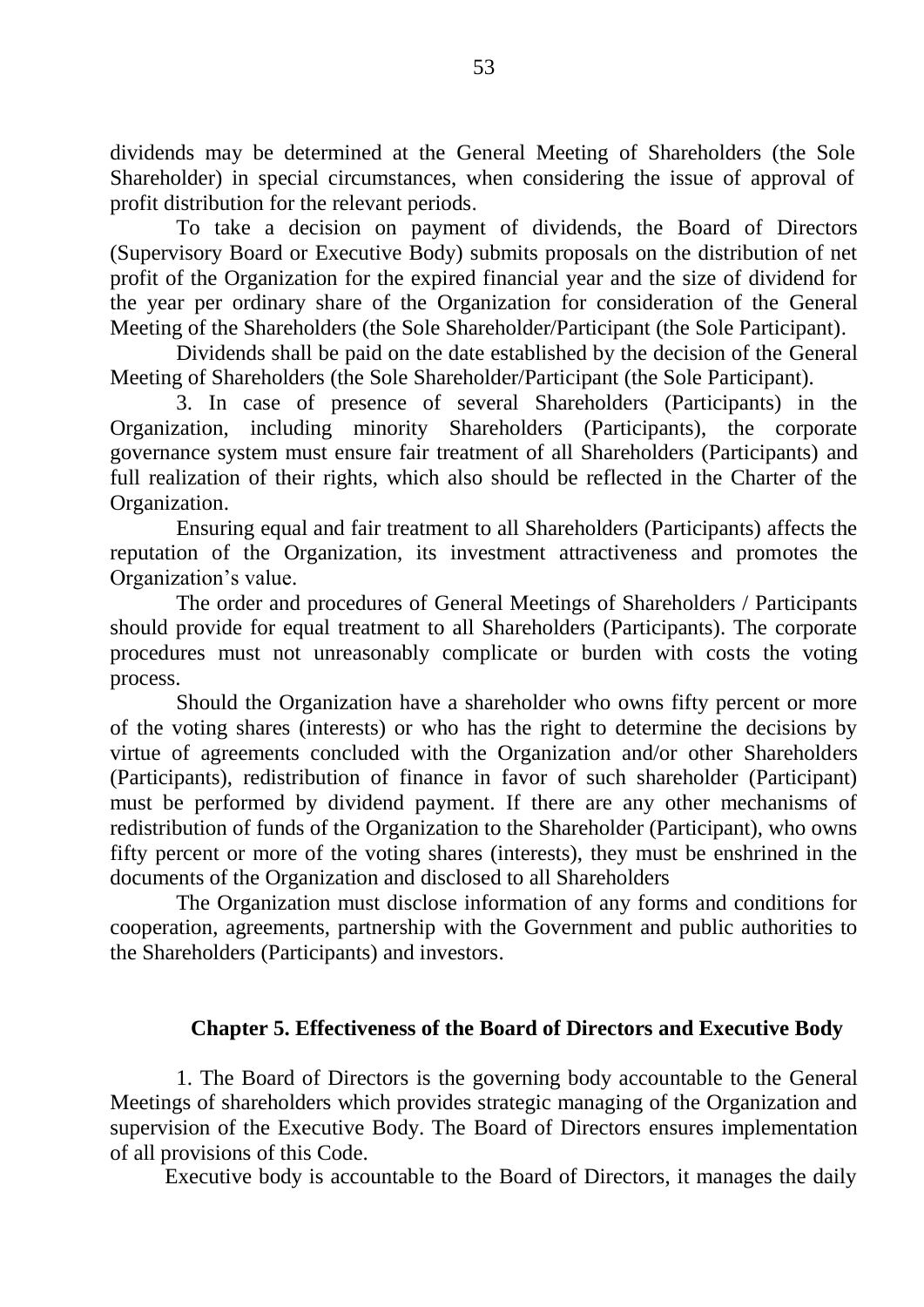operations of the Organization and ensure its compliance with the strategy, development plans and decisions made by the General Meeting of Shareholders and the Board of Directors.

The Board of Directors and the Executive Body shall interact in collaboration and act for the benefit of the Organization and make decisions based on the principles of sustainable development and fair treatment to all shareholders.

The Board of Directors and the Executive Body shall ensure the growth of long-term value and sustainable development of the Fund or Organization.

2. The Board of Directors shall have an authority, which is sufficient for governance of the Organization and controlling the activities of the Executive Body. The Board of Directors carries out its functions under the Charter and pays special attention to the following issues:

1) definition of the development strategies (directions and results);

2) setting and monitoring of KPIs (key performance indicators) of the Development plan;

3) organization and supervision of the effective functioning of the system of risk management and internal control;

4) approval and monitoring of the effective implementation of major investment projects and other key strategic projects within the competency of the Board of Directors;

5) election, remuneration, succession planning and control over supervision of the activities of CEO and members of the Executive Body;

6) corporate governance and ethics;

7) compliance with the provisions of this Code in the Organization and corporate standards of the Fund in the field of business ethics (Business Ethics Code).

3. Members of the Board of Directors shall properly achieve their duties and ensure growth of the long-term value and Sustainable Development of the Organization. The Board of Directors of Organization is accountable to shareholders. This accountability is implemented through General Meetings of shareholders.

Members of the Board of Directors should fulfill their responsibilities and in its activities according to the following principles:

1) to act within its powers: members of the Board of Directors take decisions and act within the powers enshrined in the Charter;

2) to devote sufficient time in order to attend the meetings of the Board of Directors, its committees, and preparation for them - the simultaneous occupation by member of the Board of Directors of the positions of the member of Board of Directors in more than four legal entities is forbidden, the simultaneous occupation of the position of the Chairman of the Board of Directors shall be allowed only in two legal entities. Employment of a member of the Board of Directors in other legal entities may be subject to the approval of the Board of Directors;

3) to promote the increase of long-term value and sustainable development of the Organization - members of the Board of Directors must act in the interests of the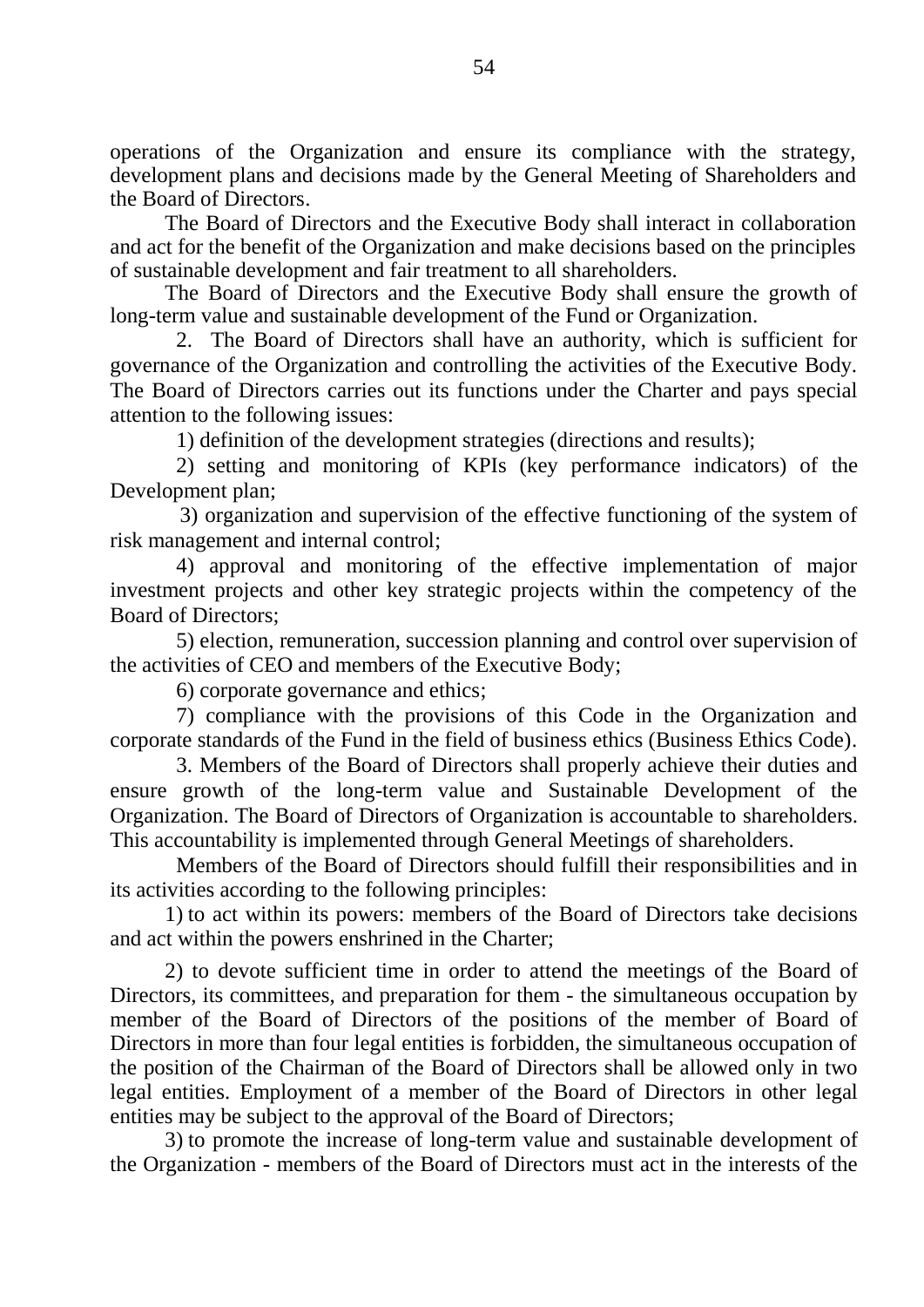Organization and with regard to equitable treatment of all Shareholders and principles of Sustainable development; the impact of decisions and actions of the members of the Board of Directors may be determined by the following issues: what are the consequences of the decision/action in the long term; what is the impact of the Organization for the society and the environment; whether a fair treatment of all Shareholders will be possible; impact on the reputation of the Organization and high standards of business ethics; impact on the interests of stakeholders. (This list of issues is the minimum required, but not exhaustive);

4) to maintain high standards of business ethics - members of the Board of Directors shall in their actions, decisions and behavior meet the high standards of business ethics and be an example/model for the employees of the Fund and the Organization;

5) to avoid conflicts of interests - member of the Board of Directors should avoid situations in which his personal interest may affect the proper performance of his duties as a member of the Board of Directors; in case of situations with conflicts of interests that affect or could potentially affect the impartial decision-making, the members of the Board of Directors must give advance notice to the Chairman of the Board of Directors and not take part in such decisions; this requirement also applies to other actions taken by the member of the Board of Directors, which may directly or indirectly affect the proper performance of duties of the member of the Board of Directors (for example, involvement of a member of the Board of Directors in the activities of other entities, the acquisition of shares/equity and other property at the Partners and competitors, access to information and opportunities);

6) act with due intelligence, skill and diligence - members of the Board of Directors are recommended on regular basis to improve their knowledge of the competencies of the Board of Directors and performance of their duties in the Board of Directors and committees, including areas such as law, corporate governance, risk management, finance and audit, sustainable development, knowledge of the industry and the specific activities of the Organization; in order to understand the current issues of the Organization's activity, the members of the Board of Directors should regularly visit key objects of the Organization and hold meetings with employees.

The each member of the Board of Directors shall be personally responsible for the performance of duties of a member of the Board of Directors, including fiduciary responsibilities to the Shareholder (Shareholders) and decisions taken, their effectiveness, impact and/or omissions. If there are different opinions, the Chairman of the Board of Directors shall consider all appropriate options and proposals expressed by individual members of the Board of Directors to make a decision that meets the interests of the Organization.

The Board of Directors is accountable to the Shareholders for the results of performance of the Organization. At the General Meeting of the Shareholders (Hearing), the Chairman of the Board of Directors provides to the Shareholders (participants):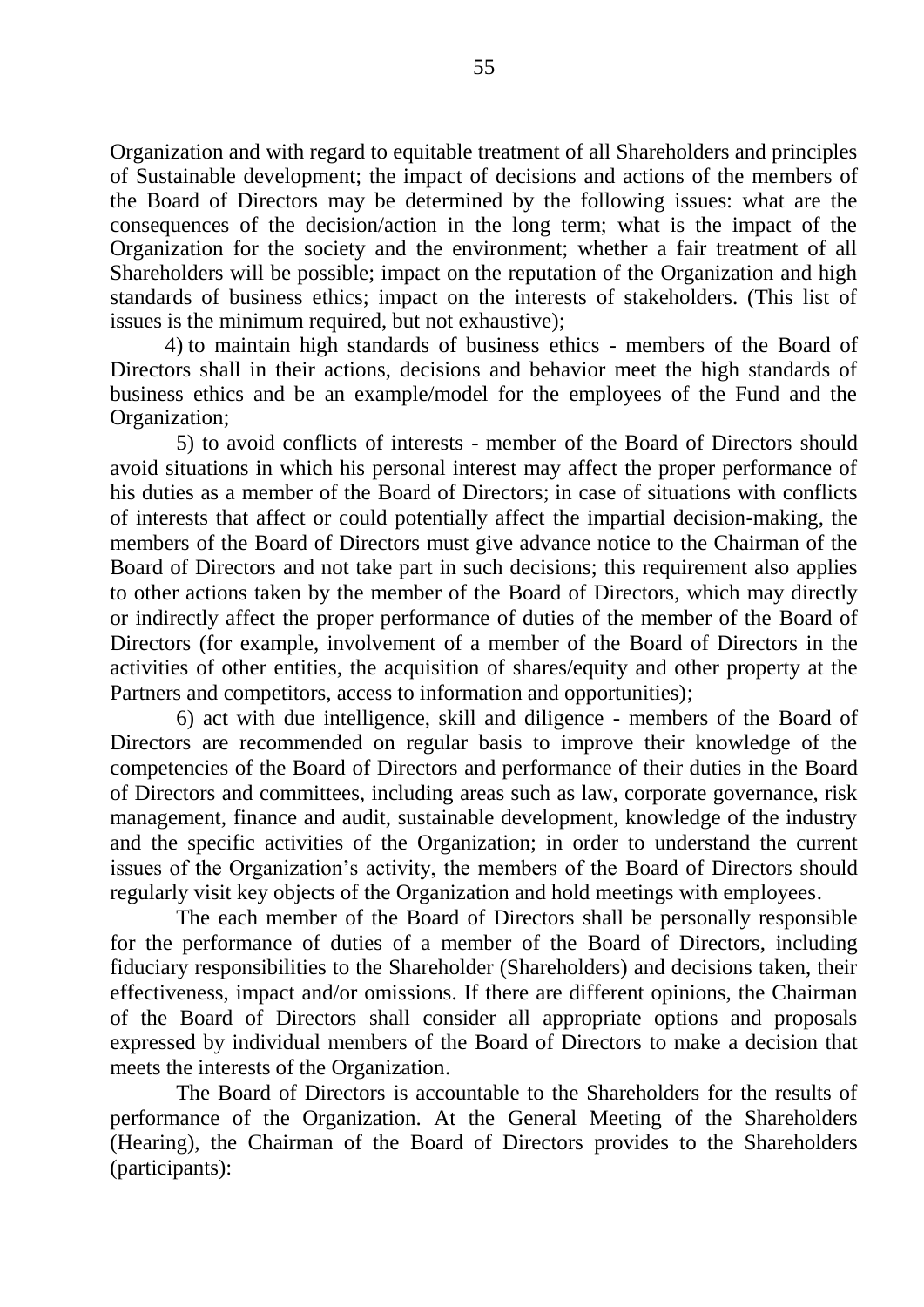1) the report of the Board of Directors, which reflects the activities results of the Board of Directors and its committees during the reporting period, the measures taken by the Board of Directors for the growth of long-term value and sustainable development of the Organization, the main risk factors, significant events, considered issues, the number of the meetings, form of meetings, attendance and other important information. The report of the Board of Directors is included in the annual report of the Organization;

2) the report on realization of the expectations of the Shareholder (Participant) (for the Companies).

The Board of Directors shall annually report on the observance of provisions of this Code to the Shareholders.

Additionally, major Shareholders (the Sole Shareholder) can meet with the Chairman and members of the Board of Directors to discuss the development strategy, the election of the CEO of the Executive Body and other aspects that influence the growth of long-term value and sustainable development of the Organization. Such meetings are planned in advance and carried out in compliance with approved procedures.

4. The Board of Directors and its committees should have a balance of skills, experience and knowledge to ensure independent, objective and effective decisions in the interests of the Organization and with regard to equitable treatment of all shareholders and principles of the Sustainable Development.

5. It is necessary to provide a variety of experience, personal characteristics and gender composition in the composition of the Board of Directors. The Board of Directors shall consist of independent directors, in an amount sufficient to ensure the independence of decision-making and fair treatment of all shareholders. Recommended number of independent directors on the Board of Directors of the Company is up to fifty percent of the total number of Board members.

6. The General Meeting of Shareholders shall elect the members of the Board of Directors on the basis of clear and transparent procedures taking into account competencies, skills, achievements, reputation and professional experience of the candidates. The re-election of individual members of the Board of Directors or its whole composition for the new term, their contribution to the effectiveness of the Board of Directors of the Organization is taken into account.

In the Companies, all the voting shares of which are owned by the Fund, there are the following features of the process of election of members of the Board of Directors:

1) Chairman of the Board of Directors is elected by the decision of the Sole shareholder. If the Fund's representative is elected as the Chairman, the Board of Directors elects the Senior Independent Director among independent directors;

2) the process of search and selection of candidates for the Board of Directors is carried out by the Fund jointly with the Chairman of the Board of Directors and the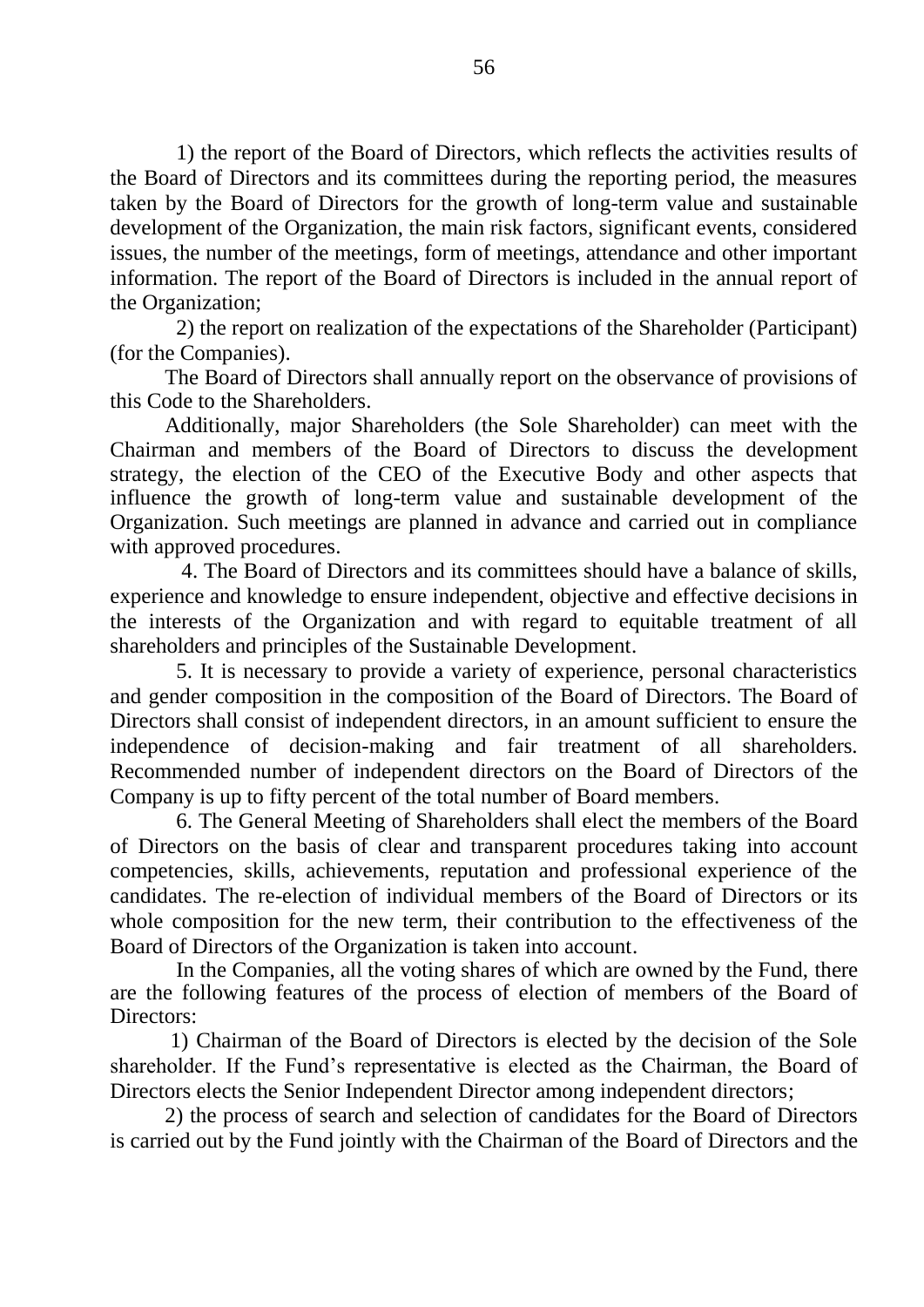Chairman of the Nomination and Remuneration Committee of the Board of Directors of the Company.

In Organizations with several numbers of shareholders, election procedure of Board members and Chairman shall be determined according to the Law of the Republic of Kazakhstan "On Joint Stock Companies" and the Charter of the Organization. These organizations are recommended to involve Nomination and Remuneration Committee of the Board of the Organization into determination of the composition, required skills and competencies needed for the Board and candidates for the Director's position.

No participation of members of the Government, public officials in the Board of Directors of the Organization is allowed.

The term of office of the Board of Directors members coincides with the term of office of whole Board of Directors and shall expire at the time of the decision by the General Meeting of shareholders to elect the new Board of Directors.

Members of the Board of Directors are elected for the period of up to 3 years thereafter, subject to satisfactory performance, may be re-elected for another period of up to 3 years.

Any period of election to the Board of Directors for a period of more than 6 years in a row (for example, two 3-year term) shall be subject to special consideration in view of the necessary update of the qualitative composition of the Board of Directors.

Independent director cannot be elected to the Board of Directors for a period of more than 9 years. In exceptional cases, the election for more than 9 years is allowed, the election of independent director to the Board of Directors shall take place each year with a detailed explanation of the need to elect a member of the Board of Directors and the influence of this factor on the independence of the decision.

No person shall be involved into decision making related to his (her) own nomination, election and reelection.

The Board of Directors shall consist of persons with knowledge, skills and experience that are necessary to perform by the Board of Directors its functions and to ensure the growth of long-term value and Sustainable development of the Organization, including an impeccable business and personal reputation

In the selection of candidates to the Board of Directors following is taken into account:

1) experience in managing positions;

2) experience as a member of the Board of Directors;

3) work experience;

4) education, profession, including the presence of international certificates;

5) availability of competences in areas and sectors (industry may vary depending on the portfolio of assets);

6) business reputation;

7) direct or potential conflict of interests, if elected to the Board of Directors of the Organization.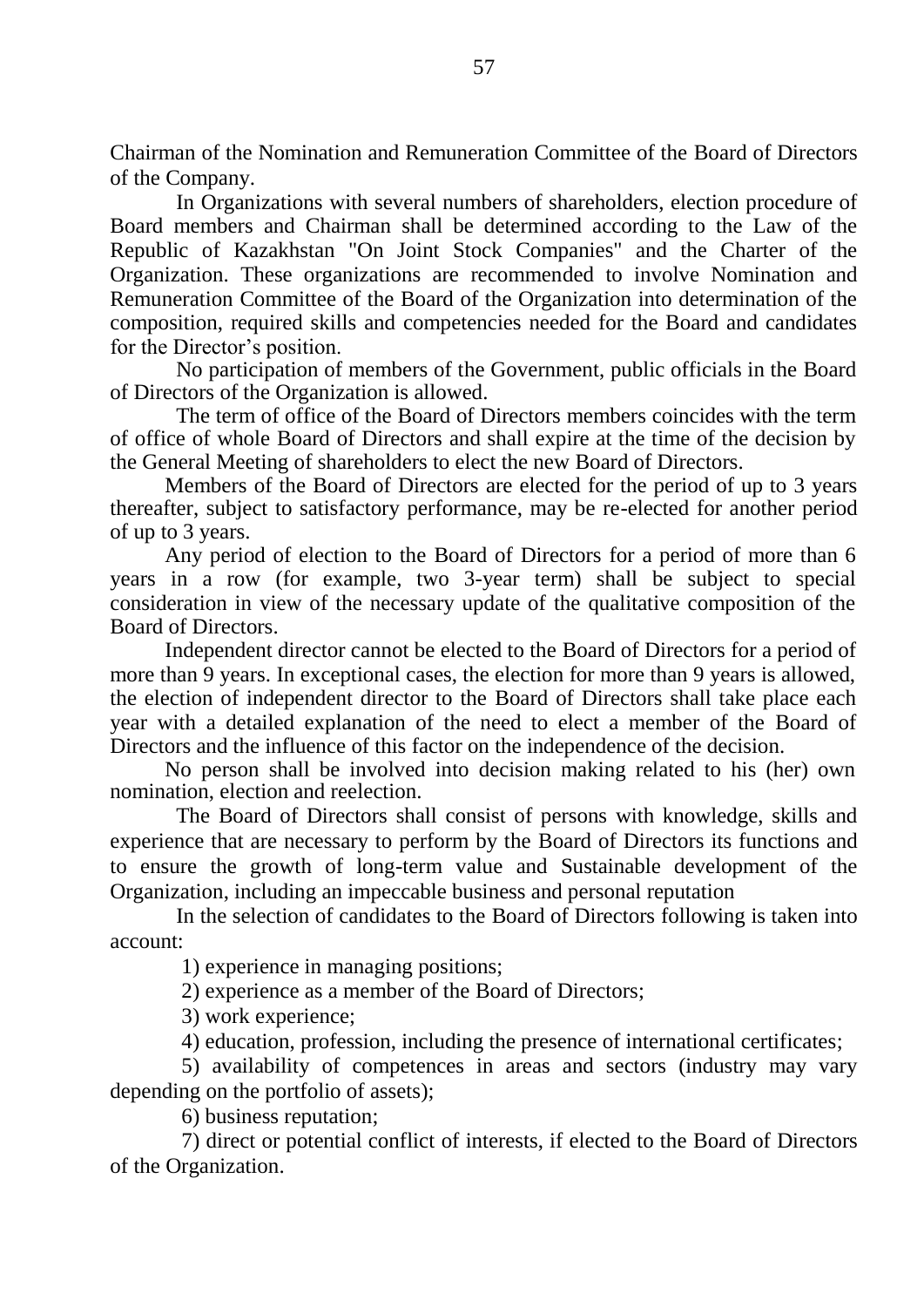| Example of the Doard of Directors competences in areas and sectors |                               |            |            |  |  |
|--------------------------------------------------------------------|-------------------------------|------------|------------|--|--|
| Criterion                                                          | Requisite knpwledeg           | Director X | Director Y |  |  |
| Competence                                                         | Strategy                      |            |            |  |  |
|                                                                    | <b>Risks and Audit</b>        |            |            |  |  |
|                                                                    | Jurisprudence                 |            |            |  |  |
|                                                                    | <b>Corporate Governance</b>   |            |            |  |  |
|                                                                    | Investments                   |            |            |  |  |
|                                                                    | <b>Economy and Finance</b>    |            |            |  |  |
|                                                                    | <b>HR</b> Management          |            |            |  |  |
|                                                                    | Innovation                    |            |            |  |  |
| Industry                                                           | Telecommunications            |            |            |  |  |
|                                                                    | Oil and Gas                   |            |            |  |  |
|                                                                    | Energy                        |            |            |  |  |
|                                                                    | Transport                     |            |            |  |  |
|                                                                    | Mining                        |            |            |  |  |
|                                                                    | <b>Mechanical Engineering</b> |            |            |  |  |
|                                                                    | <b>Real Estate</b>            |            |            |  |  |

Example of the Board of Directors' competences in areas and sectors

The numerical composition of the Boards of Directors for each company is set individually depending on level of activity, business needs, current challenges, strategy and financial capabilities. The number of members of the Board of Directors should allow creating required number of Committees. A number of members of the Board of Directors makes up from 7 to 11 persons.

The composition of the Board of Directors should be balanced which means a combination of members of the Board of Directors (representatives of shareholders, independent directors and CEO of the Executive Body) that ensures decision-making in the interests of the Organization, taking into account the fair treatment of shareholders. It is forbidden for the Government members, public officials to take part in the composition of the Board of Directors of the Organization.

The selection process of the members of the Board of Directors should be transparent and undertaken with involvement of the Board of Directors of the Fund (in relation to the Boards of Directors of the Companies) and the Organization. Search for candidates and their appointment are held by objective criteria and taking into account the need of diversity the Board of Directors.

The process of search and selection should be done before the expiration of the full term of the entire Board of Directors and before the expiry of the powers of individual member of the Board of Directors.

The issue of election of the whole composition of the Board of Directors or individual members of the Board of Directors could be initiated in the prescribed manner by Major Shareholder (Participant) or the Nomination and Remuneration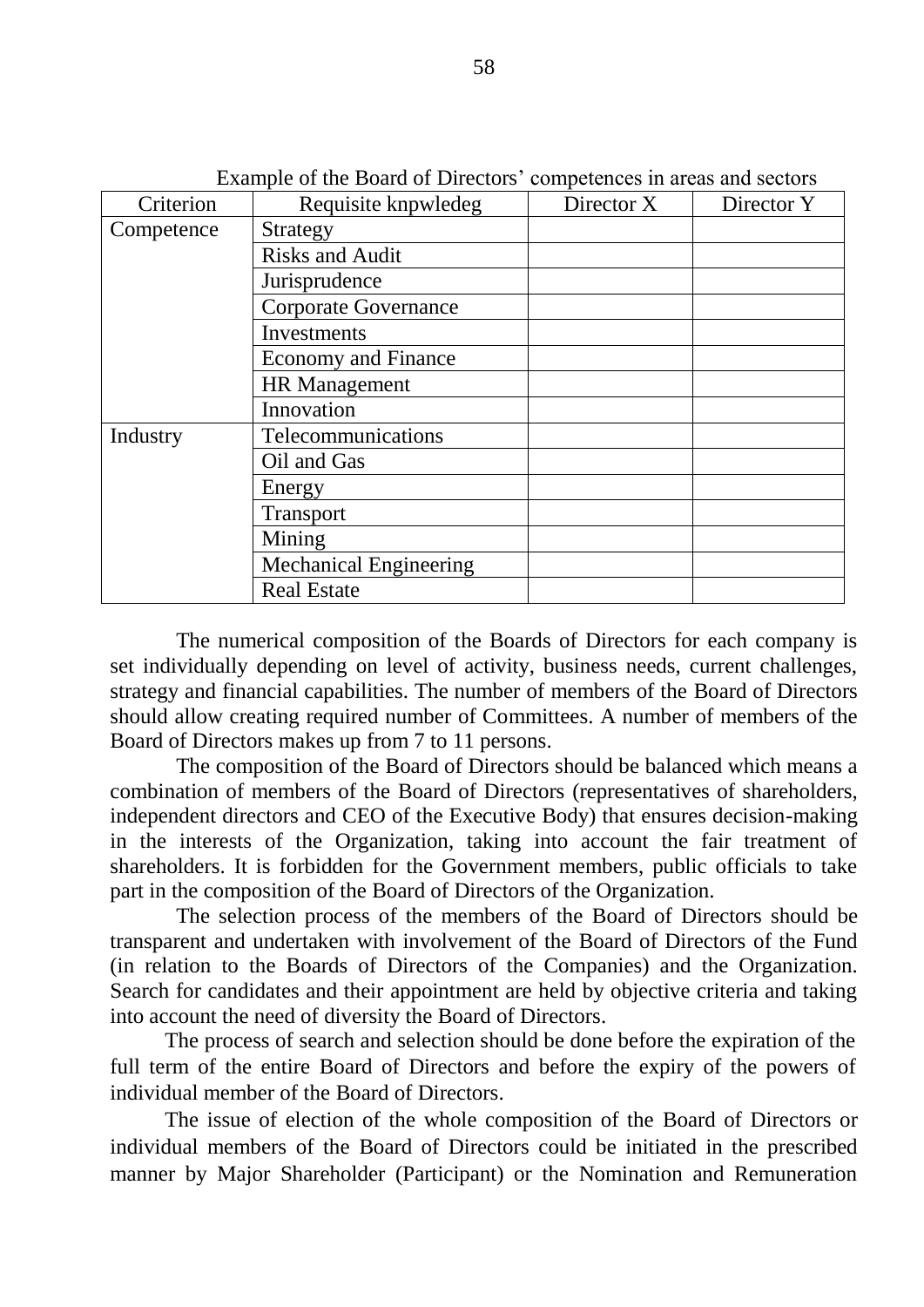Committee through the Board of Directors of the Organization.

In companies in which 100% of shares are owned by the Fund, the following search and election process of a member of the Board of Directors exists:

1) the Fund, together with the Chairman of the Board of Directors, the Chairman of the Nomination and Remuneration Committee performs preparation and planning: analysis and definition of a set of the required competencies and skills in the Board of Directors, taking into account the tasks of the Organization;

2) specifies the search channel of the candidates on their own or with the assistance of the recruiting organization;

3) searches for candidates;

4) selects the candidate: assessment, interview and preparing the proposals for candidates ( candidates for the Board of Directors of the Company are discussed with at least one member of the Nomination and Remuneration Committee of the Board of Directors of the Fund;

- 5) the decision of the Sole Shareholder;
- 6) publishing information on the Internet recourse of the Organization press release.

Holding companies can use this process in the Group.

In Organizations with several shareholders, the process of Board members and Chairman's election shall be determined according to the Law of the Republic of Kazakhstan "On Joint Stock Companies" and the Charter of the Organization. These organizations are recommended to involve the Nomination and Remuneration Committee of the Board of the Organization in determination of the composition, required skills and competencies needed for the Board of Directors and candidates to the Board of Directors.

The independent directors are elected to the Board of Directors. An independent director is a person who has sufficient expertise and autonomy to make independent and objective decisions, free from the influence of individual shareholders, the Executive Body and other Stakeholders.

The requirements for independent directors are established in accordance with the laws of the Republic of Kazakhstan and the Charter of the Organization

Independent directors should actively participate in the discussion of issues where there may be a conflict of interest (preparation of financial and non-financial statements, transactions in respect of which there is an interest, the nomination of candidates for the Executive Body, the establishment of remuneration to the members of the Executive Body). Independent directors are elected Chairpersons of key committees of the Board of Directors - for audit, appointments and remuneration, other committees are also recommended their election as the Chairpersons.

An independent director should monitor the status of a possible loss of independence and notify in advance the Chairman of the Board of Directors of existence of such situations. In the event of circumstances affecting the independence of the members of the Board of Directors, the Chairman of the Board of Directors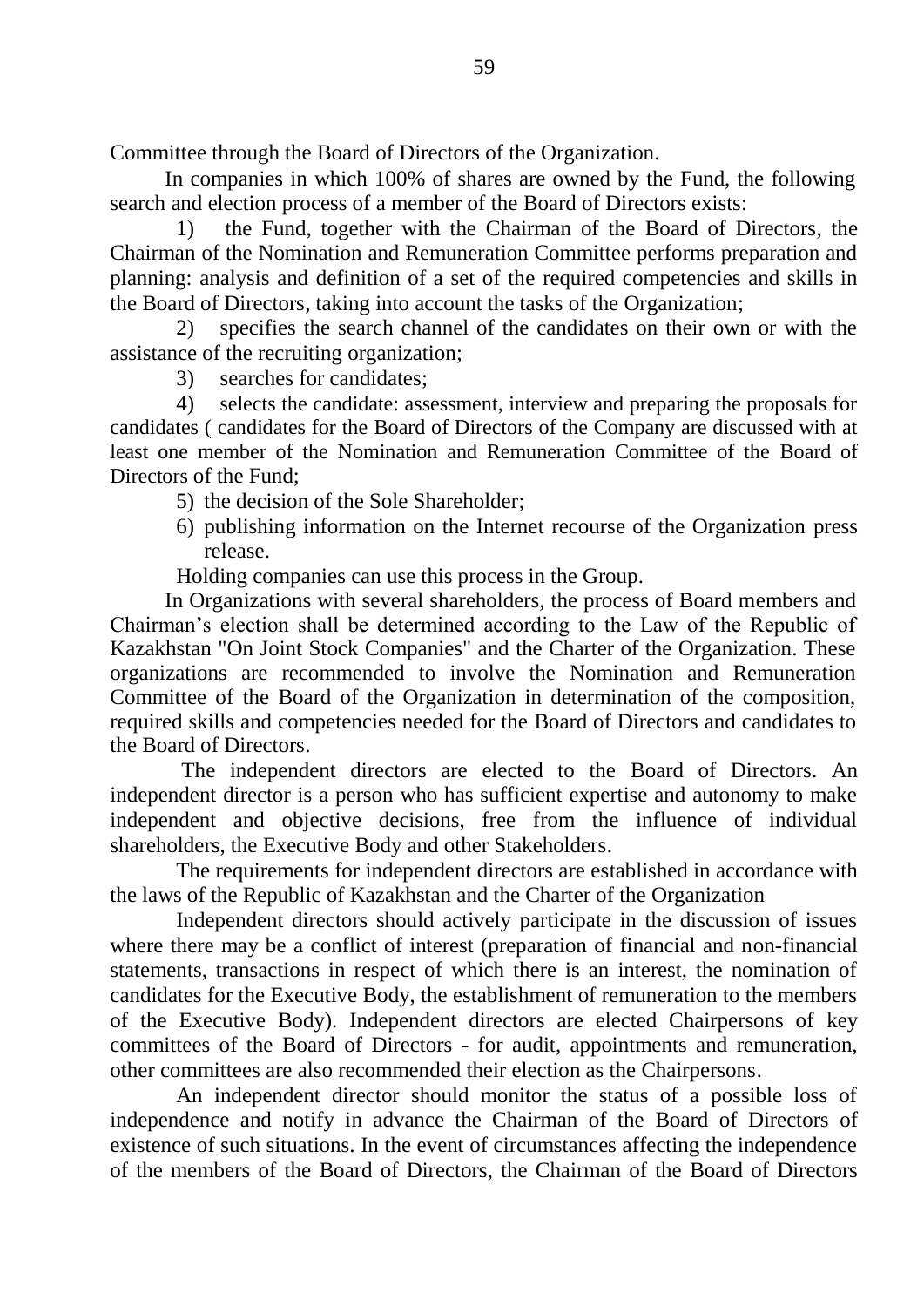shall forthwith make this information available to the shareholders for a corresponding decision.

The Fund and Organization must have succession plans of appointments to the Board of Directors in order to maintain business continuity and progressive renewal of the Board of Directors.

7. The Board of Directors approves the induction program for newly elected members of the Board of Directors and a professional development program for each member of the Board of Directors. Corporate Secretary shall ensure the implementation of this program.

Newly elected members of the Board of Directors after their appointment take an induction program. In the process of induction, members of the Board of Directors learn their rights and responsibilities, key aspects of the activities and documents of the Fund and the Organization, including those that are associated with the greatest risks.

8. Chairman of the Board of Directors is responsible for overall management of the Board of Directors, ensuring the full and effective performance of its activities and in establishing a constructive dialogue with members of the Board of Directors, shareholders and the Executive Body.

9. The role and functions of the Chairman of the Board of Directors and CEO of the Executive Body shall be clearly separated and fixed in the Charter of the Organization, Regulations of the Board of Directors and Executive body.

Chairman of the Board of Directors should seek to create a unified team of professionals that are configured on the growth of long-term value and sustainable development of the Organization, who are able to promptly and with due professional care respond to internal and external challenges.

In order to perform the role of Chairman of the Board of Directors, the Chairman in addition to his professional qualifications and experience, must have special skills, such as leadership, ability to motivate, understand different perspectives and approaches and the skills to resolve conflicts.

15. Roles and functions of the Chairman of the Board of Directors and CEO of the Executive Body of the Organization should be clearly defined and enshrined in the Charter. CEO of the Executive Body will not be elected as the Chairman of the Board of Directors.

Key functions of the Chairman of the Board of Directors include:

1) planning of the meetings of the Board of Directors and the formation of the agenda;

2) ensuring the timely receipt by the members of the Board of Directors of the full and relevant information for decision-making;

3) ensuring concentration of the Board of Directors attention on consideration of strategic issues and minimizing issues of current (operating) nature to be considered by the Board of Directors;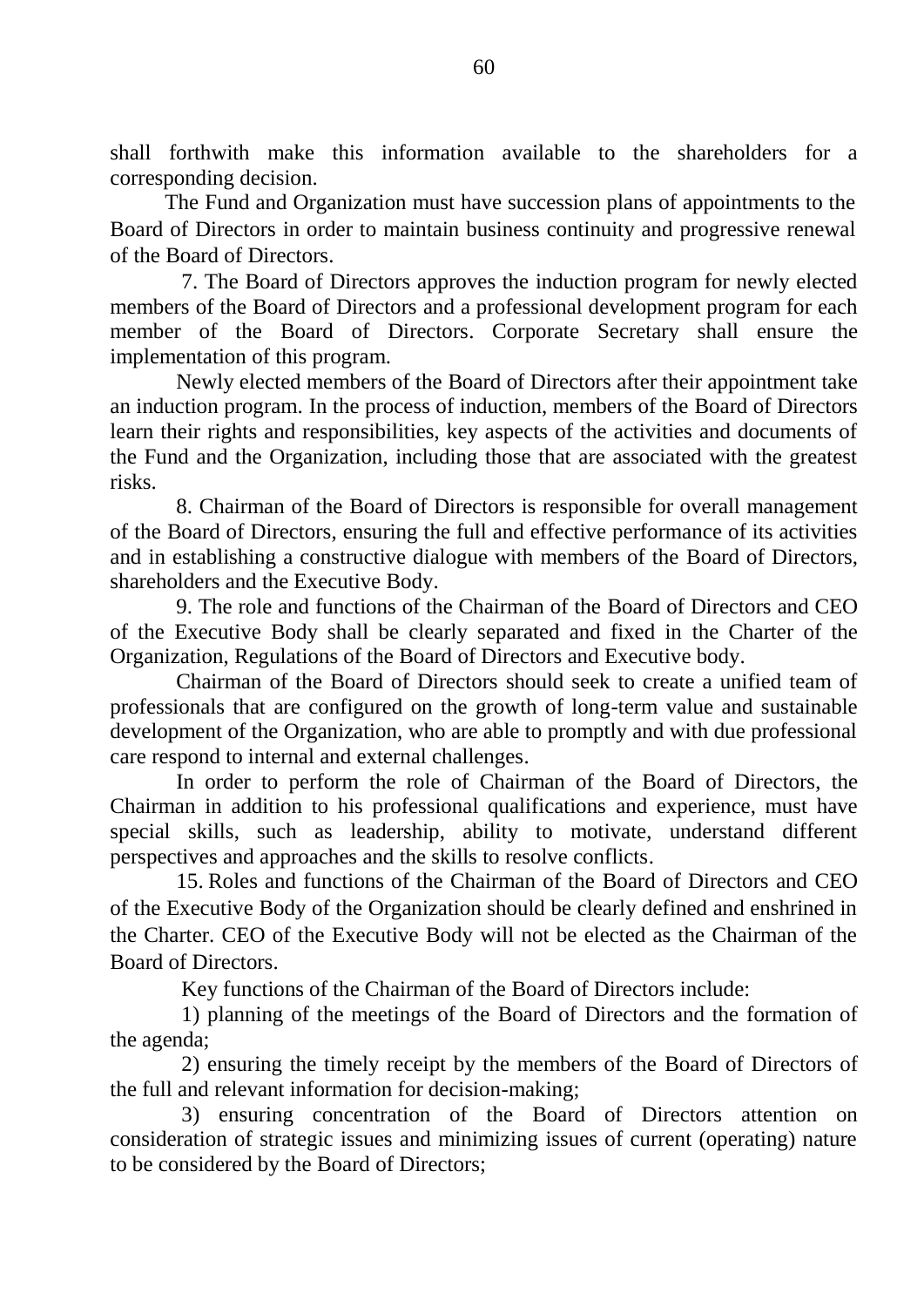4) maximizing the effectiveness of the Board of Directors meetings through the allocation of sufficient time for discussion, a thorough and comprehensive review of issues on the agenda, encouraging open debate and the achievement of harmonized solutions;

5) building the proper communication and interaction with shareholders, including organization of the consultations with major shareholders when making key strategic decisions;

6) ensuring monitoring and supervision of proper execution of decisions of the Board of Directors and the General Meeting of Shareholders (the Sole Shareholder);

7) in the case of corporate conflicts, taking measures to address them and to minimize their negative impact on the operations of the Organization, and timely informing the major Shareholders (the Sole Shareholder) in case of failing to address such situations on its own.

Key functions of the Senior Independent Director include:

1) acting as an advisor to the Chairman of the Board of Directors and supporting him/her in informing of objectives determined by him;

2) assessment of the activity of the Chairman of the Board of Directors;

3) planning of succession of the Chairman of the Board of Directors;

4) in case of disagreement between Shareholders, the Executive body, the Chairman of the Board of Directors and other directors, acting as a mediator in addressing disagreements.

10. The level of remuneration of Board of Directors members should be sufficient to attract, retain and motivate each member of the Board of Directors at the level required for the successful management of the Fund and the Organization. The establishment of the remuneration for member of the Board of Directors should be made in accordance with the methodology developed by the Fund. Additionally the expected positive effect to the Organization of participation in the Board of Directors of particular member should be taken into account. In Organizations with several shareholders the relevant rules of the remuneration of members of the Board of Directors are developed based on the methodology of the Fund and approved by the General Meeting of Shareholders. The Nomination and Remuneration Committee submits its proposals related to size of the remuneration of candidates for independent directors.

No person shall be involved into decision making related to his (her) own remuneration.

The remuneration should fairly reflect expected contribution of the member of the Board of Directors in enhancing performance of the Board of Directors and activities of the Organization.

In establishing level of remuneration, the liabilities of the members of the Board of Directors, scale of the Organization's activity, long-term objectives and tasks that are determined by strategy, complexity of the issues under consideration by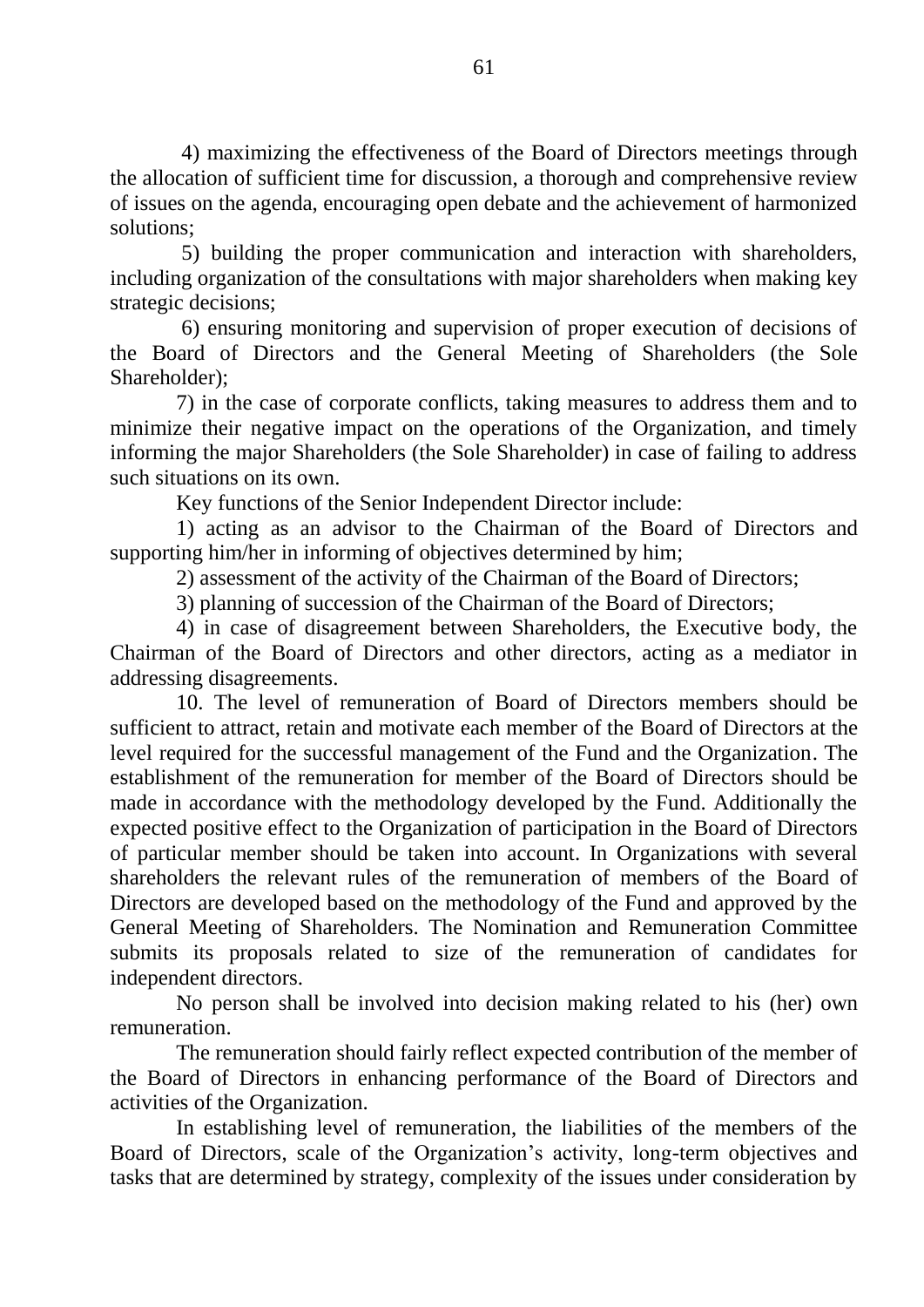the Board of Directors, the remuneration level in similar companies (benchmarking, remuneration review) should be taken into consideration.

Members of the Board of Directors are typically paid a fixed annual remuneration, as well as additional compensation for the chairmanship in the Board of Directors, participation, and the chairmanship in the committees of the Board of Directors. The remuneration of members of the Board of Directors shall not include options or other items related to the performance of the Organization.

The establishment of the remuneration for member of the Board of Directors should be made in accordance with the methodology developed by the Fund. Additionally, the expected positive effect to the Organization of participation in the Board of Directors of particular member should be taken into account. This methodology shall be discussed with at least one member of the Remuneration and Nomination Committee of the Board of the Fund.

In Organizations with several shareholders, the relevant rules of the remuneration of members of the Board of Directors are developed based on the methodology of the Fund and approved by the General Meeting of Shareholders.

The General Meeting of Shareholders (the Sole Shareholder) of the Organization determines the size and terms of remuneration and compensations of expenses to member(s) of the Board of Directors of the Organization.

11. Committees of the Board of Directors promote deep and careful consideration of matters within the competence of the Board of Directors and increase in the quality of made decisions, in particular in areas such as audit, risk management, proper and effective application of the Rules of procurement of goods, works and services of the Fund and the Organization, appointment and remuneration of members of the Board of Directors and the Executive Body, Sustainable development, including security and safety of work and the environment. The existence of committees shall not relieve the Board of Directors from liability for the decisions taken within the competence of the Board of Directors.

The committees are created to carry out a detailed analysis and development of recommendations on the most important range of issues prior to their consideration by the Board of Directors. The final decision on matters considered by the Committee is adopted by the Board of Directors.

The Board of Directors decides on the establishment of committees, determines the composition of the Committees, the terms and powers.

The committees are composed of members of the Board of Directors that have the necessary professional knowledge, competencies and skills to serve on the committee. The presence of potential conflicts of interest must be taken into account in the composition of committees. The Chairpersons of the committees in addition to professional competences must have organizational and leadership skills, with good communication skills for the effective organization of the committee's activity.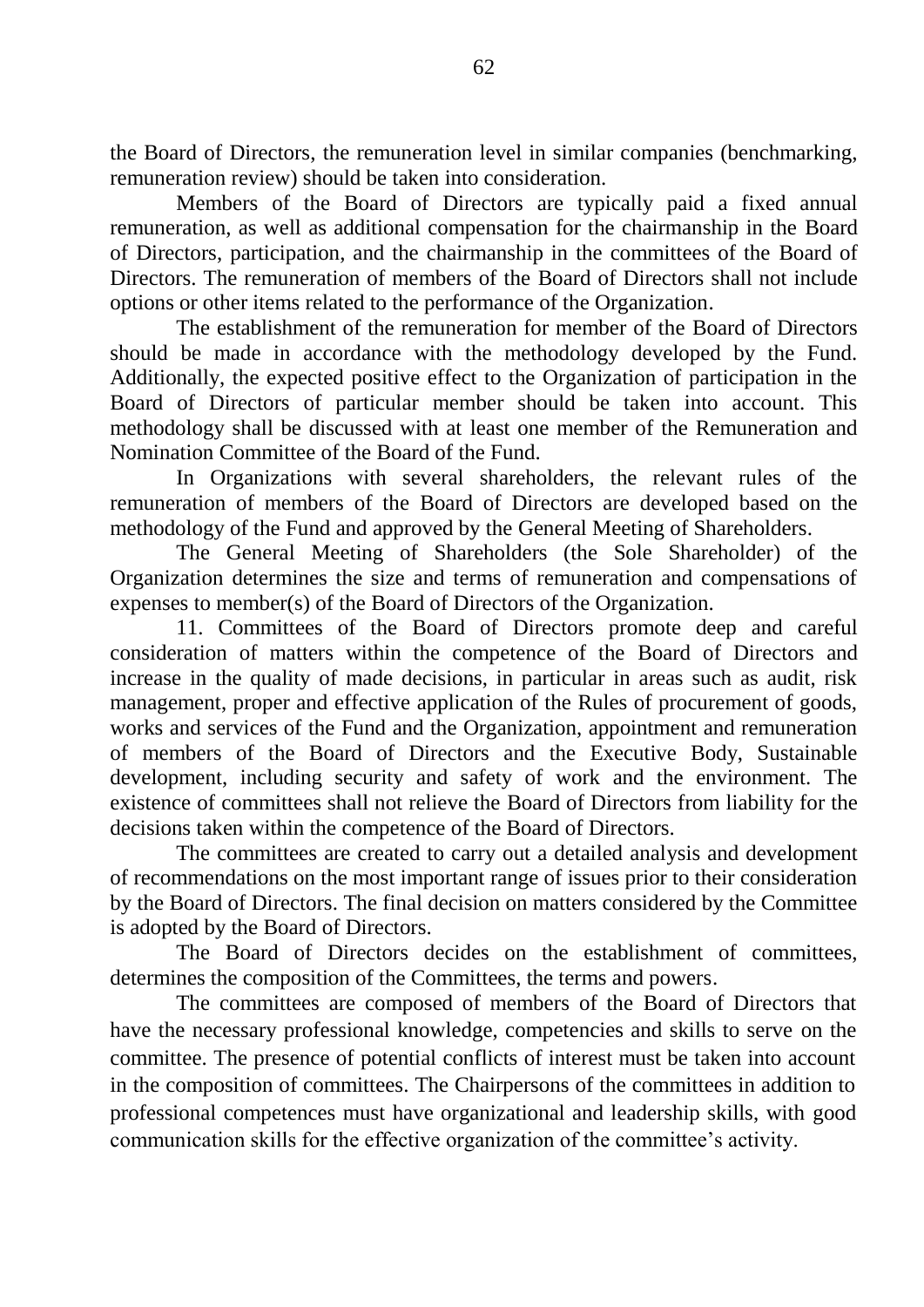The committees should be mandatorily established under the Board of Directors; their competence includes consideration of the issues on audit, risk management, nomination and remuneration issues. In organizations, which operations involve risks of technological disasters (e.g. industrial companies, air and rail transportation) should set up committees on safety and environmental protection. In order to improve the efficiency of investment decisions, it is recommended to include in the competence of one of the committees of the Board of Directors the issues related to the investment activities of the Organization, the consideration of which is the responsibility of the Board of Directors. Depending on the composition, size, and current tasks of the Board of Directors, other activities of the Committee may be provided on the strategy, investment and other issues. The composition of the committee will be composed of at least 3 people.

Independent directors enter the Audit Committee. The members of the Audit Committee should have in-depth knowledge and practical experience in the field of accounting and auditing, risk management and internal control. Chairman of the Audit Committee is an independent director. Basic functions of the audit committee include issues of internal and external audit, financial reporting, internal control and risk management, compliance with law of the Republic of Kazakhstan, internal documents and other issues on behalf of the Board of Directors.

The Nomination and Remuneration Committee comprises the majority of independent directors in order to develop objective and independent decisions and to avoid the influence of stakeholders (shareholders' representatives, the CEO of the Executive Body, employees, and other persons) in the judgment of committee members.

Members of the Committee should have in-depth knowledge and practical experience in human resource management and performance assessment, as well as in the field of corporate governance. Chairman of the Committee is an independent director. Basic functions of the Committee include the appointment, motivational KPIs, performance assessment, compensation and succession planning of the director and the member of the Executive Body, the issues of appointment and remuneration of the Corporate Secretary, as well as participation in the consideration of these issues in relation to the composition of the Board of Directors, in case of the provision of such powers by the General Meeting of Shareholders (the Sole Shareholder). In this case, members of the Nomination and Remuneration Committee should prevent the situation with a conflict of interests and not participate in consideration of the issues of their own appointment and/or remuneration.

The meetings of committees are attended by members of those committees only. The presence of other parties is allowed only via the invitation of the committee. If necessary, committees may invite experts and consultants.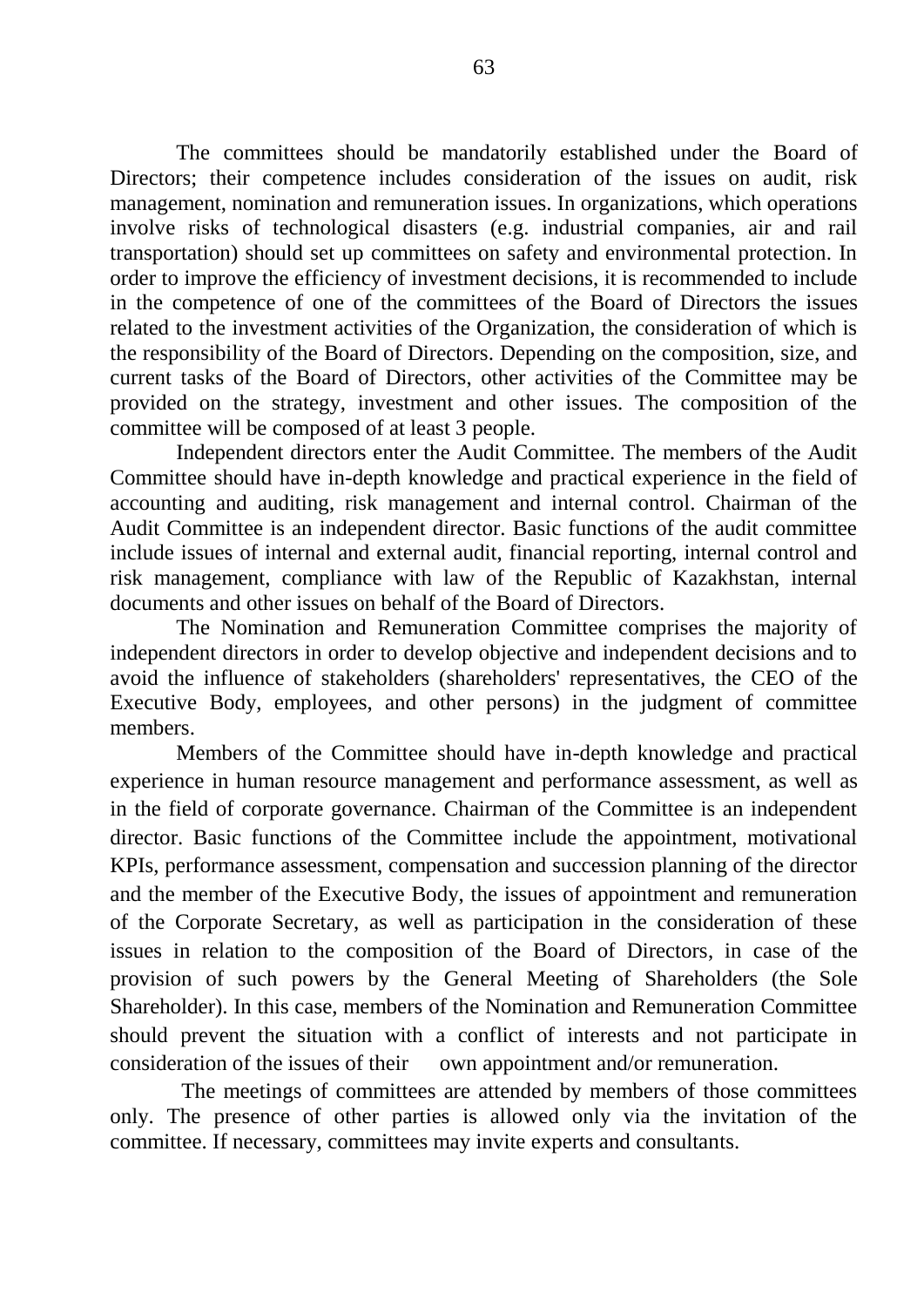The functions, powers, composition and organizational process of committees shall be governed by the relevant provisions and approved by the Board of Directors. Committees approve its work plan (recommended before the start of the calendar year), which is coordinated with the work plan of the Board of Directors, with the list of topics and dates of meetings specified. Frequency of committees meetings is at least 4 meetings per year. The Committee shall meet in person, with registration of the minutes. In order to create a favorable environment and reduce the cost of the committee meetings, the meeting may be attended by members of the committees by technical means of communication.

The committees Chairpersons prepare a report on activities of the committee and at the separate meeting, make the report to the Board of Directors on the results of operations for the year. Chairman of the Board of Directors will have the right to request the information from committee on its activities within the year.

12. The preparation and conduction of meetings of the Board of Directors should promote maximum effectiveness of its activities. In order to perform their duties, members of the Board of Directors shall have access to the complete, relevant and timely information.

The Board of Directors meets regularly to perform its functions effectively. Board of Directors meeting are held in accordance with the work plan approved before the beginning of the calendar year. Meetings of the Board of Directors and its committees are carried out in person and in absentia voting, the number of meetings with voting in absentia should be minimized. Consideration and adoption of decisions of important and strategic character are made only at meetings of the Board of Directors in person voting. In special cases, a combination of both forms of the meeting of the Board of Directors and its committees might be possible.

Meetings of the Board of Directors and its Committees are duly minted by the Corporate Secretary with the results of descussions and decision specified.

Meetings of the Board of Directors shall be held in accordance with the work plan approved before the start of the calendar year, including a list of topics and dates of meetings. The recommended frequency of meetings of the Board of Directors is 8- 12 meetings per year. The recommended is uniform distribution of the number of issues to be considered throughout the year to ensure a thorough and full discussion and adoption of timely and high quality solutions.

The Board of Directors must observe procedures for the preparation and conducting of meetings of the Board of Directors established in documents of the Organization.

Materials for the meetings of the Board of Directors shall be sent in advance, at least 7 calendar days, and on more important issues, determined by the Charter of the Organization – at least 15 working days before the meeting, unless other terms are stipulated by the Charter. The list of important issues includes, but not limited to, the development strategy of the Organization, the medium-term development plan,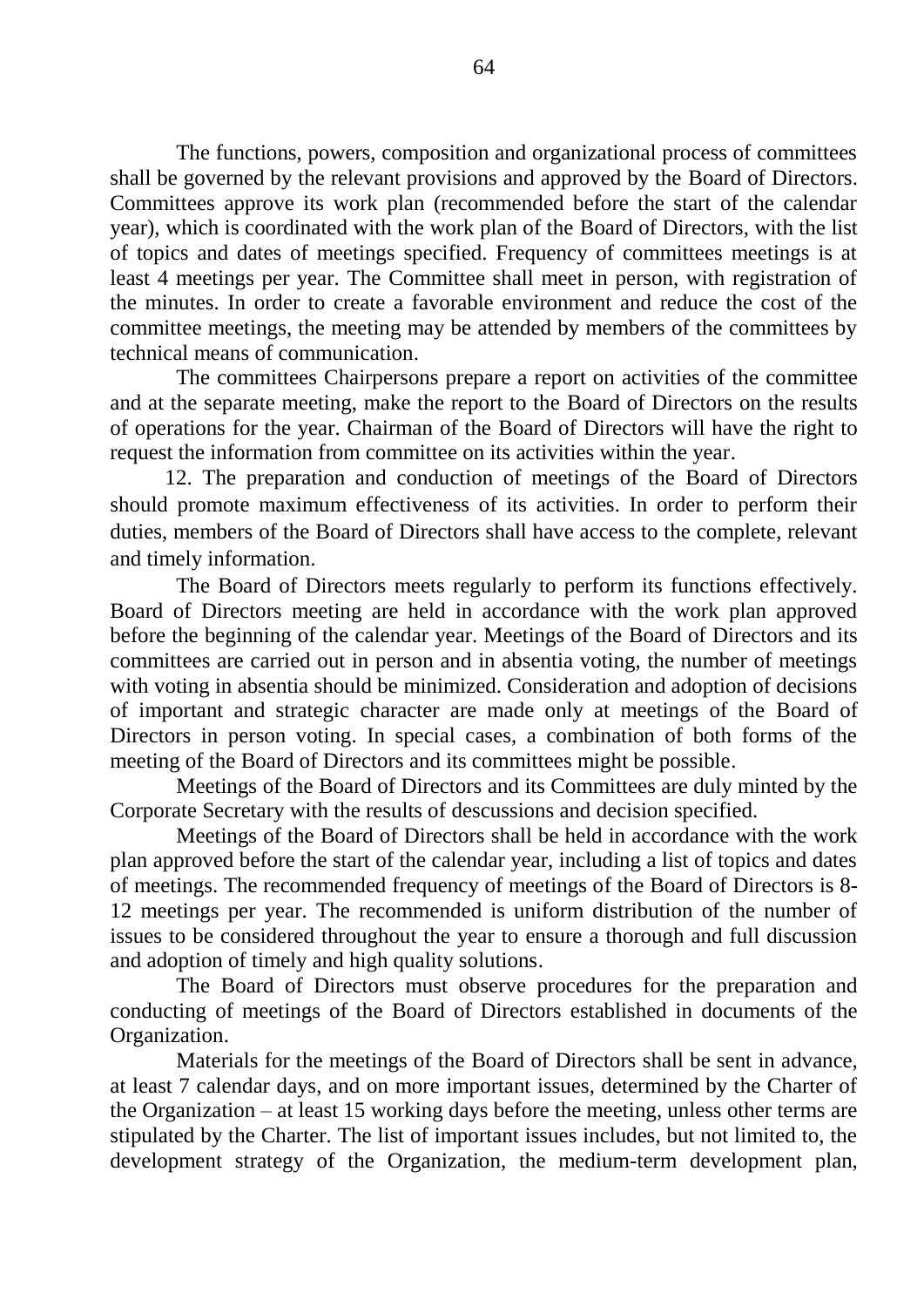motivational KPIs for the CEO and members of the Executive Body, the annual report and the participation in the creation of other legal entities.

The agenda of the meeting of the Board of Directors does not include issues, which materials had been submitted in desecration of the terms. In case of inclusion in of issues out of time, a detailed justification should be provided to the Chairman of the Board of Directors.

The Board of Directors will decide on the basis of comprehensive, accurate and qualitative information. For adoption by the Board of Directors of effective and timely decisions it is necessary to ensure the following factors:

1) high quality of the materials, information, documents including their English translation, if necessary, provided to the Board of Directors;

2) obtaining expert opinions (internal and external), if necessary (taking into account that the involvement of experts does not relieve the Board of Directors responsibility for the decision taken));

3) time devoted to discussions at the meeting of the Board of Directors, especially for important and complex issues;

4) timely consideration of issues;

5) decisions must include an action plan, terms and responsible persons.

The following factors may have a negative impact on the quality of the decisions made by the Board of Directors:

1) the dominance of one or more directors at a meeting, which may limit fullfledge participation of other directors in discussions;

2) formal attitude to the risks;

3) pursuit of personal interests and the low ethical standards;

4) a formal decision-making by the Board of Directors, without real and active debate;

5) uncompromising position (lack of flexibility), or lack of commitment to the development (being content with the current position);

6) a weak organizational culture;

7) lack of information and/or analysis.

Members of the Board of Directors may request additional information on the issues in the agenda which is needed to make a decision.

Meetings of the Board of Directors and its committees may be held by inpresent or in-absent forms of voting (with justification of the reasons for the choice of correspondence voting), the number of meetings with in-absent voting should be minimized. Consideration and adoption of decisions on strategic issues of activity is carried out only at the meetings of the Board of Directors with in-present form of voting.

In special cases, a combination of both forms of the meetings of the Board of Directors is permitted. This applies to a situation where one or more members of the Board of Directors are not able to attend the meeting of the Board of Directors. The quorum for a meeting of the Board of Directors shall be at least the half of its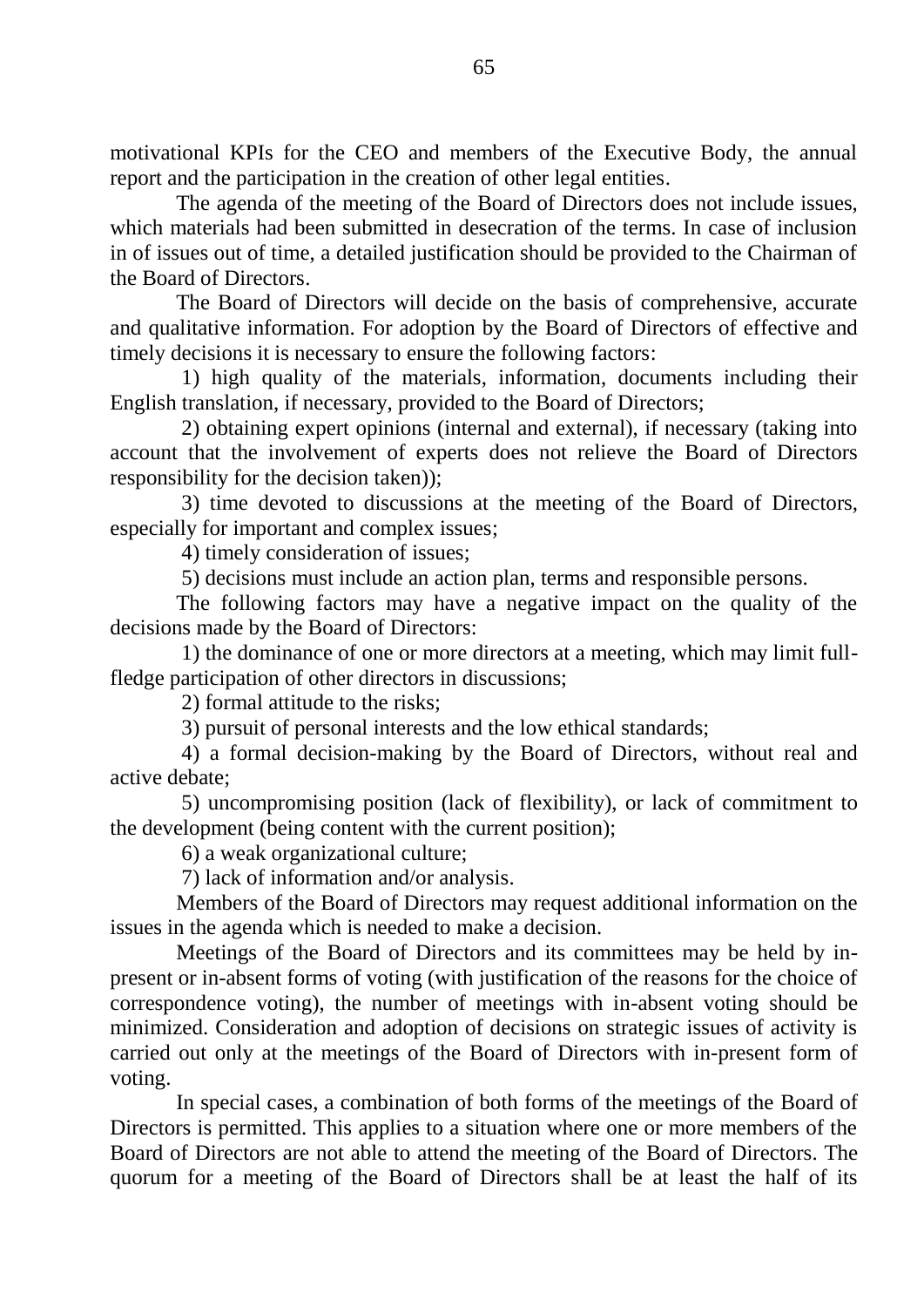members and determined given the Board members who participate in the discussion and voting on the issues under consideration, using technical means of communication (in the mode of videoconference, telephone conferencing, etc.) or in case of presence of their voices expressed in writing.

Member of the Board of Directors, having an interest in the issue submitted for consideration of the Board of Directors shall not participate in the discussion and voting on the issue, a corresponding entry is made in the Minutes of the Board of Directors meeting.

The statute of limitations for non-disclosure of internal (official) information of the Organization by the former members of the Board of Directors after the cessation of their activities in the Board of Directors shall be at least 5 years.

The Board of Directors is recommended to audit decisions taken. The decision and the process of its taking should be analyzed. It is recommended to audit previously taken decisions in assessing activities of the Board of Directors.

13. The Board of Directors, committees and members of the Board of Directors shall be assessed on an annual basis, as part of a structured and approved process that is approved by the Board of Directors of the Organization. This process should follow the methodology of the Fund. At the same time, at least once in every three years, assessment is carried out by involving an independent professional organization.

14. Assessment should identify the contribution of the Board of Directors and each of its members in the growth of long-term value and sustainable development of Organizations, as well as to identify trends and recommend measures for improvement. The assessment results are taken into account in the re-election or termination of office of the members of the Board of Directors.

The assessment is one of the main tools to improve the professionalism of the Board of Directors and its individual members. The assessment is obligatory both for independent directors and representatives of the shareholders.

The assessment should comply with such criteria as regularity, comprehensiveness, continuity, improvement, realism, and confidentiality.

The process, term and order of the assessment of the activities of the Board of Directors, its committees and members of the Board of Directors should be clearly regulated by internal documents of the Organization. The Chairman and members of the Board of Directors should be trained on how to run assessment.

The assessment includes, but is not limited to the following issues:

1) the optimal composition of the Board of Directors (the balance of skills, experience, diversity, composition, objectivity) in the context of the tasks of the Organization;

2) clear understanding of the vision, strategy, key objectives, challenges and values of the Organization;

3) succession and development plans;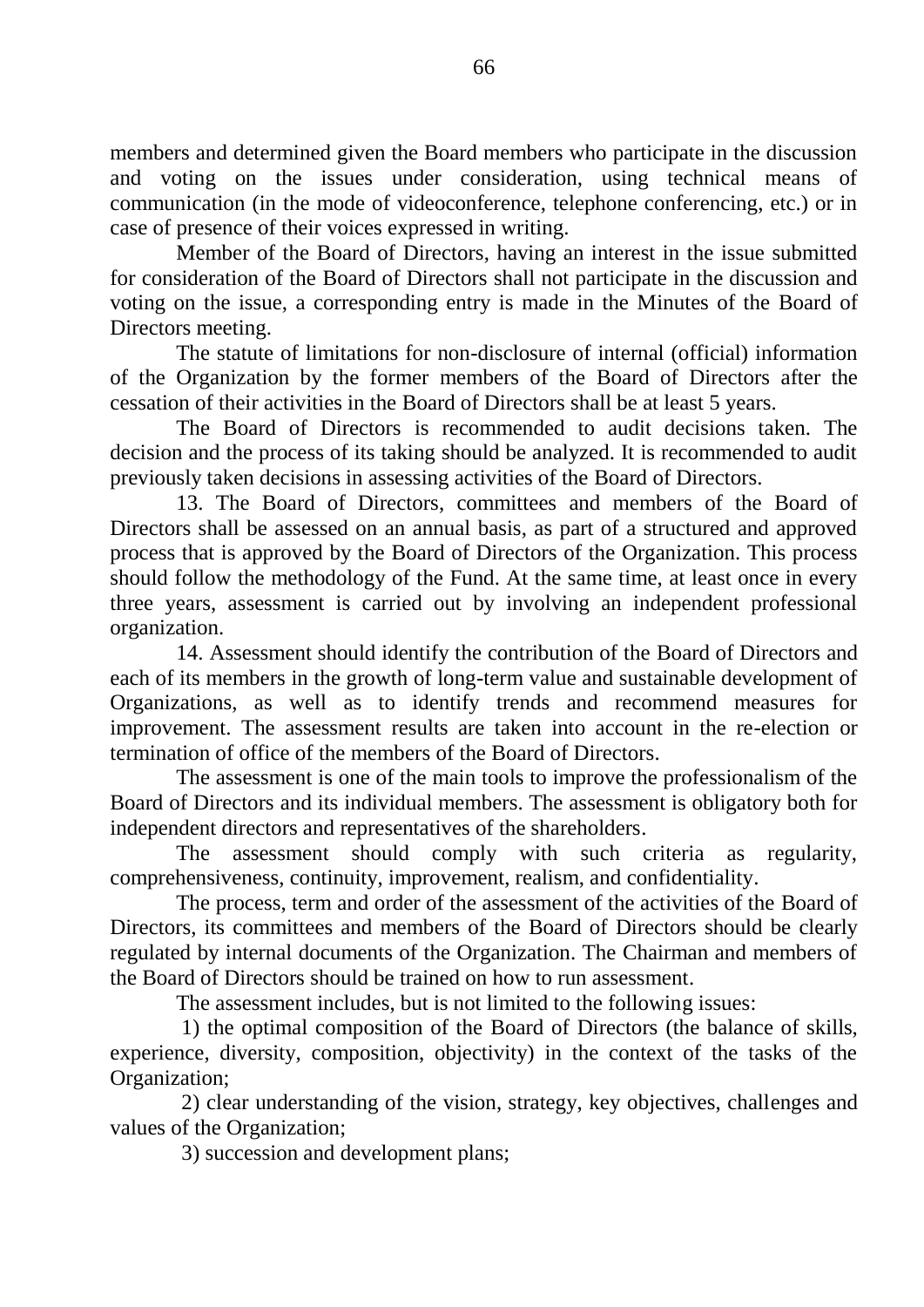4) operation of the Board of Directors as a unified body, the role of the Board of Directors and the CEO of the Executive Body;

5) the efficiency of interaction in the Board of Directors, of the Board of Directors with the authorities and officials of the Organization;

6) the efficiency of each member of the Board of Directors;

7) the efficiency of the committees of the Board of Directors and their interaction with the Board of Directors, members of the Executive Body;

8) quality of the information and documents provided to the Board of Directors:

9) the quality of the discussions at the meetings of the Board of Directors, the committees;

10) the effectiveness of activities of the Corporate Secretary;

11) clarity in understanding the processes and competencies;

12) the process of risk identification and evaluation;

13) interaction with shareholders and other Stakeholders.

The assessment is carried out by the Board of Directors on a mandatory basis annually. Assessment methods are self-esteem, or engage an independent consultant to improve the quality of assessment. Independent external consultant is involved at least once every three years.

Assessment of the Board of Directors, its committees and members of the Board of Directors, provision of the feedback to the Board of Directors members and the development of follow-up improvements shall be carried out under the supervision of the Chairman of the Board of Directors. The assessment results are discussed at a separate meeting of the Board of Directors, following which a development program is elaborated for the Board of Directors as a whole and individually for each of its members.

Chairman of the Board of Directors is responsible for the entire process of assessment and taking measures following its results. Key roles in the assessment process are distributed as follows:

1) Chairman of the Board of Directors directs the assessment process, provides feedback to all members of the Board of Directors and each of its members, informs the Sole Shareholder (major shareholders) on the assessment results and discusses measures for improvements, as well as monitors the implementation of the Action Plan following the assessment results;

2) Chairman of the Nomination and Remuneration Committee provides a process of assessing the Chairman of the Board of Directors;

3) Chairmen of committees provide a process of assessing the effectiveness of the committees supervised by them;

4) an independent consultant (in involved) acts as a moderator and a methodologist, organizes and coordinates the assessment process;

5) members of the Board of Directors ensure the active participation, openness, honesty and involvement.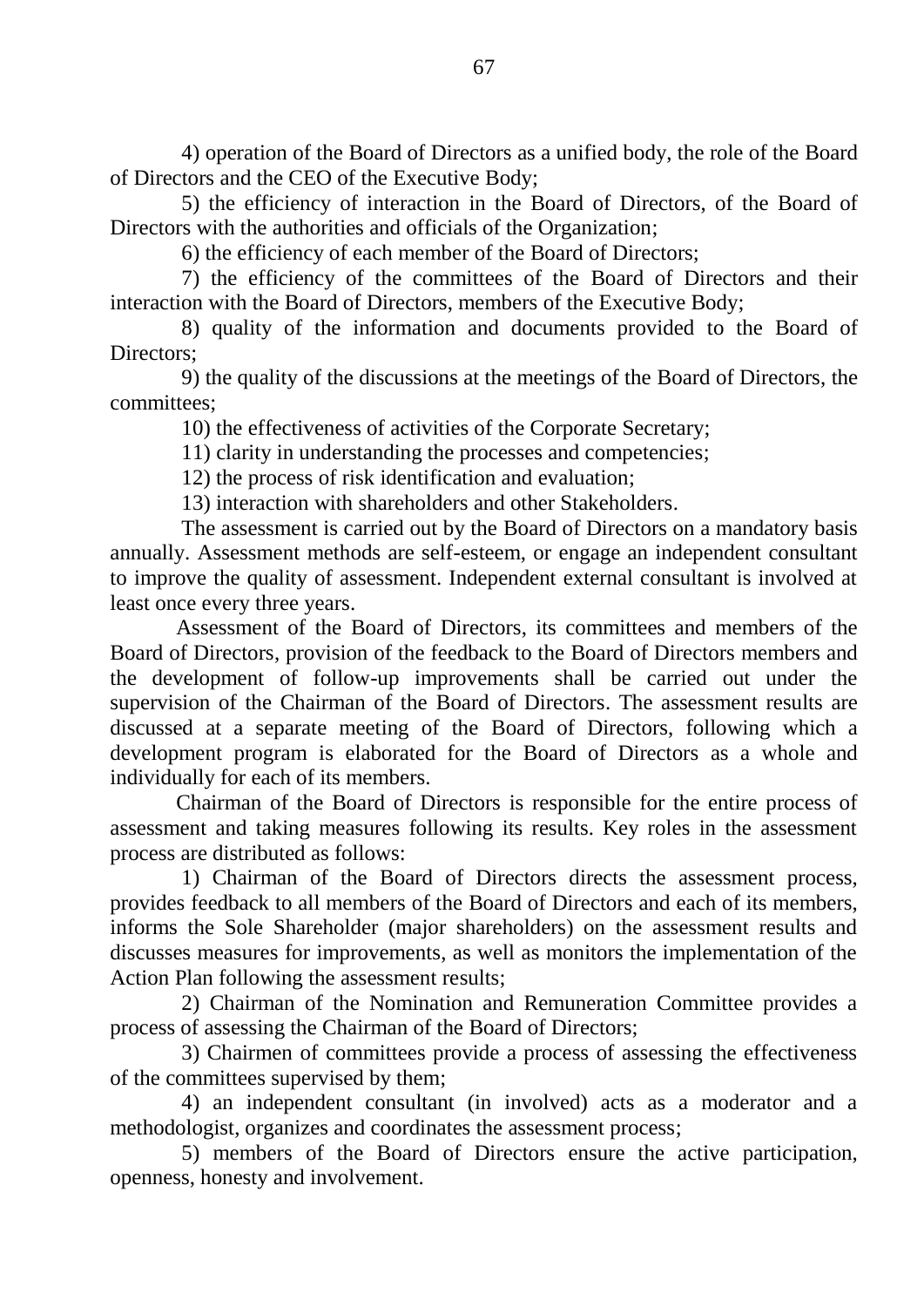The assessment results can serve as a basis for the re-election of the entire Board of Directors or an individual member of the Board of Directors, revision of the composition of the Board of Directors and the remuneration of its members. In case of serious deficiencies in the performance of individual members of the Board of Directors, Chairman of the Board of Directors must consult with major shareholders (sole shareholder).

The Board of Directors reflects the manner in which the assessment of the Board of Directors is conducted and actions taken following the results. In case of hiring an independent consultant, it is indicated whether this independent consultant has provided another consulting services to the Fund and organizations over the past three years.

The Sole Shareholder can carry out the assessment of the Board of Directors on its own or with the assistance of an independent consultant. The assessment results carried out independently by the Board of Directors, the results of the Organization's operation, execution of the shareholders' expectations and other factors are taken into account.

15. For the efficient organization of the Board of Directors' operations and the interaction of the Board of Directors, Executive Body with the shareholders, the Board of Directors appoints the Corporate Secretary.

The Board of Directors decides on the appointment of the Corporate Secretary, determines the term of office, functions and procedures of operations, the size of the salary and terms of remuneration, shall decide on the establishment of the service (the secretariat) and Corporate Secretary, determines the budget of this service. The Corporate Secretary is accountable to the Board of Directors of the Fund and independent of the Executive Body of the Fund. The main duties of the Corporate Secretary include assistance in a timely and quality corporate decision-making by the Board of Directors, the Sole Shareholder, acting as advisor to the Board of Directors on all matters of their activities and application of the provisions of this Code, as well as monitoring of the implementation of this Code and participation in improving corporate governance in Funds and Organizations. The Corporate Secretary also prepares a report on compliance with the principles and provisions of this Code, which should be included in the annual report of the Fund. This report must contain the list of principles and provisions of this Code, which are not observed with corresponding explanations provided.

A Corporate Secretary is appointed in the companies, as well as Organizations, shares of which are traded on the securities market. Appointment of Corporate Secretary falls in the exclusive competence of the Board of Directors. The decision on appointment of the Corporate Secretary in the Organizations established in a form of the limited liability partnership is taken at the discretion of the Supervisory Board.

The main function of the Corporate Secretary is to ensure timely and qualitative corporate decisions made by the Board of Directors and General Meeting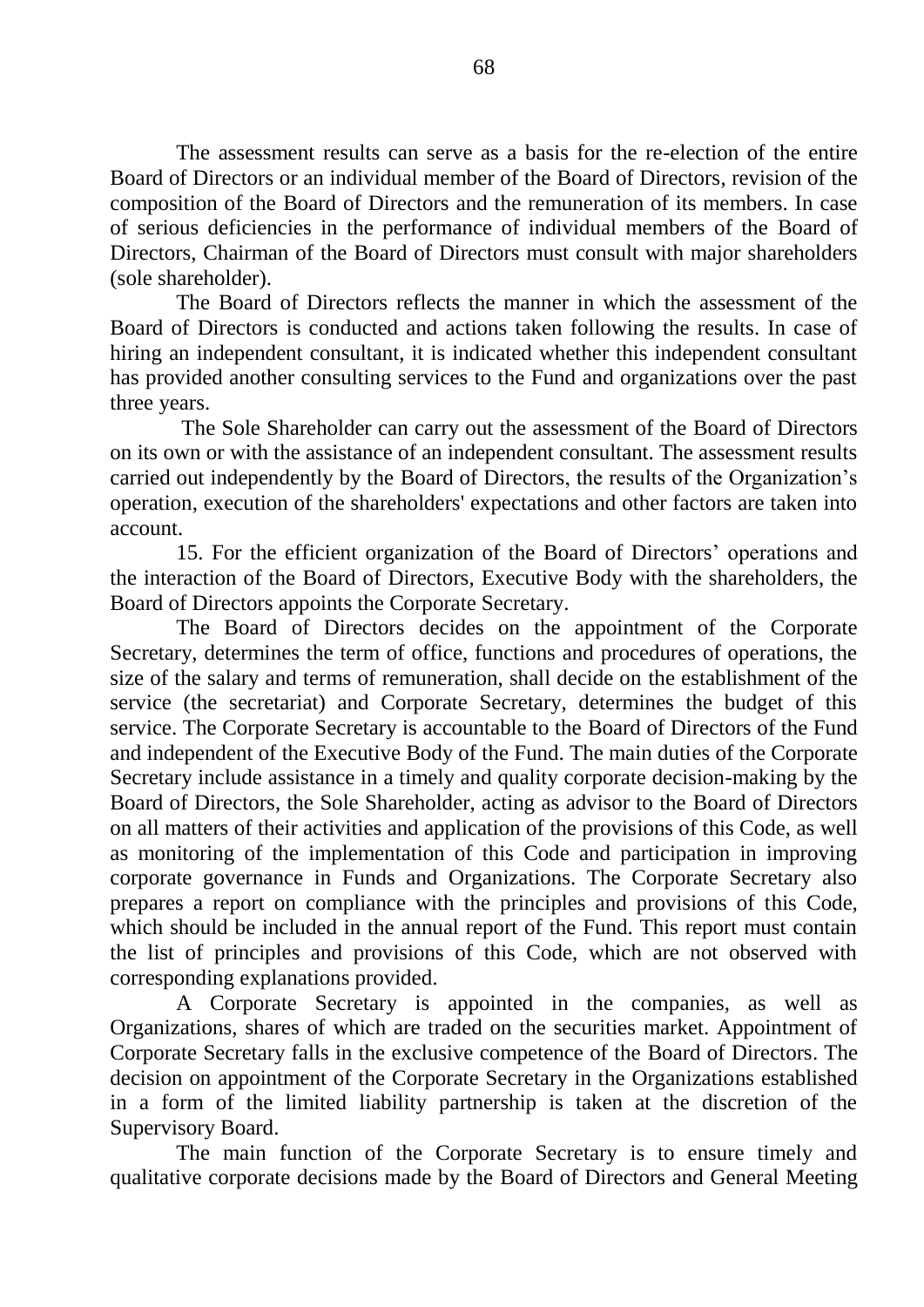of the Shareholders (the Sole Shareholder), to ensure effective interaction of the Board of Directors, Executive Body with Shareholders (the Sole shareholder). Besides, the functions of the Corporate Secretary include a control over proper practice of the corporate governance.

The main functions of the Corporate Secretary include, but are not limited to the following:

As part of ensuring activity of the Board of Directors:

1) assist to the Chairman of the Board of Directors in the formation of a work plan and agenda of meetings;

2) organization of meetings of the Board of Directors and its committees;

3) provision of the members of the Board of Directors with relevant and timely information necessary for decision-making on the items of agenda and within the jurisdiction of the Board of Directors;

4) minuting the meetings of the Board of Directors and committees, providing storage of the Minutes, transcripts, audio and video records, materials of the meetings of the Board of Directors and committees;

5) advising to the members of the Board of Directors on issues of the legislation of the Republic of Kazakhstan, the Charter, this Code, the internal documents, monitoring of changes and timely informing of the members of the Board of Directors;

6) inducing of newly elected members of the Board of Directors;

7) training of the members of the Board of Directors and the involvement of experts;

8) interaction between members of the Board of Directors with the shareholders, the Executive Body.

As part of interaction with shareholders (the Sole Shareholder):

1) conducting of General Meetings of the Shareholders;

2) timely presentation of the materials on the issues submitted for consideration of the General Meeting of Shareholders/Sole Shareholder to take appropriate decisions;

3) recording of the General Meeting of Shareholders, providing storage of the minutes, transcripts, materials of the General Meeting of Shareholders (decisions of the Sole Shareholder);

4) proper interaction of the Organization with the shareholders, including control over provision of information on the shareholders' inquiries in a timely manner.

As a part of implementation of appropriate practice of corporate governance:

1) monitoring of implementation and observation of the principles and provisions of this Code;

2) preparation of the report on observation of the principles and provisions of the Code;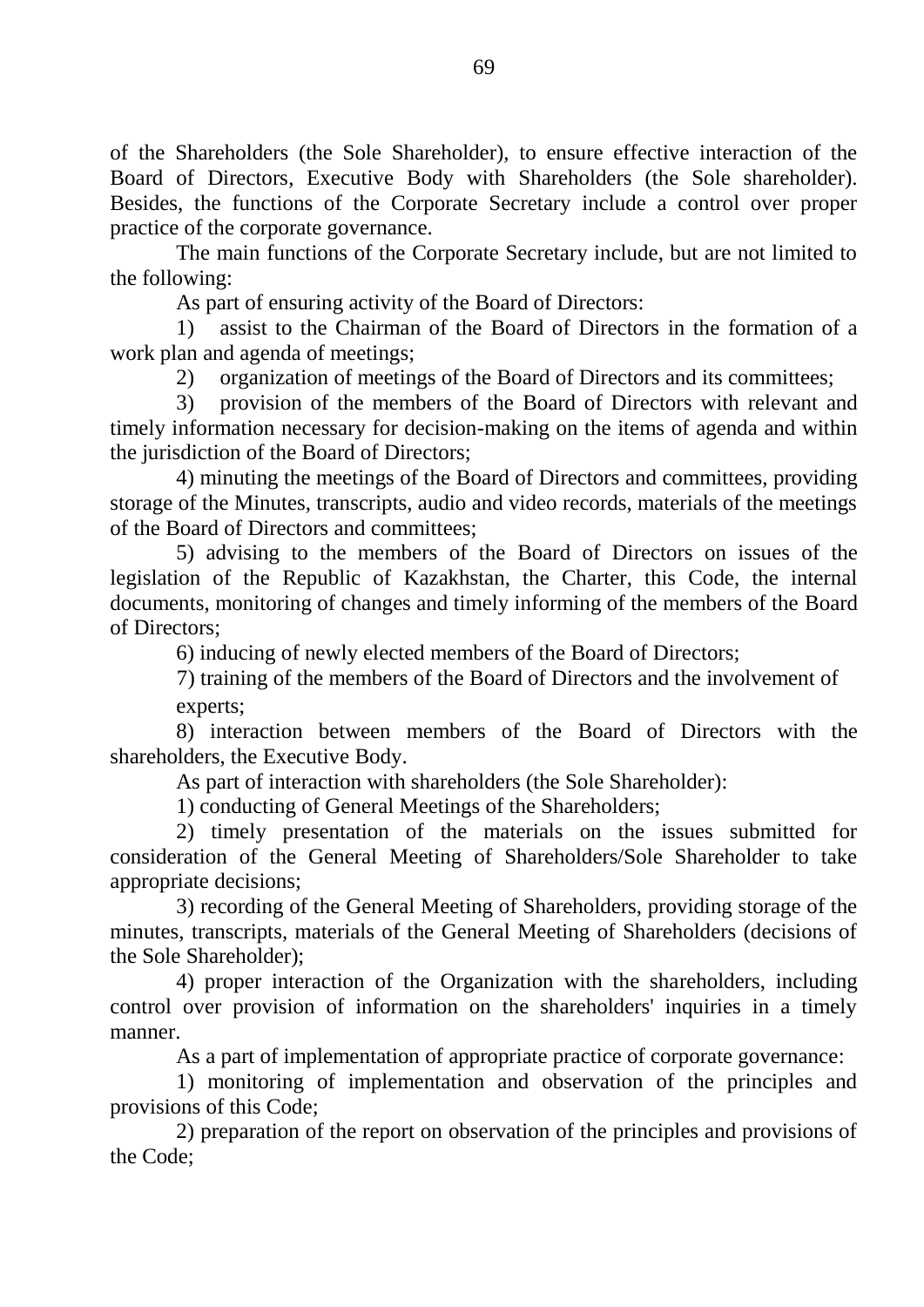3) identification of the violations of the norms of corporate governance enshrined in the legislations, Charter and other documents of the Organization within performance of the functions;

4) advising to the shareholders, officials, employees of the Organization on the issues of the corporate governance of the Organization;

5) monitoring of the best world practice in the corporate governance and submission of the proposals on improving of corporate governance in the Organization.

Assignment of the other duties to the Corporate Secretary shall be carried out taking into account the current load of the Corporate Secretary. Assignment of new responsibilities should not contribute to the poor-quality performance of the functions set out in this Code. New functions should not duplicate the functions of other structural units and officials. In case of duplication, it is necessary to revise the executor of such functions.

For professional performance of the duties, the Corporate Secretary shall have the knowledge, experience and expertise, impeccable business reputation and enjoy confidence of the Board of Directors and shareholders. The Corporate Secretary Service can be established depending on the size of the Organization and scope of its activities.

A person with a degree in law or economics, with at least 5 years of experience and practical knowledge in the field of corporate governance and corporate law is appointed to the position of the Corporate Secretary.

To improve effectiveness of preparation and holding meetings of the Board of Directors, it is recommended to discuss periodically a completeness and usefulness of the materials presented to the members of the Board of Directors. The results of these discussions serve a foundation for assessment of the Corporate Secretary performance.

With respect to the Corporate Secretary, the Organization develops a program of induction and succession planning. Search and appointment of the Corporate Secretary is carried out on the basis of open and transparent procedures enshrined in the internal documents of the Organization.

The Corporate Secretary shall carry out its activities on the basis of regulations approved by the Board of Directors, which shall include the functions, rights and obligations, the order of interaction with the authorities of the Organization, qualification requirements and other information.

For the effective cooperation and information flow between the authorities of the Organization, the Corporate Secretary shall be personally able to build productive relationships and have the skills to resolve conflicts. In case of the conflict of interest, the Corporate Secretary shall communicate this information to the attention of the Chairman of the Board of Directors.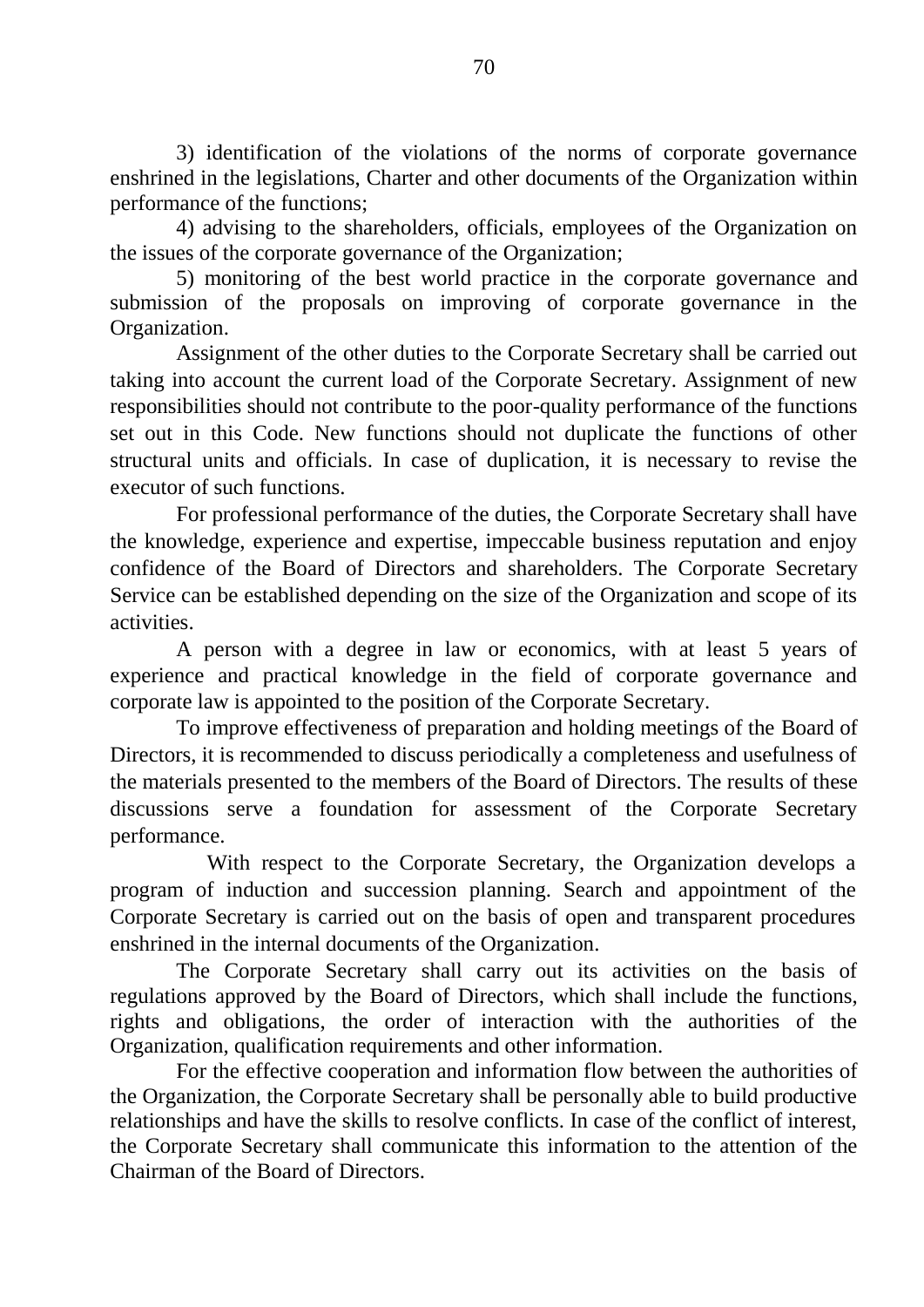To perform the functions, the Corporate Secretary shall be entrusted with the following powers:

1) request and obtain documents and information necessary for decisionmaking at the Board meetings and General Meetings of Shareholders (the Sole Shareholder) from the bodies and officials of the Organization;

2) take steps to convene meetings of the Board of Directors and the General Meeting of Shareholders, to communicate the information about taken decisions and subsequent control over their implementation to the officials of the Organizations;

3) interact directly with the Chairman and members of the Board of Directors, chief executives and members of the Executive Body, the employees of the Organization and the shareholders.

The Executive Body of the Organization provides comprehensive assistance to the Corporate Secretary in the performance of the duties.

The budget of the Organization shall include the article of expenditure for the operation of the Board of Directors and the Corporate Secretary, including costs associated with the departure to the place of meeting, accommodation and other travels in the performance of the assigned duties. It is recommended to provide funds for training and development of members of the Board of Directors and attract external consultants and experts by the Board of Directors and its committees. Formation of the cost budget for the activity of the Board of Directors and the Corporate Secretary and submission of it to appropriate structural unit of the Organizations is carried out by the Corporate Secretary.

16. The collegial Executive Body is established in the Companies, in other Organization, and in case of creation of the Company - a joint venture Executive Body may be collegial or individual body, at the discretion of the sole Shareholders (participants). The CEO and members of the Executive Body should have high professional and personal characteristics, and have an impeccable reputation and follow high ethical standards.

17. Executive body is accountable to the Board of Directors and supervises the daily activities of the Organization. It is responsible for implementation of the strategy, development plan and the decisions taken by the Board of Directors and the General Meeting of Shareholders.

18. The Board of Directors elects the CEO and members of the Executive Body, defines the terms of office, the size of the salary, the terms of their remuneration. The Nomination and Remuneration Committee of the Board of Directors of the Organization plays a key role in the search and selection of candidates for the Executive Body, the determination of their remuneration.

The CEO of the Executive Body makes suggestions on candidates for election to the collegial Executive Body to the consideration of the nomination and remuneration of the Board of Directors. In case of rejection by the Board ofDirectors of the candidate proposed by the CEO of the Executive Body for the same vacant position in the Executive Body for the second time, the right to make proposals for candidates for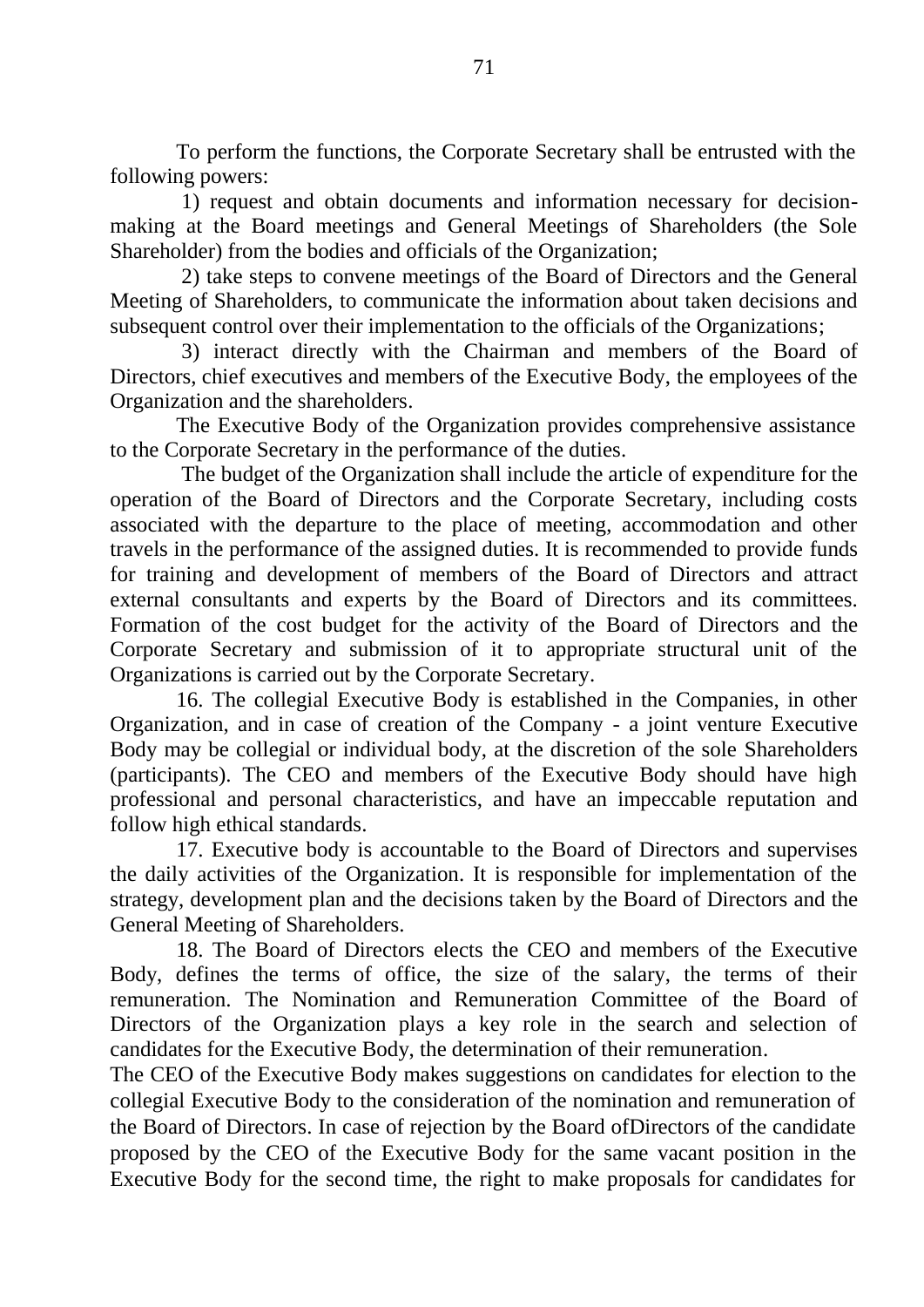the vacant positions goes to the Board of Directors.

In the Companies' 100% of shares (interest) of which are owned by the Fund, the candidacy for the post of the CEO of the Executive Body shall be previously agreed by the Board of Directors of the Fund.

The Board of Directors may at any time terminate the powers of the CEO and members of the Executive Body.

It is recommended to elect the CEO and members of the Executive body for the period of up to three years. The terms of office of the CEO and members of the Executive Body coincide with the term of office of the Executive Body as a whole.

19. The Candidature for the CEO of the Company is agreed with the President or the Administration of the President of the Republic of Kazakhstan, in case of inclusion of the Company in the relevant list, approved by the Decree of the President of the Republic of Kazakhstan.

In this case, the company has the following search and the election procedure of the CEO of the Executive Body:

1) Nomination and Remuneration Committee of the Board of Directors determines the requirements for the competence and skills of the candidates for the post of CEO of Executive Body, recruiting ways (either by themselves or with the assistance of the recruiting organization);

2) Nomination and Remuneration Committee of the Board of Directors carries out the recruitment and selection of candidates, conducts interviews and makes a ranked shortlist of candidates;

3) Fund's Management Board agrees on the candidacy of the CEO of the Executive Body and shall send with the ranked list of candidates of the Nomination and Remuneration Committee of the Board of Directors of the Fund;

4) Nomination and Remuneration Committee of the Board of Directors considers and directs candidacy from the ranked list of candidates signed by the Chairman of the Board of Directors of the Fund (the Prime Minister of the Republic of Kazakhstan) to the President of the Republic of Kazakhstan;

5) Approved by the President of the Republic of Kazakhstan or by the Head of the Presidential Administration of the Republic of Kazakhstan, the candidate shall be appointed by the Board of Directors of the Company as the CEO of the Executive Body of the Company.

Executive body shall ensure management of the Organization on a daily basis (operational management) to growth a long-term value and Sustainable development of the Organization.

Executive body is accountable to the shareholders and the Board of Directors. Executive body under the supervision of the Board of Directors develops the

Development strategy of the Organization.

Executive body shall ensure: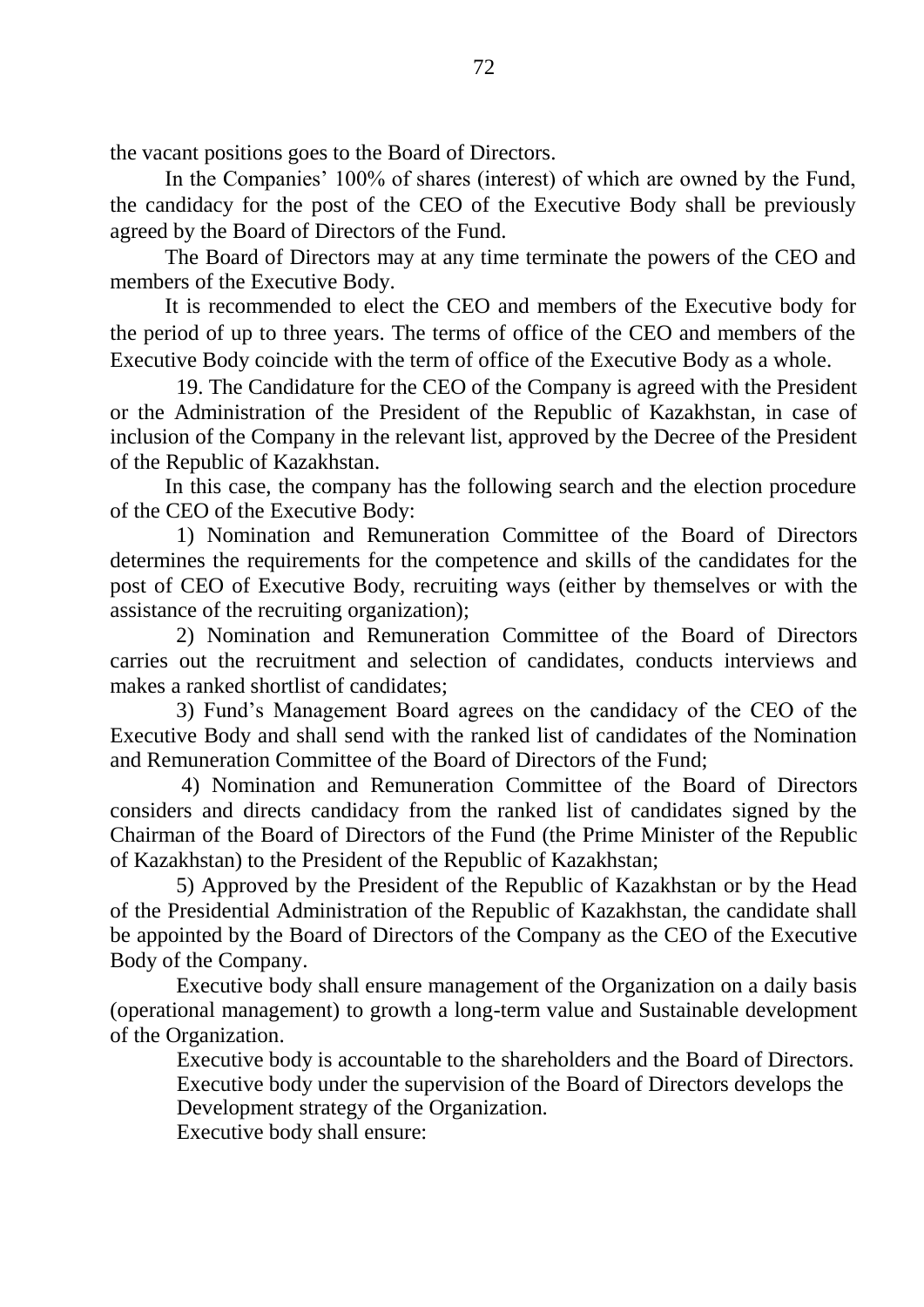1) activities in accordance with the laws of the Republic of Kazakhstan, the Charter and internal documents of the Organization, the decisions of the General Meeting of Shareholders, the Board of Directors;

2) adequate risk management and internal control;

3) the allocation of resources to implement the decisions of the General Meeting of Shareholders (the Sole Shareholder), the Board of Directors;

4) occupational safety of the Organization's employees;

5) creating an atmosphere of interest and loyalty of the Organization's employees, the development of corporate culture.

The Board of Directors controls over the activities of the Executive Body of the Organization. The control can be implemented by providing by the Executive Body of a regular reporting to the Board and the hearing of the Executive Body on the issues of implementation of the medium-term development plans, and achieved results at least once a quarter. In case of unsatisfactory results of the Executive Body's work, the Board of Directors may early terminate the powers of the Executive body and/or its members.

CEO and members of the Executive Body shall have sufficient knowledge, skills and experience needed to perform their functions, but also have an impeccable business and personal reputation.

CEO of the Executive Body, in addition to the requirements established in the Clause, must have strong personal characteristics of a leader, create an atmosphere of interest and involvement, and have high organizational skills, to work in an active and constructive interaction and build constructively a dialogue with shareholders, the Board of Directors, employees and other stakeholders.

To increase the transparency of the processes of appointment and remuneration in the Organization, the Board of Directors should approve and strictly adhere to the rules on nomination, remuneration, assessment and succession.

The remuneration of the CEO and members of the Executive body is formed of basic and variable part. When establishing the base salary the complexity of the tasks implemented, personal competence of the employee and its competitiveness in the market, the contribution made by the person to the development of the Organization, the level of salaries in similar companies, the economic situation in the Organization are taken into account. The difference in remuneration of labor between the members of the Executive Body, chiefs of middle managers and employees of the Organization should be taken into account.

The variable part of remuneration is tied to the implementation of the medium-term goals and objectives, and should be determined prior to the beginning of the calendar year.

In case of early termination of the employment contract, the remuneration is paid in accordance with the internal documents approved by the Board of Directors.

20. The CEO and members of the Executive Body are assessed by the Board of Directors. The main assessment criterion is the achievement of KPIs.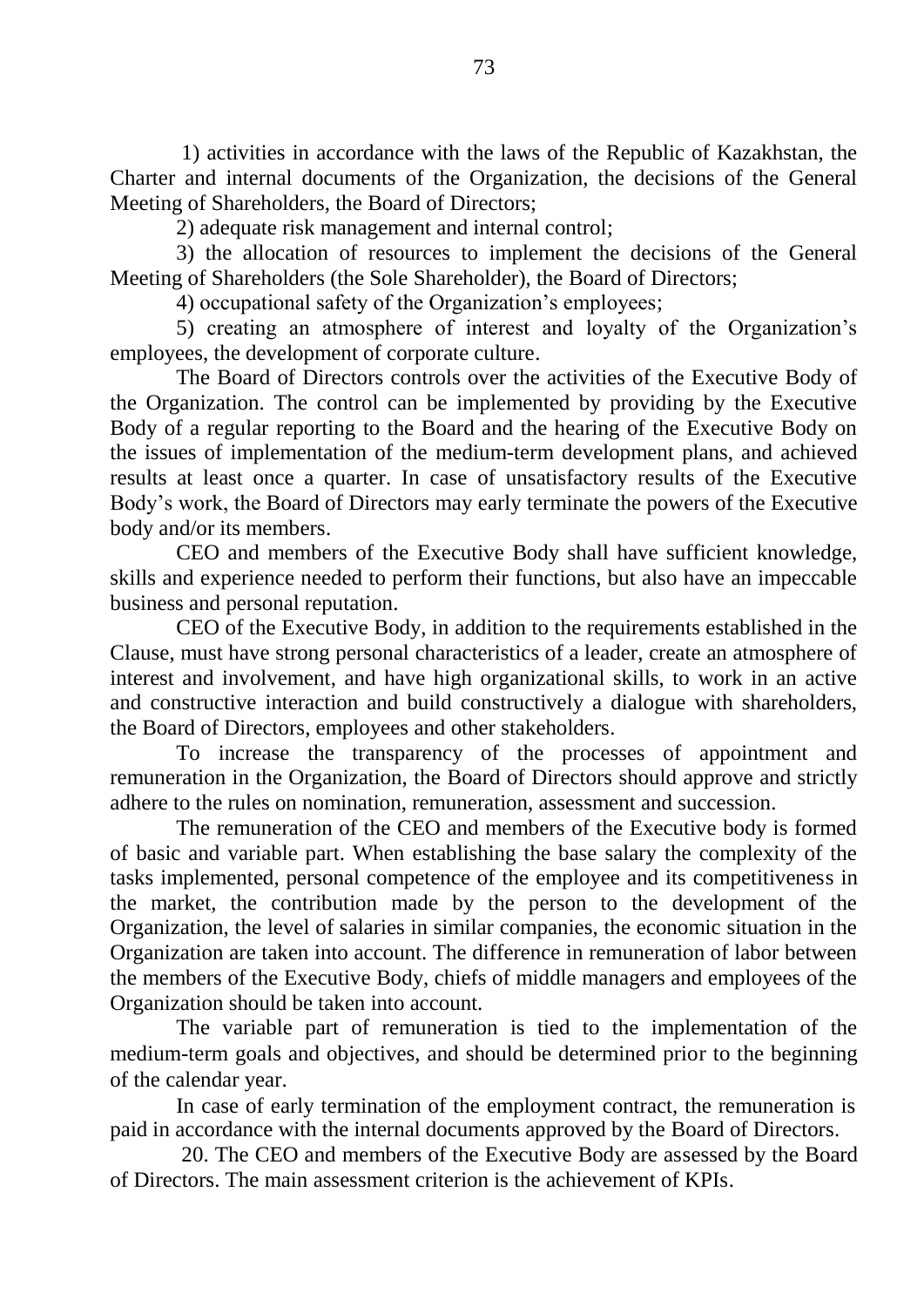Motivational KPIs of the CEO and members of the Executive Body are approved by the Board of Directors.

The CEO makes suggestions regarding motivational KPIs of the Executive Body for consideration of the Board of Directors.

The assessment results affect the amount of remuneration, promotion, reelection (appointment) or early termination of powers.

68. The Executive Body shall conduct in-present meetings and discuss the issues of development strategy implementation, decisions of the General Meeting of Shareholders (the Sole Shareholder), the Board of Directors and operating activities. Particular attention should be paid to the Health and Safety Matters. The meetings of the Executive Body are recommended to be hold on a regular basis. The cases of inabsent meetings should be limited and determined in the documents of the Organization.

The Executive Body should form a work plan for the coming year with the list of issues before the start of the calendar year. Members of the Executive Body shall receive good quality materials for consideration in advance. When considering the important and complex issues such as strategy and development plans, investment projects, risk management, it is permissible to conduct several meetings. For careful preparations of such issues taking into account the scope and specifics, the Organization is recommended to establish of ad hoc committees, project and/or working groups to solve specific problems. The rights, duties, powers and responsibilities of these bodies should be enshrined in the internal documents of the Organization.

In considering each issue, a separate discussion should be devoted to the risks associated with the adoption/ non-adoption of the decision and how they will impact on the cost and sustainable development of the Organization.

All issues initiated by the Executive Body for consideration of the Board of Directors and the General Meeting of Shareholders (the Sole Shareholder) must be pre-reviewed and approved by the Executive Body.

The CEO and members of the Executive Body should meet with the workforce, in presence of branches and group's organizations in other regions, visit such facilities, hold meetings, video conferences, at least once a year.

The CEO and members of the Executive Body should demonstrate high standards of ethical behavior and be an example for employees of the Organization.

69. The CEO and members of the Executive Body should not allow a conflict of interest. In case of a conflict of interests, they should notify about the fact the Board of Directors or the CEO of the Executive Body in advance, record it in writing, and not participate in the decision on this issue.

CEO and members of the Executive Body may hold positions in other entities only with the approval of the Board of Directors. The CEO of the Executive Body or the person performing solely the functions of the Executive Body is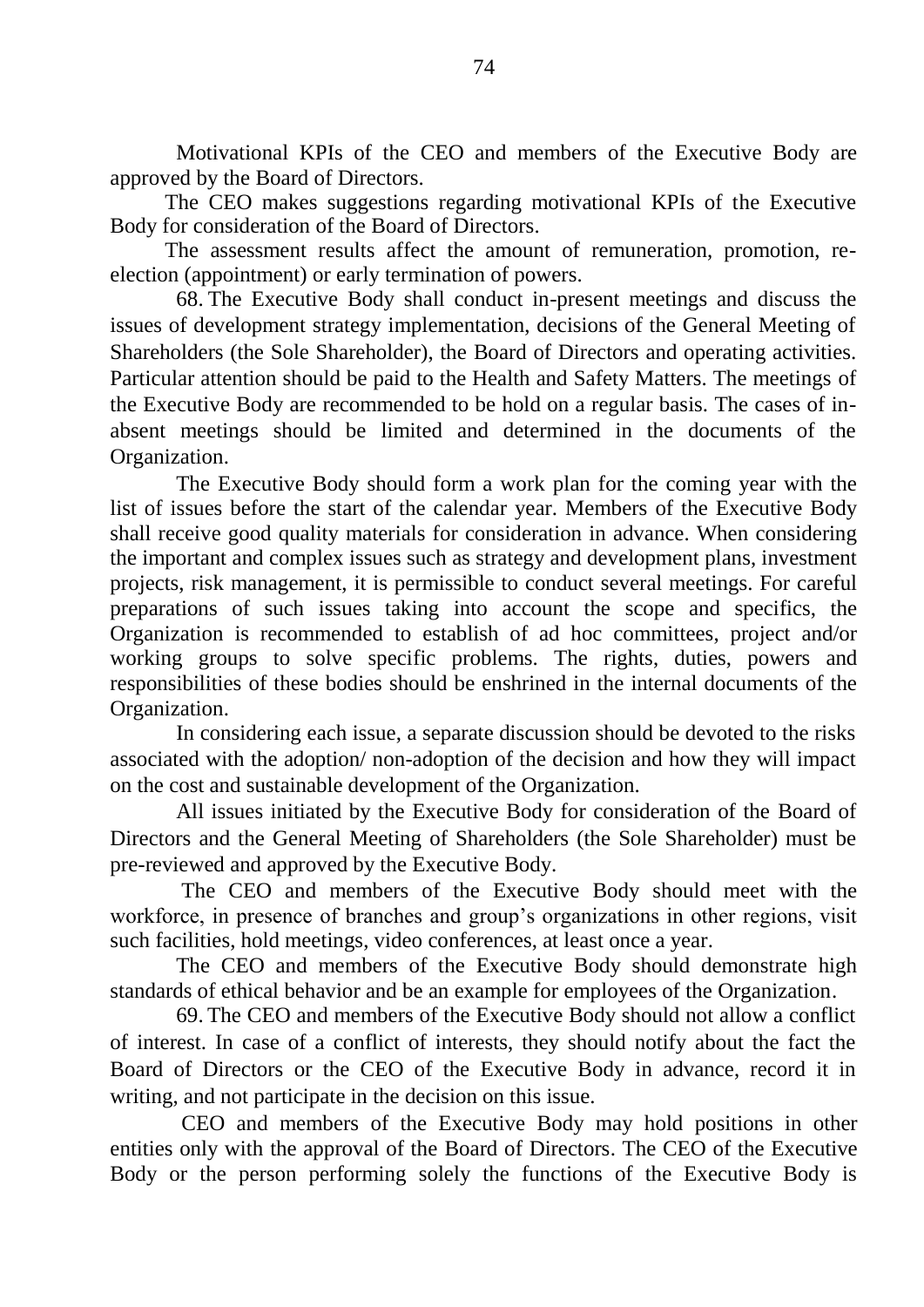forbidden to hold the position of CEO of the Executive body or a person performing solely the functions of the Executive Body in other legal entity.

The succession planning of the Executive Body should be ensured in the Organization. The mechanism and timing of the re-election of members of the Executive Body should motivate them to achieve long-term results, providing the possibility of early dismissal, in the case of non-fulfillment of key performance indicators (KPIs).

In case of change of the CEO and/or composition of Executive Body, it is recommended to ensure succession in the composition of the Executive Body. At that, in case of consideration of the issue on re-election of individual members of the Executive Body, the results of their activities in supervised areas should be taken into account. In case of change of the Chairman of the Board of Directors it is recommended to ensure succession in the composition of the Board of Directors.

Executive Body shall ensure the establishment of the optimal organizational structure.

The organizational structure should be aimed at:

1) the effectiveness of decision-making;

2) increased productivity;

3) promptness of decision-making;

4) organizational flexibility.

The selection of candidates for the vacant positions of Organization shall be based on open, transparent and competitive procedures. There is a talent pool of Staff reserve in the Organization, appointments to senior positions and positions of senior management can be made of such talent pool. The employees are assessed on an annual basis.

21. In the cases of violations of the Business Ethics Code by the members of the Executive Body, the CEO of the Executive Body shall notify the Board of Directors.

Member of the Executive Body who committed violations of norms of the Business Ethics Code cannot be a member of the Executive body of any other Organization.

22. In the event of a corporate conflict, participants are seeking for ways to resolve them through negotiations, in order to ensure effective protection of the interests of Organizations and Stakeholders.

The effectiveness of the prevention and settlement of corporate conflicts involves, above all, the maximum complete and fastest identification of such conflicts and clear coordination of all authorities of the Organization.

Corporate conflicts with the assistance of the Corporate Secretary shall be considered by Chairman of Board of Directors of the Organization. In cases that involve the Chairman of the Board of Directors in the corporate conflicts, such cases are considered by the Nominating and Remuneration Committee.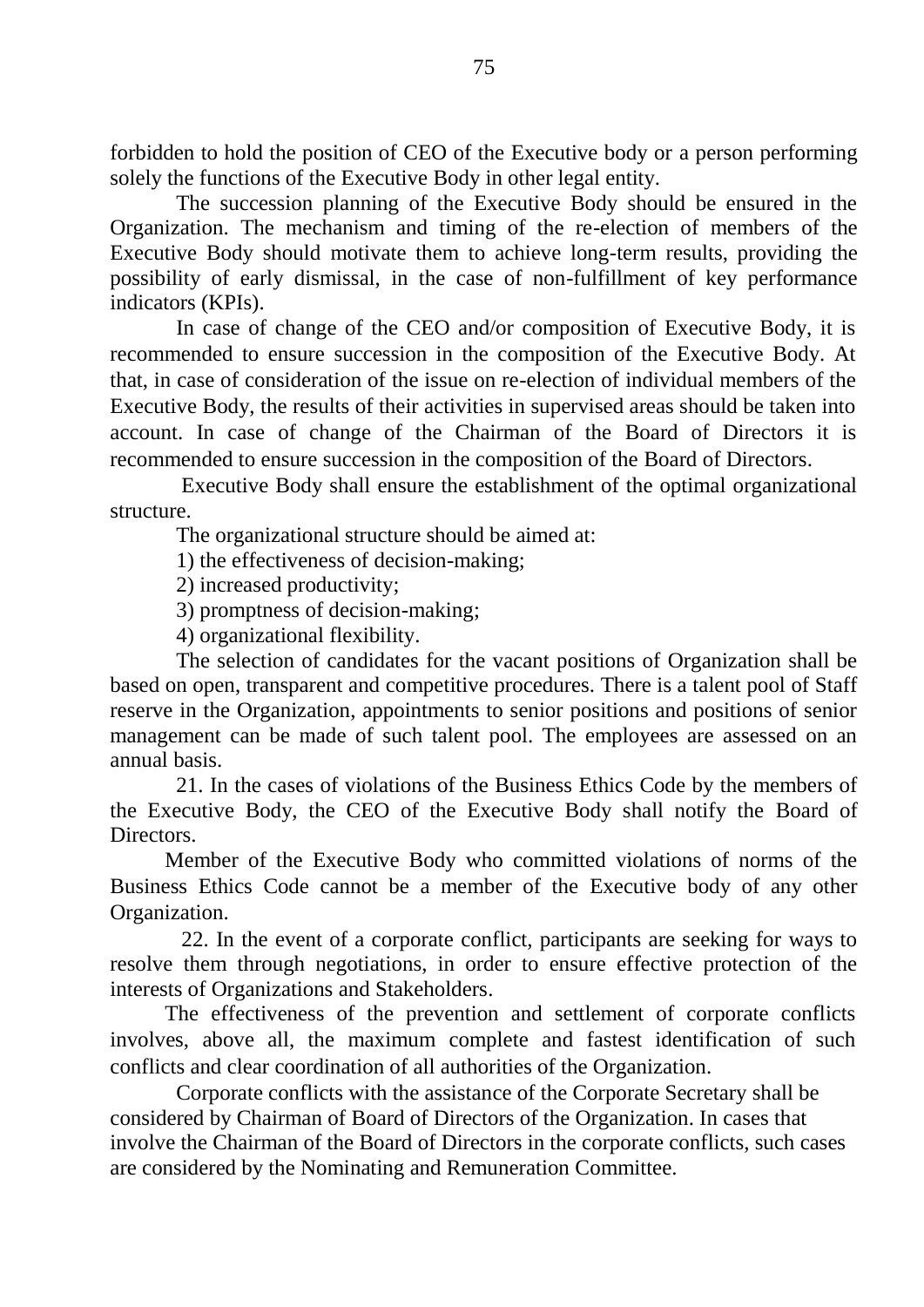## **Chapter 6. Risk management, internal control and audit.**

1. The efficiently functioning system of risk management and internal control should be established in the Fund and Organizations. The system should be aimed at assurance of reasonable trust in achievement of strategic and operating objectives by the Fund and Organizations. The system should represent a set of organizational policies, procedures, norms of conduct and actions, methods and mechanisms of management that are established by the Board of Directors and the Executive board of the Fund and Organizations, to ensure:

1) optimal balance between growth of the company's value, profitability and related risks;

2) efficiency of financial and economic activity and achievement of financial sustainability of the company;

3) soundness of assets and effective use of Company' resources;

4) completeness, reliability and accuracy of financial and managerial reporting;

5) compliance with the requirements of legislation of the Republic of Kazakhstan and internal documents;

6) appropriate internal controls to ensure the prevention of fraud and to provide effective support for business processes and performance analysis.

The Board of Directors and the Executive Body should ensure the implementation of appropriate risk management culture in the Fund and Organizations. Implementation and operation of risk management and internal control system in the Fund and the Organization must have a clear regulatory framework based on best practices (COSO) and methodology (policy) of the Fund.

2. The Board of Directors of the Fund and Organizations must define the principles and approaches to the organization of the risk management and internal control system based on the tasks of this system and taking into account best practices, work and methodology of the Fund in the field of risk management and internal control.

The Board of Directors of the Fund and Organization must approve internal documents determining principles and approaches to the organization of effective risk management and internal control system demonstrating adherence of the Company to the best practices in the field of risk management and internal control (Integrated concept of building of internal control system of COSO; Concept (COSO) "Organization risk management. Integrated model" of the Committee of Sponsoring Organizations of the Treadway Commission; International standard ISO 31000 "Risk management. Principles and guiding instructions"; International standard ISO 31010 "Risk management. Risk assessment technique" and etc.).

Organization of effective risk management and internal control system in the Fund and Organizations is aimed at building up of management system to ensure keen understanding of rationality and acceptability of the risk level by employees,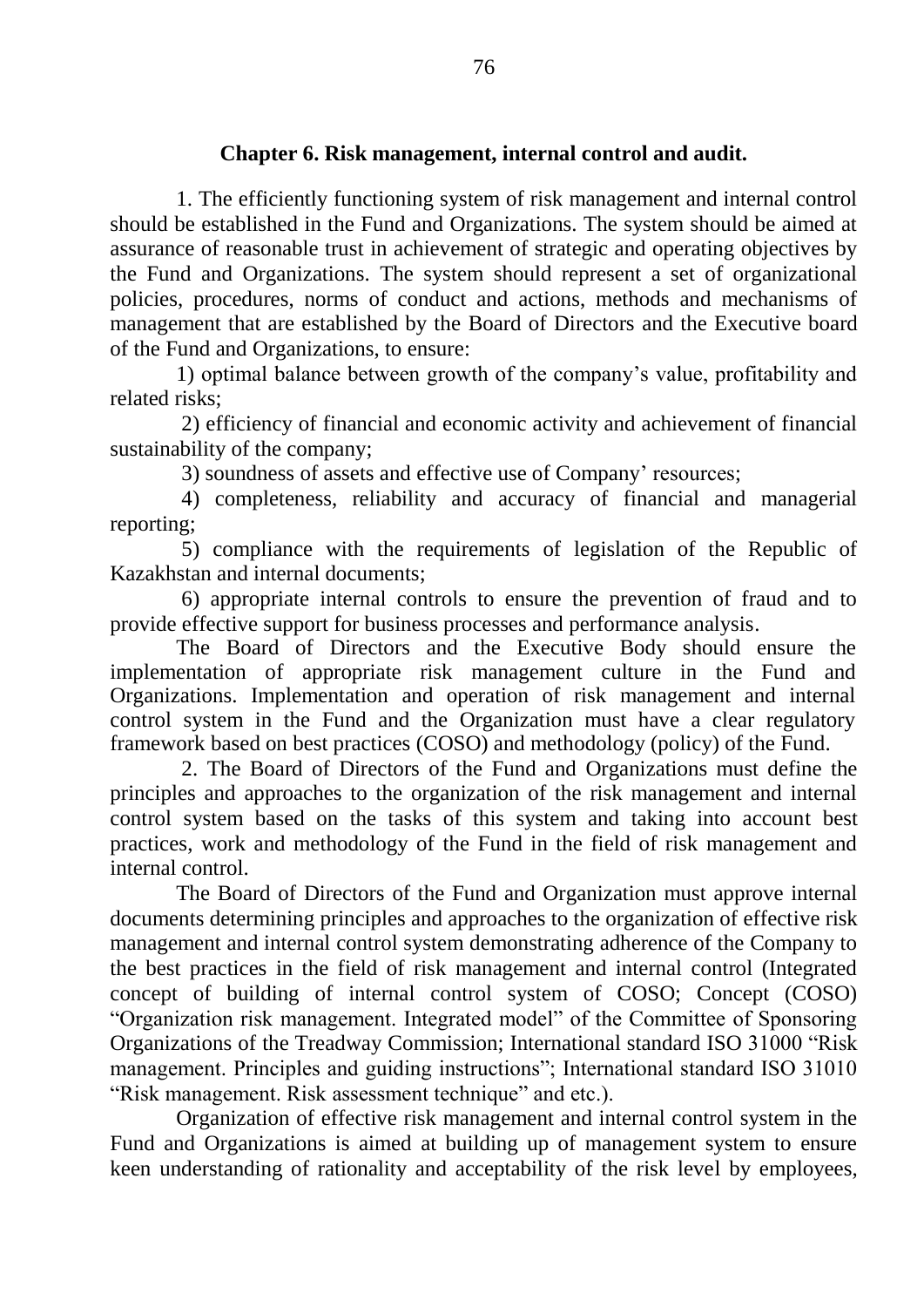management, authorities of the company in taking decisions, quickly response to risks, perform a control over basic and support business processes and day-to-date operations as well as promptly notify management of relevant level about any and all significant weaknesses and areas to be improved.

Principles and approaches to the effective risk management and internal control system should provide:

1) determination of the objective and tasks of risk management and internal control system;

2) organizational structure of risk management and internal control system covering all levels of taking decisions and taking into account a role of relevant level in the process of development, approval, application and assessment of risk management and internal control system;

3) basic requirements to the organization of the risk management process (approaches to the determination of the risk appetite, risk identification and assessment procedure, determination of the response methods, monitoring, etc.);

4) requirements to organization of the internal control system and holding of control procedures (description of key areas and essential components of the internal control system, the efficiency and statement assessment procedure in the area of internal control, etc.).

The role and tasks, responsibility of the company' authorities, audit commission, unit of the internal audit and other units of the companies as well as procedure of their interaction within framework of the organization and functioning of risk management and internal control system should be formalized in the internal documents of the Fund and Organization

The Boards of Directors of the Organizations when approving internal documents in the area of risk management and internal control should be governed by normative documents regulating issues of risk management and internal control approved by the Fund.

Responsibility of the Boards of Directors and Executive Bodies for organization and ensuring of effective functioning of risk management and internal control system on the consolidated basis should be enshrined in the internal normative documents of the Fund and Holding companies.

3. The Executive Bodies of the Fund and Organizations should ensure the development and support of the effective function of the risk management and internal control system. The risk management process should be integrated with the planning processes (strategy and development plans, the annual budget) and operation's evaluation of the Organization (management accounting).

Each official of the Fund or Organization ensures appropriate consideration of risks in decision making.

Executive Body of the Fund or Organization should ensure implementation of risk management procedures by employees, who have appropriate qualifications and experience.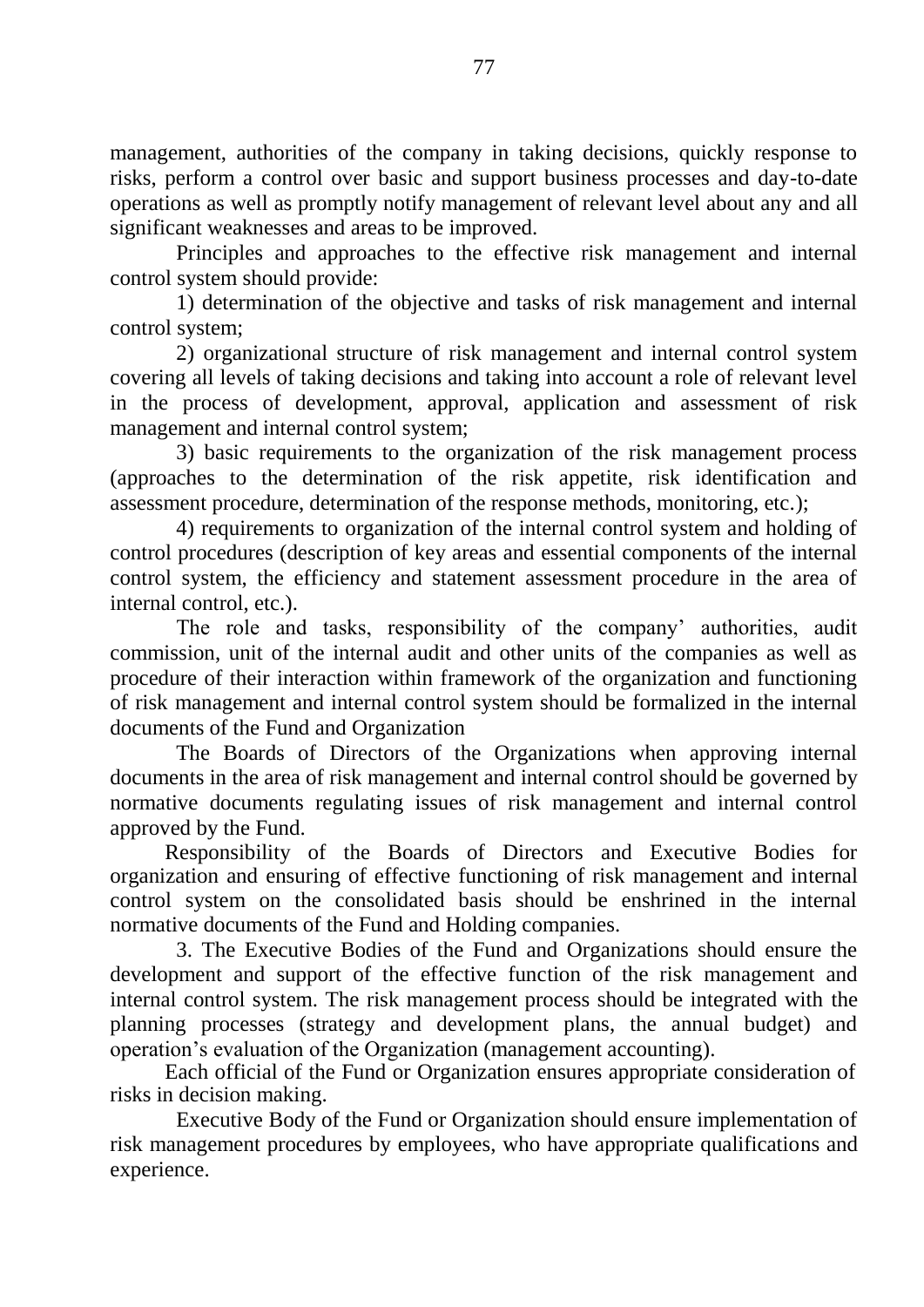Executive Body:

1) ensures development and implementation of internal documents in area of risk management and internal control that are approved by the Board of Directors;

2) ensures establishment and effective functioning of the risk management and internal control system through practical and uninterrupted implementation of the principles and procedures of risk management and internal control assigned to it;

3) bears responsibility for implementation of the decisions of the Board of Directors and recommendations of the Audit Committee in area of organization of the risk management and internal control system;

4) monitors risk management and internal control system in compliance with requirements of the internal documents;

5) ensures improvement of the processes and procedures of risk management and internal control taking into account changes in external and internal business environment.

Executive Body distributes authorities, liabilities and responsibility for certain procedures of risk management and internal control between chiefs of the next level and/or chiefs of structural units/business process owners in order to implement principles of internal control and effectiveness of risk management and internal control system.

The chiefs of the structural units/business process owners in compliance with their functional liabilities are responsible for development, documenting, introduction, monitoring and improvement of the risk management and internal control system in functional areas of the company's activities entrusted to them

Organizational structure of the risk management and internal control system in the Fund and Organizations (depending on the scope and specificity of activity) should provide the structural unit (units) responsible for issues of risk management and internal control, which tasks include:

1) ) overall coordination of the processes of risk management and internal control;

2) development of methodological documents in the field of risk management and internal control and rendering methodological support to business process owners and employees in the process of identification, documentation of risks, introduction, monitoring and improving control procedures, forming action plans on risk response and action plans on improving of risk management and internal control system, reports on their implementation;

3) organization of training of the employees in area of risk management and internal control;

4) analysis of the risk portfolio and elaboration of proposals on response strategy and resource re-distributing strategy in relation to the risk management;

5) forming consolidated risk statement;

6) operating control over risk management process by structural units and subsidiary organizations in the prescribed order;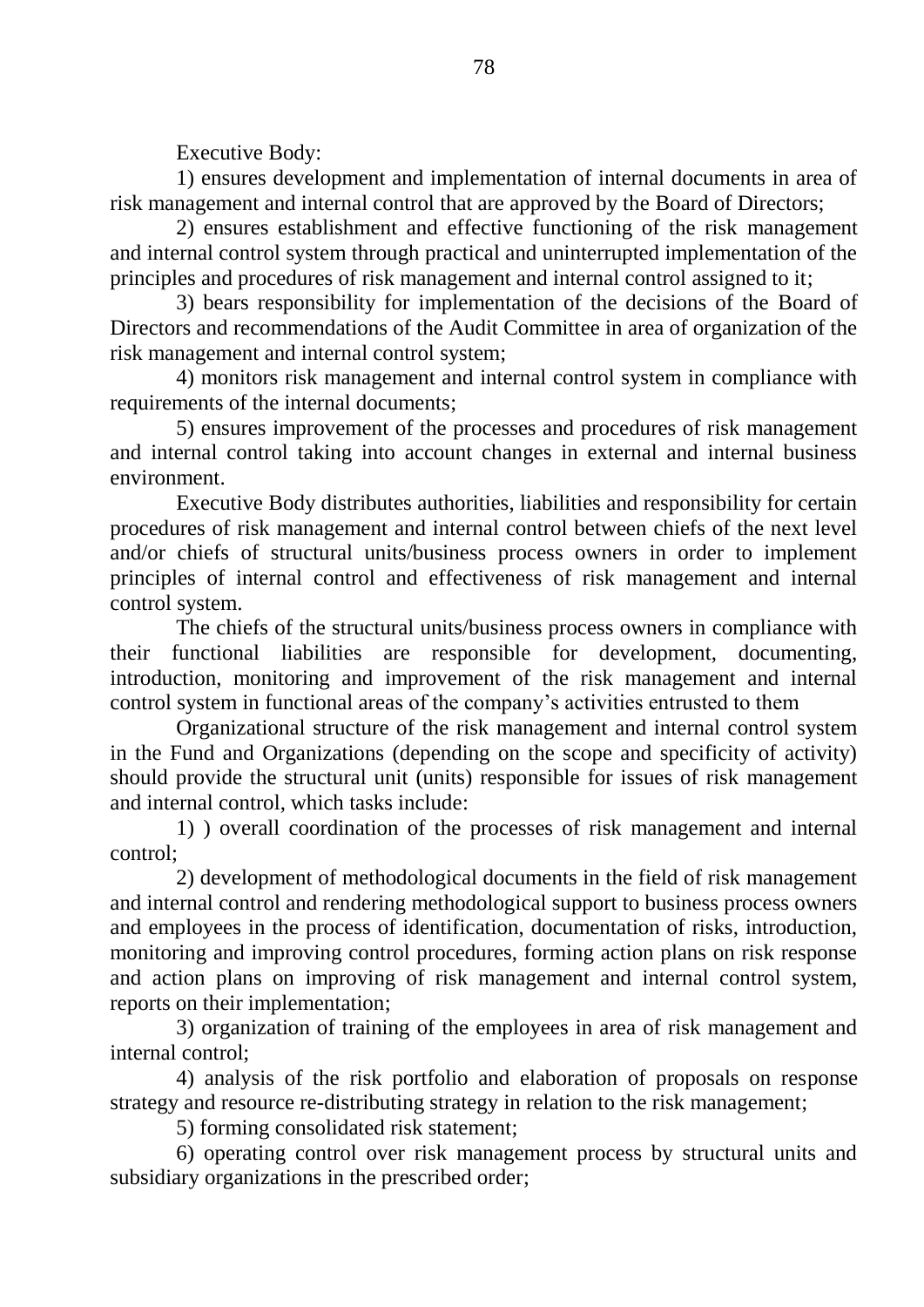7) preparing and informing of the Board of Directors and Executive Body on issues stipulated by internal documents in the field of risk management and internal control;

8) rendering methodical and practical support to subsidiary organizations in the field of risk management and internal control.

The chief supervising the function of risk management and internal control is recommended not to be a risk owner that provides his independence and objectiveness. Combination of the functions on risk management and internal control with the functions associated with economic planning, corporate finance, treasury, taking investment decisions is prohibited. Combination with other functions is permissible, if there is no a material conflict of interests.

4. The system of risk management and internal control of the Fund and the Organizations must be based on a strong culture – led by the Executive body - of risk management that provides mandatory procedures for the identification, assessment and monitoring of all significant risks, and takes timely and appropriate measures to reduce the risks that may affect the achievement of strategic objectives, implementation of operational targets, and the company's reputation.

The procedures on risk management must ensure fast response to the new risks, their clear identification and determination of risk owners. In case of any unforeseen changes in the competitive or economic environment of the Fund and Organizations, an urgent reassessment of the risk map and its compliance with risk appetite should be done.

The Board of Directors shall approve an overall level of risk appetite and tolerance levels in relation to the key risks, which should be enshrined in internal documents of the company.

In approving the risk appetite, it is necessary, intern alia, to analyze the extent of loss affection (equal to the risk appetite) on financial results of the company (for example, annual income).

Tolerance levels on key risks are revised in case of significant events. In addition, the limits restricting risks in routine activities should be established.

Identification and assessment of risks, which should be reflected in the risk register, risk map, action plan on risk response (process improvement, strategy of minimizing), approved by the Board of Directors, shall be carried out on an annual basis for a consistent and clear understanding of the risks inherent in the Fund and Organizations.

Assessment of the risks performed should lead to measurable indicators in order to allow assessment of the risks' compliance with approved risk appetite and impact of the risks on implementation of the development strategy of the Fund and Organization.

The Board of Directors in considering risk register and risk map should be sure that they included risks that actually may affect strategic tasks, and in considering of action plan on risk response – be sure in usefulness of the events.

Employees of the Fund and Organizations work with risks on a day-to-day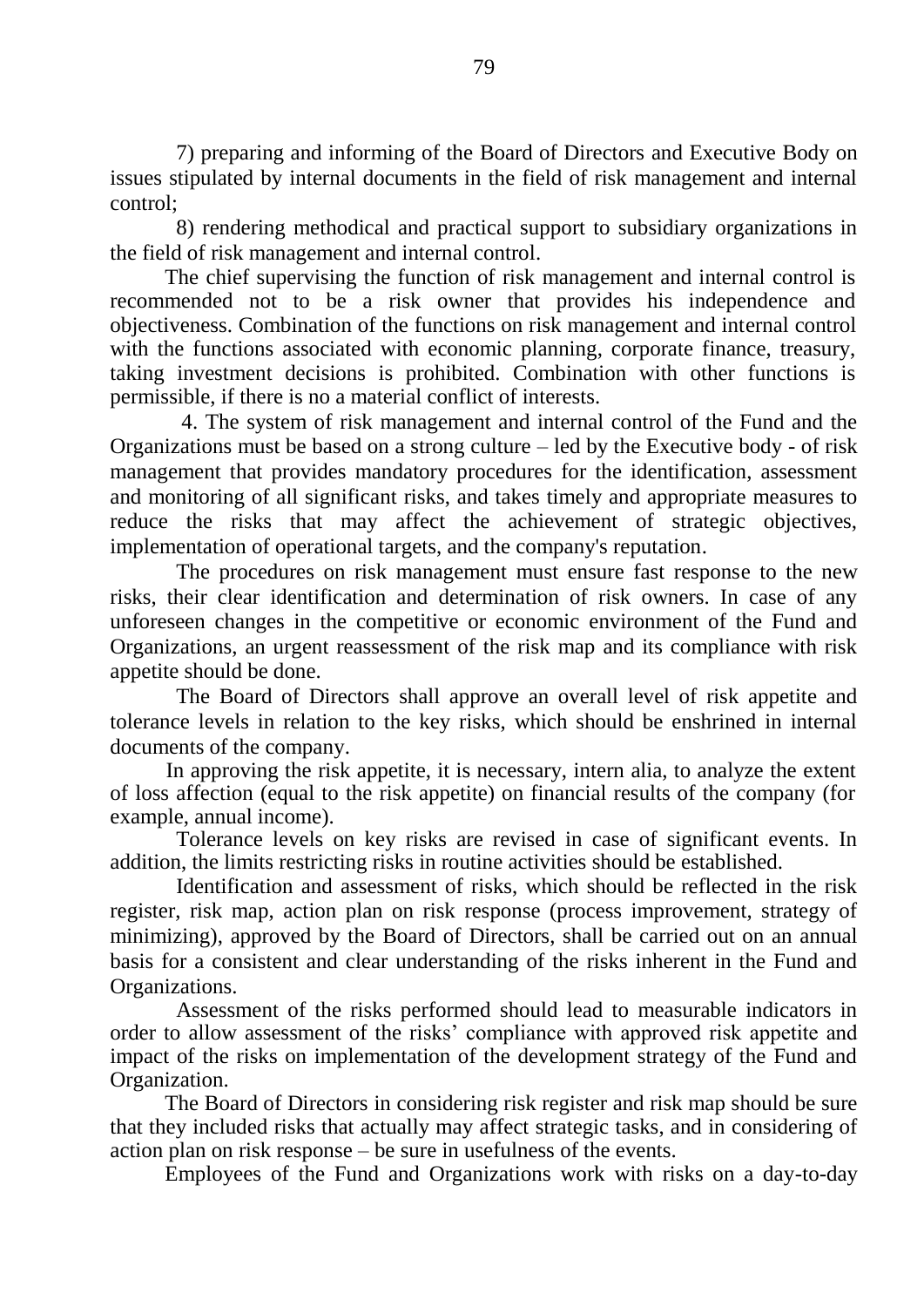basis, manage them and monitor their potential effect in area of their functional liabilities.

Information about risks should be an integral part of the managerial statement. The Board of Directors and the Executive Body of the company should obtain information about key risks, their analysis in terms of impact on the strategy and business plans on a regular basis.

Approval of the quarterly consolidated risk reports should be assigned to the Board of Directors.

5. The Fund and Organizations should develop, approve, formalize and document control procedures in three key areas: operating activities, preparation of financial statements and compliance with laws of the Republic of Kazakhstan and internal documents.

Control procedures are the written system of events and actions to ensure effective internal control over implementation of the objectives, tasks and plans of the company, determination and carrying out irregular operations, as well as avoiding, limiting and preventing risks and possible illegal actions on the part of the executives and employees of the company.

Control procedures should be implemented at all levels of management and be observed by all employees and bodies of the Fund and Organization.

Control procedures should cover three key areas: operating activities, preparation of financial statements and observation of the requirements of the law of the Republic of Kazakhstan and internal documents and be aimed at:

1) decreasing the probability of risks occurrence;

2) preventing of mistakes and/or determining mistakes upon occurrence;

3) revealing and removing the duplicating and odd operations;

4) determining weaknesses and areas to be improved;

5) further improvement of the internal control system.

Introduction of control procedures provides the development/actualization of charts by business processes indicating risks of process level and control procedures, development/actualization of risk matrix and controls over business processes, testing the control procedures and assessment of their performance, forming of action plan on further improvement of the internal control system.

The responsibility for approval of control procedures is assigned depending on nature and significance of the risk in which relation the control procedures are established.

6. Transparent principles and approaches in the field of risk management and internal control, the practice of training employees and officials about the risk management system, as well as the process of documentation and timely communication of necessary information to officials should be established in the Fund and Organizations.

The knowledge of risk management system should be freely available to all its employees and executives who should understand principles and approaches in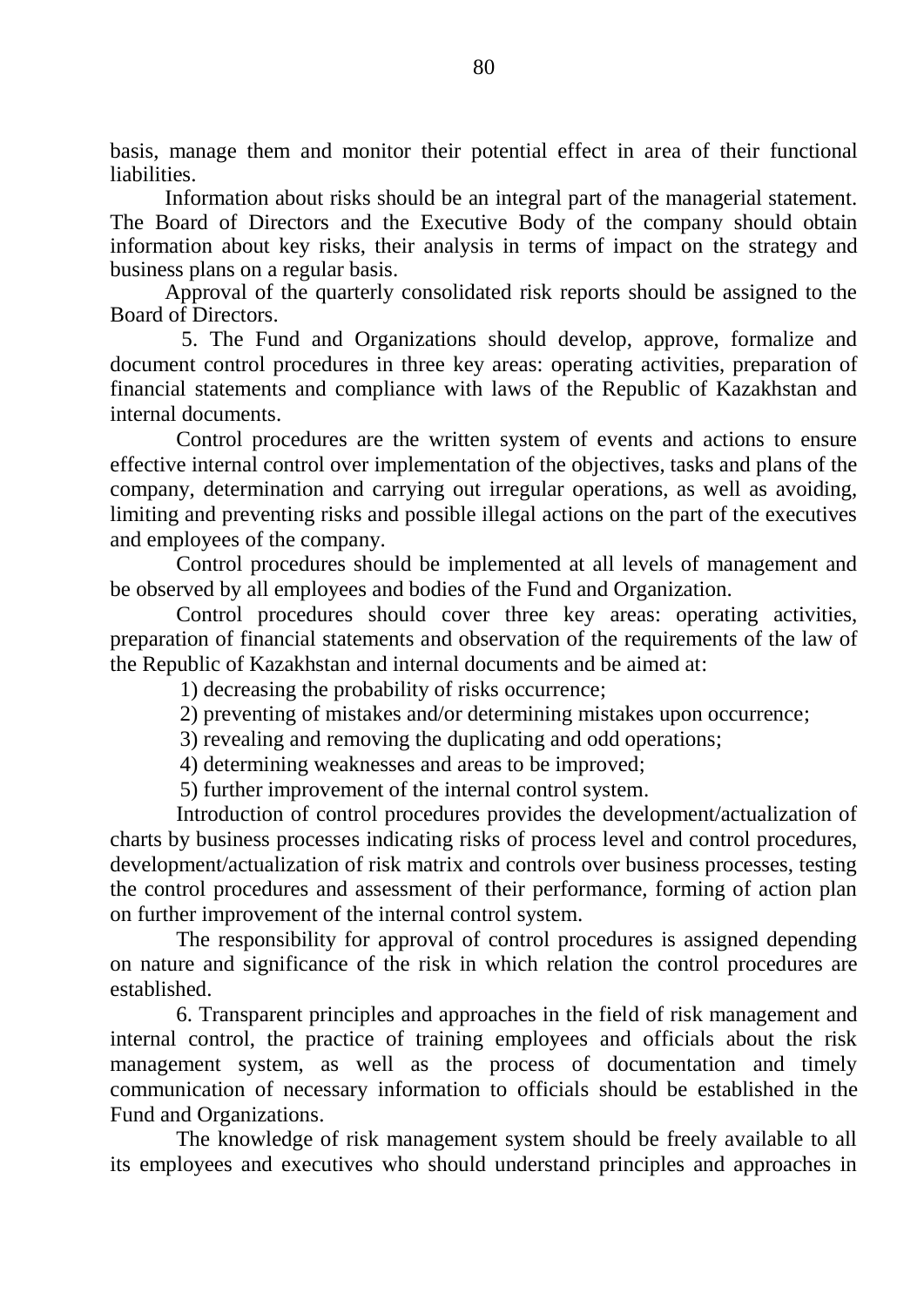area of risk management and internal control, have a notion about adopted best practices in this area.

Employees of the Fund and Organizations as well as when hired for work, should pass training/induction training on annual basis to familiarize with risk management and internal control system adopted. Testing knowledge should be carried out following such training.

Safe, confidential and available method (hotline) should be arranged within risk management and internal control system to inform the Board of Directors (Audit Committee) and Internal Audit unit about facts of violation of the law of the Republic of Kazakhstan, internal procedures, Code of business conduct by any of its employee and executives.

7. The Board of Directors of the Fund and Organizations are required to take relevant actions in order to ensure that existing risk management and internal control system complies with principles and approaches to its arrangement defined by the Board of Directors and works effectively. Risks reports should be received and fully discussed by the Board of Directors at least once in the quarter.

The Board of Directors in cooperation with the Audit Committee are responsible for annual assessment of risk management and internal control system's efficiency. The Board of Directors shall form its own opinion on its effectiveness after proper and in-depth study based on the reports, information and guarantees communicated to it by Internal Audit unit or external expert, Audit Committee and Executive Body.

The Board of Directors shall consider the issue of organization, functioning and effectiveness of risk management and internal control system at least once a year, and, if necessary, give recommendations on its improvement. Information on results of the consideration of the issues of internal control system efficiency by the Board of Directors is presented to the shareholders (participants) in the annual report.

8. The IAS must be established in the Fund and Organizations for a systematic independent evaluation of the reliability and effectiveness of risk management and internal control system as well as corporate governance practices.

9. The internal audit in the Fund and Organizations should be carried out by establishment of a separate structural unit of the IAS (in the limited liability partnerships, the internal audit function may be assigned to the Audit Commission/auditor, accountable to the Supervisory Board, in the absence of other mechanisms. At that, the purpose, functions and tasks of the Audit Commission/Auditor, the order of its interaction with the bodies of the Organization should be consider the principles set out in this Code in relation to the internal audit service). The goals, authority and responsibility of the IAS, qualification requirements (requirements for the professionalism of internal auditors) must be defined in the internal document of company (the Regulation on the IAS). Regulation on the IAS must be developed and approved in accordance with International professional standards of internal audit and corporate standards of the Fund in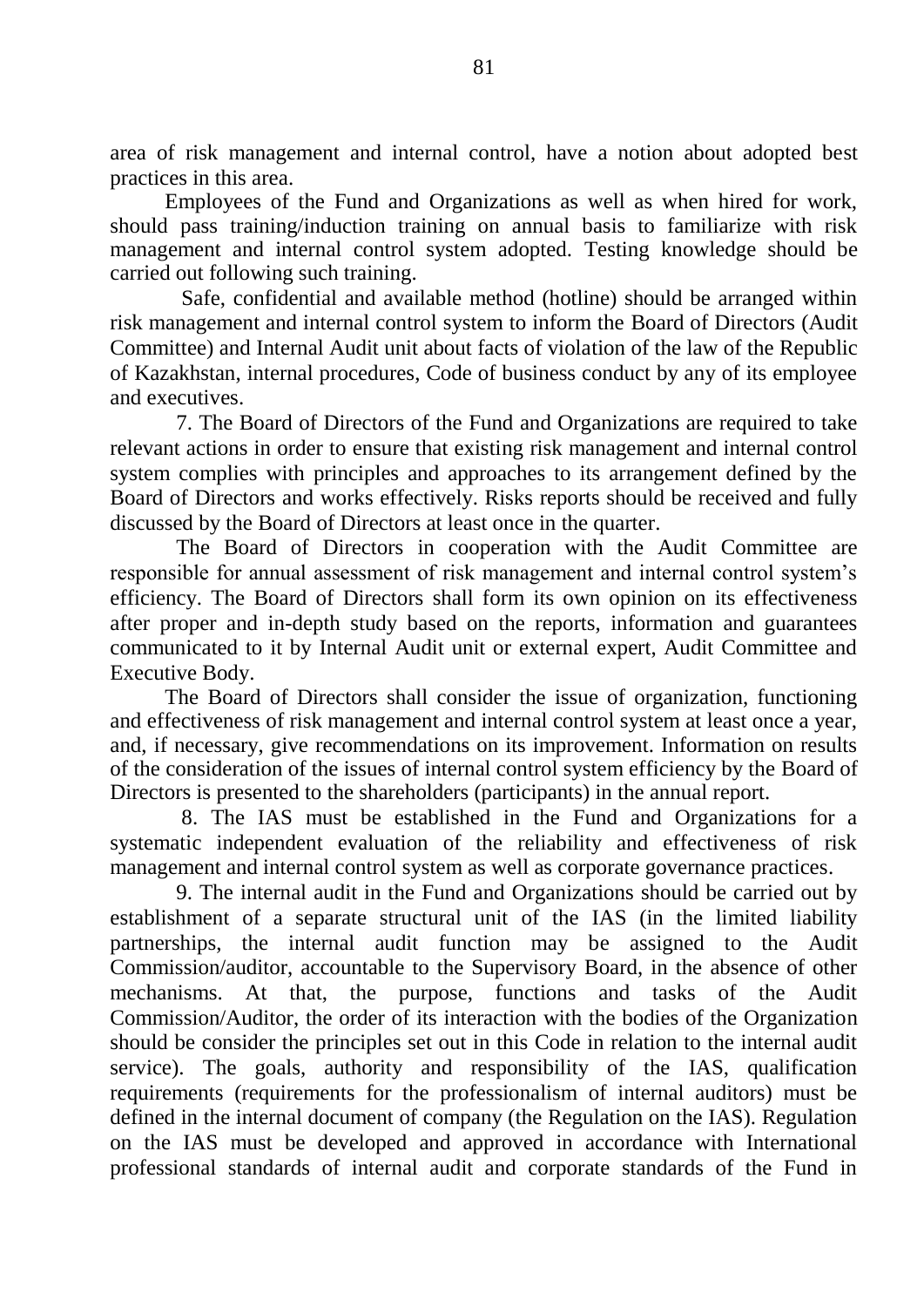internal audit. The responsibility of the Organization's Board of Directors is to insure full compliance of the Regulation on the IAS with the specific business needs of Organizations.

The following is determined and enshrined in the on the IAS:

1) commitment to the principles and regulations adopted by the Institute of Internal Auditors;

2) status, objectives and tasks of the internal audit of the company;

3) conditions of ensuring independence, objectiveness and professionalism of the IAS in order to achieve objectives and tasks of the internal audit and effective performance of the functions and liabilities by the IAS;

4) qualification requirements for the Head and employees of the IAS;

5) the volume and content of the internal audit activity;

6) right of access to the documentation, employees and material assets when implementing of relevant tasks;

7) procedure of interaction of the IAS with the Board of Directors and Executive Body and reporting to the Audit Committee and the Board of Directors.

To ensure effective internal audit in the Organizations, the Fund performs a methodological provision of the internal audit through approval of corporate standards and methodic recommendations, regulating the issues of establishing and activities of the IAS of the Organizations

The Internal Audit Service should strictly follow the requirements of the Standards for the professionalism of internal auditors requiring that internal auditors should possess the knowledge, skills, and other competencies needed to perform their duties. To this end, the qualification requirements for Head and employees of the IAS, including the requirements in part of the professional knowledge and skills, work experience, leadership experience (for chiefs), and the requirements in part of additional specialized training, confirmed by international certificates) are established within the corporate standards of the Fund in addition to the general principles of activity (Internal auditors are encouraged to demonstrate their professionalism by obtaining appropriate professional certifications and qualifications, such as "Certified Internal Auditor» (CIA) and other certificates offered by the International Institute of Internal Auditors and other professional organizations).

10. In order to ensure the independence and objectivity of the internal audit, the IAS should be organizationally and functionally subordinated to the Board of Directors. The Board of Directors makes decisions on approval of action plans and strategies of the IAS, IAS budget, determines the IAS composition, size and terms of salary payments, remuneration of its staff.

Organizational subordination and functional subordination of the IAS to the Board of Directors means:

1) approval of the regulations and other policies in area of internal audit, regulating objectives, tasks, functions and order of activities of the IAS by Board of Directors (preliminary consideration by the Audit Committee);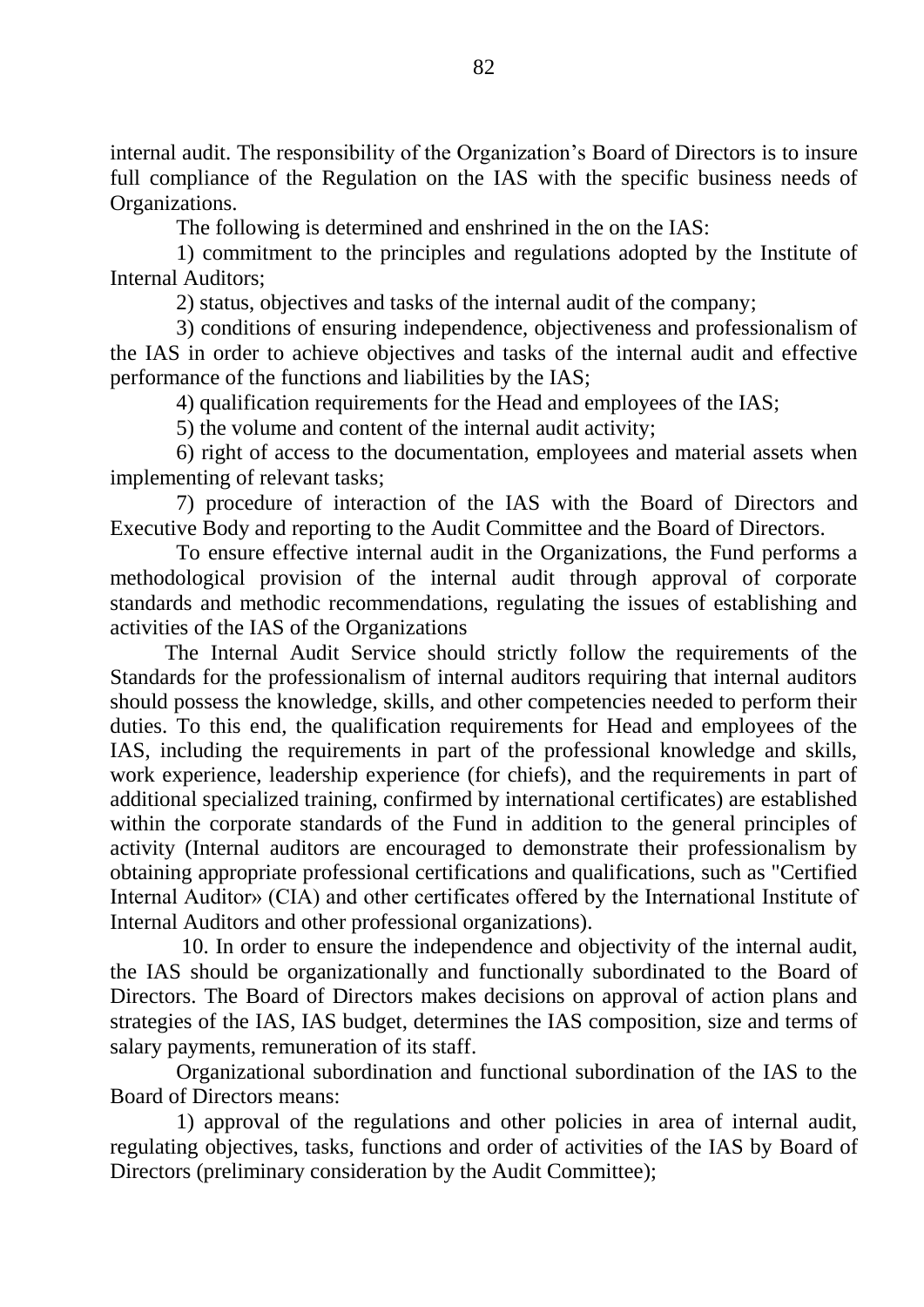2) approval of the risk-oriented annual audit plan by the Board of Directors (preliminary consideration by the Audit Committee);

3) submission of quarterly and annual reports on implementation of the annual audit plan and other information about activities of internal audit to the Board of Directors (Audit Committee);

4) approval of the decisions on nomination, termination, remuneration of the Head and employees of the IAS by the Board of Directors (preliminary consideration by the Audit Committee);

5) approval of the IAS's budget by the Board of Directors (Audit Committee);

6) consideration of significant limitations of the authorities of IAS or other limitations that may adversely affect implementation of internal audit by the Board of Directors (Audit Committee).

11. The Head of the IAS should develop internal documents regulating activities of the unit based on corporate standards of the Fund in the field of internal audit and ensures their review and approval by the Audit Committee and the Board of Directors.

Internal documents regulating activities of the IAS should ensure implementation of the objectives and tasks of internal audit in full and in compliance with requirements of the Standards.

Policies and procedures regulating activities of the IAS should not contradict to the requirements of the corporate standards of the Fund in area of internal audit.

If corporate standards of the Fund in area of internal audit do not regulate certain issues of the activities of the IASs, relevant policies and procedures should be developed in compliance with requirements of Standards, as well as based on the recommendations of the Fund on the internal audit.

12. The Internal Audit Service operates on the basis of a risk-oriented annual audit plan approved by the Board of Directors. The results of the audit reports and key detection should be quarterly submitted to the Board of Directors.

The Head of the IAS takes into account a concept of risk management adopted in the company, as well as applies his own judgment about risks formed after consultancies with the Executive Body and the Audit Committee.

Action plan of the IAS should be based on the formalized risk assessment carried out at least once a year. Head of the IAS should ascertain and take into account expectations of the Executive Body, Audit Committee and the Board of Directors and other stakeholders in relation to the opinion and conclusions of the internal audit.

Terms and procedure for reporting to the Committee and Board of Directors should establish in Regulations on the IAS. The IAS at least once a quarter reports to the Board of Directors on the implementation of the annual audit plan, results of audit, key discoveries and recommendations. The Board of Directors shall ensure timely consideration of reports of the IAS, the control over the compliance of audit recommendations with goals and objectives of the internal audit.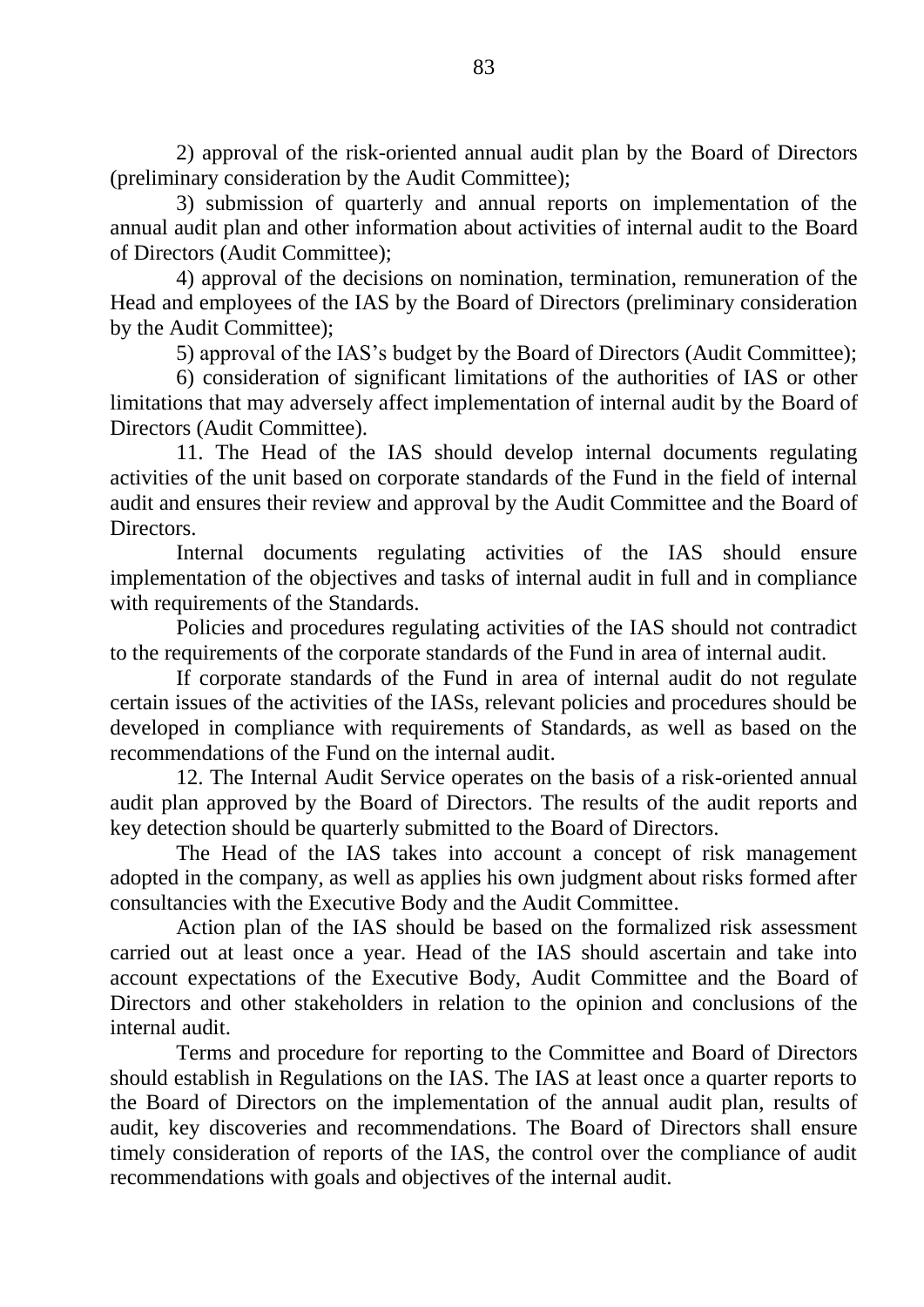13. In carrying out its activities, the IAS should assess the effectiveness of the internal control and risk management systems, assess corporate governance with the use of common standards of activities in the area of internal audit and corporate standards and recommendations of the Fund in the field of evaluation of corporate governance, effectiveness of internal control and risk management.

Assessment of the effectiveness of the internal control system includes:

1) analysis of compliance of the objectives of business processes, projects and structural units with the objectives of the Organization, audit of reliability and integrity of business processes (activities) and information systems, including reliability of procedures against illegal actions, abuse and corruption;

2) audit of authenticity of accounting (financial), statistic, management and other reporting, determining degree of compliance of the results of activities of business processes and structural units of the organization with set objectives;

3) determining the adequacy of criteria set by the Executive Body to analyze degree of implementation (achievement) of set objectives;

4) determining the weaknesses of the internal control system, which did not (do not) allow achievement of objectives set;

5) assessment of the results of introduction (implementation) of events on elimination of violations, weaknesses and improving internal control system, implemented at all levels of management;

6) audit of effectiveness and feasibility of resource use;

7) audit of the Organization's assets protection;

8) audit of observation of the requirements of the legislation, Charter and internal documents.

Assessment of the effectiveness of the risk management system includes:

1) audit of the adequacy and maturity of the elements of the risk management system for effective risk management (objectives and tasks, infrastructure, organization of the processes, normative and methodological support, interaction of structural units within risk management system, reporting);

2) audit of completeness of determination and correctness of the risk assessment by the Executive Body at all levels of its management;

3) audit of the effectiveness of control procedures and other activities on risk management including effectiveness of use of the resources allocated for these purposes;

4) analysis of information about implemented risks (determined following the internal audit of the violations, facts of non-achievement of objectives set, facts of proceedings).

Corporate governance assessment includes the audit of:

1) observation of ethical principles and corporate values of the Organization;

2) procedure of objective setting, monitoring and control over their achievement;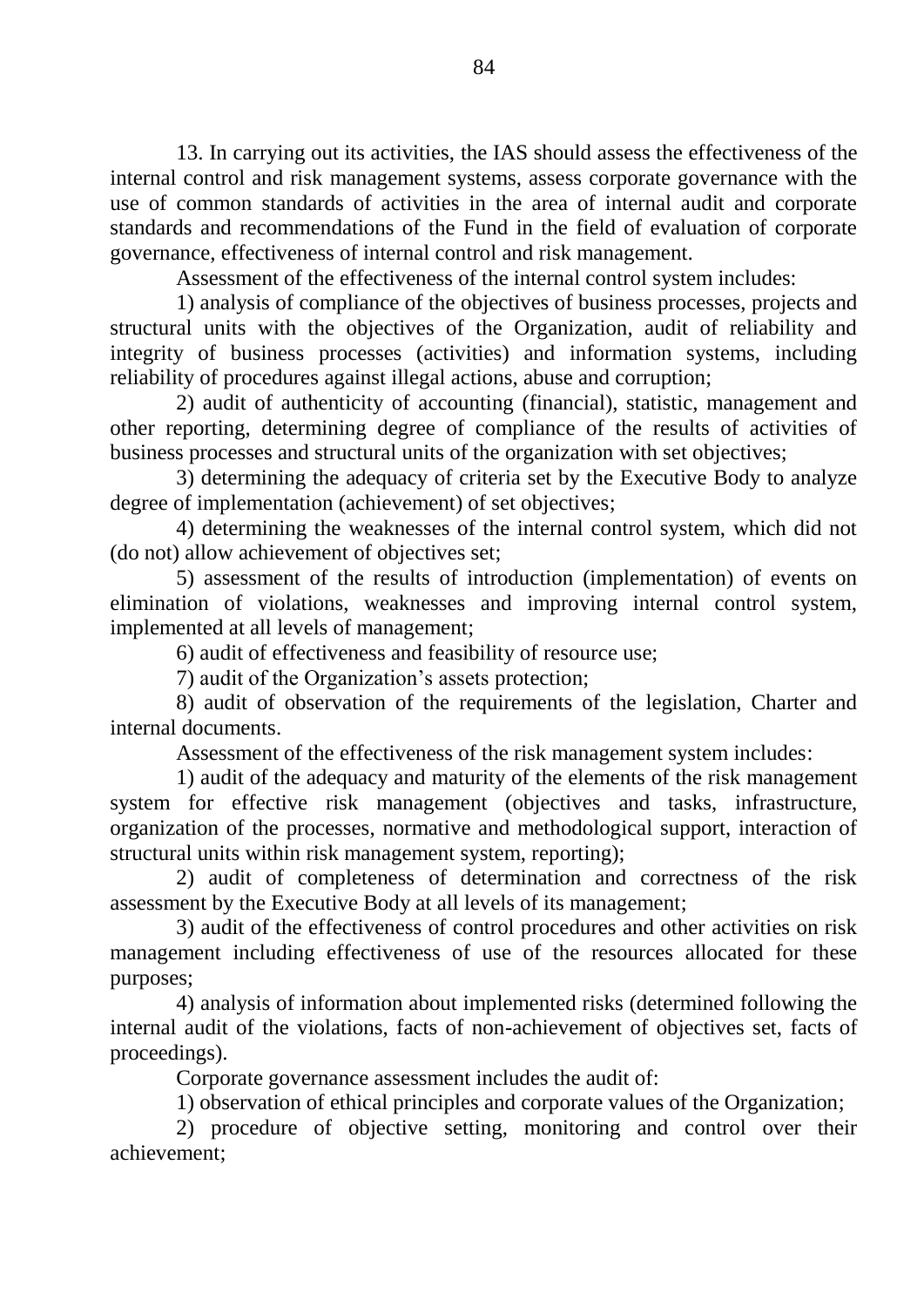3) level of normative support and procedures of information interaction (including those on internal control and risk management) at all levels of management of the company, including interaction with stakeholders;

4) ensuring rights of the shareholders, including controlled organizations and effectiveness of interaction with stakeholders;

5) procedure of disclosure of information about activities of the Organization and structures controlled by it.

The following tasks and functions should be also stipulated in the Regulation on the IAS:

1) assistance to the Executive body and employees in the development and monitoring of implementation of the procedures and activities for enhancement of the risk management and internal control system and corporate governance;

2) coordination of the activities with the external auditor of the Organization, as well as persons providing consulting services in the field of risk management, internal control and corporate governance;

3) carrying out the internal audit of the subsidiary organizations within established order;

4) preparation and submission to the Board of Directors and Audit Committee of quarterly and annual reports on the results of the activities of the internal audit unit and implementation of the annual audit plan (including those containing information about material risks, weaknesses, results and effectiveness of the implementation of corrective actions, the results of the actual state assessment, the reliability and efficiency of the risk management system, internal control and corporate governance);

5) audit of compliance of the members of the Executive Body and its employees with provisions of the law of the Republic of Kazakhstan and internal documents relating to insider information and the fight against corruption, observation of the ethical requirements;

6) monitoring of the implementation of the recommendations of the external auditor;

7) consulting the Board of Directors, the Executive Body, structural units and subsidiaries organizations on issues of the organization and improvement of internal control, risk management, corporate governance and organization of the internal audit (including the issues of development of internal normative documents and projects in these areas), as well as on other issues within the competence of the IAS;

8) interaction and coordination of activities with the supervisory bodies of subsidiaries on planning and auditing and revisions, and methodological provision of the IAS, audit commissions of the subsidiary organizations.

14. The Head of the IAS must develop and maintain the warranty and quality assurance program that covers all activities of the internal audit and provides the obligation to carry out internal and external evaluation of the IAS performance.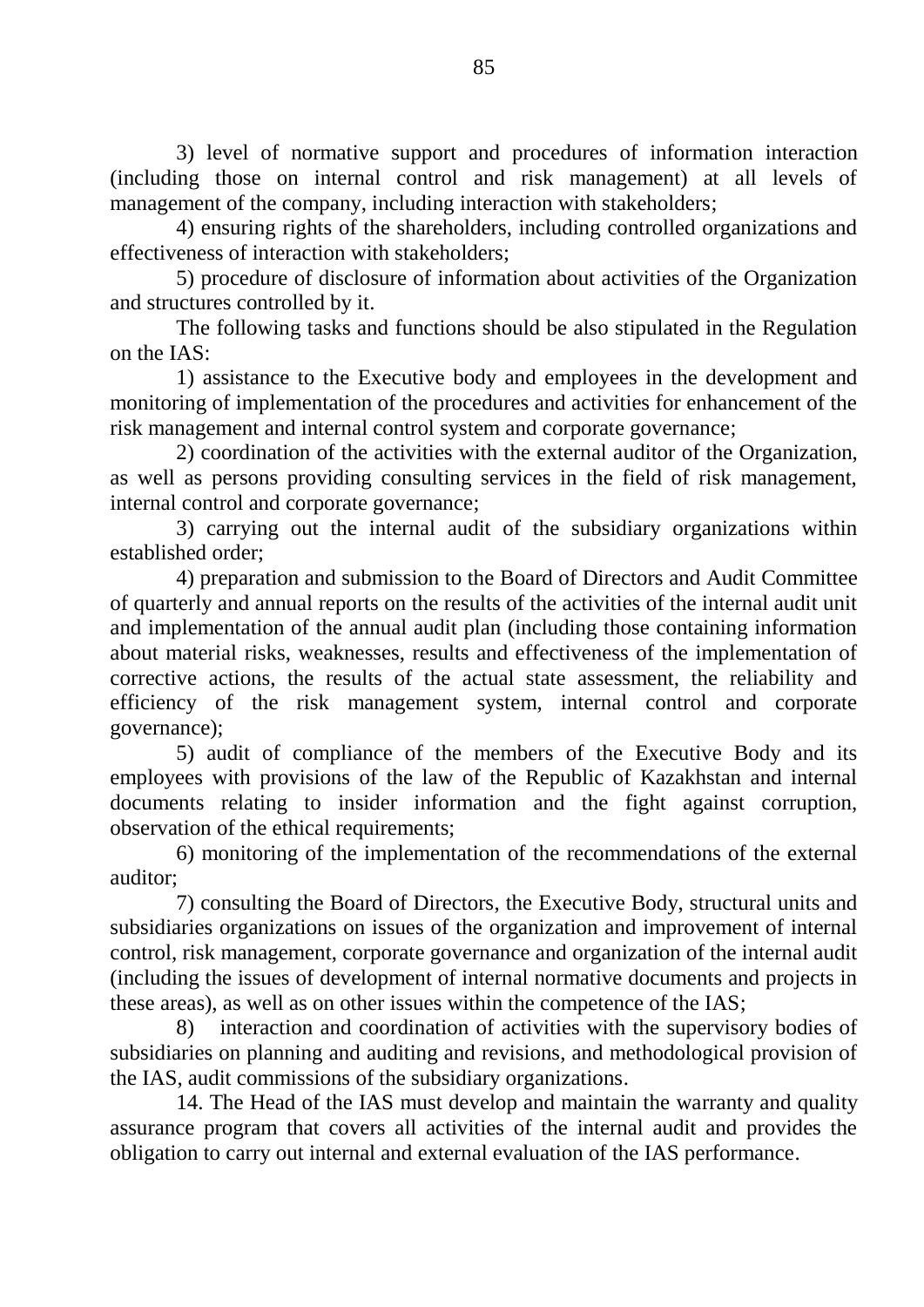Evaluation of the effectiveness of the IAS, its Head and staff is carried out by the Board of Directors on basis of the consideration of IAS's reports, observance of terms of an annual audit plan and reporting, conformance evaluation of reports to the standards and IAS internal regulatory documents.

Quality assurance and improvement program is being developed in order to assess the compliance of IAS activities with the international standards of internal audit. Within the program, there is a regular internal and external assessment (concerning compliance with the Standards, Code of Ethics of the Internal Auditors) provided, as well as an assessment of the efficiency and effectiveness of the internal audit and the identification of opportunities for improvement of the activity.

## **Chapter 7. Transparency**

1. In order to observe interests of the Stakeholders, the Fund and the Organizations timely and fairly disclose information on all important aspects of its activities, including the financial state, results of operations, ownership and management structure.

2. The Fund and Organizations shall timely disclose information prescribed by law of the Republic of Kazakhstan and internal documents. Internal documents determining the principles and approaches to disclose and protection of the information as well as a list of information to be disclosed to the Stakeholders should be approved in the Fund and Organizations. The Fund and Organizations determine the order of assignment of information to the categories of access, terms of storage and use of information, including the group of people who has a free access to information of commercial and official secret and take measures to protect its confidentiality.

The Fund and the Organizations should disclose information about its activities to Stakeholders in timely manner in compliance with the law of the Republic of Kazakhstan and internal documents.

In order to ensure consistency of information disclosure, the internal documents determining a list of information to be disclosed to Stakeholders, terms, order, method, forms of disclosure, responsible persons and employees indicating their functions and liabilities as well as other provisions regulating disclosure process should be approved in the Fund and Organizations.

In order to protect information which is a commercial and official secret, the Fund and Organizations in compliance with law of the Republic of Kazakhstan and the Charter should determine the order of classification of information to the access categories, terms of storage and its use. The Fund and Organizations determine the group of persons with right of free access to the information which is a commercial and official secret, and take actions to protect its confidentiality. Persons, who illegally obtained, disclosed or used information, which is a commercial and official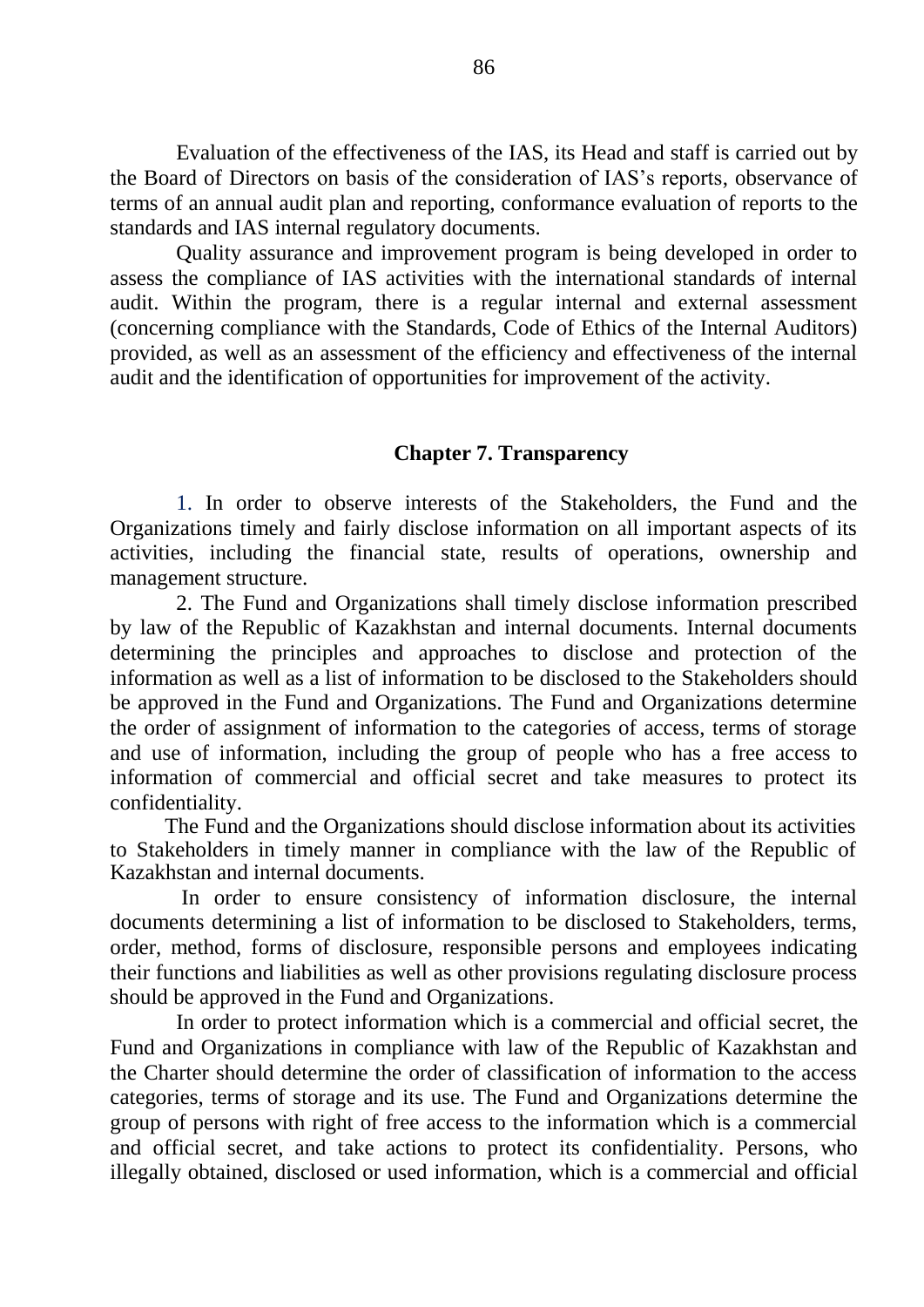secret, should reimburse a loss caused and bear responsibility in compliance with laws of the Republic of Kazakhstan.

Establishing of a structural unit (or assignment of the function to the structural unit) on relations with shareholders and investors, the competence of which includes a collection, analysis, preparation of information that will be placed on Website of the Organization is recommended in the Organizations, which shares are listed at the Stock Exchange. The Head of that unit should be a person with practical work experience in financial sphere, good understanding of specificity of the sector in which Organization is operating.

Control over disclosure of information to the Stakeholders should be carried out in the Fund and Organization.

3. The Fund, Company and Organizations shares or interest bearing obligations of which are listed at a recognized Stock Exchange should post on its Website on a timely basis audited annual financial statements, prepared in compliance with IFRS, and also financial statements prepared in accordance with IFRS for the first quarter, for six months and the first nine months of the reporting period. In addition to primary forms of the financial statements, it is encouraged to disclose additional information about the financial condition of the Fund, Companies and Organizations, shares or interest bearing obligations of which are listed at the Stock Exchange.

Financial statement should comply with the IFRS and include income and loss statement, balance sheet, cash flow statement, report on changes in the equity capital. Annual financial statement, inter alia, should include explanations to the financial statement and to be approved by an independent auditor.

Financial statements of the Fund, Companies and Organizations which shares are listed at the Stock Exchange, should be quarterly posted on the Internet-website. The annual financial statement should be available on the Website of the Fund, Companies, Organizations, which shares are listed at the Stock Exchange, during 120 days from the end of the reporting period, and financial statement for six months, following the first quarter and for the first nine months of the reporting period should be posted on Website during 60 days from the end of the reporting period.

To enhance transparency of the activities and explanation of the results, presented in the financial statement, the Report of the management on results of the economic activities, which, inter alia, contains the factors and conditions that affect the results of economic activities should be disclosed.

Segment analysis, detailed income structure, structure of operating and capital costs, description of the methods of assets assessment, information about indicators of capital adequacy as well as information about subsidies and Government guarantees should be specified in addition to the financial statement.

4. The Fund and the Organizations should carry out the audit of the financial statements on annual basis through attraction of the independent and qualified auditor which, as a third-party person, provides objective assurance to the Stakeholders about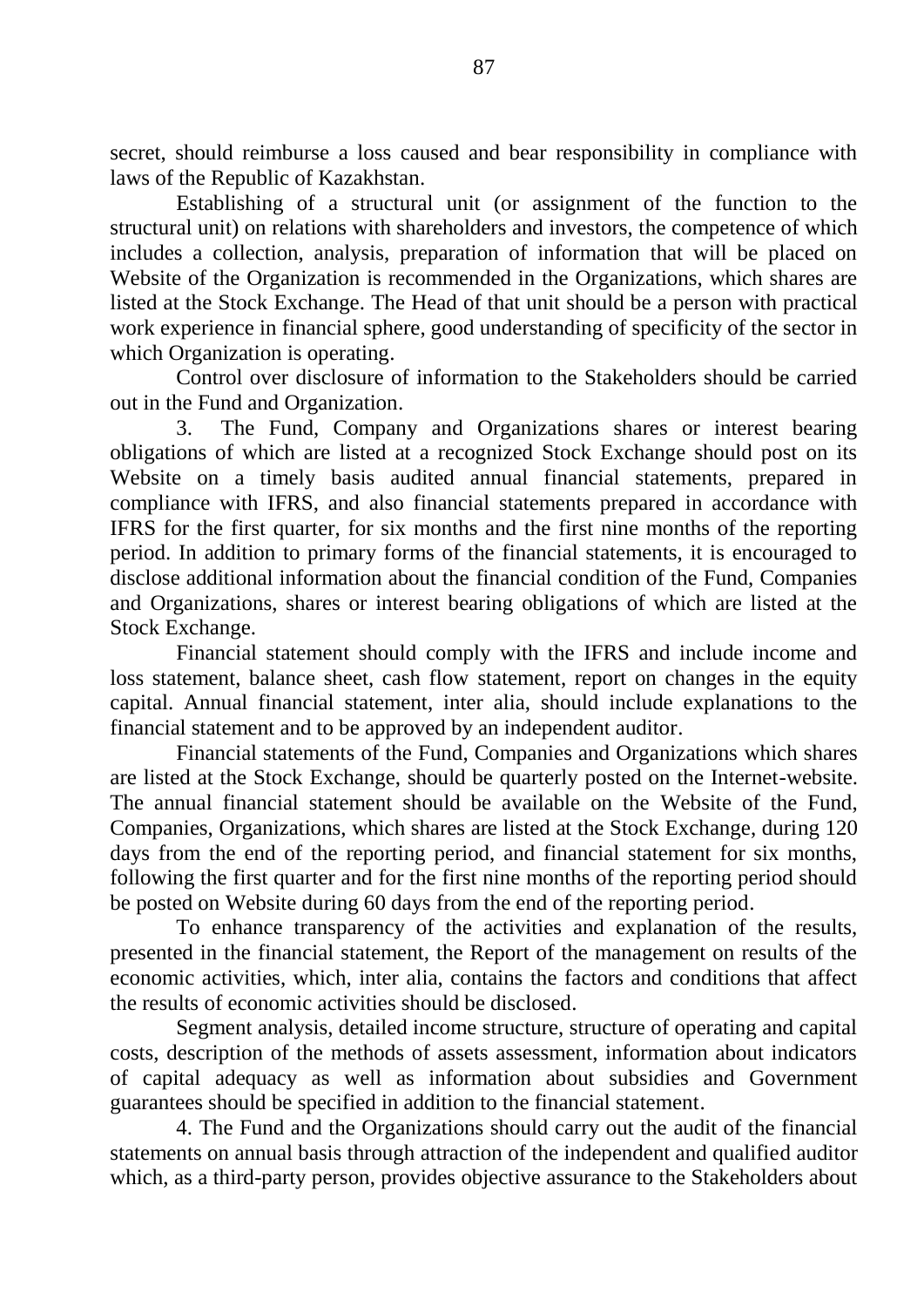authenticity of the financial statement and its compliance with IFRS. Norms in part of audited statements are applied, if an audit of annual financial statement is prescribed by the legislation of the Republic of Kazakhstan and/or internal documents of the Organization.

Selection of the external auditor should be based on competition. An important role in the selection process should be played by the Audit Committee of the Board of Directors. Attracted external auditor should not provide a substantial amount of consulting services to the Fund and Organization that can be a threat to the independence of the external auditor, should not practice cases of hiring former members of the audit team earlier than two year after their discharge from the audit organization. The Fund and Organizations should disclose detailed information about the attracted external auditor. The issues on selection and interaction with external auditor should be regulated in the Fund and Organizations.

The stakeholders should be assured in reliability of the financial statements of the Fund and Organizations, that may be provided through attraction of the external auditor who meets the following criteria: high level of the qualification of the specialists of the audit organization; work experience both on Kazakhstani and international market; knowledge of sectorial business; positive reputation both on Kazakhstani and international market; compliance of the audit organization with International Auditing Standards, the law of the Republic of Kazakhstan in area of audit activities, the Code of Business Ethics of the professional accountants of the International Federation of Accountants; efficiency of work on determining weaknesses and presentation of the recommendations on improving internal controls on the process of preparation of financial statement.

In determining independence of the external auditor the following main parameters should be taken into account: presence of the measures retaken by the audit organization in order to determine circumstances that may be a threat for the independence; nature of services previously rendered by the audit organization; nature of financial or business relations with the audit organization; terms of rendering services by the external auditor and need of periodical substitution of the external auditor; rendering services by the audit organization to other organizations, with which Organization can have a conflict of interests.

Selection of the external auditor should be based on an open competition. All members of the Audit Committee under the Board of Directors should be included in the composition of the Tender Commission. Transparency of the selection of the external auditor is ensured through: clear regulation and availability of the selection procedure; participation of the Audit Committee of the Board of Directors in the selection procedure of the external auditor; availability and understandability of the requirements to the audit organizations, assessment criteria, requirements to the official tender bid.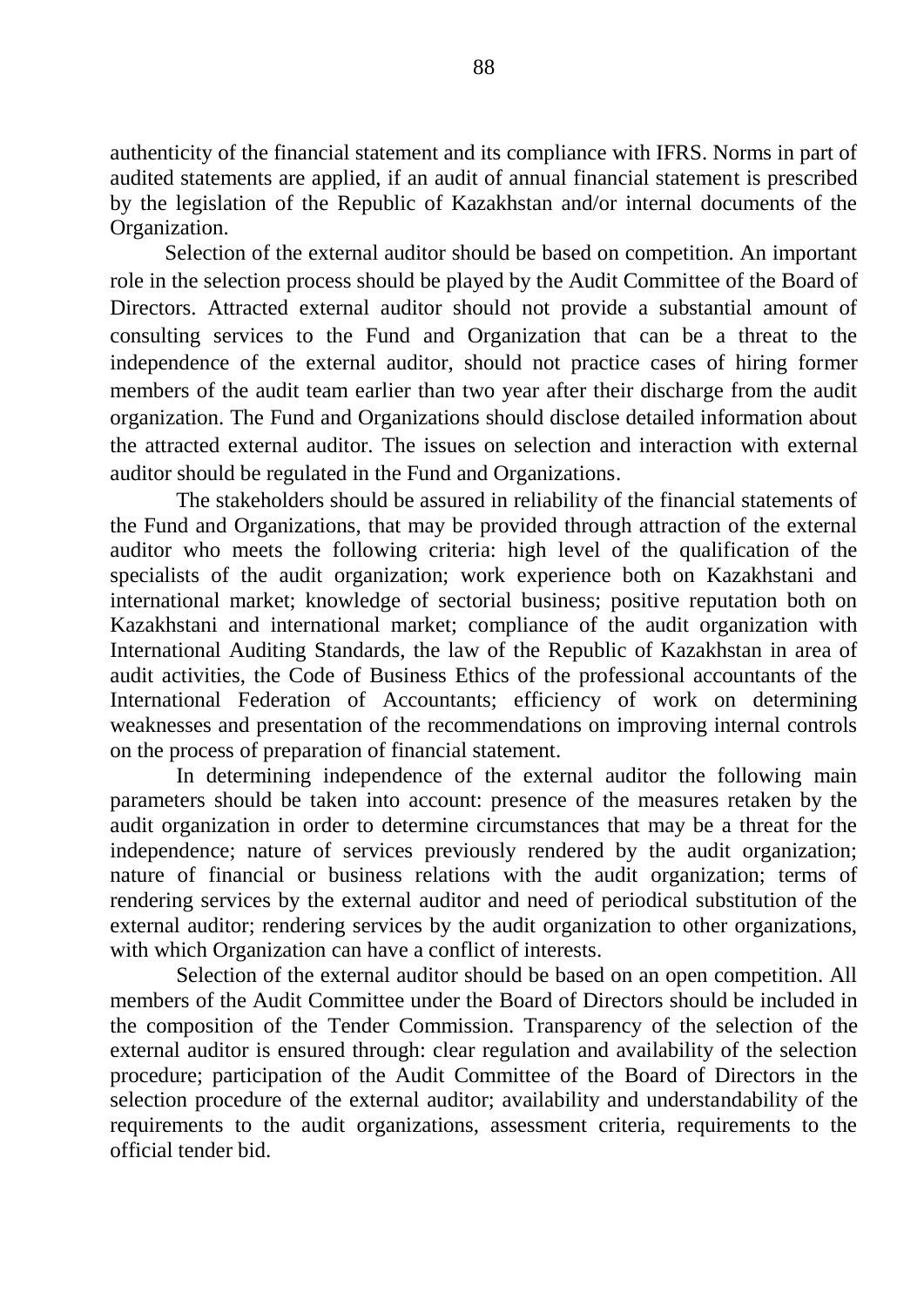The following main parameters should be taken into account in determining independence of the members of the commission on selection of the external auditor: nature of financial or business relations of each member of the commission with external auditor; nature of family ties of each member of the commission with representatives of the external auditor.

Fund and Organizations shall approve the documents regulating implementation of audit and the relationship with the external auditor, including the process for the selection of an external auditor, the powers and functions of the Tender Commission, the issues of advisory services by the audit organization not related to the audit of financial statements and other information, the issue of rotation of the audit organizations and senior staffs of the audit organization, the issues of hiring the former employees of the audit organization.

The unified document regulating the procedure of selection of the audit organization for the Fund and Organizations can be approved by the Fund.

It is necessary that a rotation of partners and senior staff responsible for financial statement audit was carried out at least once in five years, if the audit organization renders audit services to the Fund and Organizations for more than five years in a row.

Cases of inclusion of former members of the audit organization to the composition of the Board of Directors, the Executive Body, the IAS, hiring for the position of the Chief Accountant, Financial Director earlier than two year after their discharge from the audit organization should not be practiced.

In order to assess the risks of independence of the audit organization and evaluate the potential quality of the audit of financial statements and other information, the information about the remuneration payable to the audit organization, including separately for auditing services and services not related to the audit of the financial statements and other information should be disclosed. To facilitate the search for information, it should be disclosed systematically on the Website and in the Organization's annual report.

The Audit Committee of the Board of Directors of the Organization should meet regularly with the external auditor as part of the audit process (at least three times prior to the issue of the audit conclusion)**.** 

The external auditor should have an access to the Audit Committee to discuss issues of audit. In the absence of the Audit Committee, the external auditor should communicate directly with the Board of Directors and its Chairman.

The external auditor should submit information on course and results of the audit to the Audit Committee; confirm keeping independence, absence of financial interests in the Organization and absence of significant effect of total sum of remuneration on financial dependence of the external auditor.

If the external auditor intends to provide advisory services to the Fund and Organizations not related to the audit of the financial statements, the external auditor should obtain approval of such services by the Audit Committee.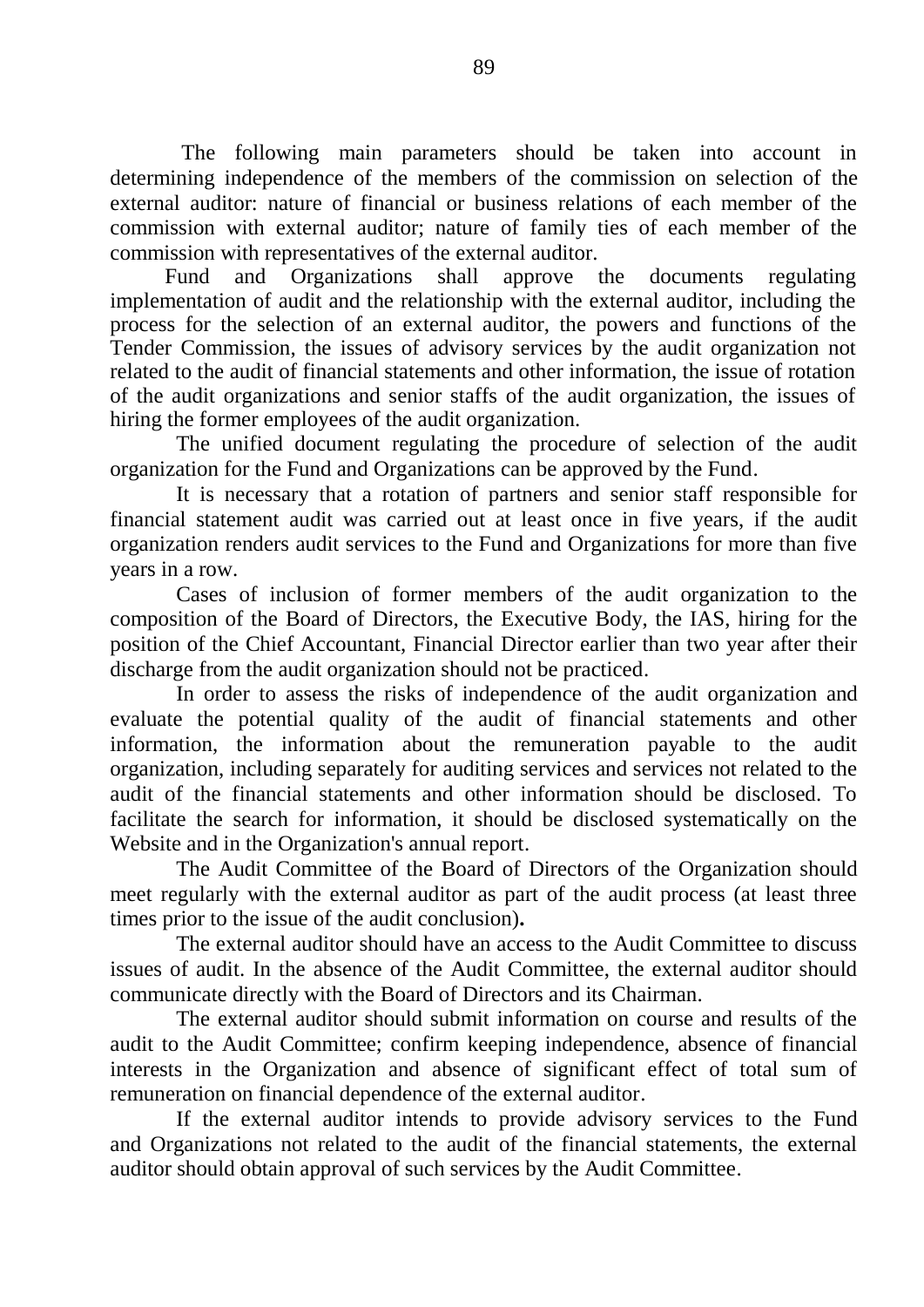5. The Fund, Companies and Organizations shares or interest bearing obligations of which are listed at the Stock Exchange should prepare an annual report in compliance with the provisions of this Code and best practice of information disclosure. The annual report is approved by the Board of Directors.

The annual report is one of the key sources of information to the Stakeholders. The annual report should be well structured and visually convenient for perception, as well as be published in the national, Russian and English languages.

The annual report should be prepared and posted on the Website prior to the General Meeting of the Shareholders (Participants). The approval of the Annual report is performed by the Board of Directors (Supervisory Board).

Requirements for the content of the Annual Report suggest, as minimum, the following information:

1) address of the Chairman of the Board of Directors (Supervisory Board);

2) address of the Head of the Executive Body;

3) Information about the Fund or Organizations: general information; information on structure of the equity capital including the following information: the number and par value of the issued shares (equity interest), description of rights granted by shares, the number and par value of the declared, but unplaced shares, the shareholders (participants) composition and the number and percentage of ordinary shares owned (equity interest), the order of property rights disposal; mission; development strategy, results of its implementation; market review and the position in the market;

4) Results of the financial and operational performance for the reporting year: review and analysis of performance against the tasks set; operational and financial performance indicators; key events and achievements; information on major transactions; any financial support including guarantees to be obtained/obtained from the government and any liabilities to the government and Company undertaken by the Fund or Organizations (if it is not disclosed in accordance with the IFRS);

5) assets structure, including subsidiary/dependent organizations of all levels, survey, main results of their financial and operational performance;

6) objectives and plans for the future periods;

7) main factors of risk and risk management system;

8) Corporate Governance: corporate governance structure; shareholders (participants) composition and the ownership structure; composition of the Board of Directors (Supervisory Board), including the qualification, selection process, as well as about Independent Directors specifying the criteria for determining their independence; report on operation of the Board of Directors (Supervisory Board) and its Committees; information on compliance with the corporate governance practice and principles of this Code, and provide explanations of the reasons for noncomplying of each of the principles in case of incompliance; composition of the Executive Body; report of the Executive Body on its operations; remuneration policy of officials;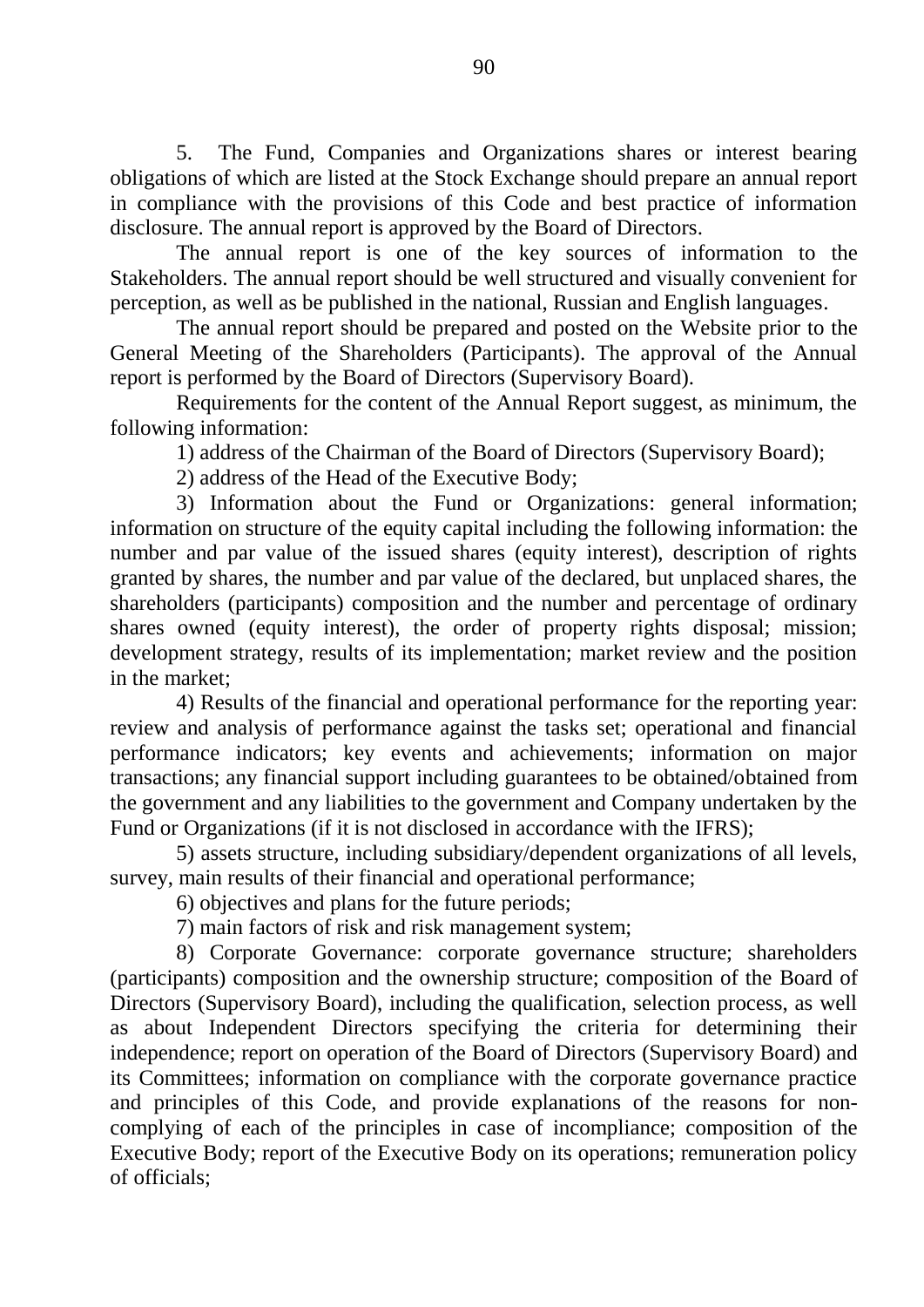9) sustainable development (in case of preparation of a separate report on sustainable development, it might refer to this report);

10) the audit report and financial statements with notes;

21. 11) Analytical indicators and data, included in the annual report should reflect a benchmarking and achieved progress (regress) as compared to the previous period (comparison with the values of analogous indictors in the past annual report). In order to benchmark indicators with the companies of international level, acting in the same sector, publication of the performance indicators that shall allow sectorial benchmarking is recommended.

Preparation of the annual report on a consolidated basis for the whole group is acceptable in the Holding company. The Organization of the Holding company may take decision to prepare an individual annual report.

6. Website should be well structured, easy for navigation and contain information that is necessary for Stakeholders to understand the activities of the Fund and Organizations.

The Website should be well structured, easy to navigate and accessible to all Stakeholders. The information is recommended to be placed in separate thematic sections of the website. Updating is carried out if required, but at least once a week.

The control over the completeness and actuality of information posted on the website, as well as compliance of this information provided in Russian, Kazakh, English versions of the website should be performed on a regular basis in the Fund and Organizations. To this end, the persons (structural units) responsible for the completeness and relevance of the information on Website should be appointed.

Website should include the following minimum information:

1) general information about the Fund and Organizations, including information about the mission, key goals, objectives and activities, the amount of equity, the amount of assets, net income and number of employees;

2) information about the development strategy (at least, the strategic objectives); priority work streams;

3) Charter and internal documents regulating the activities of the authorities, committees and the Corporate Secretary;

4) information about the ethical principles;

5) information about risk management;

6) dividend policy;

• 7) information about members of the Board of Directors (Supervisory Board), including the following information: photo, full name, date of birth, nationality, status of the member of the Board of Directors (Supervisory Board) (independent director, shareholder's representative), designation of functions as a Member of the Board of

Directors (Supervisory Board), including membership in the Committees of the Board of Directors (Supervisory Board) or implementation of the functions of the Chairman of the Board of Directors (Supervisory Board), education, including primary and secondary education (name of the educational institution, year of